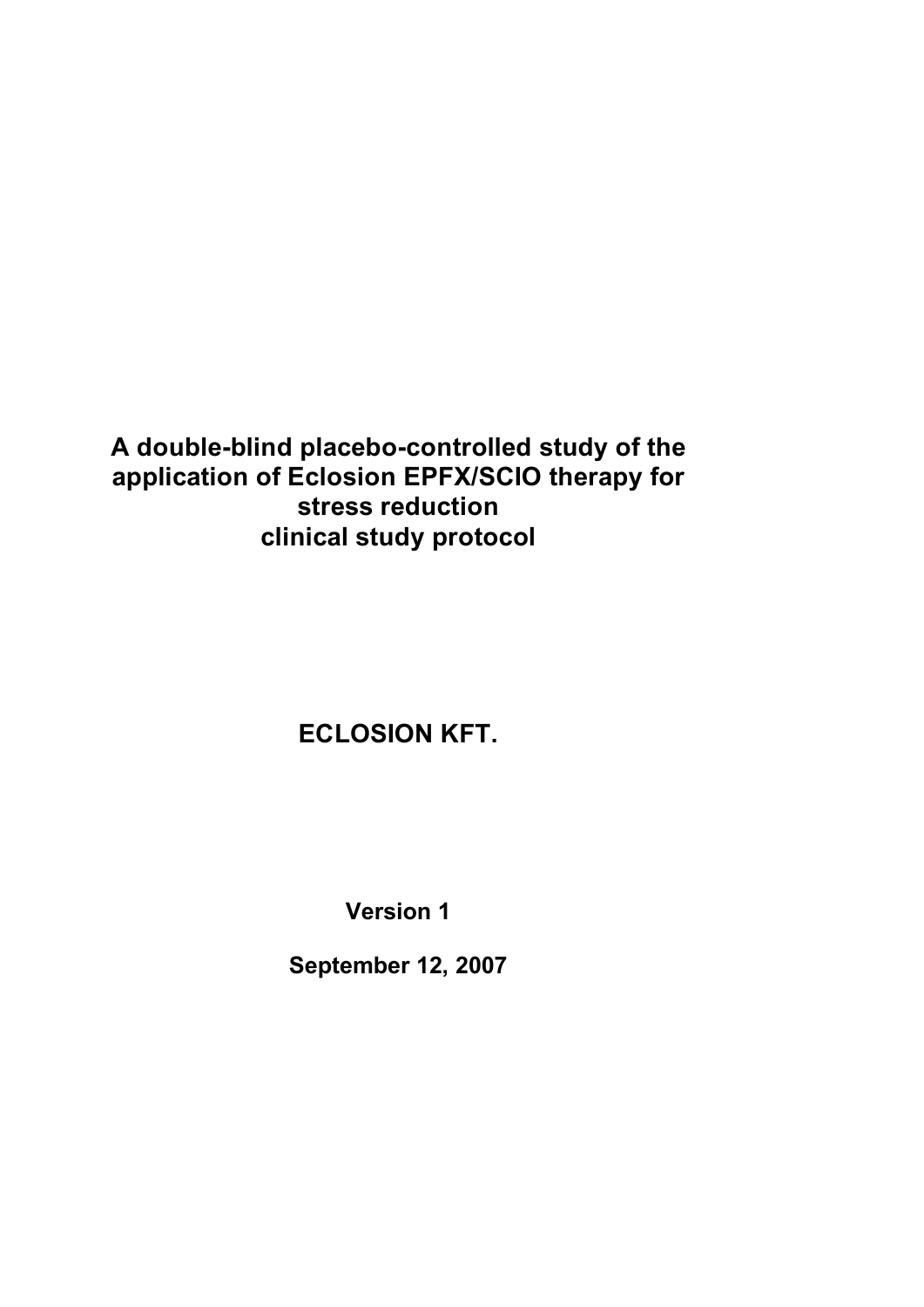# **TABLE OF CONTENTS**

| DEVICE INFORMATION AND MECHANISM OF OPERATION3               |  |
|--------------------------------------------------------------|--|
|                                                              |  |
| ELECTRO PHYSIOLOGICAL FEEDBACK XRROID (EPFX - usb port)/3    |  |
| SCIENTIFIC CONSCIOUSNESS INTERFACE OPERATIONS SYSTEM (SCIO)3 |  |
|                                                              |  |
|                                                              |  |
|                                                              |  |
|                                                              |  |
|                                                              |  |
|                                                              |  |
|                                                              |  |
|                                                              |  |
|                                                              |  |
|                                                              |  |
|                                                              |  |
|                                                              |  |
|                                                              |  |
|                                                              |  |
|                                                              |  |
|                                                              |  |
|                                                              |  |
|                                                              |  |
|                                                              |  |
|                                                              |  |
|                                                              |  |
|                                                              |  |
|                                                              |  |
|                                                              |  |
|                                                              |  |

Page i

September 12, 2007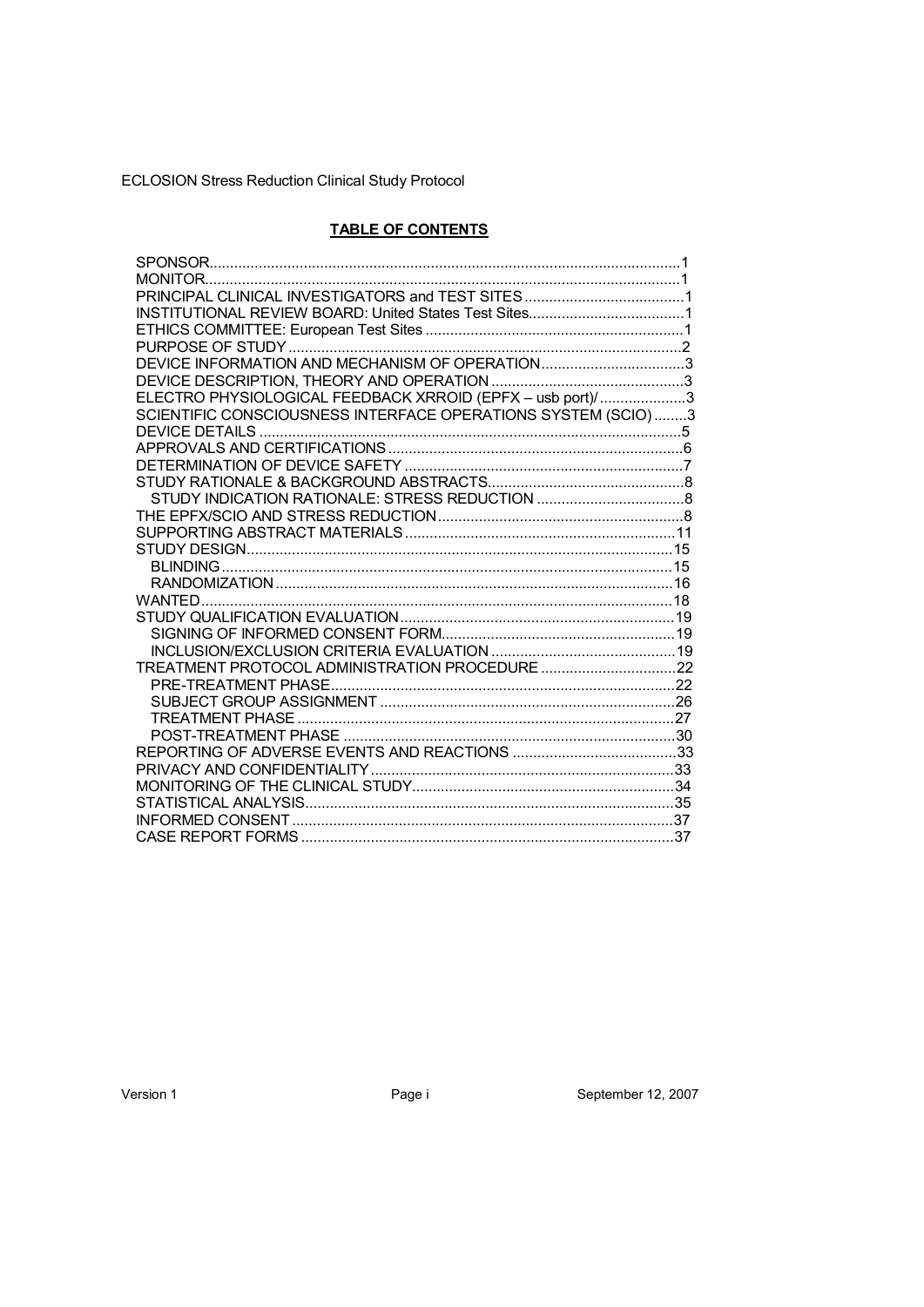# **STUDY INFORMATION**

#### **SPONSOR**

ECLOSION KFT. H-1089 Budapest, Kalvaria ter 2. **Hungary** Phone: 36-1-303-6043 Fax: 36-1-210-9340 Contact: Mr. Richard Lloyd

#### **MONITOR**

Regulatory Insight, Inc. 13 Red Fox Lane Littleton, Colorado 80127 Phone: 303-972-5129 Fax: 720-962-5413 [e-mail: elvira@reginsight.com](mailto:elvira@reginsight.com )  Contact: Elvira Walls, Research Consultant

#### **PRINCIPAL CLINICAL INVESTIGATORS and TEST SITES**

#### *United States Test Sites*

1. Dr. Sandra Burns

#### 2.

# *European Test Sites*

- 1. Dr. Gianfranco Amaduzzi Bologna, Italy
- 2. Luigi Maselli Bari, Italy
- 3. Rossella IanTorno Milano, Italy
- 4. Giuseppe Mauger Catanid, Italy
- 5. Germany
- 6. Germany

#### **INSTITUTIONAL REVIEW BOARD:** *United States Test Sites*

Independent Review Consulting, Inc.'s Independent Institutional Review Board 100 Tamal Plaza, Suite 158 Corte Madera, CA 94925 Phone: 415-485-0717 Fax: 415-485-0328

#### **ETHICS COMMITTEE:** *European Test Sites*

Version 1 Page 1 September 12, 2007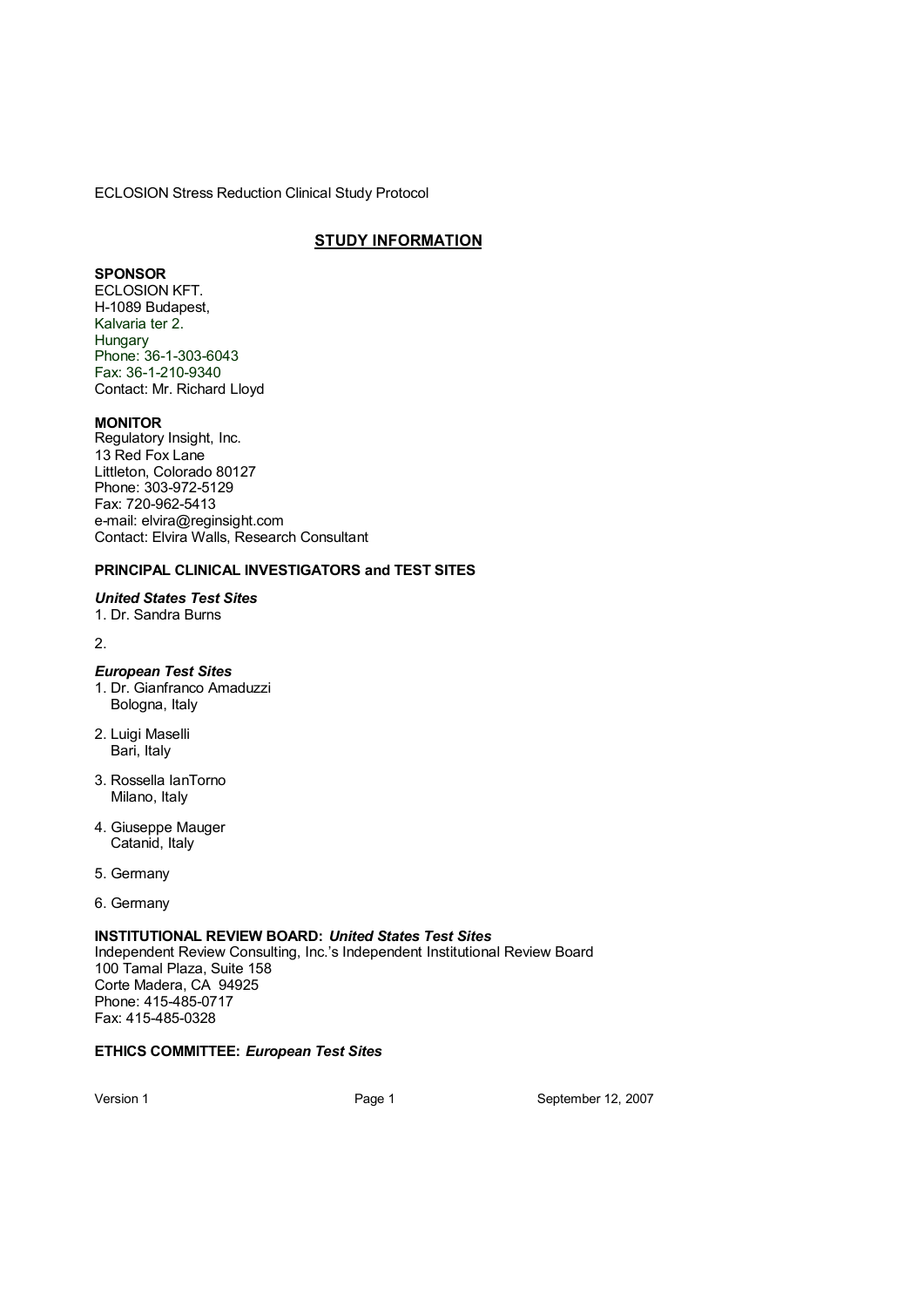#### **PURPOSE OF STUDY**

The purpose of this clinical study is to determine the efficacy of the ECLOSION Electro Physiological Feedback Xrroid (EPFX)/Scientific Consciousness Interface Operations System (SCIO) device, manufactured by ECLOSION KFT (the Company), in stress reduction by introducing low-level electromagnetic frequencies into an individual's body through electrodes attached to the person's wrists, ankles, and forehead to balance or harmonize and return to normal the optimal frequencies at which the body's cells and organs should resonate. This enables the body to strengthen, heal and expel the pathogens that propagate stress and its associated 'unwellness', consequently reducing stress and improving general health and function.

#### **EXPECTED RESULTS**

Following completion of the treatment phase with the ECLOSION EPFX/SCIO, it is anticipated that the subjects in the test group, relative to subjects in the control group, will show, where applicable:

- a) a reduction in systolic and/or diastolic blood pressure reading at rest.
- b) decreased resting heart rate (fewer beats per minute)
- c) a decreased score on the Perceived Stress Scale (PSS), implying a reduced level of overall stress.
- d) decreased scores on one or more of the six mood factors of the Profile of Mood States (POMS) Standard questionnaire, implying improved mood states.
- e) decreased scores on the State and/or Trait Anxiety scales on the Spielberger's State-Trait Anxiety Inventory (STAI), implying reduced anxiety levels and/or improved reactions to anxiety.
- f) a decreased score on the Beck Depression Inventory-II® (BDI-II®) implying reduced levels of depression.
- g) some degree of satisfaction with the overall study outcome.
- h) maintenance in improved outcome measure ratings at the one-month post-treatment phase measurement time point.

For subjects in the control group, it is expected that there will likely be some improvement in measured variables. That is, subjects in the control group will likely report some of the positive changes listed above for test group subjects. However, on average, any positive change in posttreatment measures for control subjects is expected to occur to a significantly lesser degree than for subjects in the test group.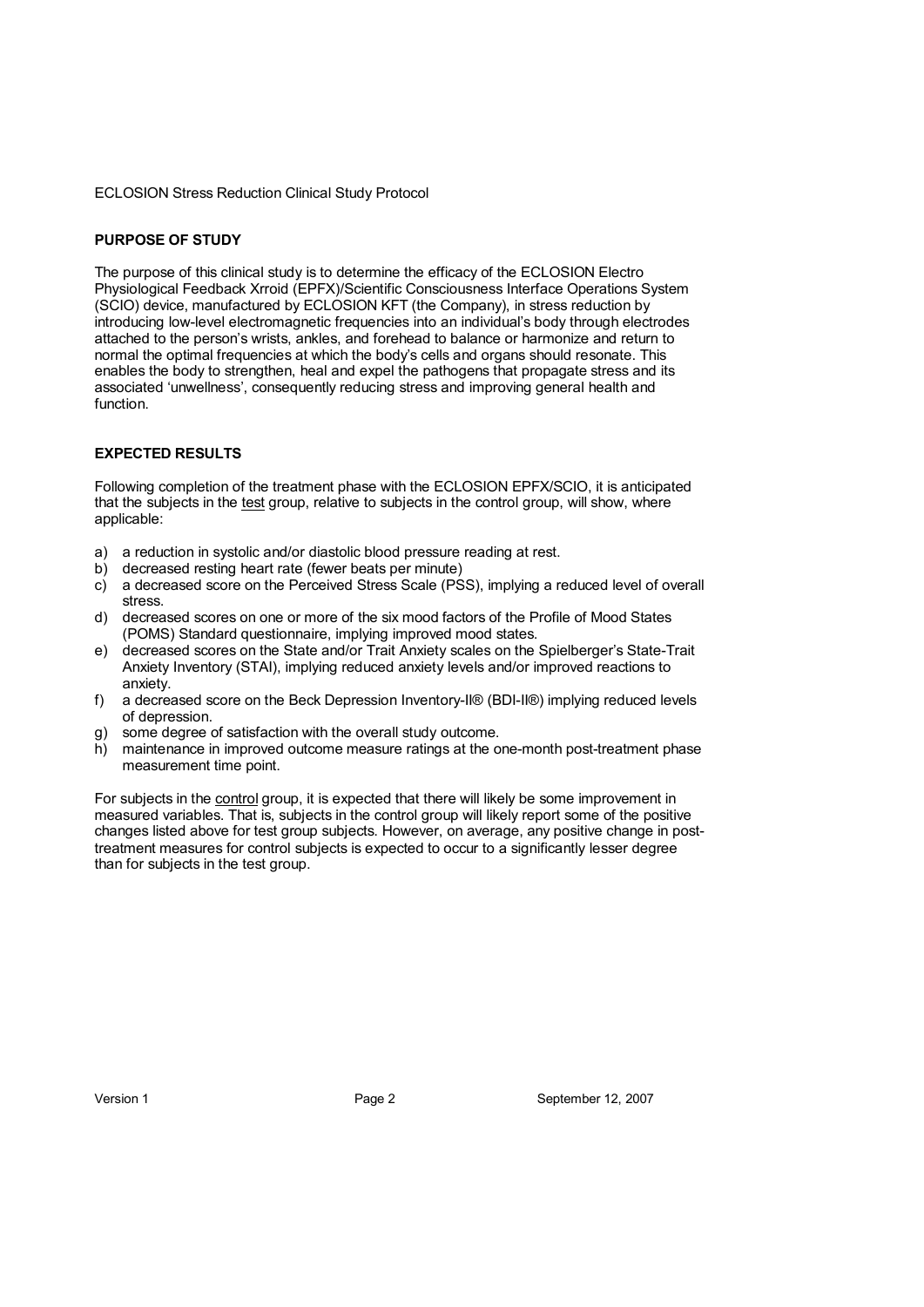#### **DEVICE INFORMATION AND MECHANISM OF OPERATION**

#### **DEVICE DESCRIPTION, THEORY AND OPERATION**

#### **ELECTRO PHYSIOLOGICAL FEEDBACK XRROID (EPFX – usb port)/ SCIENTIFIC CONSCIOUSNESS INTERFACE OPERATIONS SYSTEM (SCIO)**

The Electro Physiological Feedback Xrroid (EPFX) and the Scientific Consciousness Interface Operations System (SCIO) are two different names for the same device.

The EPFX/SCIO is an automatic, computer-operated non-invasive device that combines bioresonance and biofeedback fields for body analysis and energy balancing. It is a subconscious stress detection and reduction system that measures electro physiological reactions and patterns through a 'harness' of electro-magnetic electrodes attached to the head, ankles and wrists, which are catalogued, tabulated and fed back to the individual without he or she being aware of any effect or sensation. This 'reverse feedback' sends signals back into the individual's body to create an environment that is uncomfortable for parasites and viruses etc., and that boosts the body's own resources so that the body can speed up the healing process.

Research in the field of energetic medicine began in the 1930s when scientist Royal Rife discovered that all forms of life resonate or vibrate at particular frequencies that are measurable. Later, Dr. Rheinhold Voll discovered that changes in resistance could be detected at acupuncture points on the body when a person was subjected to differing compounds. This 'electro reactivity' could indicate if an item (such as a toxic compound or allergen) produced a negative reaction or was beneficial (such as a nutrient). This information led to the development of a range of energetic testing devices to measure human electrical resistance.

Over the last twenty years, research conducted in the field of bio-energetics by researchers such as scientist Hans Jenny and Dr Peter Manners has shown that the body is electric and can be measured by more than resistance alone but also in impedance, amperage, voltage, capacitance, inductance and frequency. The theory of electro magnetic resonance is that they are fragile and can be altered or cancelled out by setting up an equal and opposite wave (based on Newton's original wave theory).

As a result of the past near century of research, many different forms of bioresonance therapy exist today that primarily involve the application of certain frequencies or magnetic fields to the body. These devices and treatments are based on the general underlying theory that all matter has a resonant frequency and that every cell in the body resonates at a particular frequency. and that electromagnetic fields and groups of cells in an organ or system have multiple frequency patterns that are unique such that the whole body has a complex frequency make up which can change or become distorted when affected by illness. When a pathogen interacts with cells, the subtle cellular frequencies become distorted or even blocked. Such pathogens can include toxins, bacteria, viruses, allergens, fungi, toxic metals, stress, or other internal or external influences. Based on this notion that the body's cells are controlled by subtle electromagnetic fields whose optimal frequencies can be disrupted by illness, it follows that introducing healthy frequencies to the body can re-balance the cells and consequently the whole body to ultimately provide an environment where the body cures itself. When the cells are in good health, the electro-magnetic frequencies emitted by the body's cells, tissues, organs, and systems will resonate freely and easily with other cells.This is in line with the principles of acupuncture and homeopathy that rely on energy flow and imprinting of

Version 1 **Page 3** Page 3 September 12, 2007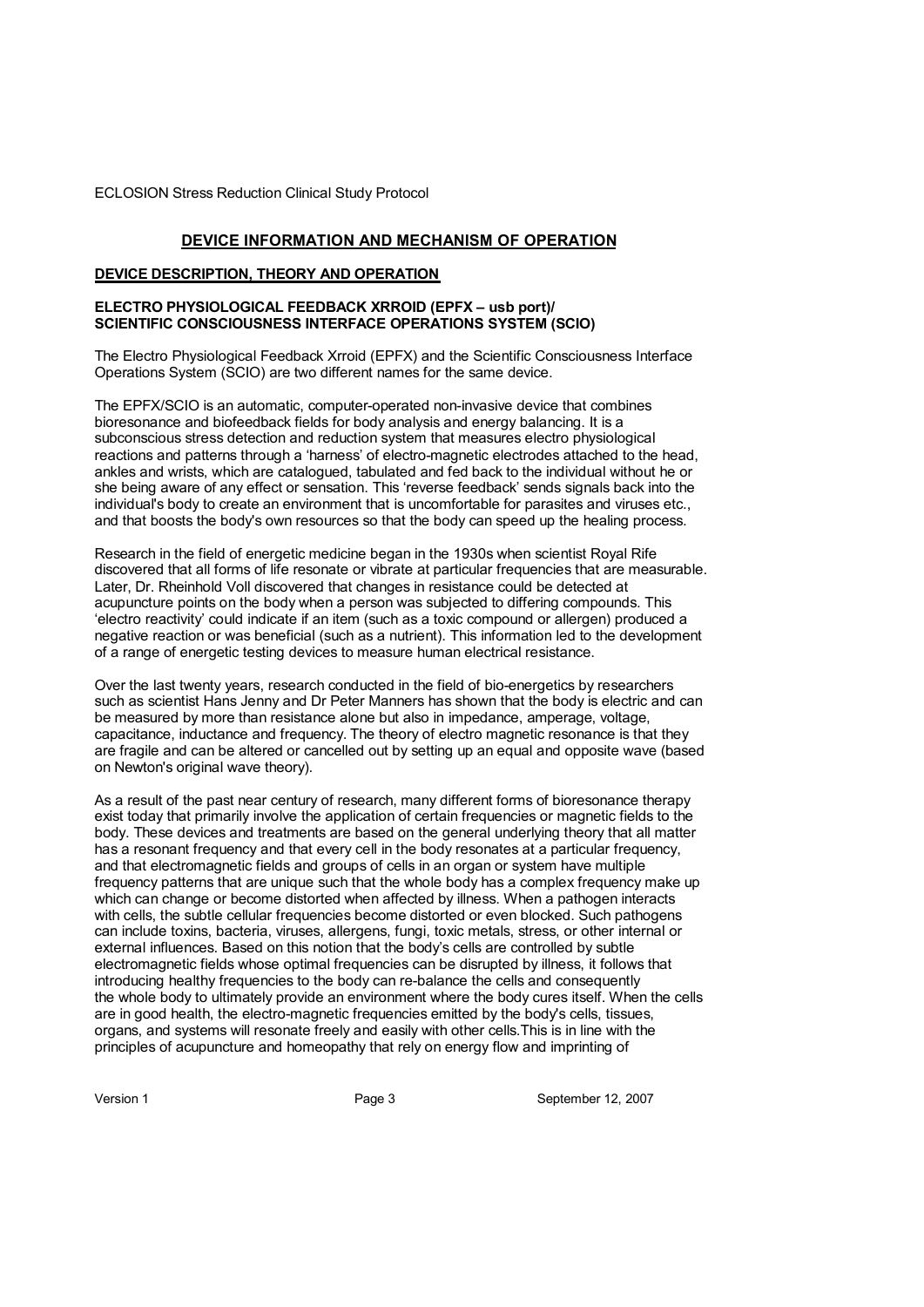frequencies on aqueous solutions.

Janos Seyle, a Hungarian medical scientist first coined the word 'stress'. His theory was that stress is the start of all disease. When stress first appears it produces an alarm reaction, which is the 'symptom'. This is the alarm stage. If the stress persists, then the disease goes deeper while the symptom disappears. This is known as the adaptation stage. If the stress continues, eventually the organism will exhaust and the exhaustion stage of deep incurable disease takes place. Therefore, Seyle theorizes that early stress detection and reduction, as well as ongoing stress management, is crucial to an individual's general and overall well-being, as it can take much longer to bring the stress back from exhaustion stage.

By adapting the above and other similar theories, scientist Bill Nelson developed the EPFX/SCIO computerized bioresonance and biofeedback system to read the signals of stress and convert the information into a non-linear analysis. This information is than compared to an extensive database of 'normal' values and 'corrective' frequencies are then fed back to the individual. This is based on the theory of *Electro-Acupuncture Meridian Therapy*, a well known system that operates on automatically balancing the acupuncture meridians by adjusting them with harmonic frequency techniques to bring the individual 'in tune with' the natural low frequency field that permeates the world, called the Schuman field after its discoverer.

The basis of bio-electrical medicine is in the combination of voltage, amperage and resistance. The only things that can truly be measured electrically are voltage and amperage. Everything else is a mathematical variation of voltage and amperage. The EPFX/ SCIO device starts by measuring multiple channels of this information so that variations in the electrical potential and flow of the whole body can be observed. This direct measurement is of four channels of voltage, four of amperage, and four of resistance. These are received by a computer via the device, with the computer acting as a frequency counter for receiving this data. This makes an active twelvechannel measuring device. Other calculations are made mathematically. Resistance can not be measured directly; it must be calculated from an amperage or voltage meter. In the same way a capacitance meter can not directly measure capacitance it must perform a mathematical adjustment of voltage and amperage flow. These calculations are referred to as 'virtual' or 'mathematical' measures, so even the single-channel resistance devices of electroacupuncture devices such as Listen (BEST), Voll, Phasix, Bicom, Mora and a host of others use virtual measurement. The EPFX/SCIO measures over 40 virtual dimensions. The variations of amperage and voltage flow allow measurement of capacitance and inductance. These are the reflections of static and magnetic effects of bio-electricity. Variations in amperage and voltage allow measurement of frequency. Changes in voltage, amperage, and resistance together make up the reactance and susceptance of the electrical system. Complete electrical reactance is the best measure of biological reactance, but multiple channels are needed to measure total reactivity.

The EPFX/SCIO measures 55 different electrical factors of the body through the sensors attached to the forehead, wrists and ankles. The EPFX/SCIO has a database of the trivector resonant frequencies of over 12,000 substances (trivector is a mathematical calculation of the relationship between voltage, amperage and resistance) and these are compared to the trivector resonant frequencies of the individual during testing. The results of testing are then listed and color coded to indicate where the higher 'abnormal' reactions have occurred at one, two or three standard deviations from the norm. Each individual test reaction score is a hint or possibility of significance. Where there is a recurring theme in the significant test scores then the possibility becomes probability. Therapy is then delivered through digital frequency

Version 1 **Page 4** Page 4 September 12, 2007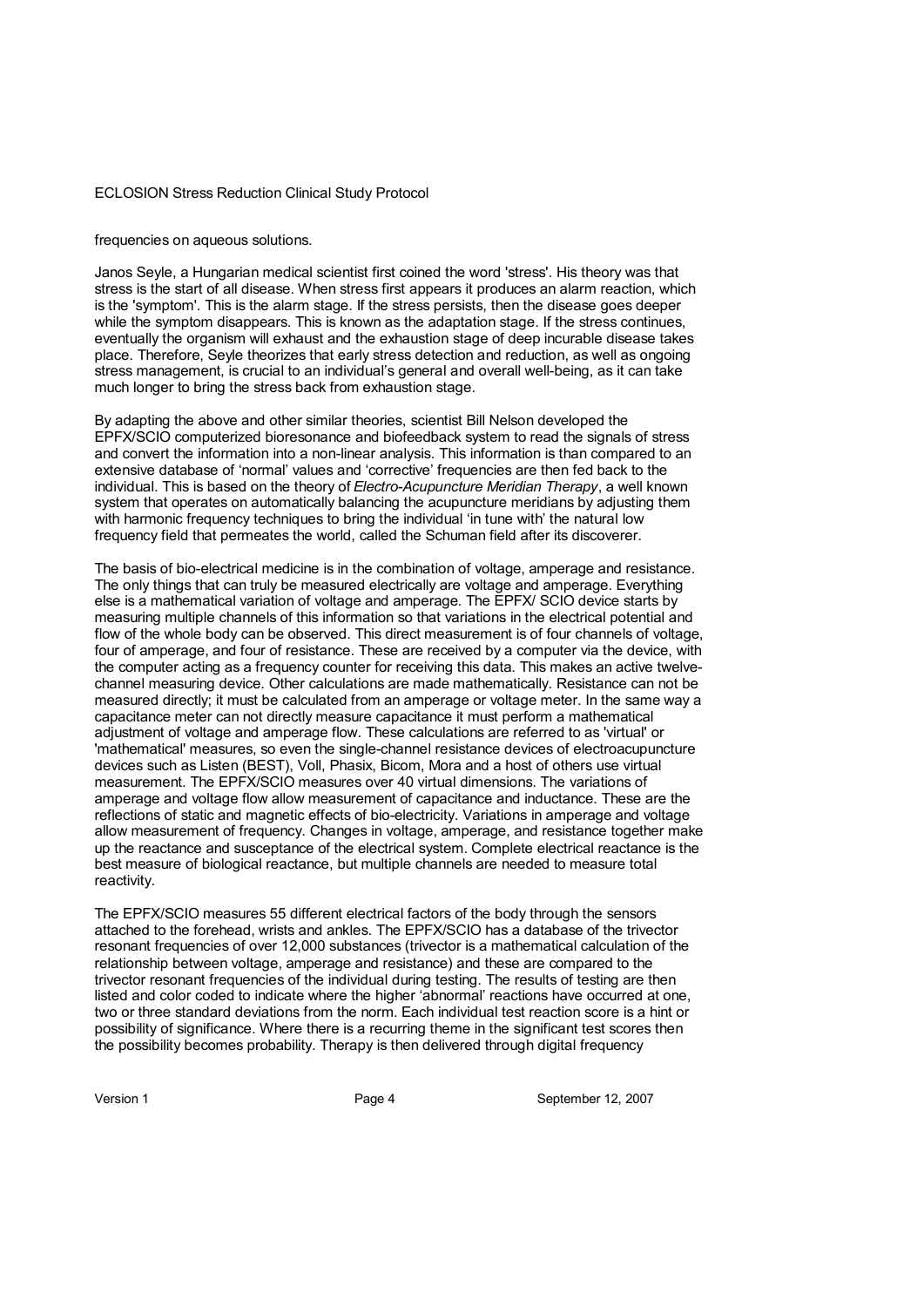corrections. The energy fed back to the individual is direct currents of less than 8-10 micro amperes.

The system is a safe, powerful autonomous bio-feedback device designed for diagnosis and powerful healing, scanning for individual reactions to different compounds ranging from homeopathic remedies to nutritional deficiencies to individual risk profiles. The device focuses on frequency balancing for stress reduction and provides information on the possible origins of imbalances throughout the body. Once an imbalance has been diagnosed, the system utilizes the comprehensive suite of therapeutic programs in the software to return the individual's system to 'balance'.

#### **DEVICE DETAILS**

The EPFX/SCIO device utilizes evoked potential biofeedback technology, which consists of both hardware and software. The hardware consists of a digital interface box attached to the computer with electrodes attached to the wrists, ankles, and head of the person. The software is a PC-based platform consisting of high-end graphics.

The EPFX/SCIO measures voltage and current potential as well as skin resistance. To measure transcutaneous skin resistance, a medically safe, variant micro-current is applied to the body. The changes in voltage, amperage, and resistance produce reactivity profiles that determine the Xrroid.

Specifically, the device measures sixteen (16) standard electrical parameters of the body, as follows:

- Measurement of electro-magnetic reactivity in the body via six different responses: impedance, amperage, voltage, capacitance, inductance, and frequencies – resulting in 16 different electrical parameters.
- Comparison of the tri-vector resonant frequencies a complex mathematical calculation relating voltage, amperage, and resistance – of the body with over 12,000 known compounds.
- Feedback: a patient-directed Xrroid auto-focusing Galvanic Skin Resistance (GSR) signal that allows a variant micro-current EDS challenge for measuring electro-potential and GSR.

#### The EPFX/SCIO:

- is an entirely non-invasive, painless device, with five comfortable straps attached to the person's wrists, ankles, and forehead on the one end, which feeds through a digital interface box on the other end controlled by PC-based measurement and feedback software.
- measures, compares, and provides feedback on over 12,000 compounds stored in the PC database.
- is entirely independent of user error, personal bias, or machine malfunction.

Version 1 **Page 5** Page 5 September 12, 2007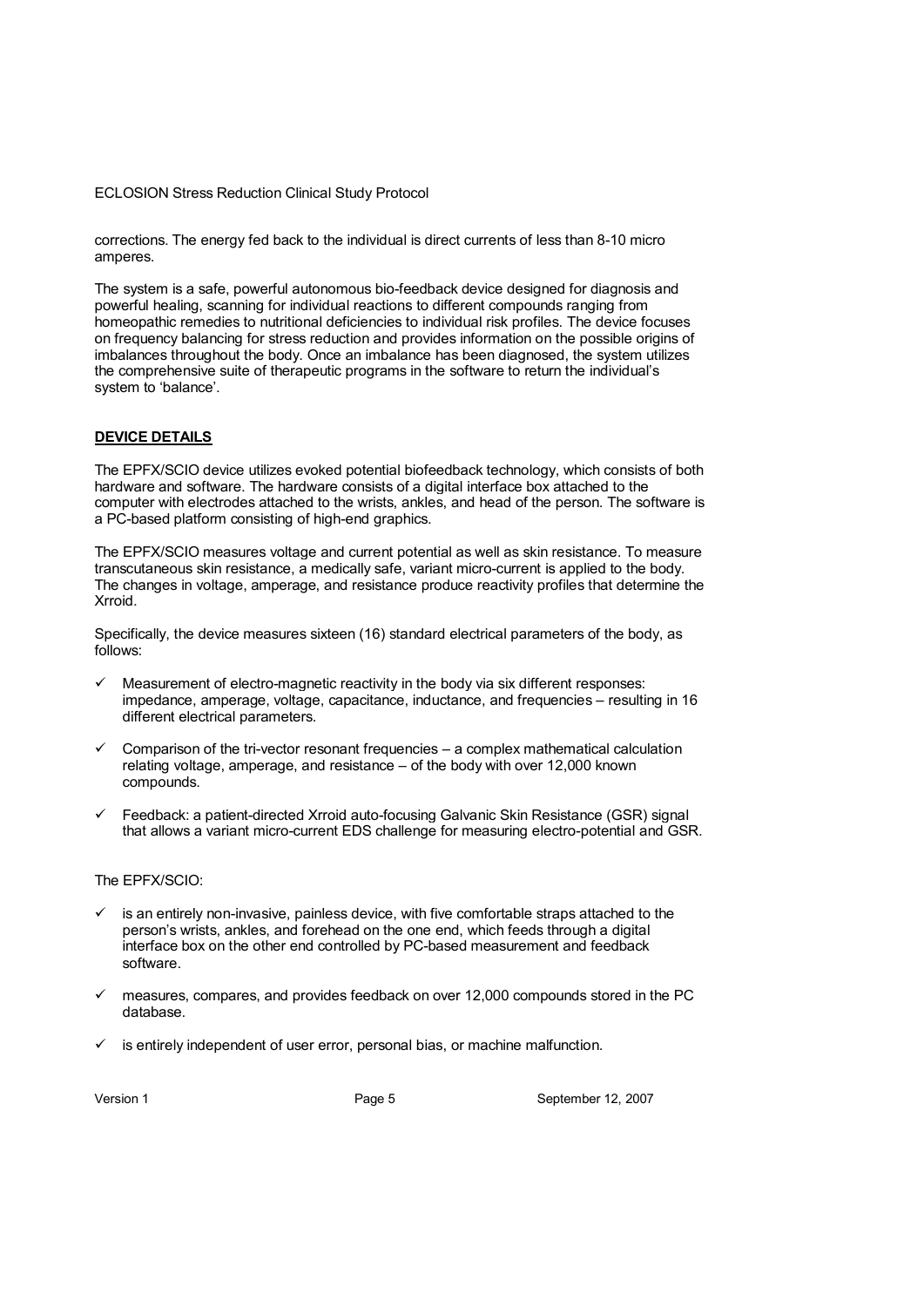- establishes a tri-vector relationship between the body being tested and the compound database, offering a 3-dimensional view of the body's health.
- maintains a hand-shake with the body, for nano-second bio-response testing meaning that the EPFX/SCIO samples the body many times every second.
- $\checkmark$  has built-in auto-focus therapies, meaning it cannot cause harm, ensuring that pathogens cannot mutate and resonate at a different frequency.
- works on the physical, mental, and emotional levels because all three react in the body electro-magnetically and can be accurately measured.
- is portable.

The EPFX/SCIO provides information about the energetic state of the body and the direction in which the body is focusing its energy. After measuring the body's frequencies, the EPFX/SCIO feeds back its own frequencies to redress or neutralize the 'out-of-sync' wave patterns. This may involve adding frequencies in some instances and in others, reversing them to either enhance or counteract the body's own resonances.

#### **APPROVALS AND CERTIFICATIONS**

- $\triangleright$  **U.S. FDA:** The EPFX has FDA market clearance under 510(k) # K892114.
- EPFX/SCIO has been certified by the **UL544, CE, and European Standard tests** that control industry standards of safety.
- **Yamamoto,** an international acupuncture testing organization have tested and then certified the electro acupuncture, EEG and ECG aspects of the EPFX/SCIO as being both accurate and therapeutic.
- The **Occupational Standards Council for Bio-resonance Medicine and Complex Homeopathy in England** has done extensive field tests of the accuracy of the Electro Physiological Reactivity tests. They have also certified bio-resonance therapy as valid.
- The **International Medical Education Accreditation Service** with Head Quarters in Geneva, Switzerland reviewed the studies and certified the overall performance of the EPFX/SCIO as a Medical device for allergy reactivity testing and bioresonance therapy.
- The **International Journal of the Medical Science of Homeopathy** published a dedicated journal to the use of the EPFX/SCIO. The peer review staff reviewed 7 articles that validate the diagnostic value of the reactivity tests and the therapeutic value of the bioresonance auto-focus therapies.
- The **Royal College of Homeopathy of Japan** validated the clinical use of the device as a tool for Homeopaths.

Version 1 **Page 6** Page 6 September 12, 2007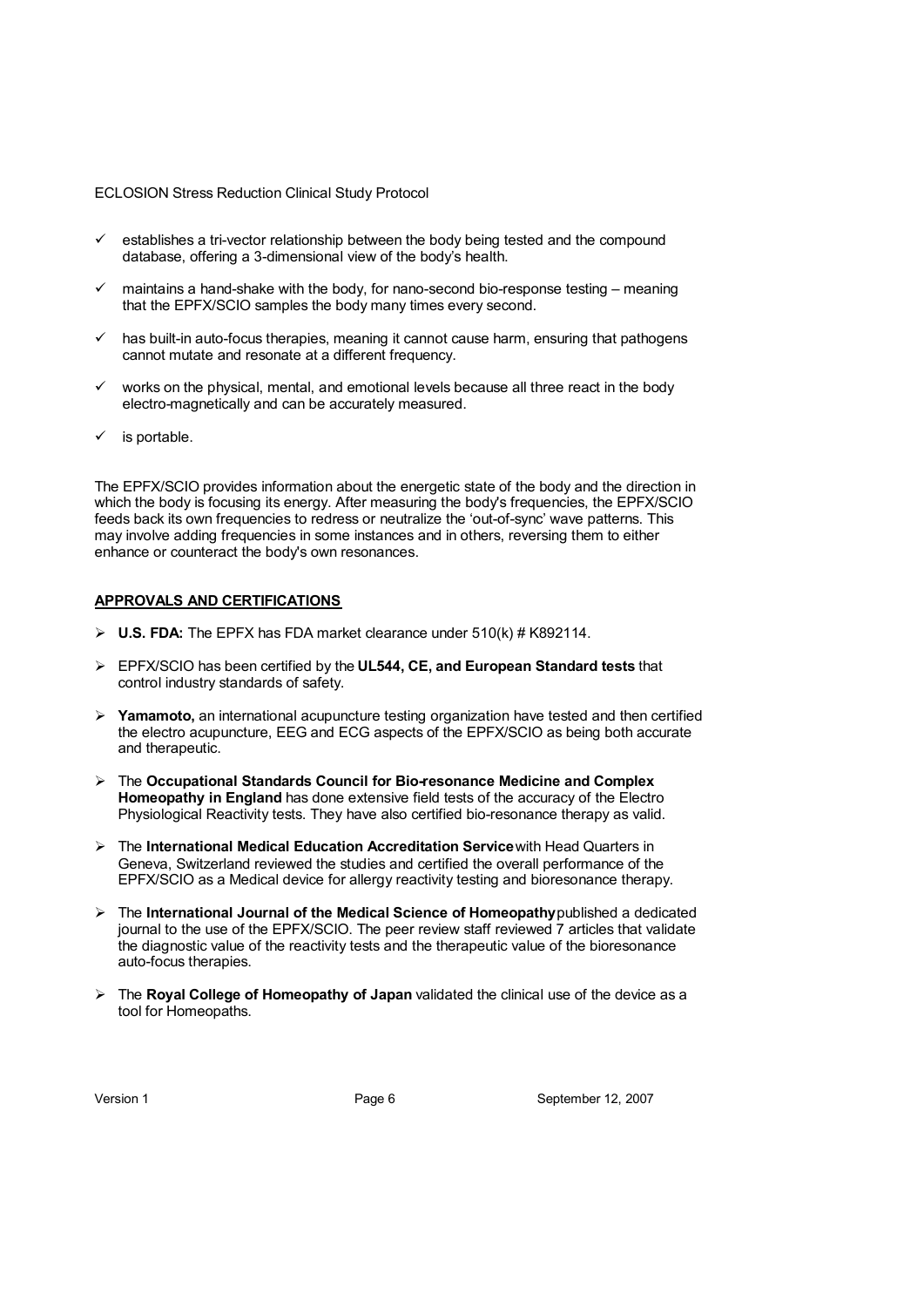#### **DETERMINATION OF DEVICE SAFETY**

The EPFX/SCIO is a biofeedback device that delivers to the individual a total power of 30 mWatts (3 Volts – 10 milliAmps). The input voltage is 6VDC via a USB cable connection to a personal computer. The personal computer is isolated by a medical safety surge protector (or in the case of a laptop, may be run on battery power). The patient harness has an optocoupler isolation to box with shared ground. Please refer to the Application for Non-significant Risk Determination in **Appendix A** and the Risk Analysis Report in **Appendix B**.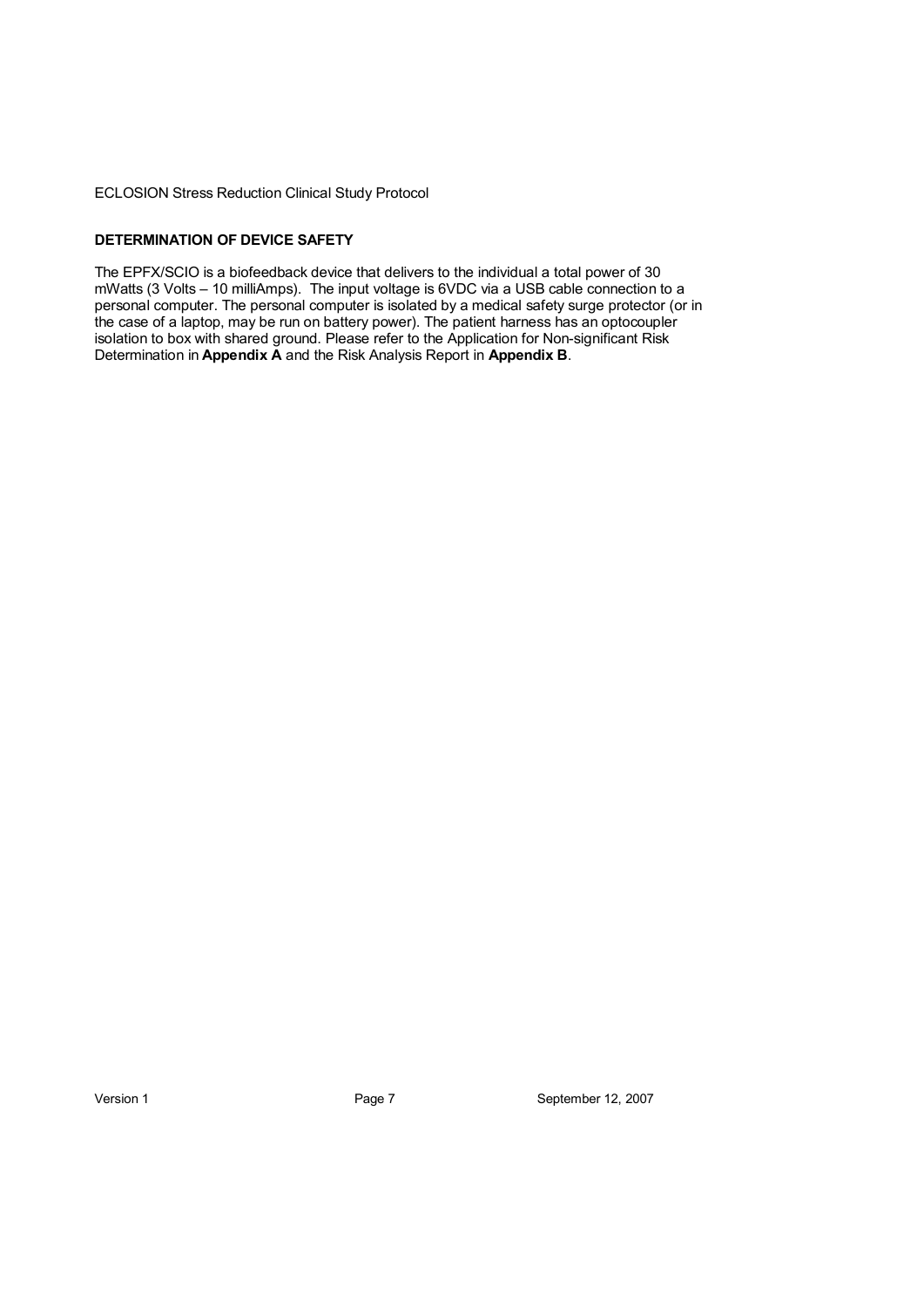## **STUDY RATIONALE & BACKGROUND ABSTRACTS**

#### **STUDY INDICATION RATIONALE: STRESS REDUCTION**

Stress is known to have many negative effects on multiple aspects of an individual's life. Stress can affect an individual's physical, cognitive, emotional and social well-being.

Over-stressed individuals will typically feel overwhelmed and unable to cope with or manage their usual workload and responsibilities. They may often feel anxious, angry, irritable or tense, and experience difficulty with concentration, focus, productivity and memory. Individuals suffering from stress may feel more tired or have less energy than usual and may lack interest in activities that would normally be of interest and enjoyment, and begin to feel alone or isolated from people around them. Oversleeping or inability to sleep may occur as well as overeating or lack of appetite.

Physically, over-stressed individuals may get headaches or stiffness/tension in the muscles, jaw or back. They may experience frequent upset stomachs, skin rashes, racing heartbeat or sweaty palms. Even more significantly, those with untreated stress can develop high blood pressure, irregular heart rhythms, damage to arteries and higher cholesterol levels. Eventually, these symptoms may extend to the development and progression of coronary artery disease (atherosclerosis) and even a weakened immune system.

Worsening many of these direct physical ailments is the fact that individuals who are stressed often turn to harmful habits to reduce their stress, such as cigarette smoking, overeating, use of drugs or over-use of alcohol. All of these factors put the person at additional risk for physical impairment, including heart disease and stroke.

**The Benefits of Stress Reduction** are in their simplest form, a reduction, and often even reversal, of the individual's physical, cognitive, emotional and social symptoms that result from being overstressed. Reducing stress can even take an individual one step further toward improved overall mental and physical health and well-being.

#### **THE EPFX/SCIO AND STRESS REDUCTION**

The EPFX/SCIO is designed to reverse the manifestation of stress within the individual at the most primal of physiological levels. The device works on the theory that stress disrupts the inherent electromagnetic frequencies at which the body's cells, organs, etc. resonate and that by returning these frequencies to their natural state, the stress and any subsequent illness that occurred because of the disruption can be reversed. Studies have shown that people who are over-stressed produce different patterns of brain waves than do people who are not overstressed, and that reversal of that stress, in particular through techniques such as biofeedback training that employ the individual in controlling their return to stress-free living, can result in the abnormal patterns becoming normal.

The EPFX/SCIO tunes into an individual's body's physiological stress levels so that this information can be used to control the physiology, and consequently affect a decrease in those stress levels, resulting in improved physical and emotional health.

Version 1 **Page 8** Page 8 September 12, 2007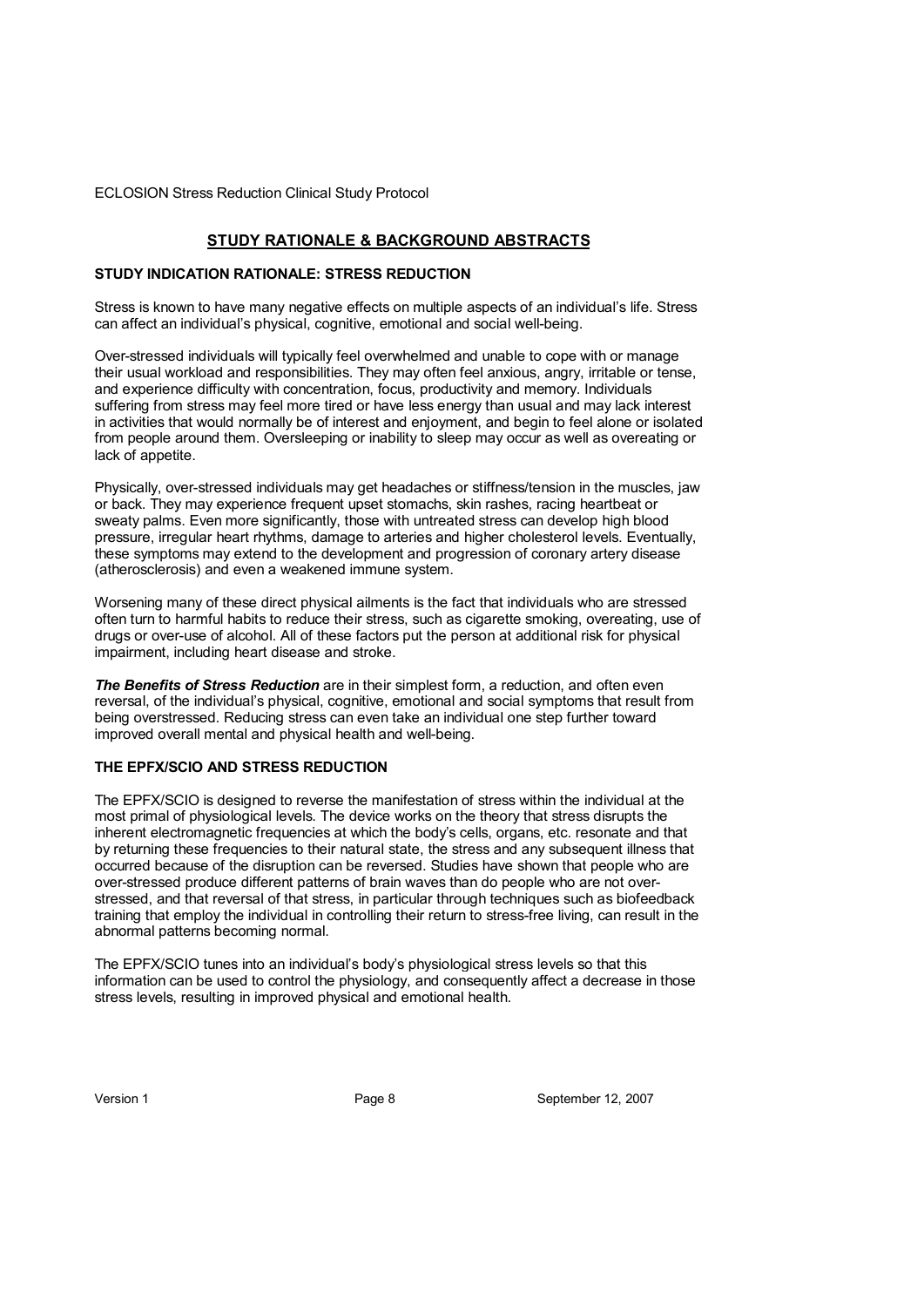#### **BACKGROUND INFORMATION ON THE BIORESONANCE TECHNIQUE**

Edmund Jacobson first developed the progressive muscle relaxation technique. Although most of his research on the conditioning of muscle relaxation was conducted 50 years ago, it remains relevant today. For example, most therapeutic applications of biofeedback include the use of a systematic relaxation technique. Although Jacobson's system has been modified over time, his ideas and research methods have much to offer clinicians and researchers. Based on an interview reported by McGuigan, he may have been the first researcher to use medical instrumentation to provide feedback about physiological responses (Jacobson and McGuigan, 1978). His procedure, employing a prototype of modern biofeedback instrumentation, involved an individual observing an oscilloscope to determine the level of tension in his forearm extensor muscle. Later, Wolpe modified Jacobson's technique and popularized it as part of the systematic desensitization procedure.

In 1958, Kamiya began to study the changes in consciousness that accompanied variations in EEG alpha rhythm of human subjects. He developed a discrimination conditioning task in which a bell was rung periodically and the subject was requested to indicate if he had been generating EEG alpha just prior to the auditory stimulus. Many subjects were able to learn this task and this led to further research of alpha rhythm control. Kamiya and his associates later discovered that subjects could suppress alpha when given auditory feedback concerning its presence or absence.

One of the intriguing areas of investigation concerns the search for empirical validation of visceral or smooth-muscle operant conditioning. Neal Miller and his colleagues most notably, the late Leo DiCara, have been involved in research on instrumental autonomic conditioning in animals for a number of years. In 1968, DiCara and Miller observed that curarized rats could learn to avoid a shock by lowering their heart rate. Other investigators showed that visceral conditioning, through the use of feedback techniques, could be demonstrated in humans (Miller and Dworkin, 1974).

Although less well known, H D Kimmel (1960) spent years investigating instrumental conditioning off the autonomic nervous system (ANS) in man. Stimulated by results of earlier experiments in conditioning of the galvanic skin response (GSR), Kimmel and his students found that subjects' GSR's could be conditioned using pleasant odors. Kimmel (1974) summarized the research up to 1967, including 16 studies of GSR, five of heart rate and three of the vasomotor response. Results of all these studies supported the contention that the ANS could be modified through operant conditioning.

Subsequently biofeedback procedures were applied to clinical problems. In 1973, two innovative treatment procedures were developed which are widely used today, with certain technical refinements. Elmer and Alyce Green (1977) developed a clinical protocol for thermal feedback training. They used peripheral skin temperature as a measure of vasodilatation and combined skin temperature feedback with Schultz and Luthe's (1969) "Autogenic Training". Sargent, Green and Walters (1972) applied temperature biofeedback training to treat migraine. Patients were taught to increase the warmth in their fingers (vasodilatation) while decreasing the temperature of their foreheads (vasoconstriction). They found that almost 75 percent of the subjects were able to decrease both the duration and intensity of migraine attacks. Later studies have confirmed these results.

While the Green's were developing their treatment technique for migraine, Thomas Budzynski (1973) and his associates at the University of Colorado developed a feedback technique to treat

Version 1 **Page 9** Page 9 September 12, 2007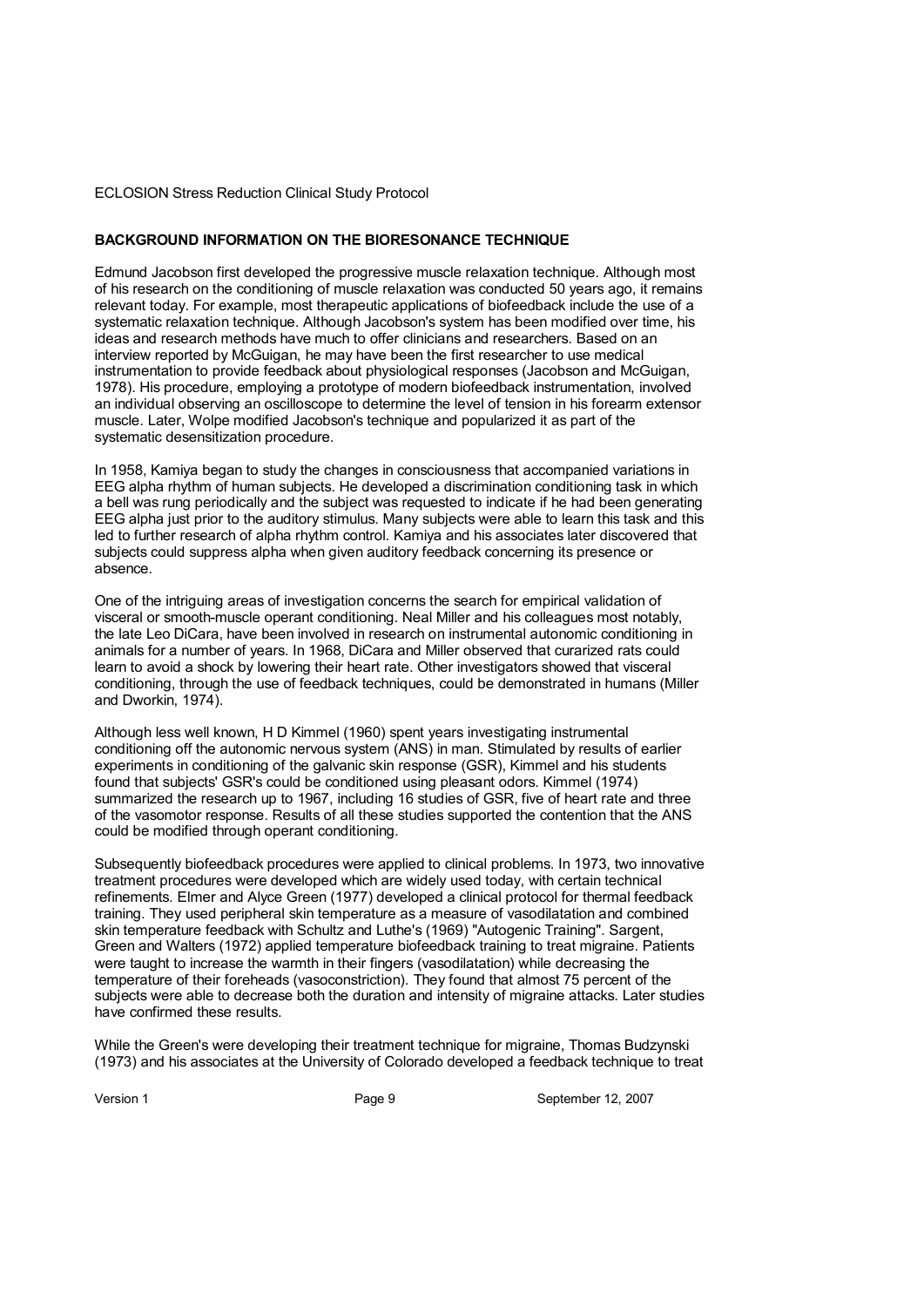muscle contraction (tension) headaches. They used EMG training to teach patients to reduce the tension in their frontalis (forehead) muscles. Their results showed that average muscle tension levels dropped from 10 to 3.5 (microvolts) and headaches intensity was reduced over the 16-week training period. Two control groups of headache patients were employed in the experimental design; one group received "false" or pseudofeedback and the other group received no feedback at all. Neither of these groups improved as much as the EMG treatment group.

The clinical research which has been reviewed thus far has involved procedures where feedback is used to reduce muscle and blood vessel contraction ("physiological arousal"); however, a technique to increase muscle contraction (a form of EMG biofeedback training) has existed for almost 25 years. John Basmajian's early research, first published in 1963, indicated that patients can increase the functioning of single motor units through the use of EMG biofeedback. Even earlier, Marinacci and Horande (1960) demonstrated that EMG feedback could be applied to improve neuromuscular functioning in several disorders. Basmajian and his colleagues have designed specially constructed biofeedback instruments for use in rehabilitation, e.g., a miniature EMG feedback device. They have applied such instrumentation to various disorders including paralytic foot-drop. There is significant difference between the EMG units used in rehabilitation and those adapted for use with psychophysiological disorders. The biofeedback units employed in rehabilitation are designed to transmit information about single motor units or the functioning of a specific muscle. Most of the EMG units used to enhance relaxation, however, summate the bioelectrical information of a particular muscle group. The resulting feedback is somewhat less specific.

Prior to 1970, relatively few studies were conducted using biofeedback techniques. Since then, however, hundreds of investigations have been done and the accumulation of data has been impressive. For this reason, BSA task forces were developed to survey the current literature and summarize the current status of biofeedback as a therapeutic technique in a number of areas including: psychophysiological disorders (Fotopoulos and Sunderland, 1978), gastrointestinal disease (Whitehead, 1978), vasoconstrictive disorders (Taub and Stroebel, 1978), muscle tension headache (Budzynski, 1978) and others.

In 1989, Bill Nelson proposed and proved that biofeedback technique need not involve just a conscious or verbal process, but could work just as effectively at the subconscious level. The EPFX/SCIO was designed to provide feedback to the individual's subconscious.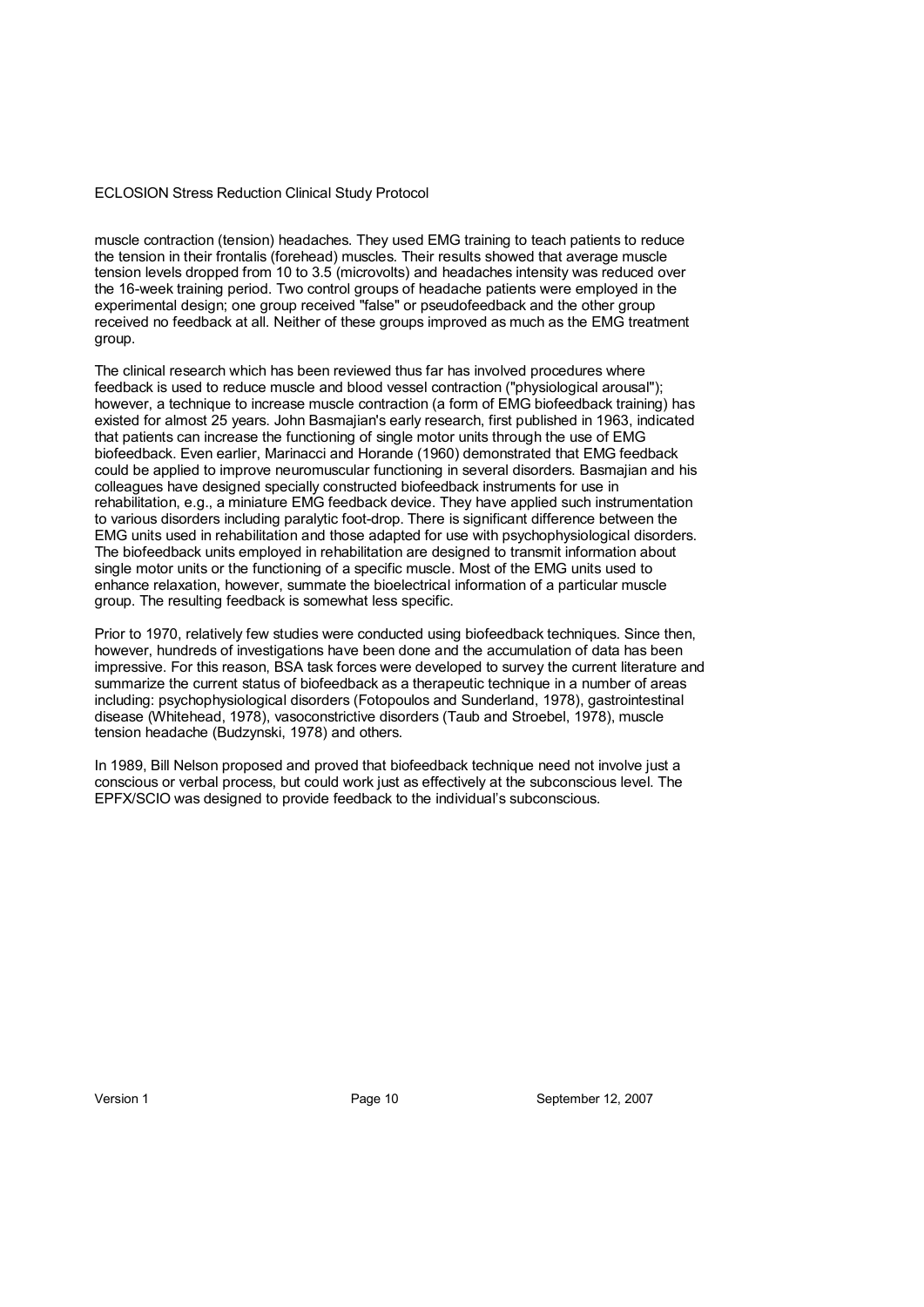#### **SUPPORTING ABSTRACT MATERIALS**

#### *Support for the Effects of Stress Reduction on Overall Health*

#### **1) Impact of a Workplace Stress Reduction Program on Blood Pressure and Emotional Health in Hypertensive Employees**

The Journal of Alternative and Complementary Medicine. Jun 2003, Vol. 9, No. 3: 355 -369 Rollin McCraty, PhD, Mike Atkinson, Dana Tomasino, BA. HeartMath Research Center, Institute of HeartMath, Boulder Creek, CA.

Objectives: This study examined the impact of a workplace-based stress management program on blood pressure (BP), emotional health, and workplace-related measures in hypertensive employees of a global information technology company.

Design: Thirty-eight (38) employees with hypertension were randomly assigned to a treatment group that received the stress-reduction intervention or a waiting control group that received no intervention during the study period. The treatment group participated in a 16-hour program, which included instruction in positive emotion refocusing and emotional restructuring techniques intended to reduce sympathetic nervous system arousal, stress, and negative affect, increase positive affect, and improve performance. Learning and practice of the techniques was enhanced by heart rate variability feedback, which helped participants learn to self-generate *physiological coherence*, a beneficial physiologic mode associated with increased heart rhythm coherence, physiologic entrainment, parasympathetic activity, and vascular resonance. BP, emotional health, and workplace-related measures were assessed before and 3 months after the program.

Results: Three months post-intervention, the treatment group exhibited a mean adjusted reduction of 10.6 mm Hg in systolic BP and of 6.3 mm Hg in diastolic BP. The reduction in systolic BP was significant in relation to the control group. The treatment group also demonstrated improvements in emotional health, including significant reductions in stress symptoms, depression, and global psychological distress and significant increases in peacefulness and positive outlook. Reduced systolic BP was correlated with reduced stress symptoms. Furthermore, the trained employees demonstrated significant increases in the workrelated scales of workplace satisfaction and value of contribution.

Conclusions**:** Results suggest that a brief workplace stress management intervention can produce clinically significant reductions in BP and improve emotional health among hypertensive employees. Implications are that such interventions may produce a healthier and more productive workforce, enhancing performance and reducing losses to the organization resulting from cognitive decline, illness, and premature mortality.

**2) Effects of Mindfulness-Based Stress Reduction on Medical and Premedical**  Journal of Behavioral Medicine; Volume 21, Number 6 / December, 1998: 581-599 Shauna L. Shapiro, Gary E. Schwartz and Ginny Bonner

The inability to cope successfully with the enormous stress of medical education may lead to a cascade of consequences at both a personal and professional level. The present study examined the short-term effects of an 8-week meditation-based stress reduction intervention on premedical and medical students using a well-controlled statistical design. **Findings indicate that participation in the intervention can effectively (1) reduce self-reported state and trait anxiety, (2) reduce reports of overall psychological distress including depression, (3) increase scores on overall empathy levels, and (4) increase scores on a measure of spiritual experiences assessed at termination of intervention.** These results (5) replicated

Version 1 **Page 11** Page 11 September 12, 2007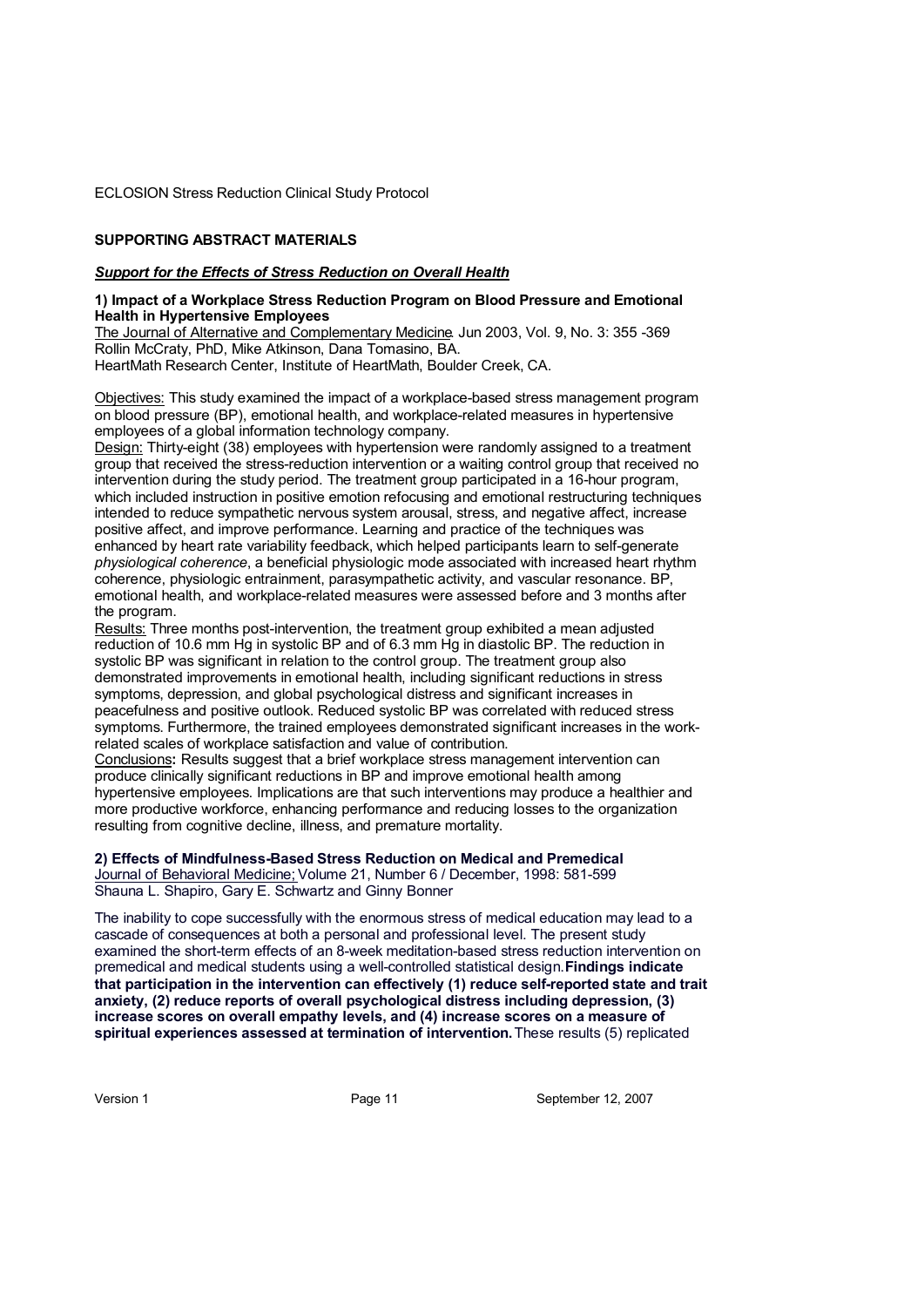in the wait-list control group, (6) held across different experiments, and (7) were observed during the exam period.

#### **3) A Controlled Pilot Study of Stress Management Training of Elderly Patients With Congestive Heart Failure**

Preventive Cardiology 2002;5(4):168-172, 176.

Frederic Luskin, PhD, Megan Reitz, BA, Kathryn Newell, MA, Thomas Gregory Quinn, MD, William Haskell, PhD

The purpose of this study was to evaluate the effect of stress management training on quality of life, functional capacity, and heart rate variability in elderly patients with New York Heart Association class I-III congestive heart failure (CHF). While substantial research exists on stress management training for patients with coronary heart disease, there are few data on the value of psychosocial training on patients with CHF. Thirty-three multiethnic patients (mean age, 66±9 years) were assigned through incomplete randomization to one of two treatment groups or a wait-listed control group. The 14 participants who completed the treatment attended eight training sessions during a 10-week period. The training consisted of 75-minute sessions adapted from the Freeze-Frame stress management program developed by the Institute of HeartMath. Subjects were assessed at baseline and again at the completion of the training. Depression, stress management, optimism, anxiety, emotional distress, and functional capacity were evaluated, as well as heart rate variability. **Significant improvements (p<0.05) were noted in perceived stress, emotional distress, 6-minute walk, and depression, and positive trends were noted in each of the other psychosocial measures.** The 24-hour heart rate variability showed no significant changes in autonomic tone. The authors noted that CHF patients were willing study participants and their emotional coping and functional capacity were enhanced. This program offers a simple and cost-effective way to augment medical management of CHF. Given the incompleteness of CHF medical management and the exploding interest in complementary medical intervention, it seems imperative that further work in psychosocial treatment be undertaken.

#### **4) The Effects of Different Emotional States and a New Stress Management Intervention on Autonomic Regulation of the Heart.**

Cardiovascular Health: Coming Together for the 21st Century, Proceedings, San Francisco CA, 1998. R. McCraty

Emotional stress directly impacts autonomic nervous system function and is a significant risk factor for cardiovascular disease. This study examined the effects of a new stress management intervention, 'Freeze-Frame,' on autonomic regulation of the heart and sympathovagal balance, assessed by power spectral analysis of heart rate variability (HRV), in a laboratory setting and in the workplace. In the laboratory, 20 subjects first experienced self-induced anger and then used the Freeze-Frame technique to self-generate a focused state of appreciation. In the workplace, Holter monitoring was used to assess the effects of Freeze-Frame used in response to real-life stress. Distinct shifts in autonomic activity and balance correlated with anger and appreciation. Anger produced a disordered HRV waveform and a sympathetically-dominated power spectrum, while appreciation, induced via the Freeze-Frame technique, produced a spectral shift towards increased parasympathetic activity and increased order in the HRV waveform. Through Freeze-Frame, subjects were able to enter and maintain a state of 'entrainment,'in which other physiological systems frequency-lock to the primary HRV rhythm of ~0.1 Hz. These data suggest that **stress management techniques that induce positive emotional shifts are a practical, effective approach to promoting a more cardioprotective autonomic profile, which may benefit patients with heart failure, coronary artery disease and hypertension.**

Version 1 **Page 12** Page 12 September 12, 2007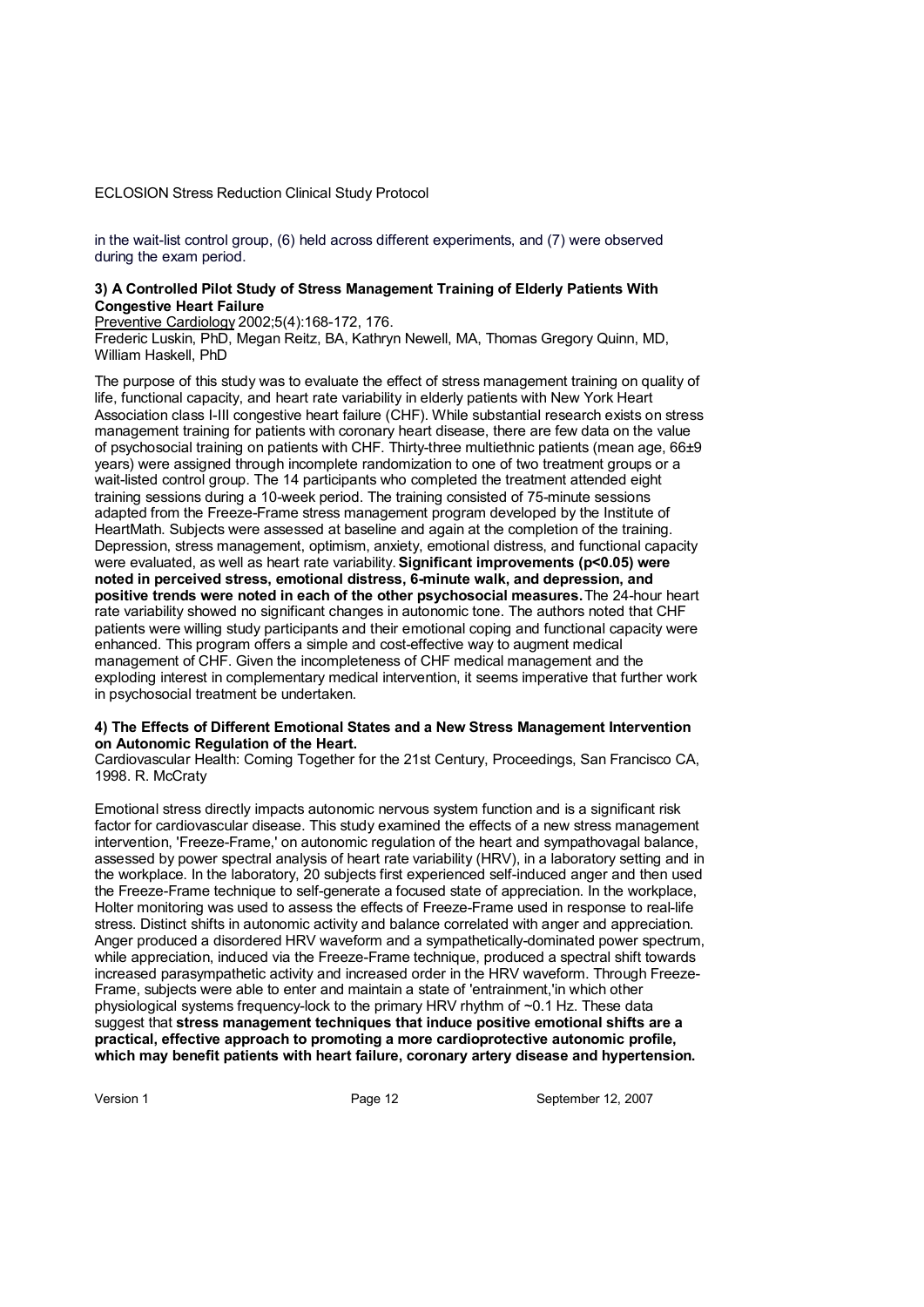#### *Support for the Beneficial Effects of Biofeedback Therapy*

**1) Comparative efficacy of biofeedback and stress inoculation for stress reduction.** 

J Clin Psychol. 1983 Mar;39(2):191-7. Lustman PJ, Sowa CJ.

This study evaluated the comparative effectiveness of frontalis electromyographic (EMG) biofeedback, a primarily somatic intervention, and stress inoculation, a self-instructional form of cognitive-behavior therapy. Both treatments were compared with a waiting list control group on systolic and diastolic blood pressure, the Taylor Manifest Anxiety Scale, and the Teaching Anxiety Scale (N = 24). Multivariate assessment on all four dependent measures indicated that both the frontalis feedback and stress inoculation groups improved significantly more than the no treatment control, but did not differ overall from one another. The stress inoculation group showed more improvement in self-reported anxiety than the EMG group, while the EMG group tended to do better than the stress inoculation group on blood pressure measures. The untreated control group regressed somewhat across all measures. It was proposed that each treatment may have specific effects that might suggest which treatment would be indicated for a particular client.

#### **2) A comparison of EMG feedback and alternative anxiety treatment programs.**

Biofeedback Self Regul. 1981 Dec;6(4):501-16. Hiebert BA, Fitzsimmons G.

Four cohorts of 40 subjects each were randomly assigned to 1 of 10 treatment conditions utilizing EMG feedback, cognitive monitoring training, systematic desensitization, high expectancy discussion group, or waiting list controls either in isolation or in various combinations. A three-way ANOVA for repeated measures indicated that significant anxiety reductions were experienced in all noncontrol treatment conditions. **Treatment groups employing EMG feedback demonstrated significantly greater anxiety decrements on Cattell's IPAT Self-Analysis Form, and baseline frontalis EMG**. Adding desensitization or cognitive monitoring to EMG feedback did not produce a more powerful effect than using EMG feedback alone. Sex and age differences were also observed. Some implications are discussed.

#### **3) Low-resolution electromagnetic tomography neurofeedback.**

IEEE Trans Neural Syst Rehabil Eng. 2004 Dec;12(4):387-97.

Congedo M, Lubar JF, Joffe D.

Department of Psychology of the University of Tennessee, Knoxville, TN 37996-0900, USA. [loretabiofeedback@yahoo.com](mailto:loretabiofeedback@yahoo.com ) 

Through continuous feedback of the electroencephalogram (EEG) humans can learn how to shape their brain electrical activity in a desired direction. The technique is known as EEG biofeedback, or neurofeedback, and has been used since the late 1960s in research and clinical applications. A major limitation of neurofeedback relates to the limited information provided by a single or small number of electrodes placed on the scalp. We establish a method for extracting and feeding back intracranial current density and we carry out an experimental study to ascertain the ability of the participants to drive their own EEG power in a desired direction. To derive current density within the brain volume, we used the low-resolution electromagnetic tomography (LORETA). Six undergraduate students (three males, three females) underwent tomographic neurofeedback (based on 19 electrodes placed according to the 10-20 system) to enhance the current density power ratio between the frequency bands beta (16-20 Hz) and alpha (8-10 Hz). According to LORETA modeling, the region of interest corresponded to the

Version 1 **Page 13** Page 13 September 12, 2007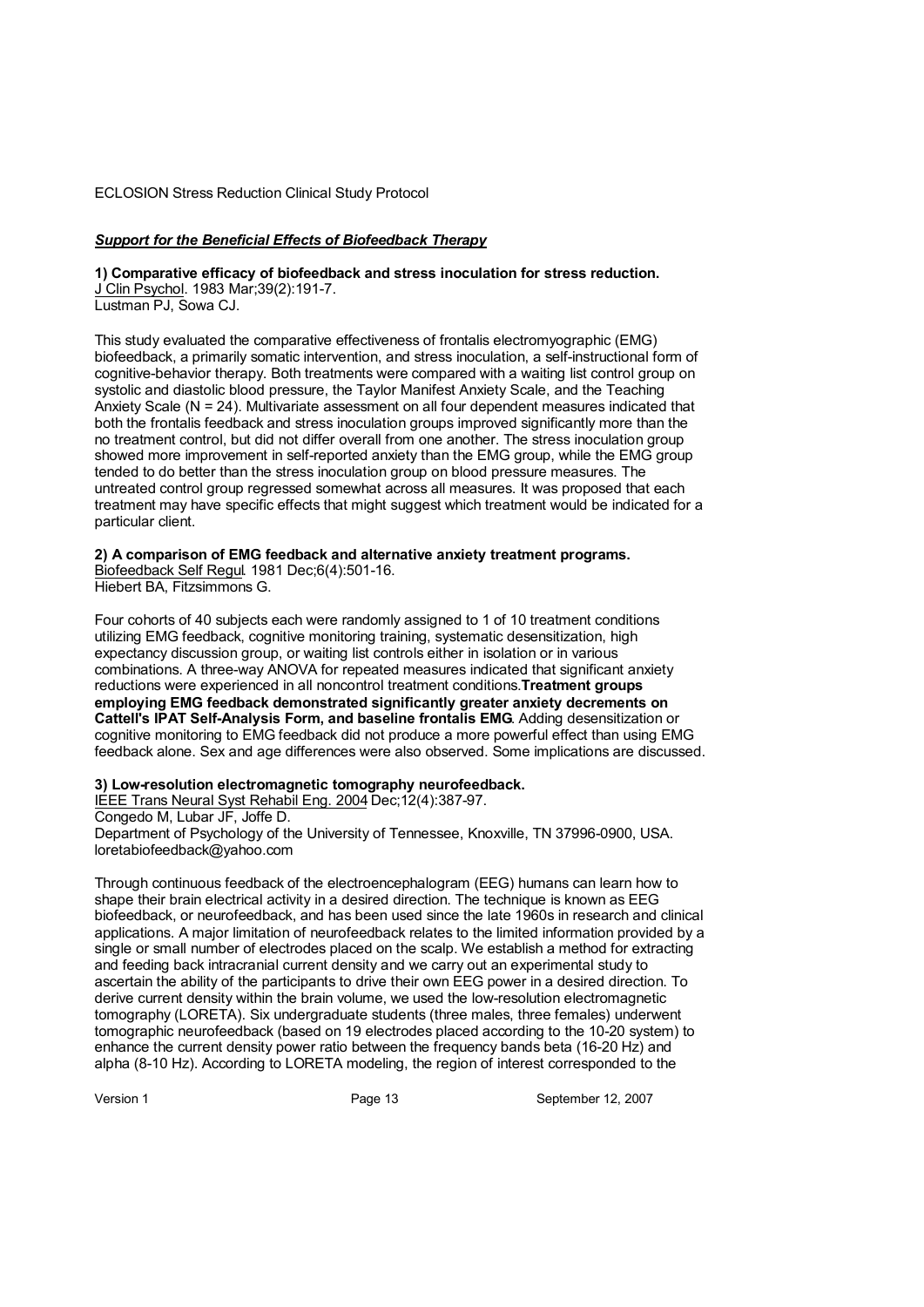Anterior Cingulate (cognitive division). The protocol was designed to improve the performance of the subjects on the dimension of sustained attention. Two hypotheses were tested: 1) that the beta/alpha current density power ratio increased over sessions and 2) that by the end of the training subjects acquired the ability of increasing that ratio at will. Both hypotheses received substantial experimental support in this study. This is the first application of an EEG inverse solution to neurofeedback. Possible applications of the technique include the treatment of epileptic foci, the rehabilitation of specific brain regions damaged as a consequence of traumatic brain injury and, in general, the training of any spatial specific cortical electrical activity. These findings may also have relevant consequences for the development of brain-computer interfaces.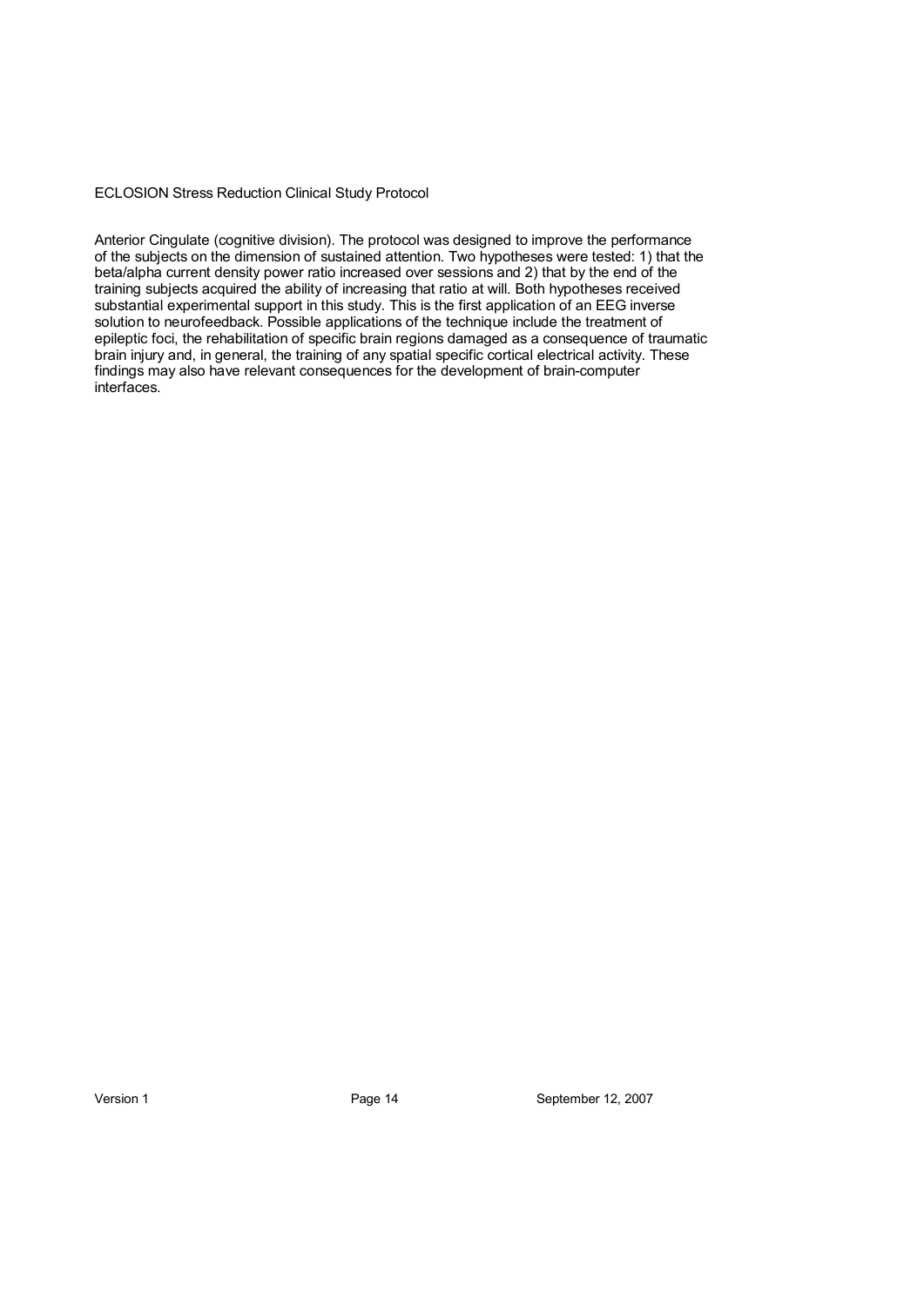#### **STUDY DESIGN**

This study will be a **double-blind, placebo-controlled, randomized** clinical trial designed to demonstrate safety and effectiveness of the Eclosion EPFX/SCIO.

#### **TREATMENT GROUPS**

There will be two subject groups in this clinical study, with as close as possible to an equal number of subjects assigned to each of the two groups, as follows:

Test group: Subjects in the test group will receive the actual study treatment with an active, operational harness.

Control group: Subjects in the control group will receive a 'fake' study treatment with a placebo harness that does not contain any active electrodes.

Apart from the distinction of whether or not the subject receives the study treatment with the true or placebo harness attached to the Eclosion EPFX/SCIO device, all subjects will adhere to all phases of the entire protocol design.

#### **BLINDING**

This clinical study will be a **double-blind design**, such that neither the subject nor the investigator will be aware of to which group a subject has been assigned (test or placebo) until after the clinical study is complete.

Subjects will be randomly assigned to either Group A or to Group B, by the independent study Monitor. Subjects assigned to Group A will be treated with the EPFX/SCIO device A using Harness A and subjects assigned to Group B will be treated with the EPFX/SCIO device B using Harness B. Only the study Sponsor will know which label ('A' or 'B') corresponds to the actual (test) device and harness and which label corresponds to the sham (placebo) device and harness until the study is complete. The Sponsor will ensure this information is stored and maintained confidentially at the Sponsor's work site. This knowledge will not be shared with the investigators, subjects, or study Monitor until the final subject data file of the study has been completed and submitted for analysis.

The sham (placebo) equipment will be designed to have the same external physical appearance as the actual equipment. The difference is that the placebo harness will not be equipped internally with functional electrodes and the programming for the placebo device will output only blank matrices. Neither the actual (test) nor the sham (placebo) harness produces any detectable noise, heat, light or other sensation output, so this also won't be a distinguishing factor for subjects or the investigator between the test and placebo devices.

Version 1 **Page 15** Page 15 September 12, 2007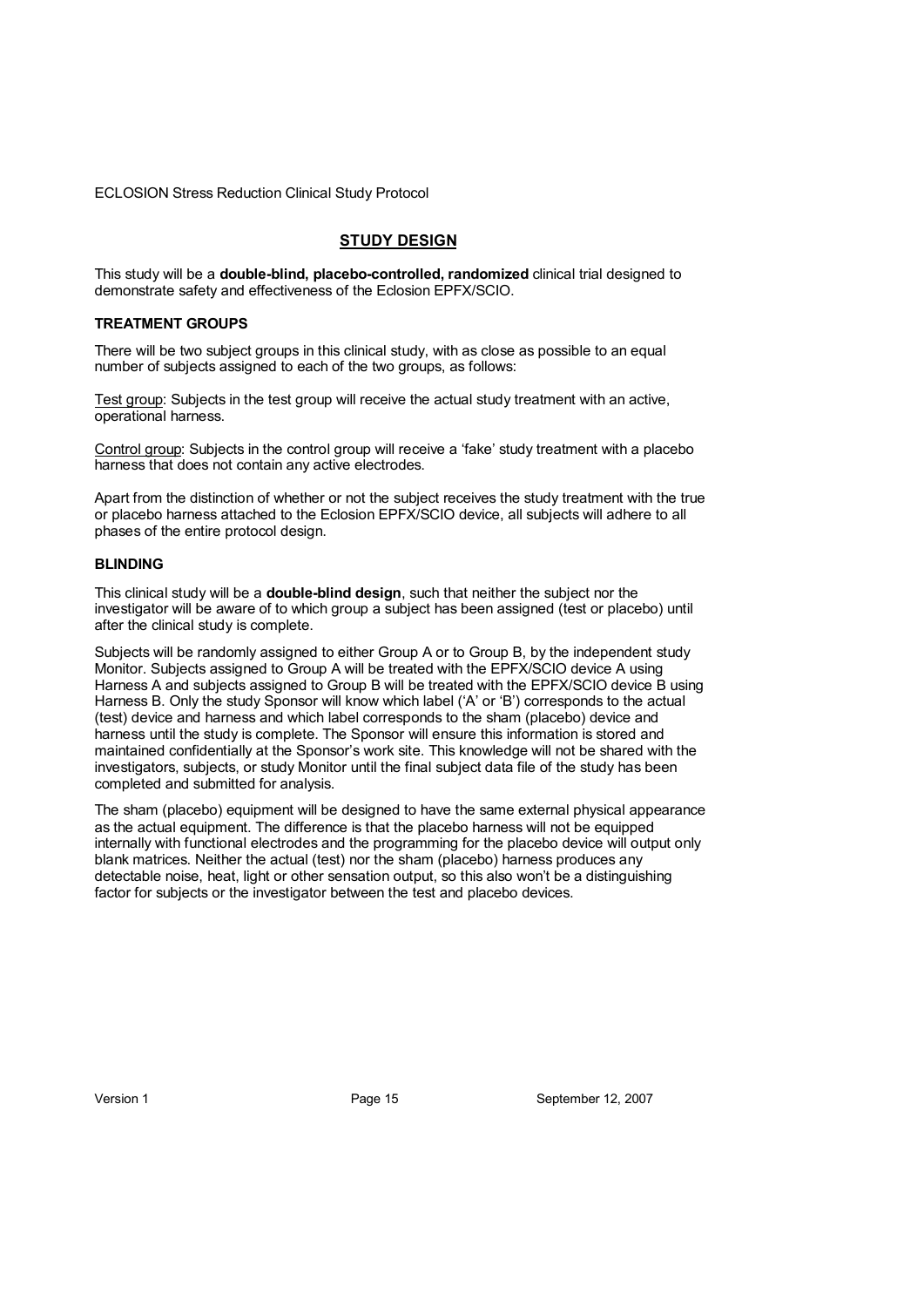#### **RANDOMIZATION**

Each qualifying subject will be randomized to either treatment group A or B, using the computer[generated program on the web site: http://www.randomization.com. Randomization will occur on](http://www.randomization.com. Randomization will occur on )  blocks of 2, 4 and 6.

Concealment of study treatment group assignment from both the subject and the investigator will be assured as follows:

- Each computer generated randomization sequence is unique and will therefore not be able to be replicated.
- (ii) Randomization to treatment group will occur to either 'Group A' or to 'Group B' rather than to a test or placebo group, and only the study sponsor will know which group (A or B) corresponds to the true harness and which corresponds to the placebo harness. The sponsor will not reveal this information to any source (investigators, subjects, or study monitor) until the final subject in the study has completed his or her one-month follow-up phase of participation.

#### **SUBJECTS**

#### **Sample size**

There will be 100 subjects enrolled in this clinical study:

- 50 subjects in the test group
- 50 subjects in the control group

Testing will be done at eight different sites – two in the United States, four in Italy and two in Germany. Each European test site will enroll 5-6 subjects (for a total of 30-36 subjects). The remaining 64-70 subjects will be enrolled at United States test sites. Within each test site, subjects will be randomized to test or to placebo treatment group (Group A or Group B).

#### Rationale for sample size

Based on the following parameters established for the purposes of assessing efficacy of the Eclosion EPFX/SCIO in this clinical study …:

- $\checkmark$  overall study success criteria of at least a 30% difference between groups, comparing the proportion of individual successes in each group.
- Individual subject success criteria is defined as a decrease in total PSS score of 5 or more from pre-treatment to after the 6-month treatment period. It is anticipated that about 50% of subjects in the test group and about 20% of subjects in the control group will meet the individual success criteria, and
- $\checkmark$  intended application of a one-sided test for results analysis with an alpha value of 0.025 and Power of 0.8.

…the sample size of 45 subjects per group (test and control, separately) has been determined using *Table A.3. Sample sizes per group for a two-tailed test on proportions*. *P1* = 20, on page 266 of the textbook, Statistical Methods for Rates and Proportions Second Edition, Joseph L. Fleiss, Division of Biostatistics, School of Public Health, Columbia University, 1981, John Wiley & Sons, Inc. Publishers, New York, NY. To apply the values in this table to a one-tailed test, the alpha value of 2\*alpha (0.05) was used.

Version 1 **Page 16** Page 16 September 12, 2007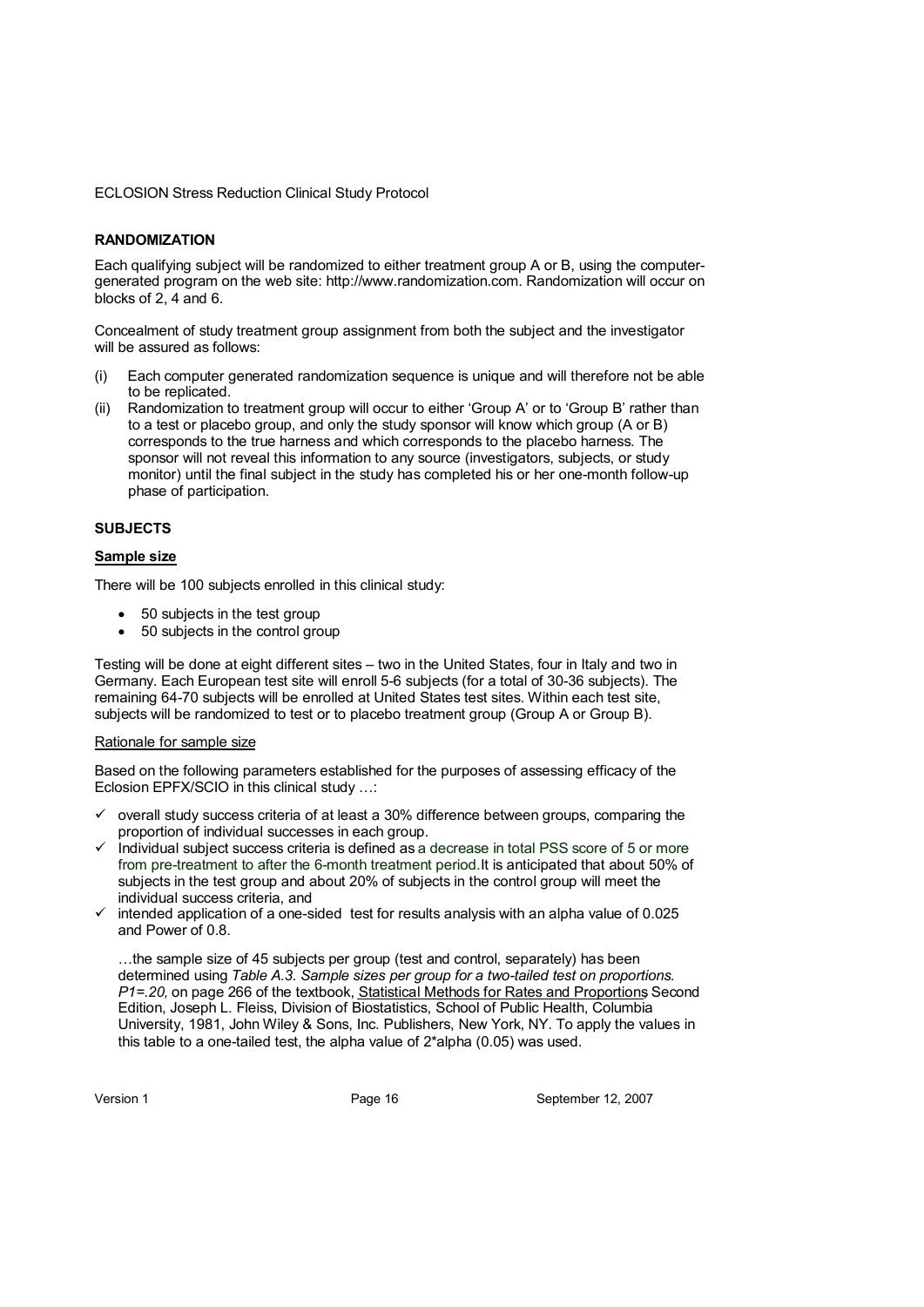From here, it is anticipated that about one-twelfth of subjects overall may withdraw from the study prior to completion for various reasons, including the length of the treatment period. Therefore, the following formula is used to determine the final needed starting sample size for each group:

Final sample size = sample size  $X$  1/(1-d); where  $d = #$  expected dropouts/# subjects enrolled. Final sample size =  $45 \times 1/(1-0.089)$ ; where  $d = 4/45$ Final sample size =  $45 \times 1/0.911 = 45 \times 1.098 = 49$  subjects per group.

Therefore, a minimum starting sample size of 49 subjects in each treatment group is needed to insure that a sufficient number remains at the end of the trial (45 subjects per group) for any significant differences found between groups to be considered statistically valid and representative of the general population being sampled. For ease of division between the test sites, the number has been rounded up to 50 subjects per treatment group.

#### Compensation of Subjects

A subject will not be offered money or any other form of compensation to participate in the study; however, he or she will also not be charged for the cost of the treatments with the Eclosion EPFX/SCIO or for the cost of any other directly-related evaluations or measurements that occur as part of his or her participation in the study.

A subject will remain financially responsible for any part of any session in which the clinical protocol is being carried out that is not a part of the clinical protocol, but a separate patient activity as determined appropriate and necessary by the investigator.Whenever possible, the study investigator will schedule a separate appointment outside of the study visit to take care of the subject's other needs. Only if this is not possible will the investigator take care of the subject's needs outside the scope of the study protocol at the end of a study session.

#### Subject Recruitment

Subjects will be recruited from one or more of the following sources:

- $\triangleright$  The pool of potentially suitable patients who normally attend the test sites for various services for an appointment they have self-scheduled. If the patient's previously recorded profile appears to fit that of the targeted study population, the possibility of taking part in the study will be presented to the patient. If the patient expresses interest and is willing, a studyrelated appointment will be scheduled to review the study informed consent form, and then, if the subject willingly signs the informed consent form, to proceed with the study qualification evaluation phase to confirm the individual's suitability to participate in the study.
- $\triangleright$  Nearby consenting and suitable medical offices and other such suitable locations, through use of the following flyer to alert potential subjects to the study.

The intended flyer is shown on the following page:

Version 1 **Page 17** Page 17 September 12, 2007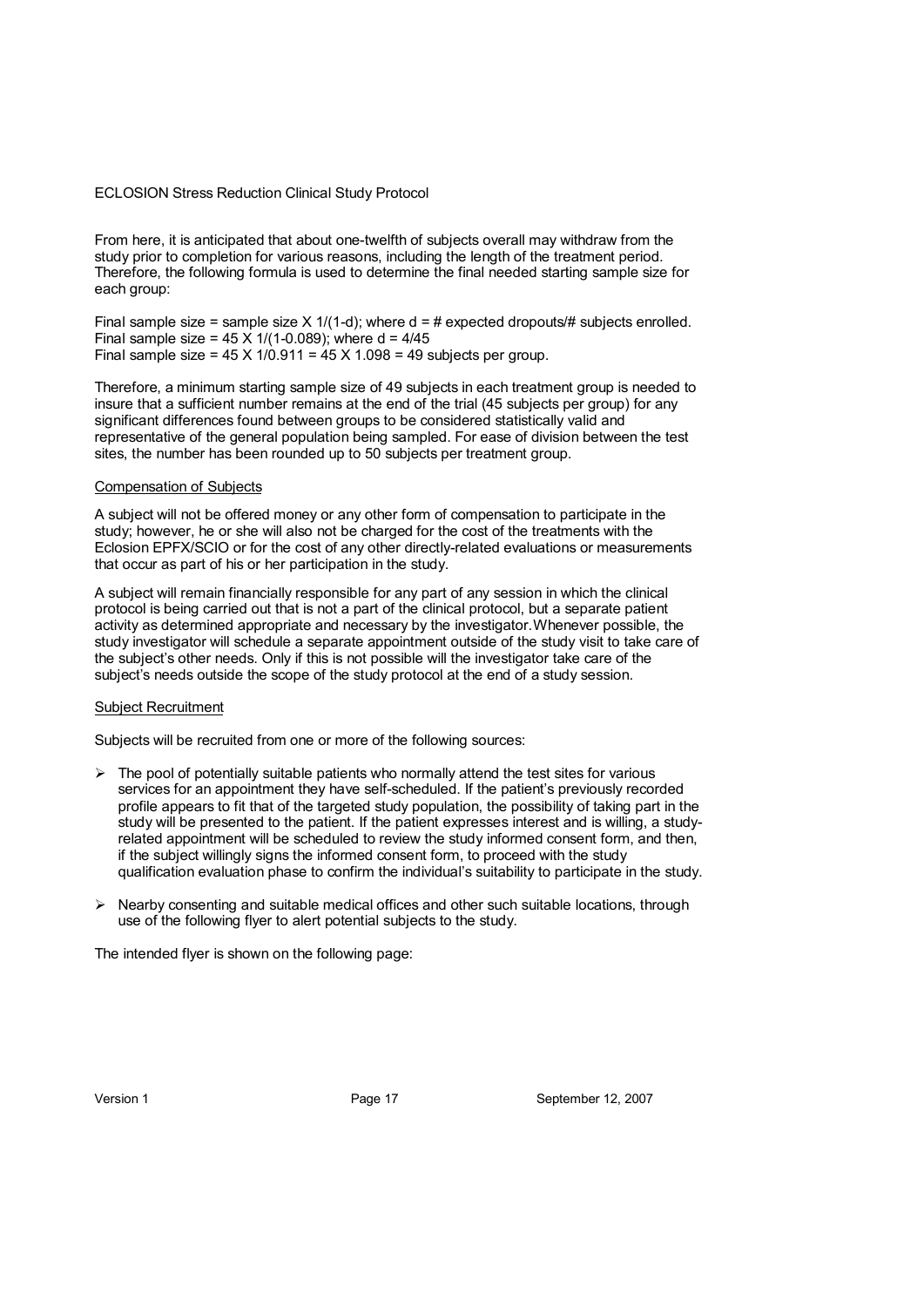# **WANTED**

PEOPLE AGED 18 TO 65 YEARS WHO FEEL

THEY HAVE A LOT OF STRESS IN THEIR LIFE,

FOR A CLINICAL STUDY OF THE EFFECTS OF

BIORESONANCE THERAPY ON STRESS LEVELS.

# **THIS STUDY INVOLVES TWENTY ONE-HOUR TREATMENTS WITH THE ECLOSION EPFX/SCIO BIORESONANCE DEVICE OVER SIX MONTHS.**

THERE IS ONE FOLLOW-UP VISIT TO THE TEST CLINIC ONE MONTH AFTER THE EPFX/SCIO TREATMENTS ARE FINISHED.

FOR MORE INFORMATION PLEASE CONTACT:

<Investigator Name> <Test Site Name> <phone number>

Version 1 Page 18 September 12, 2007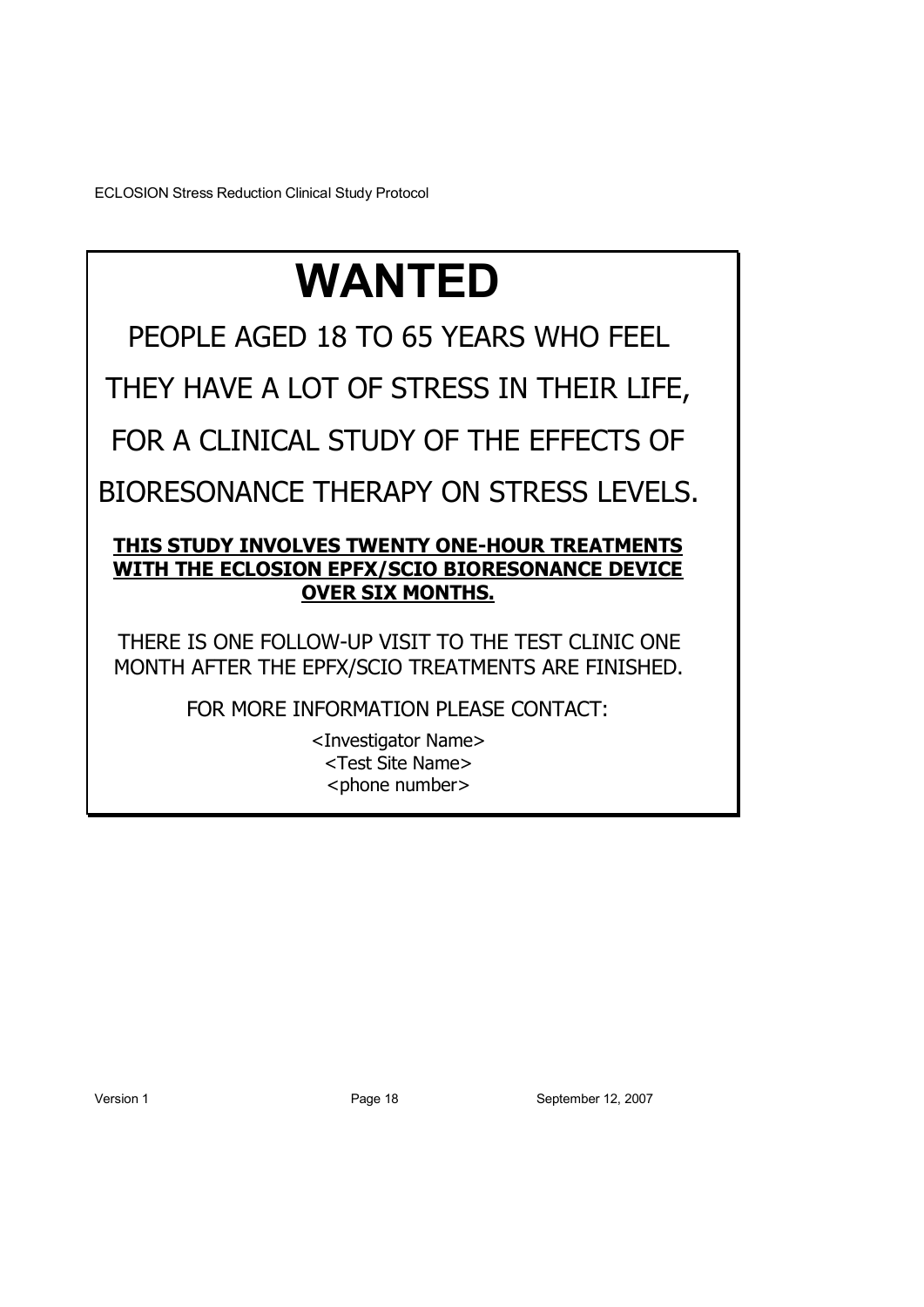# **STUDY PROCEDURE**

## **STUDY QUALIFICATION EVALUATION**

#### **SIGNING OF INFORMED CONSENT FORM**

The investigator will start by presenting and reviewing in detail the items in the informed consent form with the individual and answer any questions he or she may have. To proceed further in the study, the individual must willingly sign the informed consent form at this time.

#### **INCLUSION/EXCLUSION CRITERIA EVALUATION**

After voluntarily signing the informed consent form, the subject will undergo the study qualification inclusion/exclusion criteria evaluation as follows.

#### **INCLUSION CRITERIA**

To be considered eligible for participation in this clinical study, a subject must satisfy each of the following "Inclusive Conditions" criteria.

#### **Population: Individuals with Elevated Levels of Perceived Stress**

Individuals in this study will be males and females who present with elevated levels of perceived stress as indicated by a **total score of 25 or greater on the Perceived Stress Scale**.

The Perceived Stress Scale (PSS) is a global measure of perceived stress that assesses the degree to which situations in an individual's life are appraised as stressful. The subject is asked to indicate how often he or she felt or thought a certain way regarding14 items, following a 5-point Likert scale from 0 to 4, as follows: 0=never, 1=almost never, 2=sometimes, 3=fairly often, 4=very often. The PSS total score is obtained by reversing the scores on seven positive items and then summing across all 14 items, for a possible total of 56.

The PSS was designed for use with samples with at least a junior high school education. The items are easy to understand and the response alternatives are simple to grasp. The questions are general in nature such that they are relatively free of content specific to any sub-population group.

Validation data for the 14-item PSS was collected from three samples: two groups of college students and one group of individuals enrolled in a smoking-cessation program. Mean scores on the PSS complete samples ranged from 23.18 to 25.0. There was no statistically significant difference in mean PSS score between males and females, and age was found to be unrelated to PSS in all three samples.

Statistical evaluations found the PSS to have adequate internal and test-retest reliability and to be correlated in the expected manner with a range of self-report and behavioral criteria.

Additional information, including the complete PSS tool, can be found in **Appendix C** of this clinical study protocol. This includes the original article evaluating the scales, as follows: *"Cohen, S., Kamarck, T., and Mermelstein, R. A Global Measure of Perceived Stress. Journal of Health and Social Behavior, 1983, Vol. 24 (December): 385-396."* 

Version 1 **Page 19** Page 19 September 12, 2007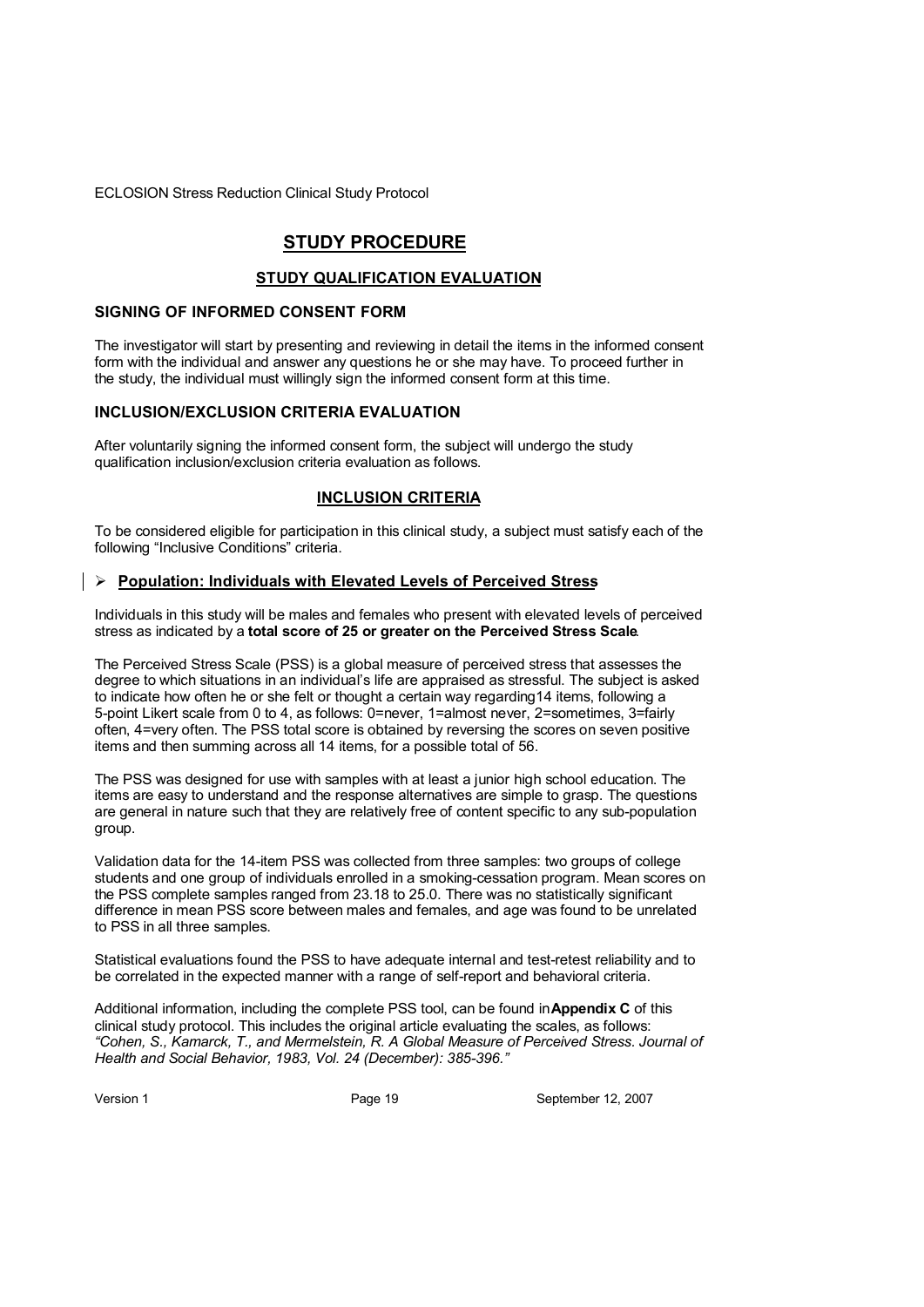- $\triangleright$  Able and willing to maintain regular and consistent diet, exercise and lifestyle regimens throughout the study.
- $\triangleright$  Able and willing to maintain current medication regimes throughout the study.
- $\triangleright$  Able and willing to abstain from partaking in treatments conventional or alternative (such as hypnotherapy, acupuncture, massage therapy, etc.) - or over-the-counter or prescription medications, including herbal remedies, designed to reduce stress throughout the study, other than the EPFX/SCIO treatment that is part of this study.
- $\geq$  Between 18 and 65 years of age.
- $\triangleright$  Male or female.
- $\triangleright$  Females on adequate birth control or not of child-bearing years.

# **EXCLUSION CRITERIA**

A subject will be considered ineligible for participation in this clinical study if he or she satisfies any one or more of the following exclusive conditions criteria.

- > Total score of less than 25 on the Perceived Stress Scale.
- $\triangleright$  Stage 2 Hypertension (elevated blood pressure), defined by a systolic blood pressure level of 160 mmHg (millimeters of mercury) or higher OR a diastolic blood pressure level of 100 mmHg or higher, measured using a sphygmomanometer and averaged across three seated (resting) blood pressure readings taken at 10-minute intervals. The first measurement will be recorded after the subject has been at rest (seated) for about 10 minutes. *The source for the Stage 2 Hypertension criteria is the Seventh Report of the Joint National Committee on Detection, Evaluation, and Treatment of High Blood Pressure, American Heart Association.*
- Subjects taking antihypertensive (blood pressure lowering) drugs.
- > Tachycardia, Bradycardia or Irregular Resting Heart Rate defined as follows:
	- *Tachycardia*: rapid or increased resting heart rate of greater than 100 beats per minute.
	- *Bradycardia*: abnormally slow resting heart rate of less than 60 beats per minute.
	- *Irregular Resting Heart Rate*: Irregular pattern of beats wherein beats are consistently missed across a 60-second period.

*Resting Heart Rate* - the number of times the heart beats per minute - will be measured at the wrist (radial artery), using the manual palpation method to feel the pulse - the rhythmic expansion and contraction (or throbbing) of an artery as blood is forced through it by the regular contractions of the heart. It is a measure of how hard the heart is working.

Heart rate through measurement of the pulse at the wrist will occur as follows:

- 1. The palm side of the subject's right hand is faced upwards.
- 2. The investigator places his or her index and middle fingers on the wrist, approximately  $\frac{1}{2}$ -1 inch below the base of the hand.
- 3. The investigator presses his or her fingers down in the grove between the middle tendons and the outside bone until a throbbing sensation - the radial pulse – is felt.
- 4. The investigator counts the number of beats that occur in 60 seconds, using a watch with a second hand or digital second counter for accuracy.

Resting Heart Rate will be taken after the subject has been seated for 10 minutes. The subject's final recorded pre-treatment heart rate will be the average of three consecutive measurements, each taken about 5 minutes apart.

Version 1 Page 20 September 12, 2007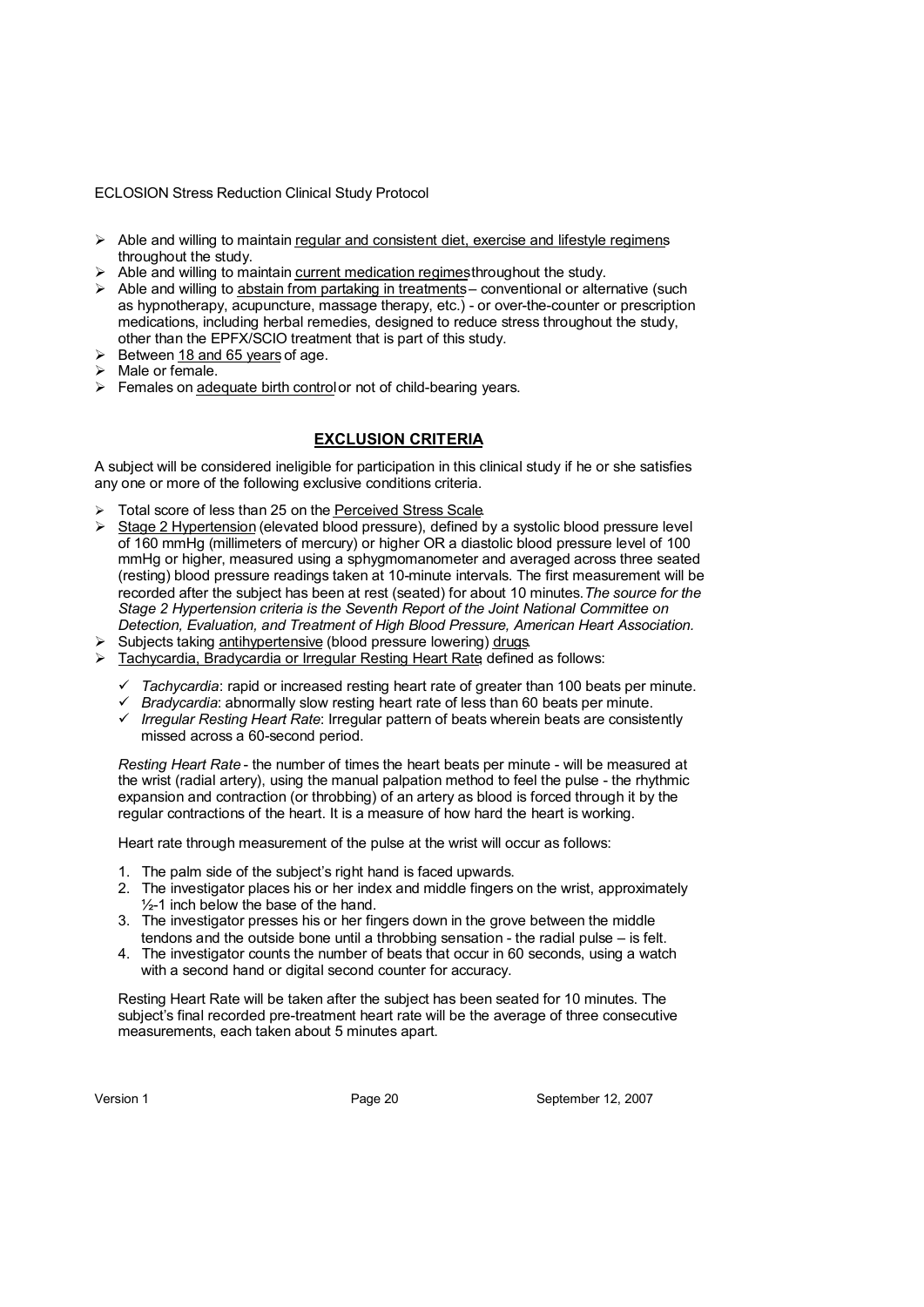- $\triangleright$  Generalized Obesity, defined by a Body Mass Index (BMI) of 30 kg/m<sup>2</sup> or greater, according to the World Health Organization (WHO) and Center for Disease Control (CDC) criteria.
- $\triangleright$  Significant major stressful life events in the past 3 months likely to impact not only emotional but also physical health and wellness, defined by a score of 200 or greater on the Life Events Questionnaire (LEQ). The LEQ is contained in **Appendix D**.
- $\triangleright$  Significant major stressful life events known or anticipated to occur during the course of the study (i.e. the upcoming 6 months), defined by a score of 200 or greater on the Life Events Questionnaire, answered for known upcoming events such as a wedding, retirement, home move, etc.
- $\triangleright$  Type 1 diabetes.
- $\triangleright$  Any known heart condition(s), such as cardiac arrhythmias, congestive heart failure disease, myocardial infarction.
- $\triangleright$  Prior cardiac surgeries such as cardiac bypass, heart transplant surgery, pacemakers.
- Seizure disorder or family history of seizure disorder.
- $\triangleright$  Serious medical illness or condition cancer; HIV, anorexia/bulimia.
- $\triangleright$  Serious head trauma.
- $\triangleright$  Pregnant, breast feeding, or planning pregnancy prior to the end of study participation.
- $\triangleright$  Serious mental health illness such as dementia or schizophrenia; psychiatric hospitalization in past two years.
- $\triangleright$  Excessive use of any illicit drug or alcohol on a regular basis.
- $\triangleright$  Infection or wound or any other external trauma in the areas to which the electrode bands of the EPFX device are to be attached.
- $\triangleright$  Developmental disability or cognitive impairment that would make it difficult for the subject to partake in the clinical study, including adequate comprehension of the informed consent form and ability to record the necessary measurements.
- $\triangleright$  Involvement in litigation and/or a worker's compensation claim and/or receiving disability benefits because of a stress-related or involved condition.
- $\triangleright$  Participation in a clinical study or other type of research in the past 30 days.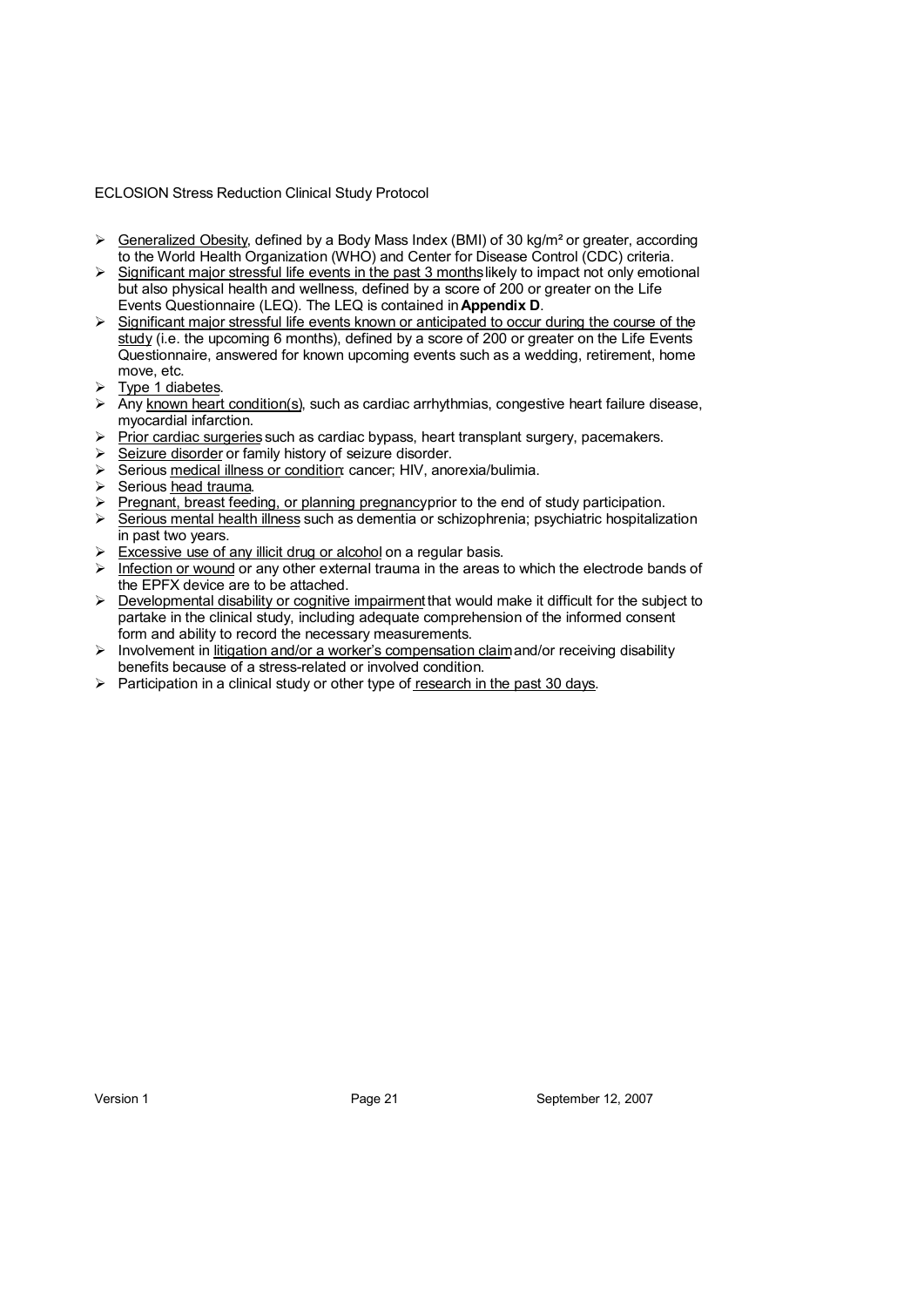# **TREATMENT PROTOCOL ADMINISTRATION PROCEDURE**

#### **PRE-TREATMENT PHASE**

The purpose of the pre-treatment phase is to record baseline measures against which posttreatment changes will be assessed, and to record demographic subject variables.

The following **measures** will be recorded during the pre-treatment administration phase:

#### **Physiological Measures**

1. Blood Pressure: Systolic and diastolic blood pressure will be measured in millimeters of mercury (mm Hg) using a sphygmomanometer. If the pre-treatment phase occurs on the same day as the study qualification evaluation phase, then blood pressure does not need to be measured again.

If the pre-treatment phase occurs on a different day to the study qualification evaluation phase, then the subject's blood pressure will be measured again at this time, three consecutive seated measurements, each ten minutes apart (as during the study qualification evaluation phase). Also as during the study qualification evaluation phase criteria, if the subject's three-measurement blood pressure average falls into the category of Stage 2 elevated high blood pressure (defined by a systolic blood pressure level of 160 mmHg or higher OR diastolic blood pressure of 100 mmHg or higher), then the subject shall be disqualified from further participation in the study at this time.

| Category            | Systolic (mm Hg) |     | Diastolic (mm Hg) |
|---------------------|------------------|-----|-------------------|
| Normal              | less than 120    | and | less than 80      |
| Prehypertension     | 120-139          | or  | 80-89             |
| <b>Hypertension</b> |                  |     |                   |
| Stage 1             | 140–159          | or  | $90 - 99$         |

Else, the subject's blood pressure reading will be classified as follows:

*Source: The Seventh Report of the Joint National Committee on Detection, Evaluation, and Treatment of High Blood Pressure, American Heart Association.* 

**N.B.:** When a person's systolic and diastolic pressures fall into Different categories, the higher category is used to classify the blood pressure status.

2. Resting Heart Rate: Resting heart rate - the number of times your heart beats per minute will be measured at the wrist (radial artery), using the manual palpation method to feel the pulse. The precise methodology is detailed in the study qualification evaluation section.

If the pre-treatment phase occurs on the same day as the study qualification evaluation phase, then Resting Heart Rate does not need to be measured again.

Version 1 Page 22 September 12, 2007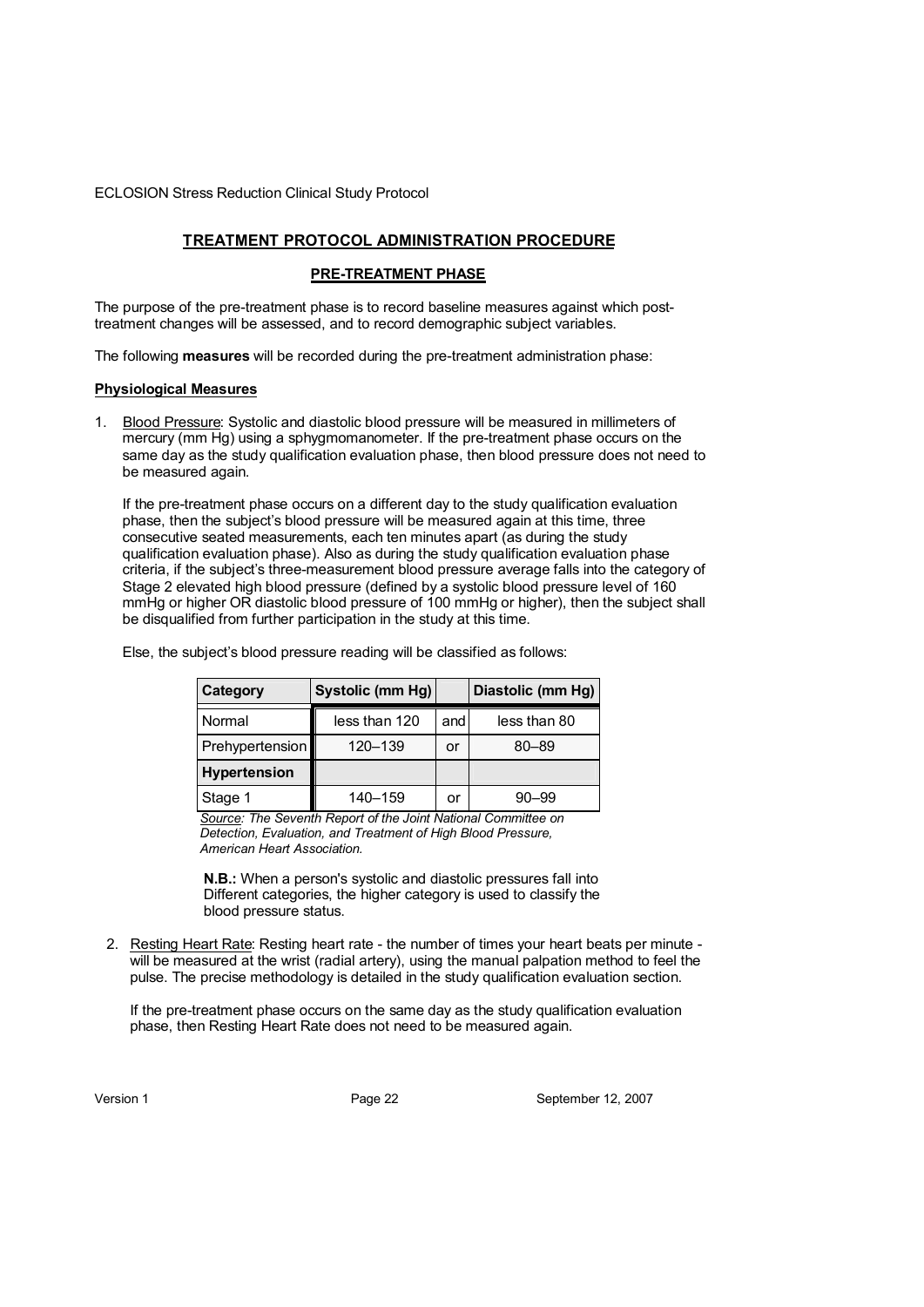If the pre-treatment phase occurs on a different day to the study qualification evaluation phase, then the subject's Resting Heart Rate will be measured again at this time, three consecutive seated measurements, each five minutes apart, with the first measurement occurring after the subject has been seated at rest for about 10 minutes (as during the study qualification evaluation phase). Also as during the study qualification evaluation phase criteria, if the subject's three-measurement Resting Heart Rate average falls into the bradycardia, tachycardia or irregular categories, then the subject shall be disqualified from further participation in the study at this time.

Else, the subject's Resting Heart Rate will be recorded as the number of beats per minute.

A Resting Heart Rate in the range of 60 - 90 beats per minute is considered in the normal range. The average Resting Heart Rate for a male is 70 beats per minute, and for a female is 75 beats per minute.

#### **Quality of Life Assessment Measures**

1. The Perceived Stress Scale (PSS): The 14-item PSS questionnaire will be administered during the pre-treatment assessment phase ONLY IF the study qualification evaluation phase has occurred on a different day. Else, the PSS score attained during the study qualification evaluation administration will hold at this time. If the PSS is re-administered during the pre-treatment assessment phase, also as per the study qualification evaluation phase criteria, if the subject's PSS total score is 25 or greater, indicative of excessively elevated levels of perceived stress, then the subject shall be disqualified from further participation in the study at this time.

Additional information about the PSS can be found in the study qualification evaluation section as well as in **Appendix C** of this clinical study protocol.

2. The Profile of Mood States (POMS) Standard: The POMS Standard is a factor-analytically derived inventory that measures six identifiable mood or affective states. The POMS is easy and quick to administer and score.

The POMS Standard is a self-report inventory that contains 65 items and takes about 10 minutes to complete. The items pertain to a series of mood states and the subject responds to each item based on how well each item describes his or her mood at the present time (right now). Each item is rated on a 5-point scale ranging from 'Not at all' to 'Extremely.' The complete POMS inventory is contained in **Appendix E** of this clinical study protocol document.

The POMS measures six identified mood factors:

- Tension-Anxiety
- $\checkmark$  Depression-Dejection
- $\checkmark$  Anger-Hostility
- $\checkmark$  Vigor-Activity
- $\checkmark$  Fatigue-Inertia
- Confusion-Bewilderment

The POMS Standard includes psychiatric norms derived from a sample of 100 individuals, college student norms derived from 856 undergraduates, adult norms derived from a group of 400 volunteers aged 18-94, stratified by age, gender and race according to the 1990 U.S. census.

Version 1 **Page 23** Page 23 September 12, 2007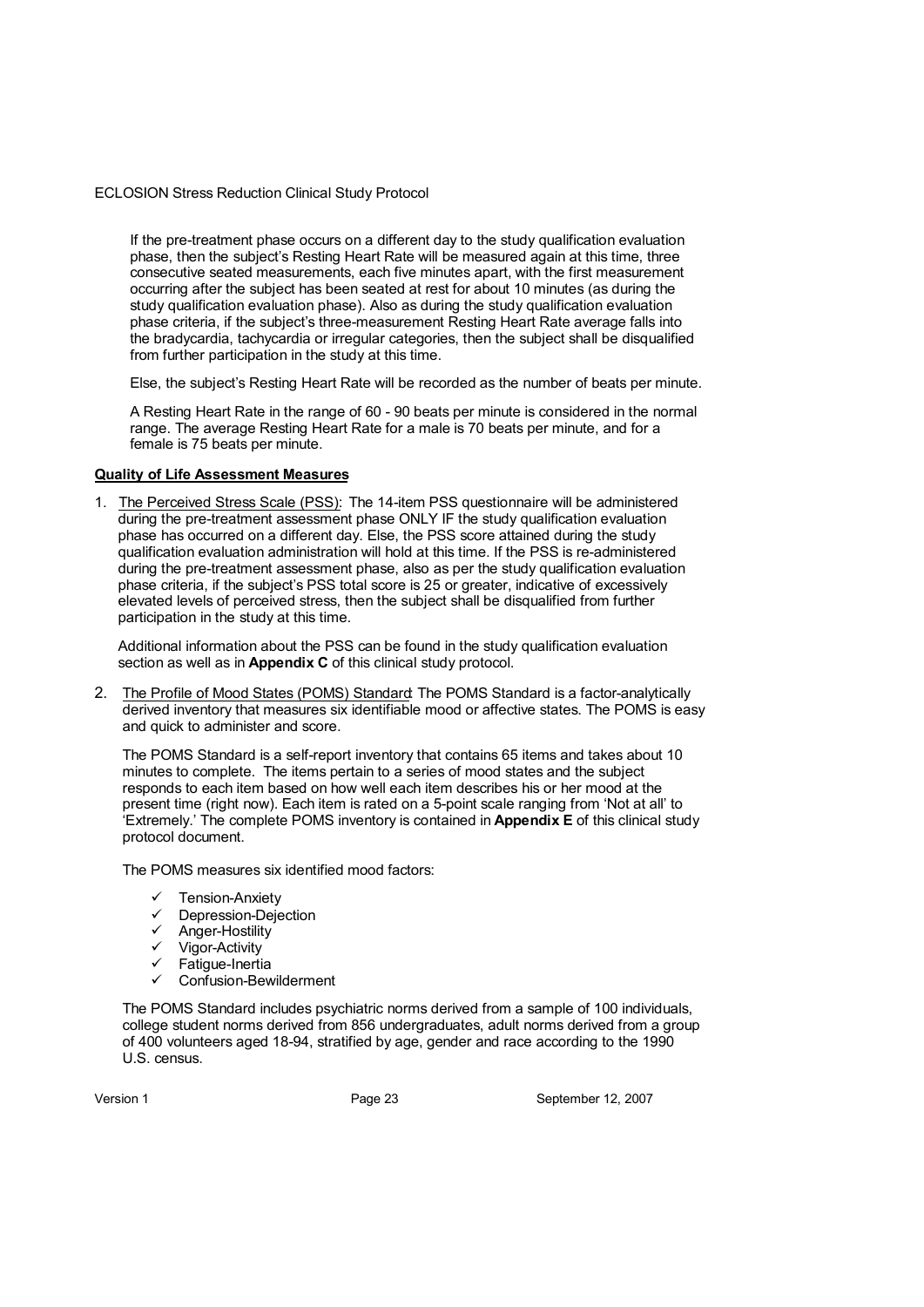Since 1971, many research studies have provided evidence for the predictive and construct validity of the POMS Standard. Alpha coefficient and other studies have found the POMS Standard to exhibit a high satisfactory level of internal consistency, while product-moment correlations indicate a reasonable level of test-retest reliability. Factor analytic replications provide evidence of the factorial validity of the 6 mood factors, and an examination of the individual items defining each mood state supporting the content validity of the factor scores. Many recent studies continue to add to and affirm the validity of POMS normative sample. A bibliography of published research of almost 3000 research studies from 1964- 2002 utilizing the POMS adds to and affirms the validity of the POMS normative sample and is available upon request.

#### 3. Spielberger's State-Trait Anxiety Inventory (STAI)

The State-Trait Anxiety Inventory (STAI) provides a reliable measure of both temporary and dispositional anxiety in adults. First developed by Charles D. Spielberger in the 1960s, the STAI was later revised in 1983. The revised STAI is typically referred to as the STAI-Y. The STAI is a self-administered test and it is the most widely used measure of anxiety worldwide, used in both clinical and research settings. It is suitable for adults at a  $6<sup>th</sup>$  grade reading level or above.

The STAI consists of 40 items divided into two subscales or domains: State Anxiety and Trait Anxiety:

*State Anxiety* assesses an individual's current level of anxiety – a more temporary state. The 20 items measuring State Anxiety ask subjects how they feel "right now, at this moment," and reflects situational factors that may influence anxiety levels. Subjects rate their feelings about each statement on a four-point intensity scale of 1=Not at all, 2=Somewhat, 3=Moderately So, and 4=Very Much So.

*Trait Anxiety* assesses an individual's anxiety proneness – a more general and longstanding quality of how an individual typically responds to stress. The 20 items measuring Trait Anxiety ask subjects how they "generally" feel. Subjects rate themselves on a fourpoint frequency scale of 1=Almost Never, 2=Sometimes, 3=Moderately So, and 4=Very Much So). Examples of items Trait Anxiety scale items are "I feel at ease;" "I feel upset;" "I lack self-confidence.'

*Scoring*: State and trait anxiety are scored separately. Each item is scored from 1-4, for a total inventory score range of 20 to 80, where 20 equals 'not feeling like that at all (state anxiety) or ever (trait anxiety)' and 80 equals 'feeling like that very much (state anxiety) or always (trait anxiety).' Essentially, the higher the score, the greater the level of anxiety. Both percentile ranks and standard (T) scores are available for male and female working adults and stratified by age.

*Statistical data*: Statistical analysis was conducted on a sample of almost 5,000 adults. For the Trait-anxiety scale, reliability coefficients ranged from .65 to .86, whereas the range for the State-anxiety scale was .16 to .62. This low level of stability for the State-anxiety scale is expected since responses to the items on this scale are thought to reflect the influence of whatever transient situational factors exist at the time of testing.

Version 1 Page 24 September 12, 2007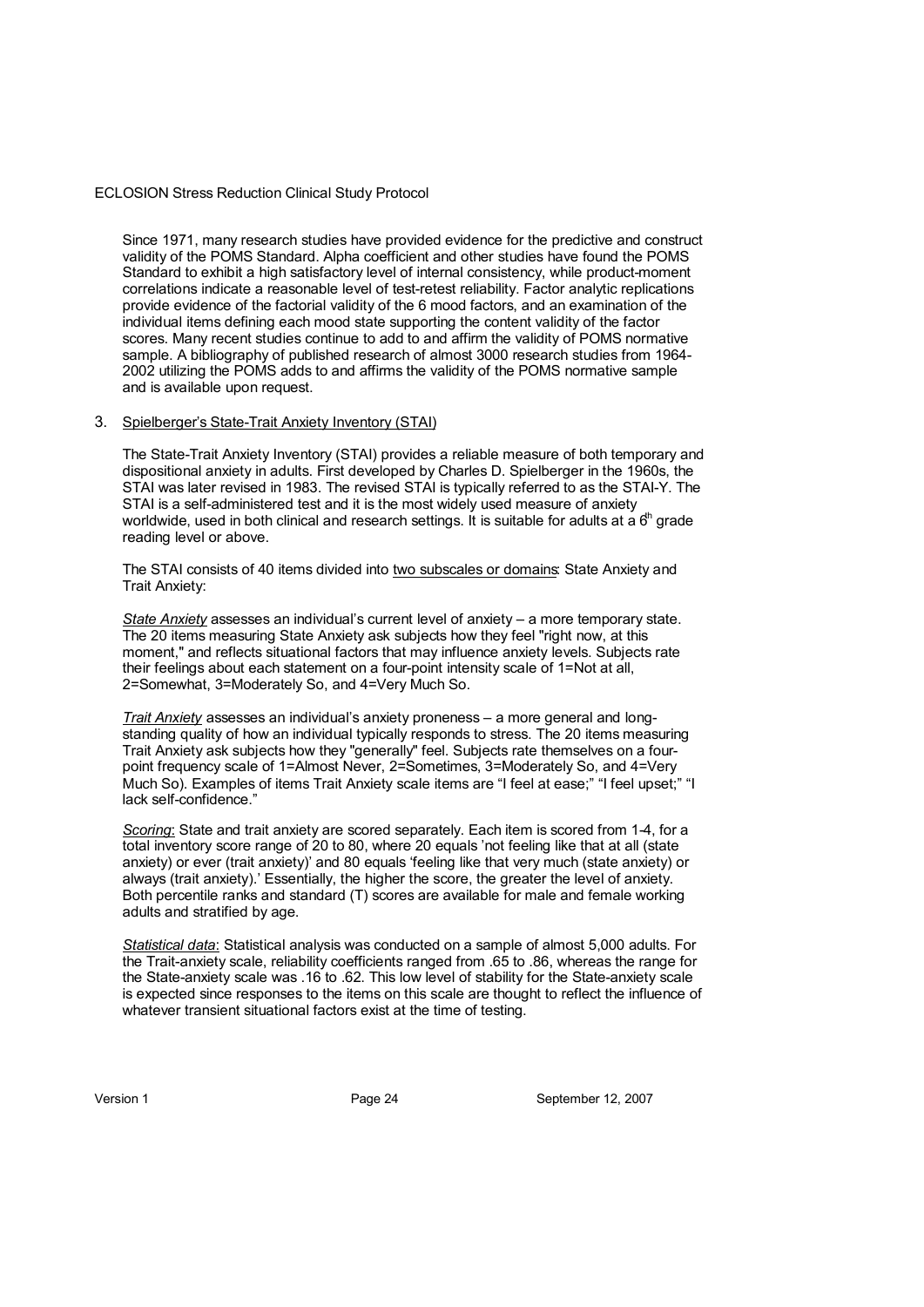Regarding validity, correlations between the STAI and other common measures of traitanxiety are as follows: the Taylor Manifest Anxiety Scale: .80; the IPAT Anxiety Scale: .75; and the Multiple Affect Adjective Check List: .52.

The STAI is contained in **Appendix F** of this clinical study protocol document. The STAI Manual is available upon request.

4. Beck Depression Inventory®—II (BDI®–II): Aaron T. Beck, Robert A. Steer, Gregory K. Brown

The Beck Depression Inventory®—II (BDI®–II) is in line with the depression criteria of the *Diagnostic and Statistical Manual of Mental Health Disorders—Fourth Edition* (DSM–IV). This new edition of the Beck Depression Inventory® is the most widely used instrument for detecting depression. It takes about five minutes to complete and is demonstrated to be highly clinically sensitive to measurement and change.

The BDI–II consists of 21 items that assess the intensity of depression in clinical and normal patients. Each item is a list of four statements arranged in increasing severity about a particular symptom of depression, evaluated over the period of the past two weeks. It has been validated for samples aged13-80 years.

*Reliability: Internal consistency* (Cronbach's alpha) is .92 for clinical patients and .93 for non-clinical individuals. *Test-retest reliability* is .93.

*Validity*: *Concurrent validity*: two comparisons between BDI-II and its previous version resulted in correlations of .93 and .84, the latter using the take-home form. Other tests found BDI-II to be correlated with the Beck Hopelessness Scale (.68), Scale for Suicide Ideation (.37), Beck Anxiety Inventory (.60), Hamilton Psychiatric Rating Scale for Depression-Revised (.71), and Hamilton Rating Scale for Anxiety - Revised (.47).

*Scoring*: Most items on the BDI-II are rated on a 4-point scale ranging from 0 to 3. Several items have seven response options to discern differences in behavior or motivation. The BDI-II is scored by adding the ratings for the 21 items. The maximum total score is 63.

Clinical interpretation of total scores uses the following guidelines: 0 to 13 (minimal depression), 14 to 19 (mild depression), 20 to 28 (moderate depression), and 29 to 63 (severe depression).

The BDI-II is contained in **Appendix G** of this clinical study protocol document.

# **Demographic Variables**

The following demographic variables will be recorded at the pre-treatment phase:

- (i) Age
- (ii) Gender
- (iii) Race
	- $\checkmark$  Caucasian
	- $\checkmark$  Hispanic
	- $\checkmark$  Asian/Pacific Islander
	- Middle Eastern
	- $\checkmark$  Other

Version 1 **Page 25** Page 25 September 12, 2007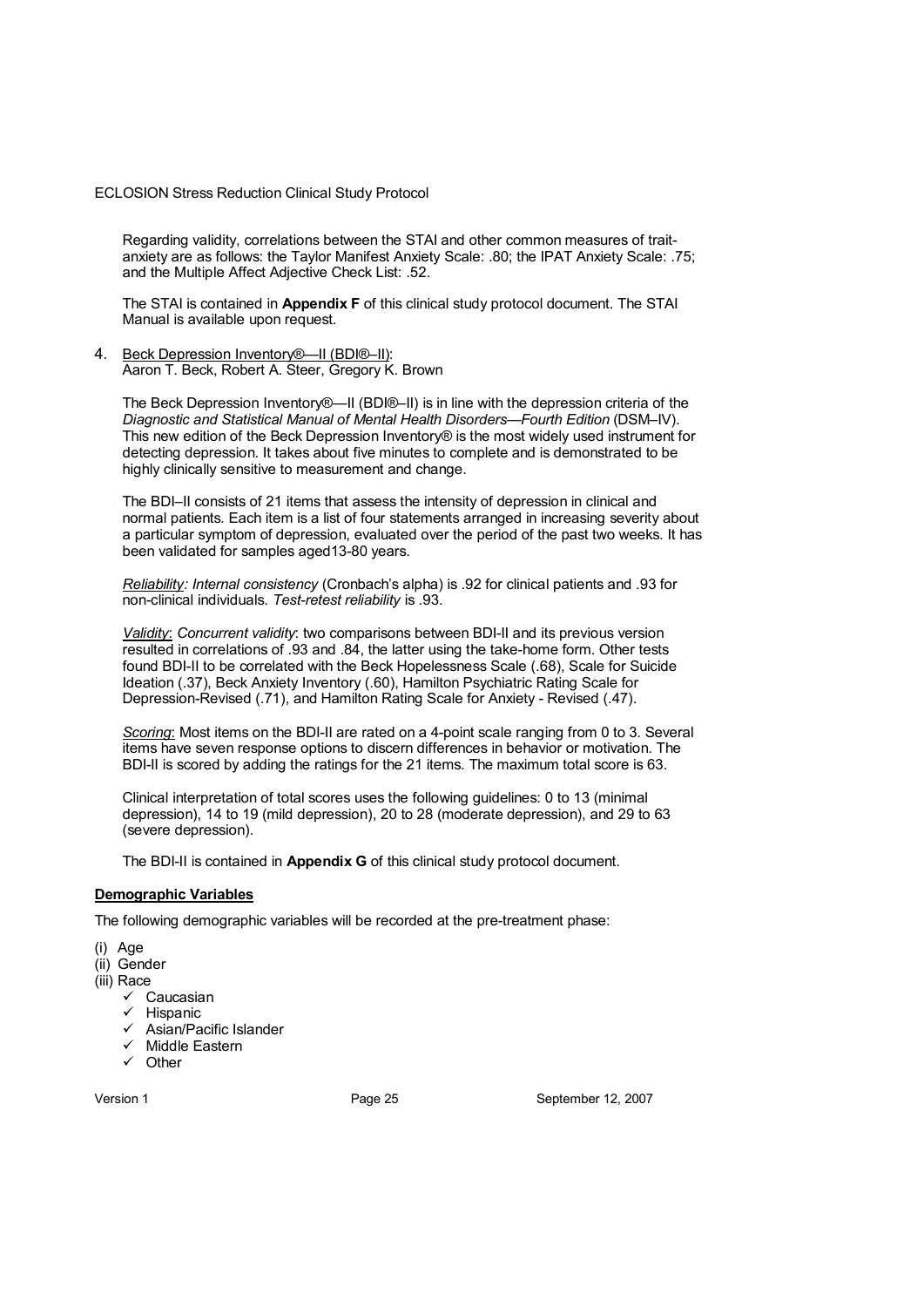(iv) Education Level

- $\checkmark$  Less than high school
- $\checkmark$  High school
- $\checkmark$  Some college
- $\checkmark$  Undergraduate
- $\checkmark$  Graduate
- $\checkmark$  Post-graduate

#### **Drug, Treatment and Food/Exercise Behavior and History**

The following drug and treatment history variables will be recorded at the pre-treatment phase:

- (i) Current medications over-the-counter and prescription that the subject is taking, including dosage schedule where possible.
- (ii) Non-current medications over-the-counter and prescription that the subject has taken during the past 6 months.
- (iii) Any herbs and dietary supplements that the subject is currently taken or has taken over the past 6 months.
- (iv) All treatments in which the subject is currently engaged for any purpose. This includes conventional and alternative treatments and therapies. Alternative treatments and therapies include acupuncture, chiropractic, massage, etc. Any current treatment for the purpose of stress reduction will disqualify a subject from continued participation in the study and should have been screened during the study qualification evaluation phase.
- (v) All treatments conventional and alternative in which the subject has partaken over the past 12 months for the purpose of stress reduction or relaxation.
- (vi) Food/General Diet: Subject's general diet composition, such as typical average caloric intake, fat intake, vegetarian/non-vegetarian, etc.
- (vii) Non-Alcoholic Drinks: General drink composition: number of glasses of water per day, fruit drinks, soda, milk, etc.
- (viii) Alcoholic Drinks: Typical weekly alcohol consumption type and pattern, e.g. wine, beer, liquor, 2 glasses on a Saturday, one glass per day, none at all, etc.
- (ix) Smoking: Yes or no; if yes, average number of cigarettes smoked daily.
- (x) Exercise: existent or not; type and general frequency.

**N.B.:** Subjects are required, as outlined during the study qualification evaluation phase, to maintain their typical pre-study pattern of food and drink intake and exercise regimen throughout the course of participation in the study.

**N.B.:** Excessive alcohol consumption is a study qualification exclusion criteria.

#### **Subject self-evaluation of disease status**

The subject will complete the *Analyzing Stress in the Body Subject Questionnaire* that asks the subject to record various aspects of their general health and well-being, their disease history and self-perception of their health. This questionnaire is contained in **Appendix H** of this clinical study protocol document.

#### **SUBJECT GROUP ASSIGNMENT**

Subjects will be randomly assigned to treatment group A or treatment group B, as outlined in the **STUDY DESIGN** section above.

Version 1 **Page 26** September 12, 2007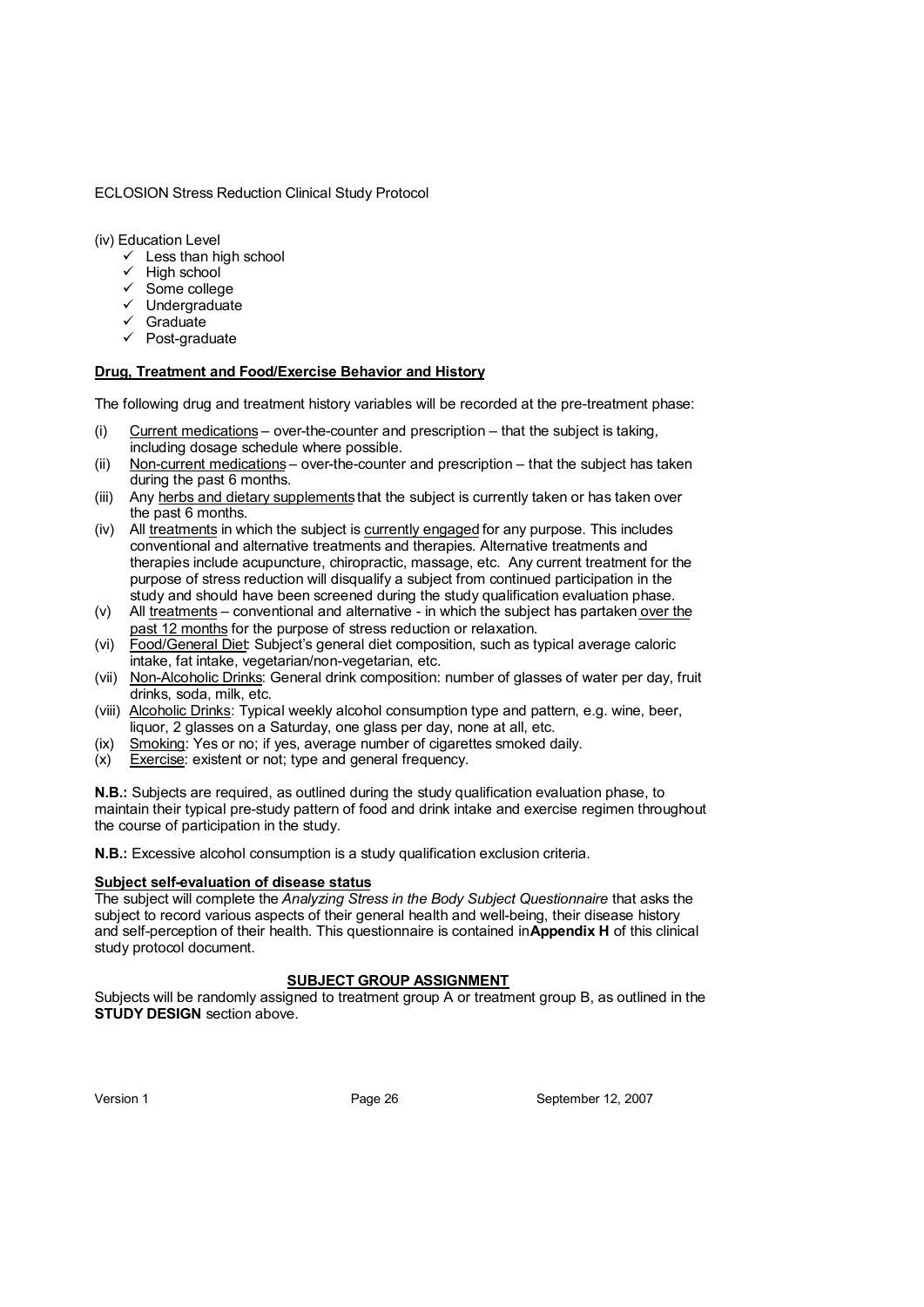#### **TREATMENT PHASE**

The treatment phase of the study will start within three days of completion of the pre-treatment phase.

The study treatment phase will last six months and encompass two alternating treatment protocols – Protocol 1 and Protocol 2 – for a total of 20 treatments with the Eclosion EPFX/SCIO. Each of the 20 study treatment visits will last about 1 to 1¼ hours.

The treatment phase treatment schedule is as follows:

|                    |         | <b>Protocol 1</b>         | <b>Protocol 2</b>         |
|--------------------|---------|---------------------------|---------------------------|
| Month 1**          | Week 1  | X                         | X                         |
|                    | Week 2  | X                         | $\boldsymbol{\mathsf{x}}$ |
|                    | Week3   | X                         | $\boldsymbol{\mathsf{x}}$ |
|                    | Week4   | X                         | $\boldsymbol{\mathsf{x}}$ |
| Month <sub>2</sub> | Week 5  | X                         |                           |
|                    | Week 6  |                           | $\boldsymbol{\mathsf{x}}$ |
|                    | Week 7  | $\pmb{\times}$            |                           |
|                    | Week 8  |                           | $\boldsymbol{\mathsf{x}}$ |
| Month 3            | Week 9  | $\pmb{\times}$            |                           |
|                    | Week 10 |                           |                           |
|                    | Week 11 |                           | $\boldsymbol{\mathsf{x}}$ |
|                    | Week 12 |                           |                           |
| Month 4            | Week 13 | $\pmb{\times}$            |                           |
|                    | Week 14 |                           |                           |
|                    | Week 15 |                           | $\boldsymbol{\mathsf{x}}$ |
|                    | Week 16 |                           |                           |
| Month 5            | Week 17 | X                         |                           |
|                    | Week 18 |                           |                           |
|                    | Week 19 |                           | $\boldsymbol{\mathsf{x}}$ |
|                    | Week 20 |                           |                           |
| Month 6            | Week 21 | $\boldsymbol{\mathsf{x}}$ |                           |
|                    | Week 22 |                           |                           |
|                    | Week 23 |                           | X                         |
|                    | Week 24 |                           |                           |

 \*\*During Week 1, Protocols 1 and 2 are administered at 2 separate visits, each visit 3 or 4 days apart.

Version 1 Page 27 September 12, 2007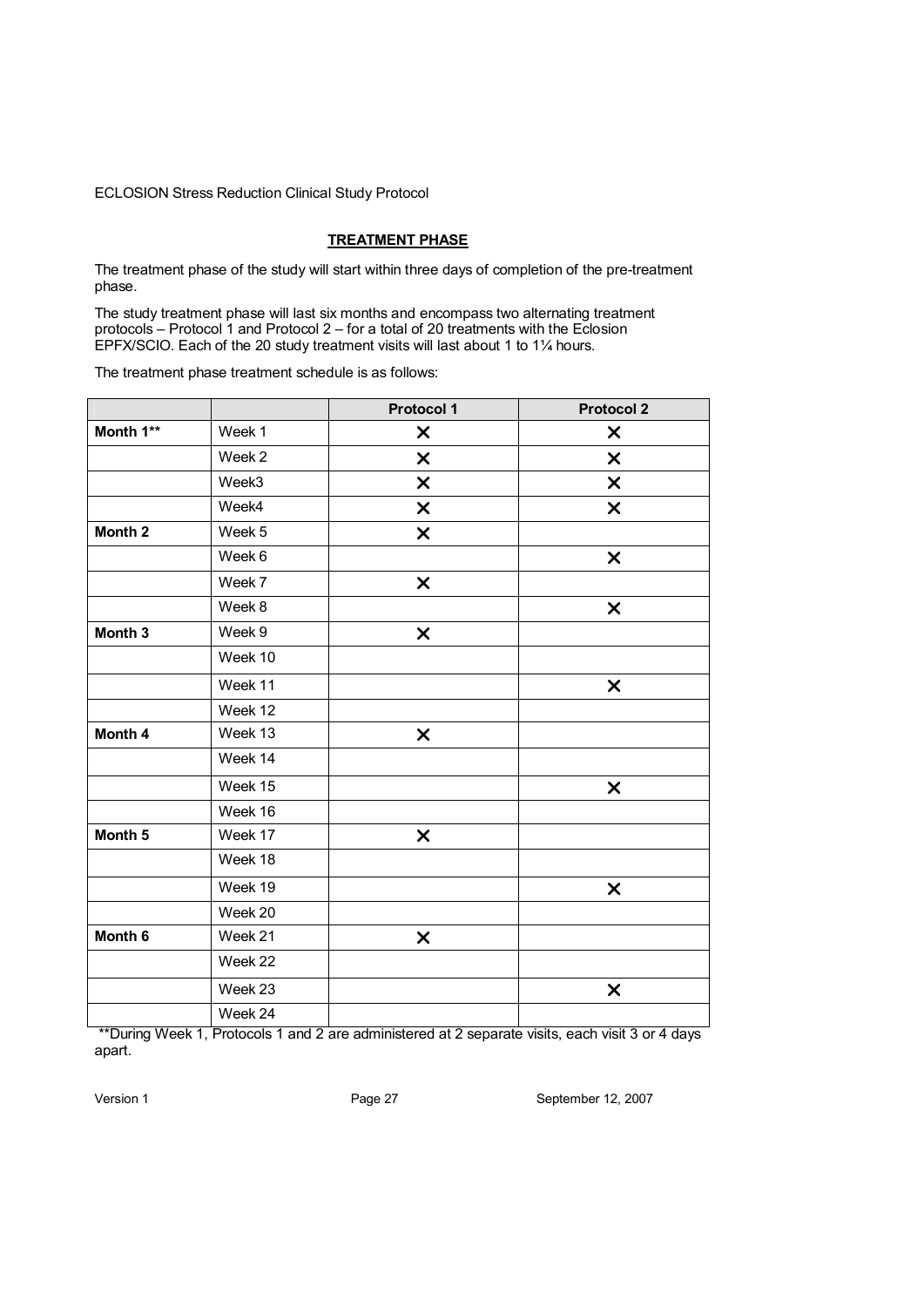#### **TREATMENT ADMINISTRATION PROTOCOL**

Each treatment administration protocol will proceed as follows:

- 1. The subject is seated on a non-metal chair in the treatment room.
- 2. The subject is connected to the EPFX/SCIO harness system A or B according to group assignment, with each electrode fixed to bare skin, as follows:
	- a. Red harness on right wrist.
	- b. Yellow harness on left wrist.
	- c. Blue harness on right ankle.
	- d. Black harness on left ankle.
	- e. Head harness on forehead with cord on right.
- 3. The investigator sets the EPFX/SCIO device programming for Protocol 1 or Protocol 2, as applicable for the particular test session.

Details of the programming process and parameters are contained in **Appendix I** of this clinical study protocol document.

- 4. The subject remains seated and restful while the treatment protocol is administered.
- 5. When the protocol is completed, the investigator unhooks the harness from the subject.
- 6. The subject's treatment administration for that session is complete.

#### **TREATMENT PHASE MEASUREMENTS**

The following measurements, using the tools and protocols established during the study qualification evaluation and pre-treatment assessment phases of the study, will occur at each of the following specified time points during the treatment course of the study.

There will be four during-treatment assessment time points, as follows:

- $\triangleright$  End of Month 1 (after the 8<sup>th</sup> study treatment)
- End of Month 2 (after the 12<sup>th</sup> study treatment)
- End of Month 4 (after the 16<sup>th</sup> study treatment)
- $\triangleright$  End of Month 6 (after the 20<sup>th</sup> and final study treatment)

End of Months 1, 2 and 4: At each of these three during-treatment phase assessment time points, the following measures will be recorded:

- Blood pressure: three-reading average
- Resting Heart Rate: three-reading average
- Perceived Stress Scale (PSS)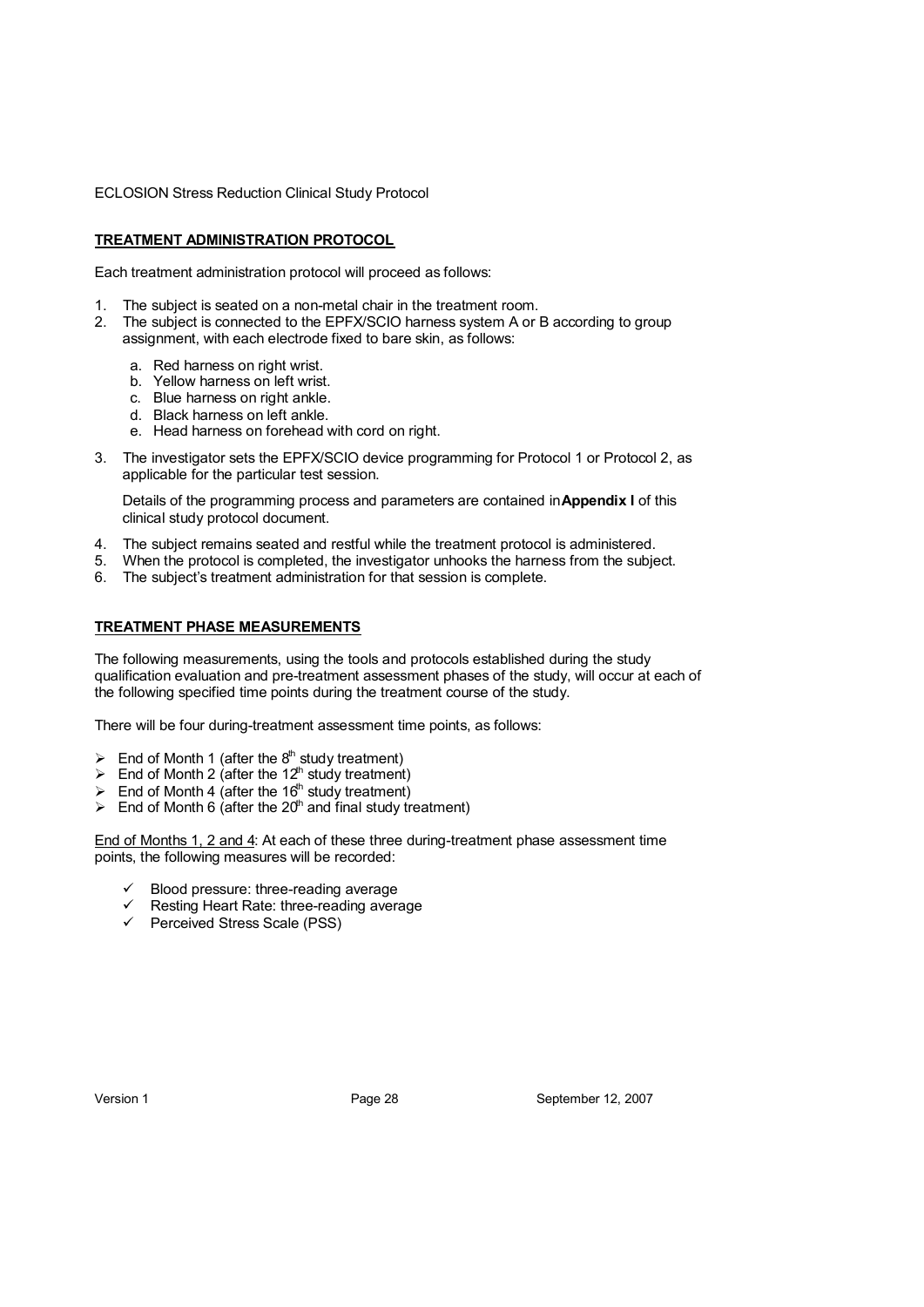End of Month 6: At the final during-treatment phase assessment time point, all of the measures recorded during the pre-treatment phase will again be recorded, as follows:

- $\checkmark$  Blood pressure: three-reading average
- Resting Heart Rate: three-reading average
- Perceived Stress Scale (PSS)<br>
Perceived Stress Scale (PSS)
- Profile of Mood States (POMS) Standard
- $\checkmark$  Spielberger's State-Trait Anxiety Inventory (STAI)
- $\checkmark$  Beck Depression Inventory-II (BDI-II)
- $\checkmark$  Analyzing Stress in the Body Subject Questionnaire
- Revision of applicable drug, treatment and food/exercise behavior and history variables
- *Satisfaction with overall study outcome rating*: The subject will be asked to indicate how satisfied he or she is with any overall change in perceived level of stress attained following the treatment administration period with the ECLOSION EPFX/SCIO, using the following five-point scale:
	- Very Satisfied
	- **Somewhat Satisfied**
	- Neither Satisfied nor Dissatisfied
	- Not Very Satisfied
	- Not at All Satisfied
- *Subject perceived group assignment*: The subject will indicate whether he or she believes to have been assigned to the treatment or placebo group, and why.
- *Investigator perceived group assignment*: The investigator will indicate whether he or she believes the subject to have been assigned to the treatment or placebo group, and why.

At any time that is warranted: At any time that is warranted during the course of the study treatment administration phase, the subject and/or investigator may record the following:

- Adverse Reactions and Events: Any belief or perception that the subject may have experienced an adverse reaction or event as a result of the treatment with the ECLOSION EPFX/SCIO device. A subject adverse reactions and events sheet will be completed by the Principal Investigator. Any necessary action will be taken. More detailed information on this process can be found in the section below titled: "*REPORTING OF ADVERSE REACTIONS AND EVENTS.*"
- Additional Comments: A subject or investigator may record any comments related to study participation at any time, as desired.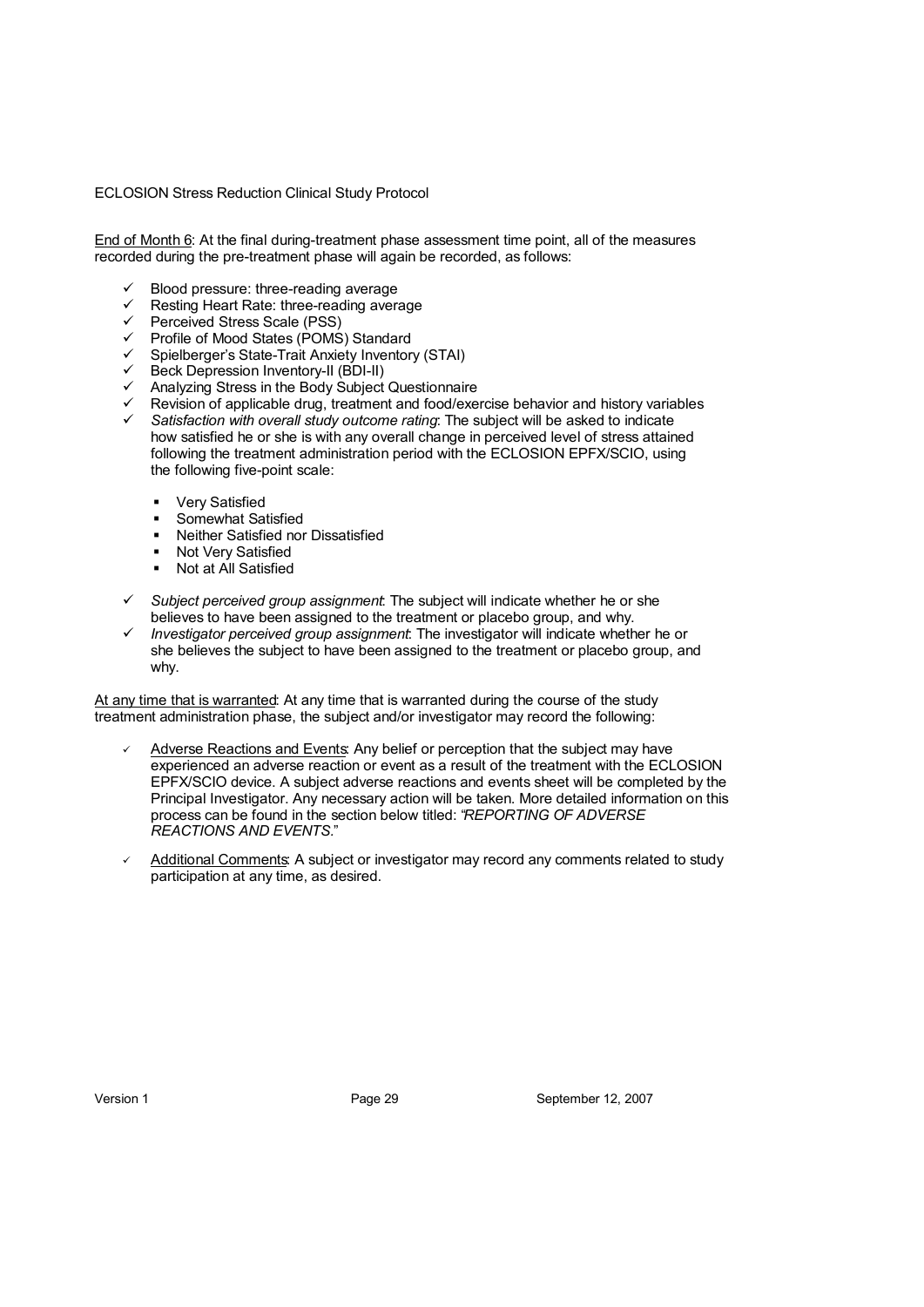#### **POST-TREATMENT PHASE**

The post-treatment phase will occur one month (30 days) following the final treatment administration with the ECLOSION EPFX/SCIO at the end of month six.

The purpose of the post-treatment assessment phase is to gain a sense of duration of treatment effect beyond the cessation of the treatment administration period.

At the end of the one-month follow-up period, the following measures will be recorded:

- $\checkmark$  Blood pressure: three-reading average
- $\checkmark$  Resting Heart Rate: three-reading average
- $\checkmark$  Perceived Stress Scale (PSS)
- $\checkmark$  Profile of Mood States (POMS) Standard
- $\checkmark$  Spielberger's State-Trait Anxiety Inventory (STAI)
- $\checkmark$  Beck Depression Inventory (BDI-II)
- $\checkmark$  Analyzing Stress in the Body Subject Questionnaire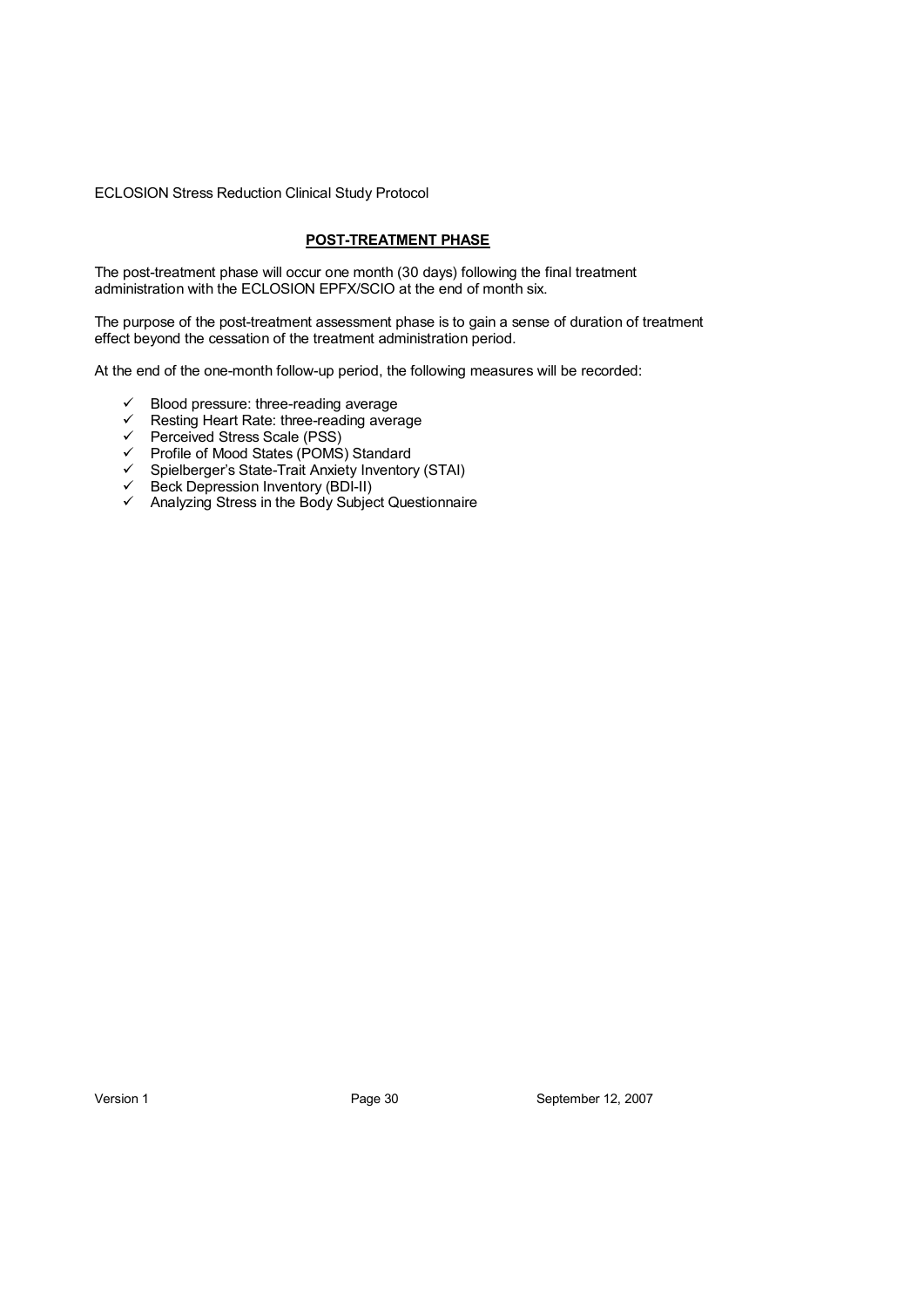# **TABLE OF SUBJECT EVENTS**

The following table provides a progressive summary of subject events throughout the duration of the clinical study.

|        | <b>STUDY QUALIFICATION EVALUATION</b>                                                                                                                                                                                                         |
|--------|-----------------------------------------------------------------------------------------------------------------------------------------------------------------------------------------------------------------------------------------------|
| 1)     | A potentially well-suited and interested candidate for participation in the study attends<br>the investigator's office.                                                                                                                       |
| 2)     | The investigator reviews and discusses in detail the informed consent form with the<br>candidate.                                                                                                                                             |
| 3)     | If the candidate continues to be interested and voluntarily signs the informed consent<br>form, the study qualification evaluation phase of the study is performed to determine if<br>the subject is suitable for participation in the study. |
|        | <b>PRE-TREATMENT PHASE</b>                                                                                                                                                                                                                    |
|        | 1) The following physiological measures are repeated if the pre-treatment phase occurs<br>on a different day than the study qualification evaluation phase:                                                                                   |
| ✓<br>✓ | Blood pressure<br><b>Resting Heart Rate</b>                                                                                                                                                                                                   |
|        | If these measures are repeated, then the results must comply with the study<br>qualification criteria for the subject to continue.                                                                                                            |
|        | 2) The following Quality of Life measures are recorded:                                                                                                                                                                                       |
| ✓      | Perceived Stress Scale (PSS): repeated if the pre-treatment phase occurs on a<br>different day than the study qualification evaluation phase; the results must comply<br>with the study qualification criteria for the subject to continue.   |
| ✓<br>✓ | The Profile of Mood States (POMS) Standard.<br>Spielberger's State-Trait Anxiety Inventory (STAI)                                                                                                                                             |
| ✓      | Beck Depression Inventory (BDI-II)                                                                                                                                                                                                            |
| ✓      | Analyzing Stress in the Body Subject Questionnaire                                                                                                                                                                                            |
| 3)     | The following demographic variables will be recorded:                                                                                                                                                                                         |
| ✓      | Age                                                                                                                                                                                                                                           |
|        | Gender<br>Race                                                                                                                                                                                                                                |
|        | <b>Education Level</b>                                                                                                                                                                                                                        |
|        |                                                                                                                                                                                                                                               |
|        |                                                                                                                                                                                                                                               |

Version 1 **Version 1** Page 31 September 12, 2007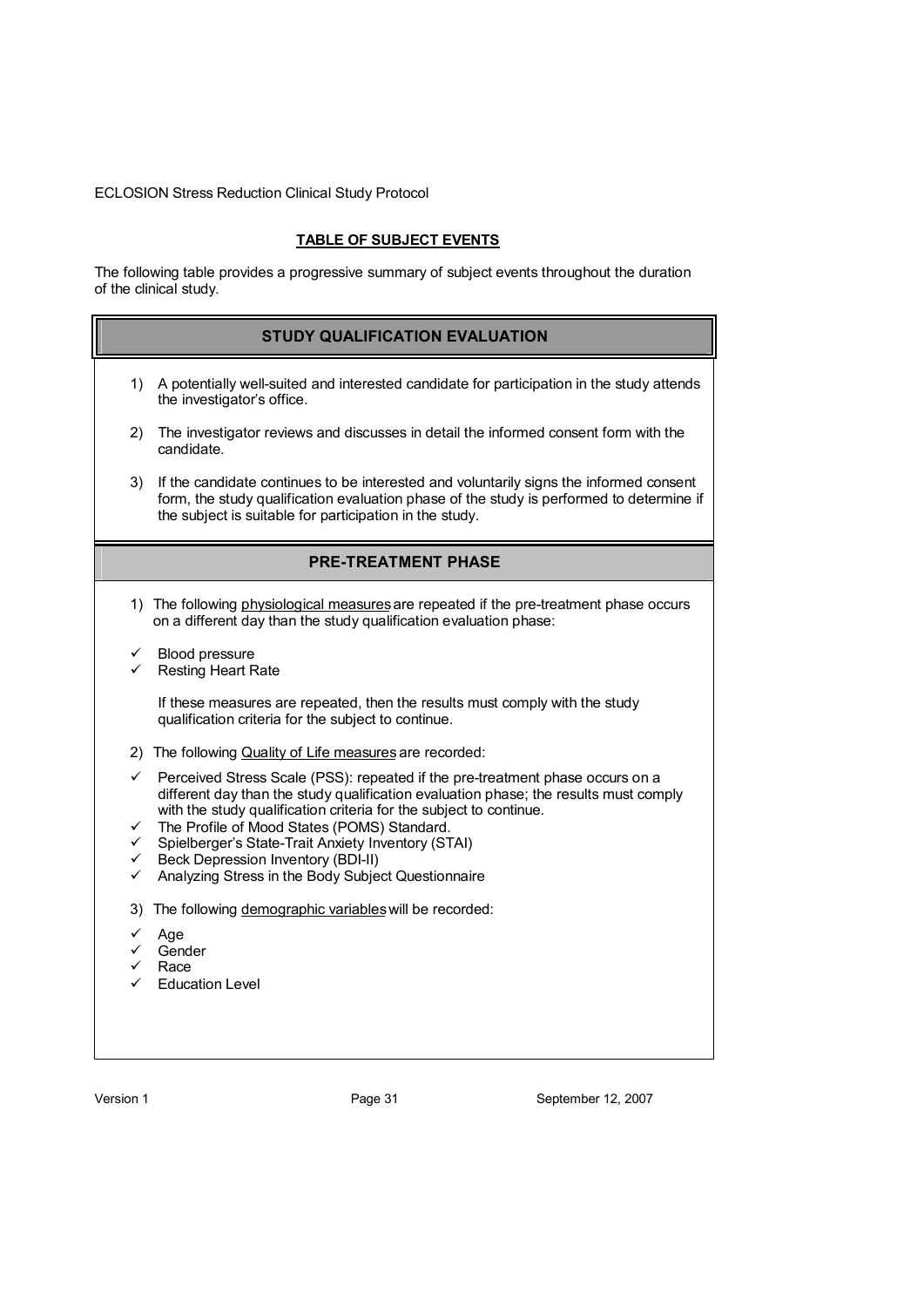- 4) The following drug, treatment and food/exercise behavior and history items will be recorded:
- Current medication use.
- Non-current medication use.
- $\checkmark$  Use of herbs and dietary supplements.
- $\checkmark$  Current treatments.
- $\checkmark$  Treatments in past 12 months.
- $\checkmark$  Food/general diet: typical intake and composition.
- Non-alcoholic drink consumption
- Alcoholic drink consumption.
- $\checkmark$  Smoking
- Exercise

# **TREATMENT PHASE**

- 1) All subjects will undergo 20 treatments with the EPFX over a 6-month period with 2 alternating treatment protocols. There will be 2 treatment sessions per week for the first month, one treatment session per week for month 2 and one treatment session every two weeks for months 3, 4, 5 and 6. Each treatment session will last approximately 1 to 1¼ hours. All subjects, regardless of treatment group randomization, will undergo the entire treatment protocol regimen.
- 2) At the end of treatment months 1, 2 and 4, the following measures will be recorded:
- Blood pressure
- Resting Heart Rate
- $\checkmark$  Perceived Stress Scale (PSS)
- 3) At the end of treatment month 6, the following measures will be recorded:
- Blood pressure
- $\checkmark$  Resting Heart Rate
- $\checkmark$  Perceived Stress Scale (PSS)
- Profile of Mood States (POMS) Standard
- Spielberger's State-Trait Anxiety Inventory (STAI)
- Beck Depression Inventory (BDI-II)
- Analyzing Stress in the Body Subject Questionnaire
- Revision of drug, treatment and food/exercise behavior and history variables
- $\checkmark$  Subject satisfaction with overall study outcome rating  $\checkmark$  Subject perceived group assignment and why
- $\checkmark$  Subject perceived group assignment, and why  $\checkmark$  Investigator perceived group assignment and
- Investigator perceived group assignment, and why
- 4) At any time that is necessary, the following will be recorded:
- Occurrence of an adverse reaction or event
- Additional comments by the subject or investigator.

Version 1 **Page 32** September 12, 2007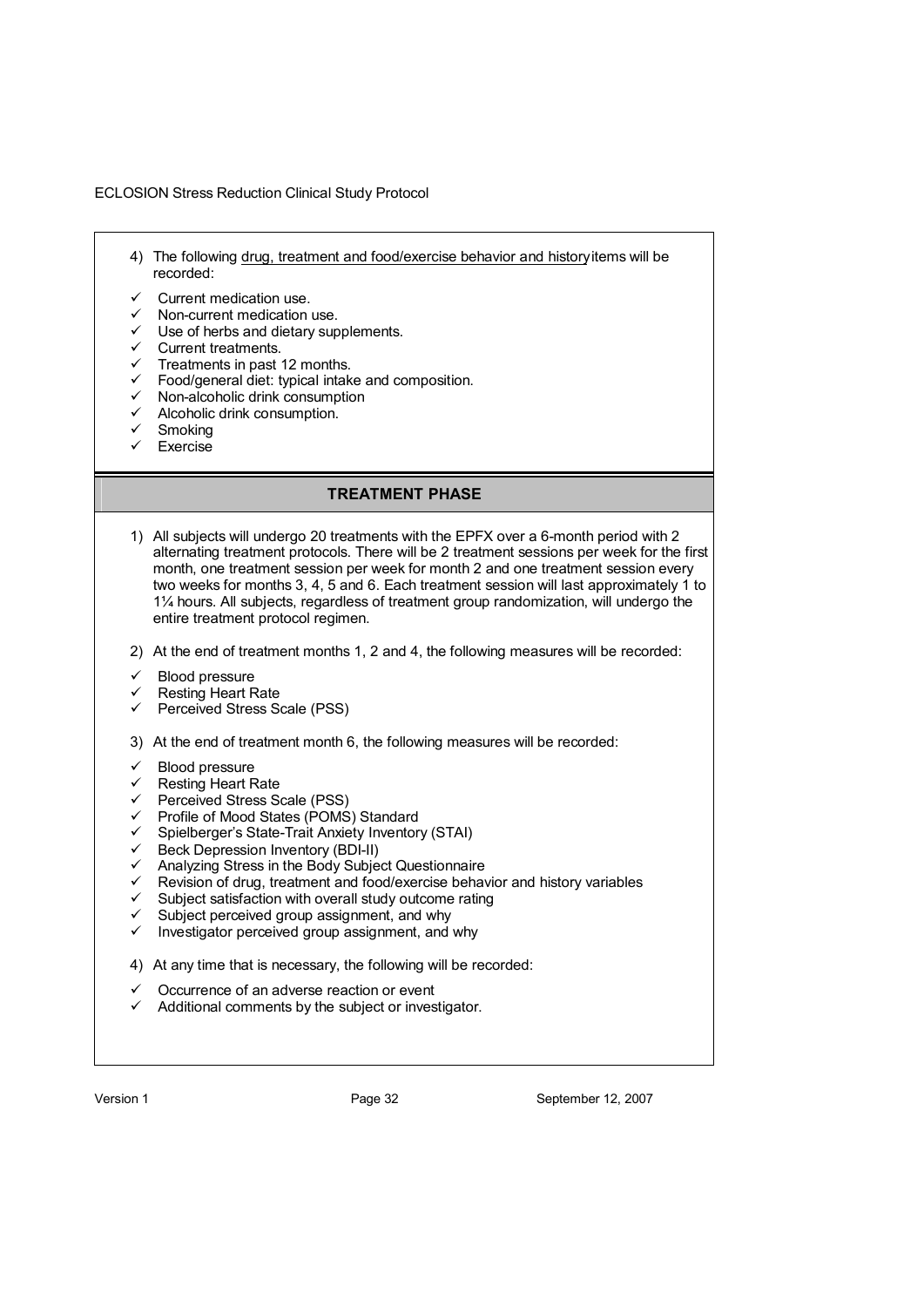# **POST-TREATMENT MEASUREMENTS**

One month after the final treatment administration at the end of treatment month 6, the following measures will be recorded:

- Blood pressure
- $\checkmark$  Resting Heart Rate
- Perceived Stress Scale (PSS)
- Profile of Mood States (POMS) Standard
- Spielberger's State-Trait Anxiety Inventory (STAI)
- $\checkmark$  Beck Depression Inventory (BDI-II)
- Analyzing Stress in the Body Subject Questionnaire

#### **REPORTING OF ADVERSE EVENTS AND REACTIONS**

At each evaluation point throughout the study, and at any other time during the clinical trial that is necessary, any and all potential adverse events and/or reactions will be recorded on the case report form, and subsequently evaluated by the Principal Investigator for its relation to the study treatment and whether or not any corrective action needs to be taken.

It is unlikely and not expected that any adverse events and/or reactions will result from implementation of this clinical study protocol. However, any and all adverse reactions and/or events that may occur to any participating subject will be recorded on the case report forms, and the investigator will report any and all adverse reactions and/or events that do occur to any participating subject as a result of this clinical study procedure to the governing IRB.

#### **PRIVACY AND CONFIDENTIALITY**

Records for each subject in the clinical study will be maintained in separate files in a locked filing cabinet at the test sites. The Principal Investigator at each site will be responsible for ensuring that all records for a subject are stored in that subject's file at all times other than when information is being recorded on them.

Once a subject's participation in the clinical study is complete, copies of the subject's files will be made and supplied to the study Sponsor who will then store them in a locked filing cabinet. Copies of subjects' case report forms will also be sent to Regulatory Insight, Inc. for the purposes of monitoring the data collection process and analysis of results. Regulatory Insight, Inc. will also maintain these copies in a separate clinical study file that is kept in a locked filing cabinet. The original records will be maintained at the respective test sites upon completion of the study in their original files and stored in a locked filing cabinet.

Subjects' identities will be kept confidential by assigning each subject a unique ID upon acceptance into the study. The subject ID will comprise the investigator's first and last name initials followed by a three-digit number determined according to the subject's order of entry into the clinical study. Each test site will be assigned a range of numbers for that test site. Test site #1 will be assigned numbers 001 to 100. Test site #2 will be assigned numbers 101 to 200. Test site #3 will be assigned numbers 201 to 300. Test site #4 will be assigned numbers 301 to 400. For example, the eighth subject to be enrolled at test site #2 with Principal Investigator John Black would have a subject ID of JB108. Neither the study Sponsor nor Regulatory Insight, Inc.

Version 1 **Page 33** September 12, 2007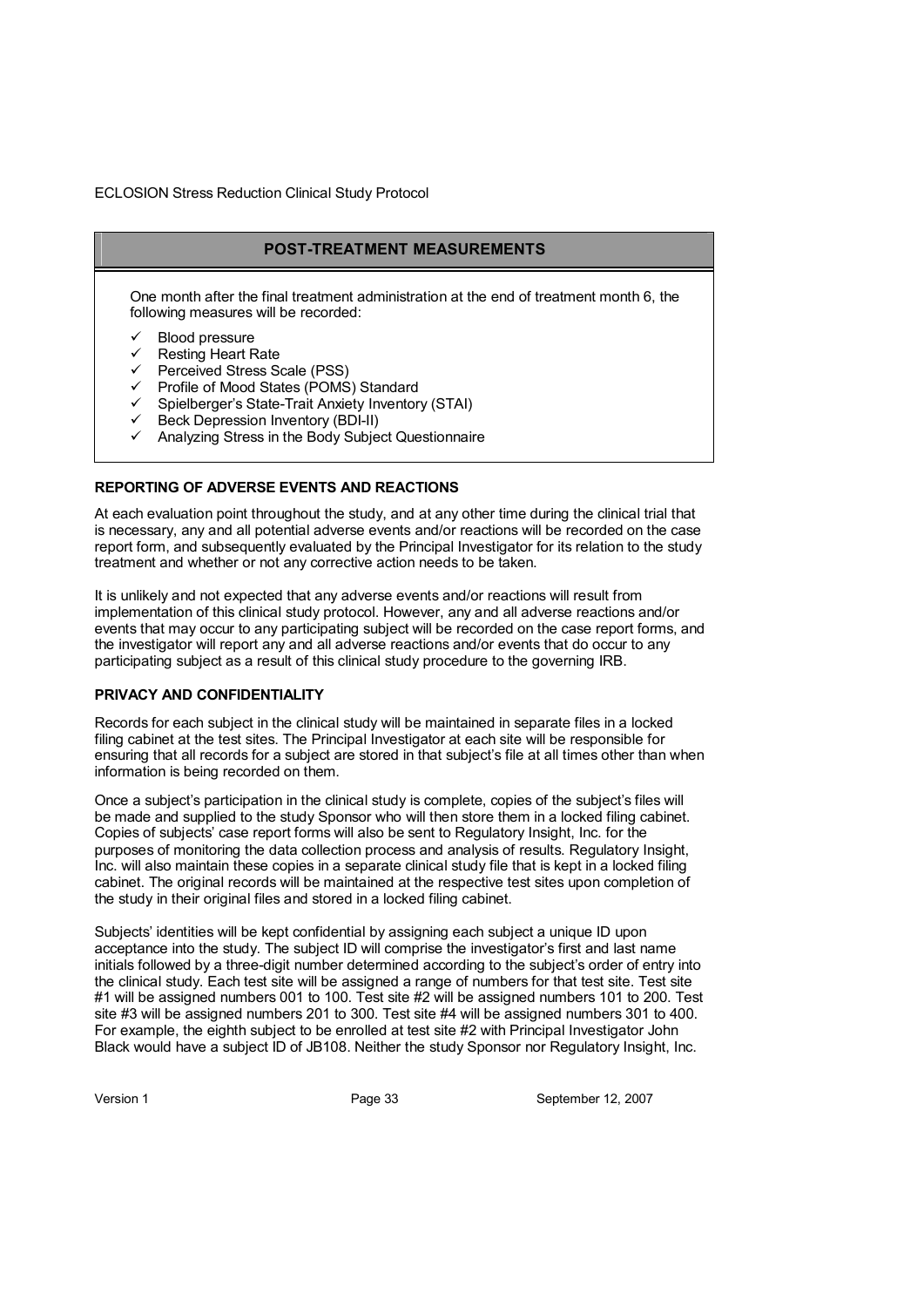will receive any additional identifying information about a subject and will therefore have no way of linking a subject ID to a particular subject and his or her results.

#### **MONITORING OF THE CLINICAL STUDY**

The Monitor will assure that each test site and investigator is executing the protocol exactly as outlined and intended. This includes insuring that a signed informed consent form has been attained from each subject prior to commencing the protocol, that the treatment protocol is administered as specified, and that all pre- and post-procedure evaluations and measurements are taken using the specified methods and correctly and fully recorded on the appropriate clinical case report forms.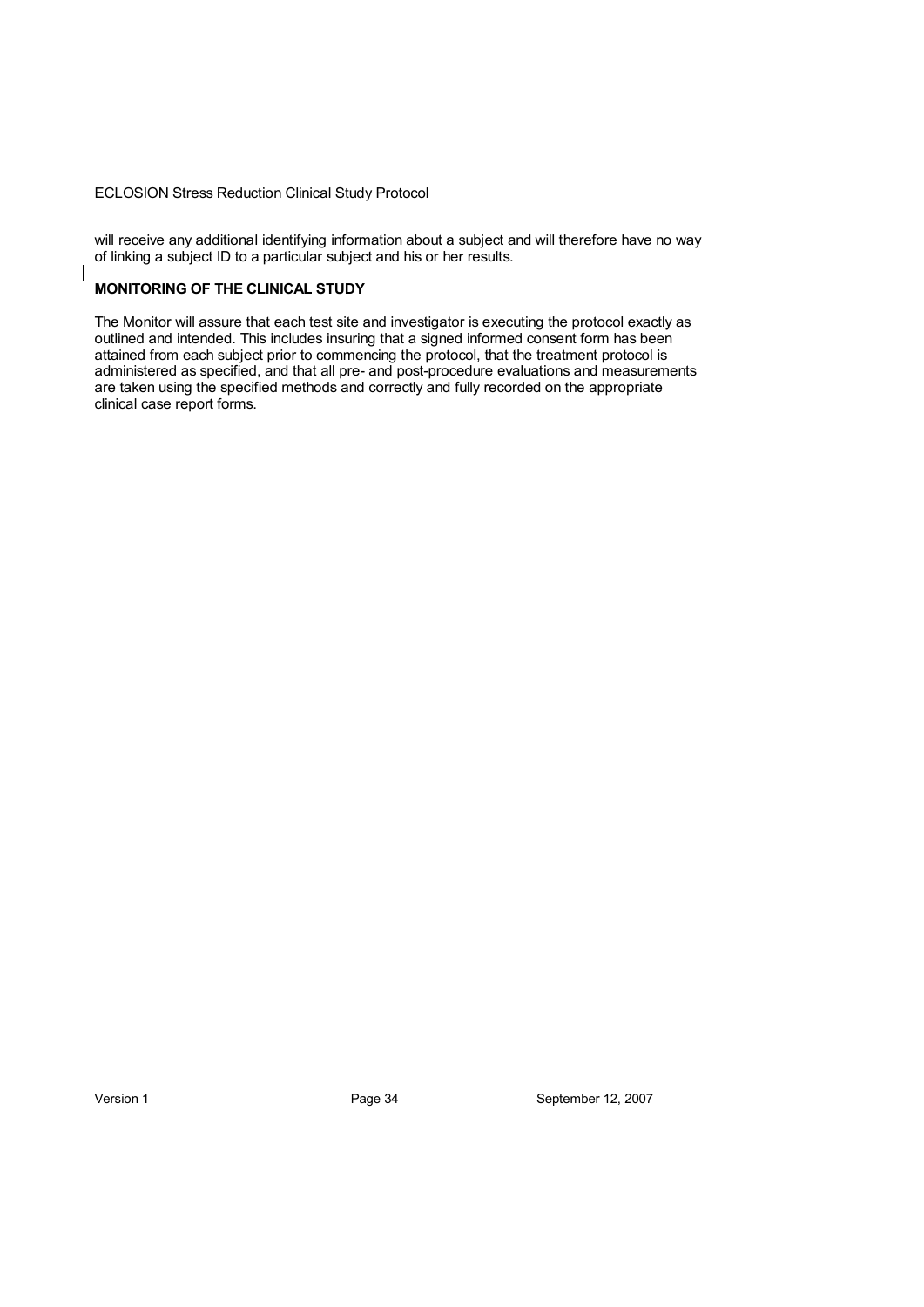#### ECLOSION Stress Reduction Clinical Study Protocol

#### **STATISTICAL ANALYSIS**

#### **PRIMARY EFFICACY OUTCOME MEASURE: CHANGE IN TOTAL SCORE ON THE PERCEIVED STRESS SCALE (PSS)**

Primary efficacy outcome measure for this clinical study will be a statistically significant difference in the proportion of subjects who demonstrate a change in total score on the Perceived Stress Scale (PSS) of 5 or more points between treatment and control group subjects, in favor of treatment group subjects.

The measure will be evaluated in the following way:

#### Subjects meeting Individual Success Criteria

The individual subject success criteria is defined as a decrease of 5 or more on the total Perceived Stress Scale (PSS) score from pre-treatment to end of Month 6 measurement.

#### Overall Study Success Criteria.

Overall study success criteria is defined as at least a 30% difference between groups, comparing the proportion of individual successes in each group. It is anticipated that about 50% of subjects in the test group will meet the individual success criteria, and about 20% of subjects in the control group will meet the individual success criteria.

#### Evaluation Time Points

The evaluation time point at which study success will be analyzed is determined as the end of treatment Month 6 evaluation time point following the  $20<sup>h</sup>$  and final treatment administration with the ECLOSION EPFX.

Null and Alternative Hypotheses For this clinical study:

*Null Treatment Hypothesis:* There will be no statistically significant difference in the percentage of subjects who attain a decrease of 5 or more on the PSS following the 6-month treatment protocol with the EPFX/SCIO between subjects in the test and control groups.

*Alternative Treatment Hypothesis:* There will be a statistically significant difference in the percentage of subjects who attain a decrease of 5 or more on the PSS following the 6-month treatment protocol with the EPFX/SCIO between subjects in the test and control groups, in favor of test group subjects.

#### Statistical Procedures

Success of the study will be determined by simple calculation of the percentage of subjects in each treatment group who met the individual subject success criteria. If these percentages show that the overall study success criteria is met, the study will be considered to have had a successful outcome.

In addition, the primary efficacy outcome measure will be evaluated in the following two ways:

(i) *Independent-Samples One-Tailed Z-Test of Proportions* : This statistical procedure compares means for two groups of cases where the subjects have been randomly assigned to

Version 1 **Page 35** Page 35 September 12, 2007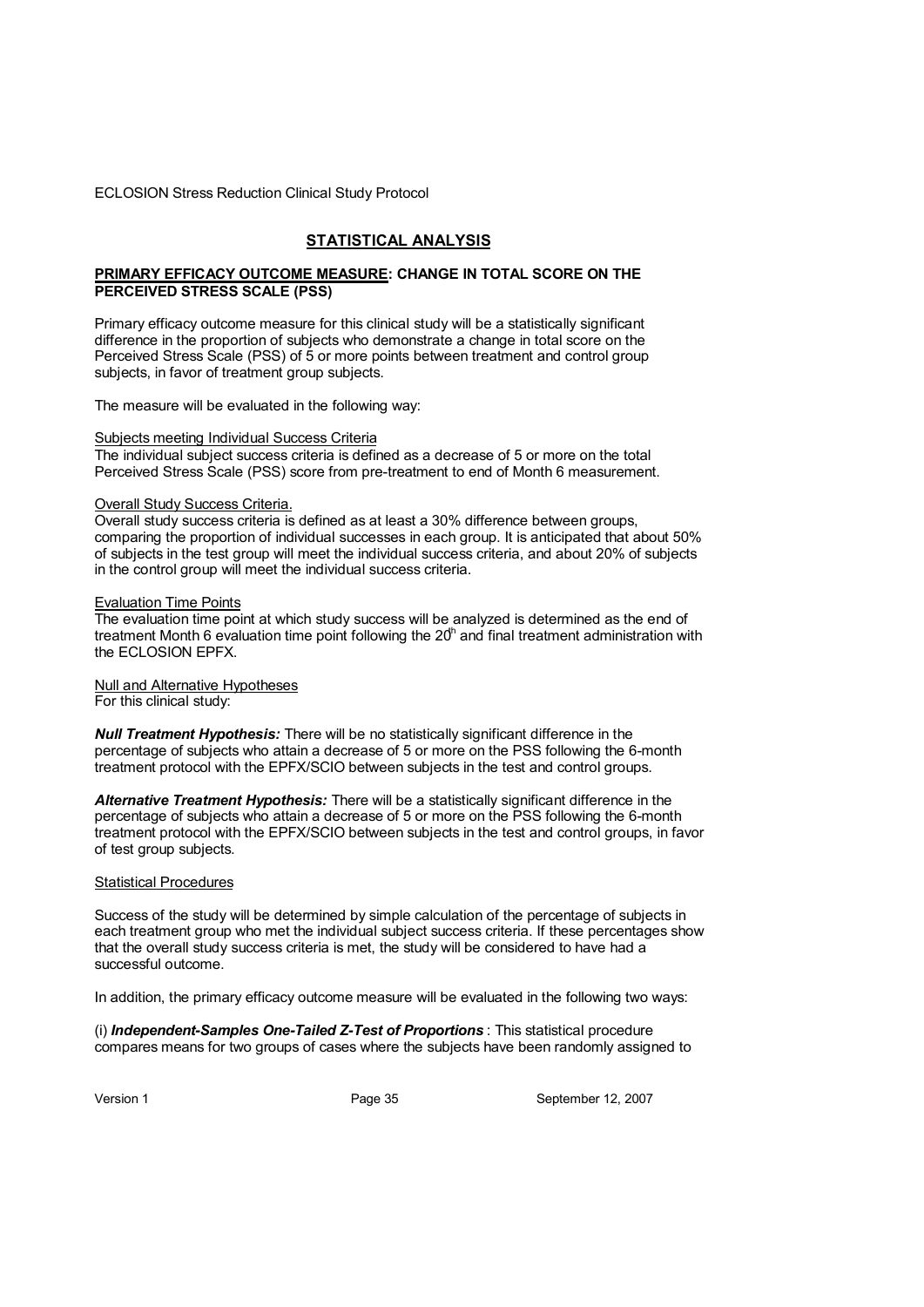#### ECLOSION Stress Reduction Clinical Study Protocol

one of the two groups, so that any difference in response is due to the treatment (or lack of treatment) and not to other factors.

A one-tailed z-test of proportions will be conducted to assess for a statistically significant difference in the average post-treatment PSS scores for test versus control group subjects.

(ii) *Paired Samples T-Test*: This procedure is a statistical test of the null hypothesis that two population means are equal. It is used when the observations for the two groups can be paired in some way, such as in this clinical study, when the same subject is observed before (pre treatment administration) and after (post treatment administration) a treatment. Pairing is used to make the two groups as similar as possible. Observed differences between the groups can then be attributed more readily to the variable of interest.

Using the paired t-test, the percentage differences between the mean differences in final posttreatment PSS score minus pre-treatment PSS score for subjects in the test group versus subjects in the control group will be evaluated.

For the primary outcome measure, two analyses will be performed:

- $\triangleright$  Intent-to-treat analysis (including all randomized patients), and
- $\triangleright$  Per-protocol analysis (subjects without major protocol deviations, incompletes excluded)

Handling of missing data in the per-protocol analysis will be according to the multiple imputation method.

#### **SECONDARY EFFICACY OUTCOME MEASURES**

The following secondary efficacy outcome measures will be evaluated using appropriate statistical techniques:

- a) An ANOVA will be used to evaluate the change in total PSS score across the measurement time points of pre-treatment, end of months 1, 2, 4 and 6, and one-month post evaluation, comparing test and control group subjects.
- b) An ANOVA will be used to evaluate the change in average systolic and diastolic blood pressure readings across the measurement time points of pre-treatment, end of months 1, 2, 4 and 6, and one-month post evaluation, comparing test and control group subjects.
- c) The percentage of subjects who decrease one or more categories of blood pressure reading between and across the pre-treatment, end of treatment weeks 1, 2, 4 and 6, and one-month post-treatment assessment points will be assessed comparing test and control groups. It is expected that significantly more test group subjects will demonstrate a decrease in one or more categories from pre-treatment to treatment to post-treatment than will control group subjects.
- d) An ANOVA will be used to evaluate the change in average resting heart rate across the measurement time points of pre-treatment, end of months 1, 2, 4 and 6, and one-month post evaluation, comparing test and control group subjects.
- e) An ANOVA will be used to evaluate the change in scores on the POMS Standard scales across the three time points of pre-treatment, end of treatment month 6 and one-month post-treatment, comparing test and control group subjects.
- f) An ANOVA will be used to evaluate the change in scores on the STAI across the three time points of pre-treatment, end of treatment month 6 and one-month post-treatment, comparing test and control group subjects.

Version 1 **Page 36** September 12, 2007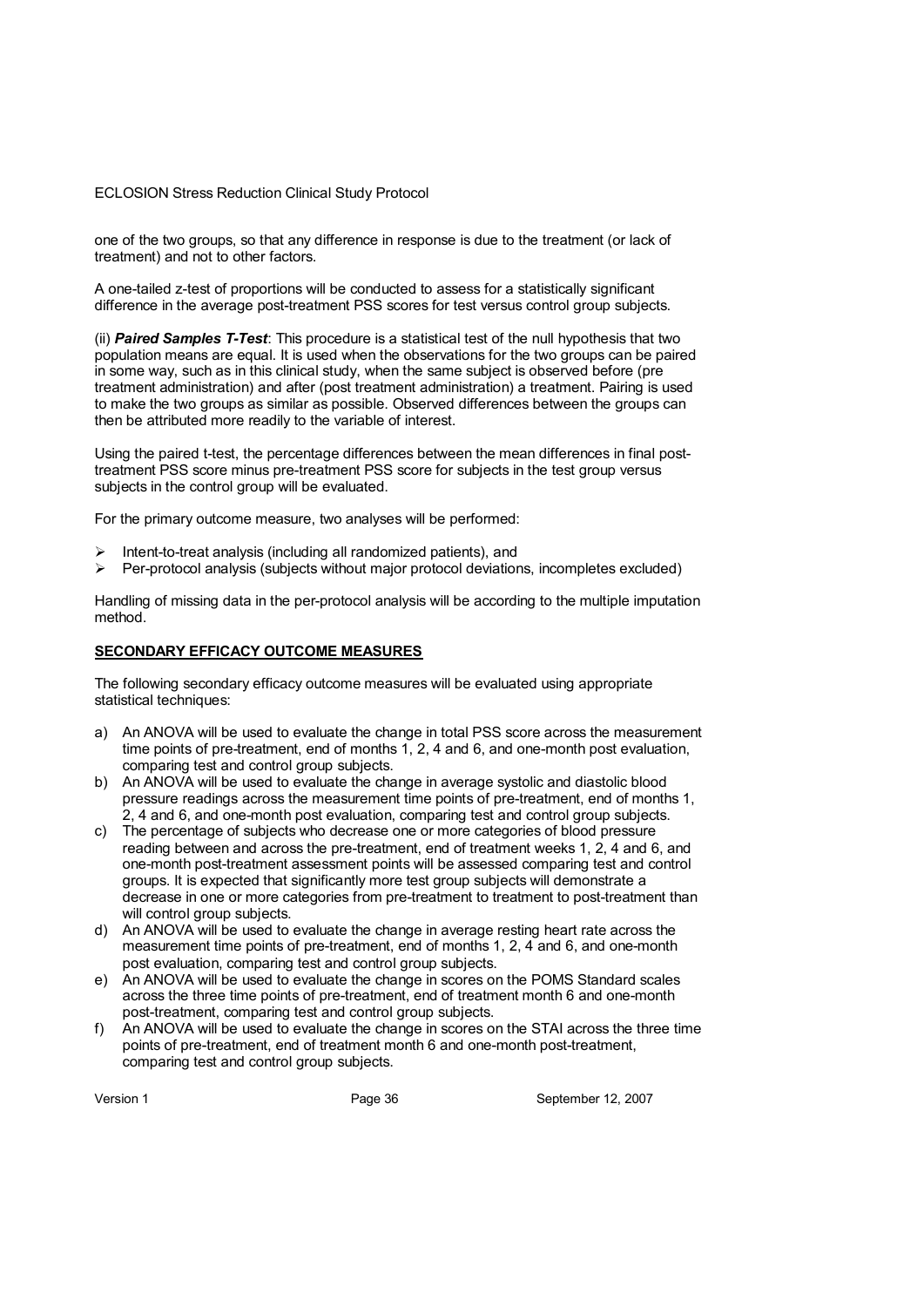#### ECLOSION Stress Reduction Clinical Study Protocol

- g) An ANOVA will be used to evaluate the change in scores on the HAM-D across the three time points of pre-treatment, end of treatment month 6 and one-month post-treatment, comparing test and control group subjects.
- h) The percentage of subjects who decrease one or two categories on the HAM-D (indicating a decrease in depression level) between and across the measurement time points will be assessed comparing test and control groups. It is expected that significantly more test group subjects will demonstrate a decrease in one or more categories from pre-treatment to treatment to post-treatment than will control group subjects. Similar analyses will be performed for changes in subjects' overall scores on the inventory.
- i) Correlations between scores on the various inventories will be made.
- j) A z-test will be used to evaluate differences in outcome satisfaction ratings between test and placebo group subjects.
- k) Evaluation of changes recorded on the 'Analyzing Stress in the Body Subject Questionnaire' will be made.
- Evaluation of comments provided by subjects will be made.
- m) Correlations between perceived and actual group assignments for both subjects and investigators will be made.
- n) Safety outcome evaluation of any reported adverse events and reactions will be performed.

Analysis of results will be performed by individual test site and pooled across test sties. Application of a balanced test-control group study design incorporating a block by test site randomization procedure will contribute to statistical justification of pooling data across the different test sites.

#### **COVARIATES**

The baseline covariates of age, gender and pre-treatment PSS score will be adjusted for in the analysis through use of an ANCOVA analysis.

#### **INFORMED CONSENT**

- Informed consent will be an agreement between the investigator and each subject, having the capacity to understand and make an informed decision. Consent will be obtained prior to each potential subject's participation in this clinical study.
- Each subject participating in this clinical study will be made aware of the fact that his or her participation involves research and the intent of the research, the expected duration of his or her participation and a description of the procedures that will be followed.
- Each subject will be made aware of the reasonably expected benefits he or she might receive, as well as any risks or potential discomfort that are involved.
- Each subject will also be made aware of alternative treatments available to him or her.
- Each subject will be made aware that his or her records will remain confidential, but that the FDA and the governing IRB has the right to inspect his or her records.
- Each subject will be told that his or her participation in the clinical study is voluntary, without force or influence from the investigator or sponsor.
- Each subject will be given the name and method of contacting the appropriate person(s) to answer any questions about the research and in the event of a research-related injury.

Please refer to a copy of the consent form in **Appendix J**.

#### **CASE REPORT FORMS**

The case report forms used record the study data and measures can be found in **Appendix K**.

Version 1 **Page 37** Page 37 September 12, 2007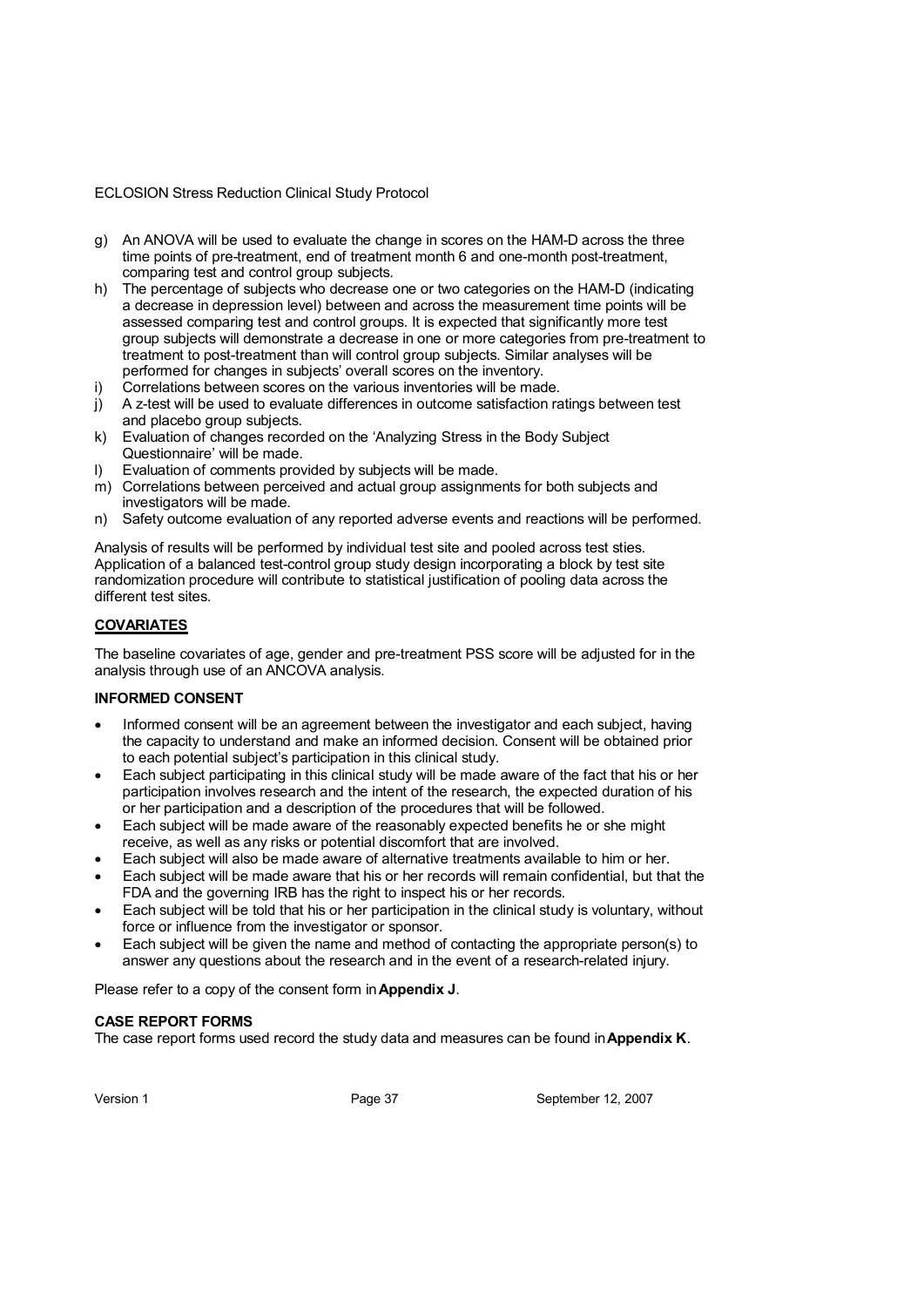**APPENDIX A: APPLICATION FOR NONSIGNIFICANT RISK DETERMINATION**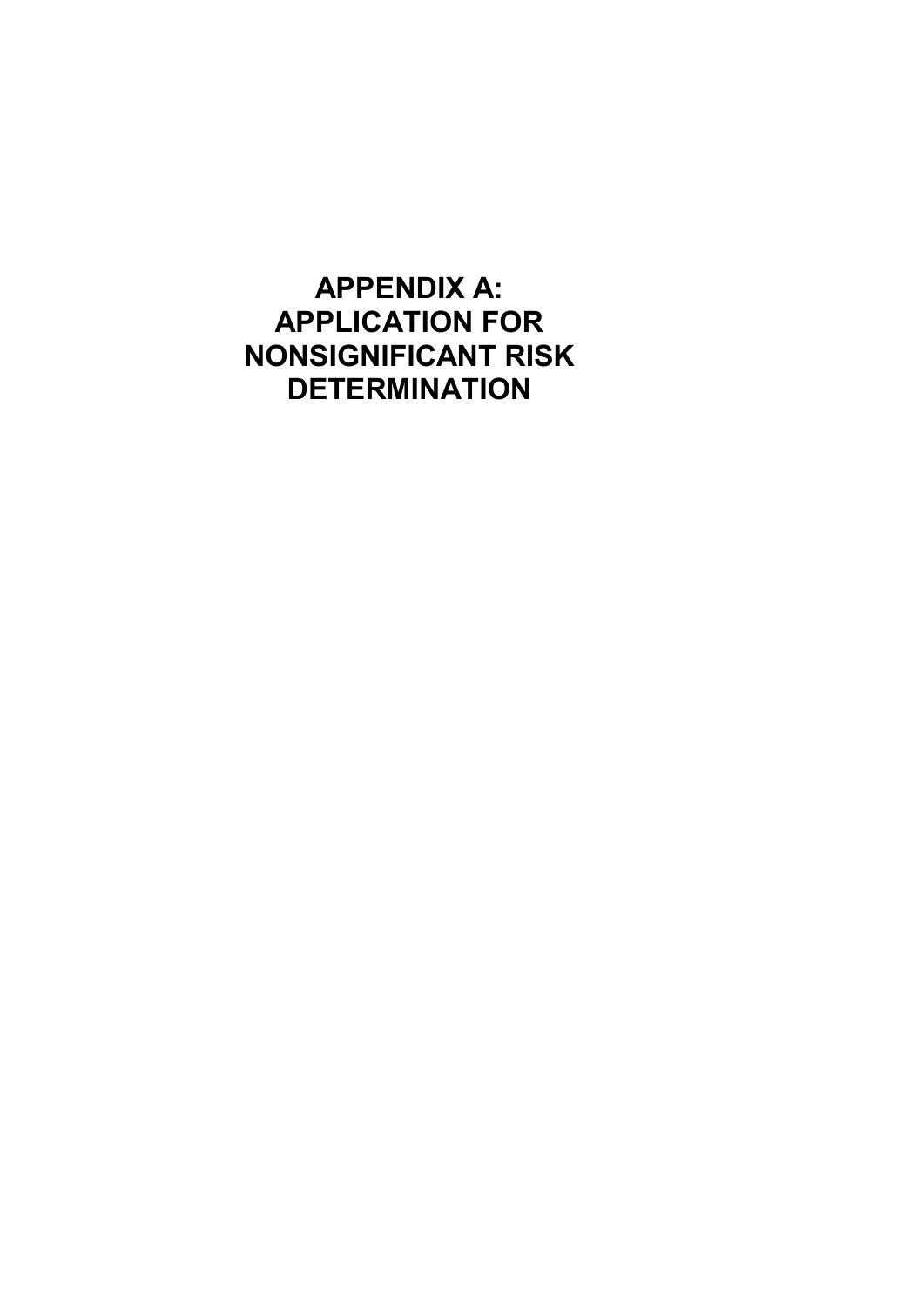#### Application for Nonsignificant Risk Determination

- 1. Name of the device: Electro Physiological Feedback Xrroid (EPFX)/ Scientific Consciousness Interface Operations System (SCIO).
- 2. The purpose of this clinical study is to determine the efficacy of the ECLOSION Electro Physiological Feedback Xrroid (EPFX)/Scientific Consciousness Interface Operations System (SCIO) device, manufactured by ECLOSION KFT (the Company), in stress reduction by introducing low-level electromagnetic frequencies into an individual's body through electrodes attached to the person's wrists, ankles, and forehead to balance or harmonize and return to normal the optimal frequencies at which the body's cells and organs should resonate. This enables the body to strengthen, heal and expel the pathogens that propagate stress and its associated 'unwellness', consequently reducing stress and improving general health and function.
- 3. Description of the device: The EPFX/SCIO is an automatic, computer-operated noninvasive device that combines bioresonance and biofeedback fields for body analysis and energy balancing. It is a subconscious stress detection and reduction system that measures electro physiological reactions and patterns through a 'harness' of electro-magnetic electrodes attached to the head, ankles and wrists, which are catalogued, tabulated and fed back to the individual without he or she being aware of any effect or sensation. This 'reverse feedback' sends signals back into the individual's body to create an environment that is uncomfortable for parasites and viruses etc., and that boosts the body's own resources so that the body can speed up the healing process.

The EPFX/SCIO device utilizes evoked potential biofeedback technology, which consists of both hardware and software. The hardware consists of a digital interface box attached to the computer with electrodes attached to the wrists, ankles, and head of the person. The software is a PC-based platform consisting of high-end graphics.

The EPFX/SCIO measures voltage and current potential as well as skin resistance. To measure transcutaneous skin resistance, a medically safe, variant micro-current is applied to the body. The changes in voltage, amperage, and resistance produce reactivity profiles that determine the Xrroid.

Specifically, the device measures sixteen (16) standard electrical parameters of the body, as follows:

- $\checkmark$  Measurement of electro-magnetic reactivity in the body via six different responses: impedance, amperage, voltage, capacitance, inductance, and frequencies – resulting in 16 different electrical parameters.
- $\checkmark$  Comparison of the tri-vector resonant frequencies a complex mathematical calculation relating voltage, amperage, and resistance – of the body with over 12,000 known compounds.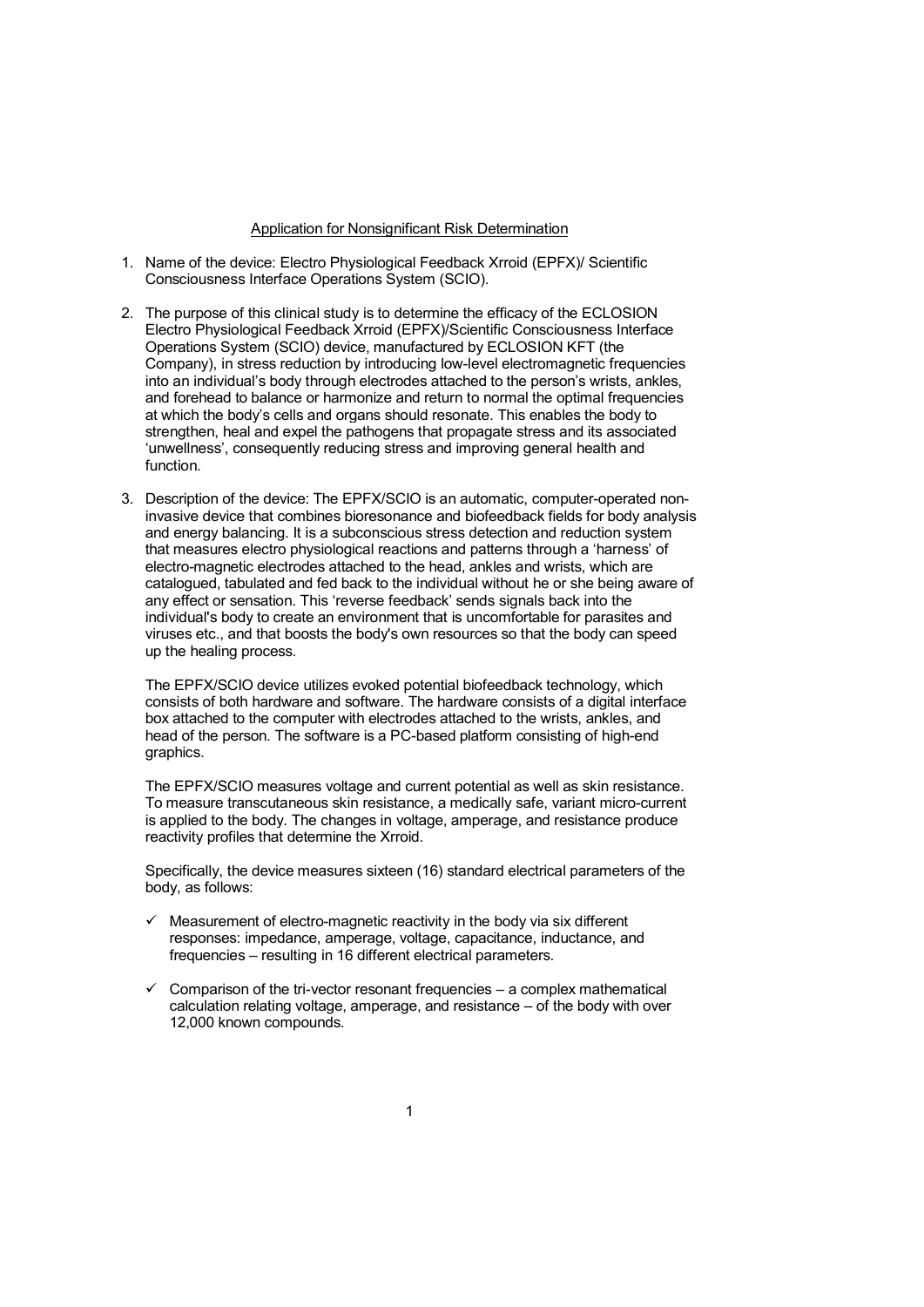$\checkmark$  Feedback: a patient-directed Xrroid auto-focusing Galvanic Skin Resistance (GSR) signal that allows a variant micro-current EDS challenge for measuring electro-potential and GSR.

#### The EPFX/SCIO:

- $\checkmark$  is an entirely non-invasive, painless device, with five comfortable straps attached to the person's wrists, ankles, and forehead on the one end, which feeds through a digital interface box on the other end controlled by PC-based measurement and feedback software.
- $\checkmark$  measures, compares, and provides feedback on over 12,000 compounds stored in the PC database.
- $\checkmark$  is entirely independent of user error, personal bias, or machine malfunction.
- $\checkmark$  establishes a tri-vector relationship between the body being tested and the compound database, offering a 3-dimensional view of the body's health.
- $\checkmark$  maintains a hand-shake with the body, for nano-second bio-response testing meaning that the EPFX/SCIO samples the body many times every second.
- $\checkmark$  has built-in auto-focus therapies, meaning it cannot cause harm, ensuring that pathogens cannot mutate and resonate at a different frequency.
- $\checkmark$  works on the physical, mental, and emotional levels because all three react in the body electro-magnetically and can be accurately measured.
- $\checkmark$  is portable.

The EPFX/SCIO provides information about the energetic state of the body and the direction in which the body is focusing its energy. After measuring the body's frequencies, the EPFX/SCIO feeds back its own frequencies to redress or neutralize the 'out-of-sync' wave patterns. This may involve adding frequencies in some instances and in others, reversing them to either enhance or counteract the body's own resonances.

4. Labeling: The devices used in this clinical study shall be labeled with the following statement:

"CAUTION – Investigational device. Limited by United States law to Investigational use."

5. Risk analysis: Please refer to the formal risk analysis performed by Eclosion Kft. contained in **Appendix B**.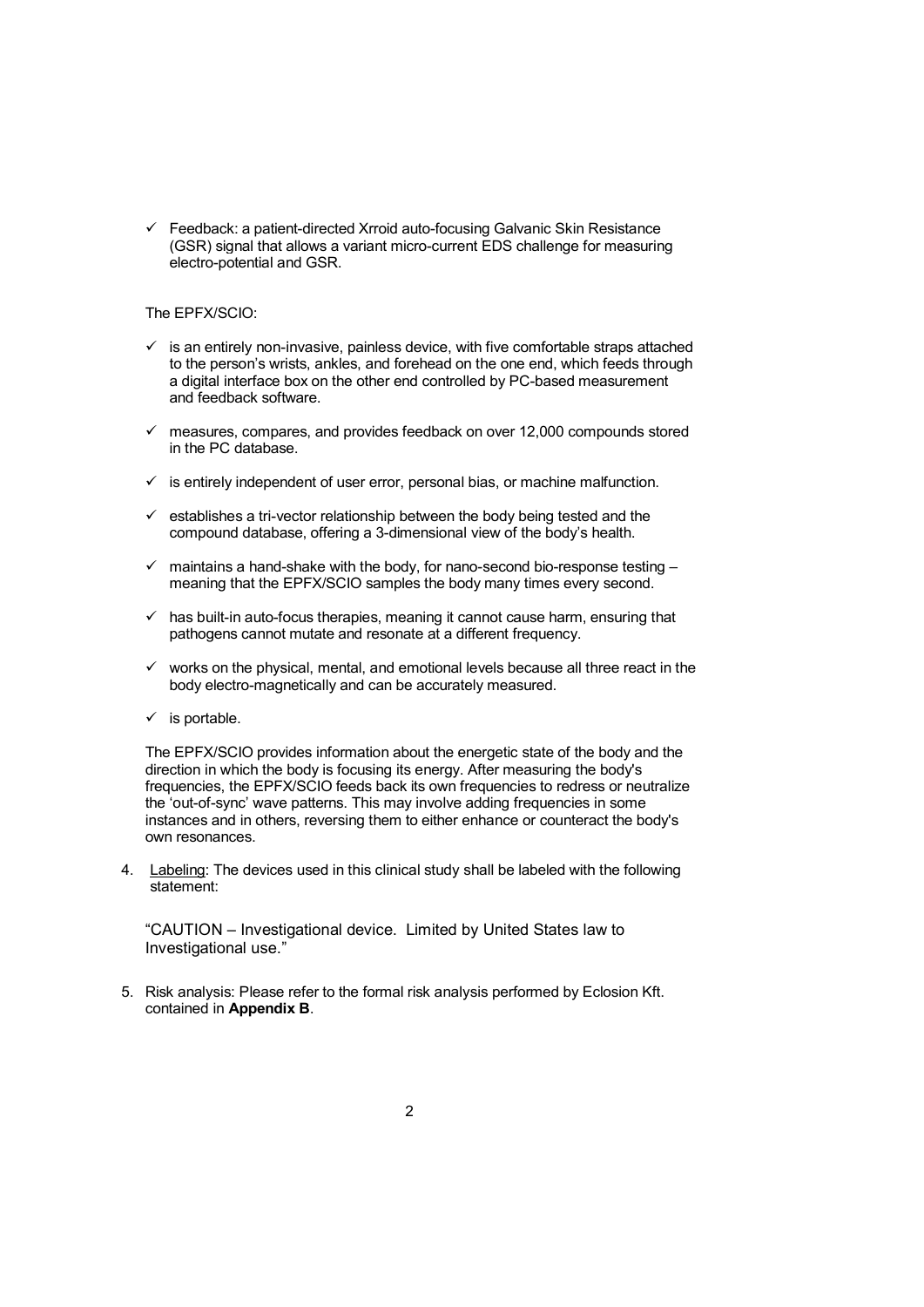#### **Summary**

Through the application of design controls it is virtually impossible for hazard to occur; either in the absence of a failure, in a single-fault condition, or in a multiple-fault condition. This fact has been substantiated through an Engineering analysis. Our analysis has shown that the probability of hazard is incredibly remote.

 $\_$  , and the set of the set of the set of the set of the set of the set of the set of the set of the set of the set of the set of the set of the set of the set of the set of the set of the set of the set of the set of th

- 6. Do you contend that this device as used in this protocol is an NSR device?  $\underline{\smash{\checkmark}}$  Yes  $\underline{\hspace{1cm}}$  No
- 7. Has another IRB decided this device is SR?  $\_\_\_\$  Yes  $\_\checkmark$  No
- 8. Does this type of device appear as SR on the FDA Information Sheet?  $\rule{1em}{0.15mm}$  Yes  $\rule{1em}{0.15mm}$  No

Signed Date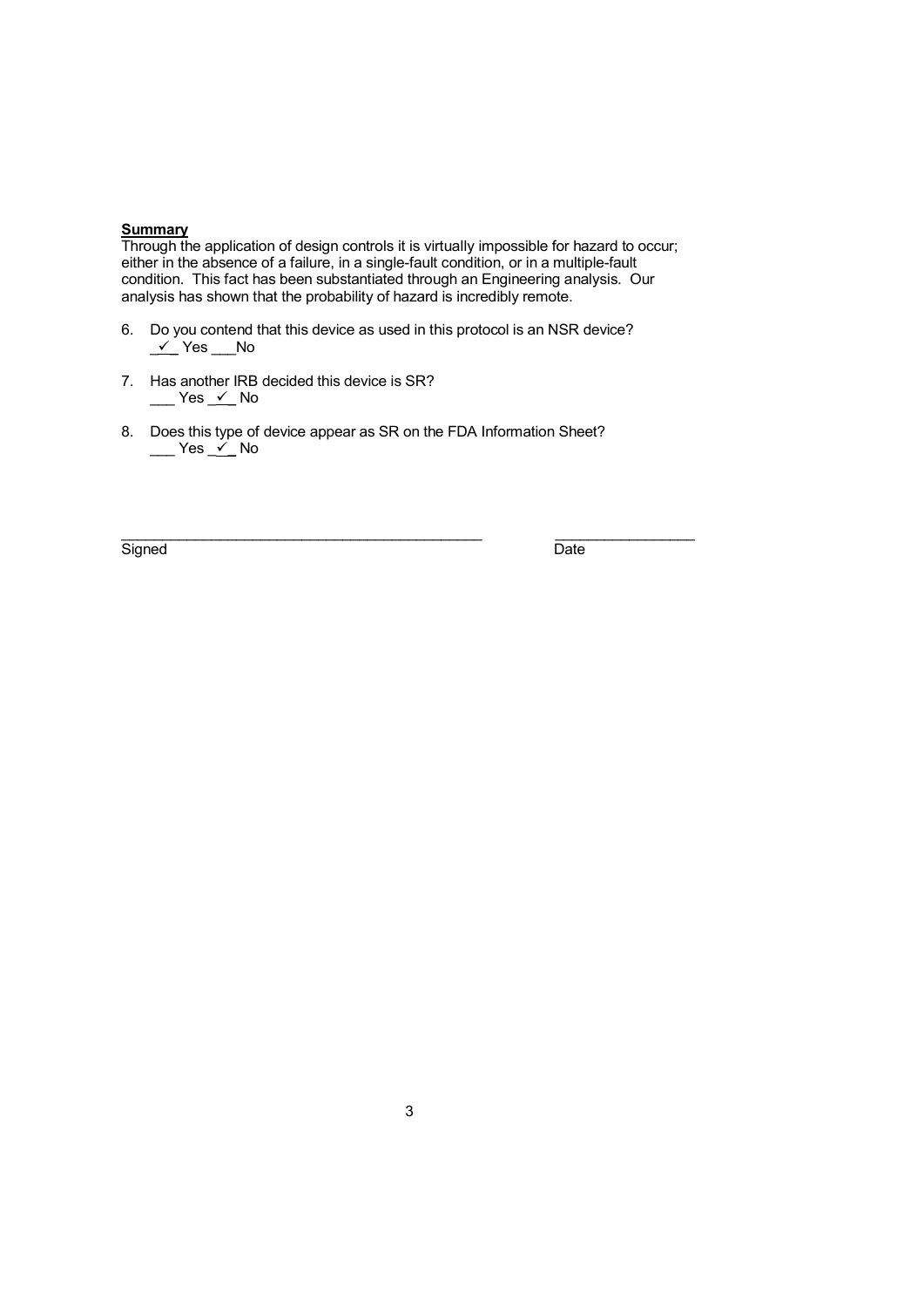# **APPENDIX B: RISK ANALYSIS**

*EPFX-USB Risk Analysis Page 4 of 119 DHF-102-01*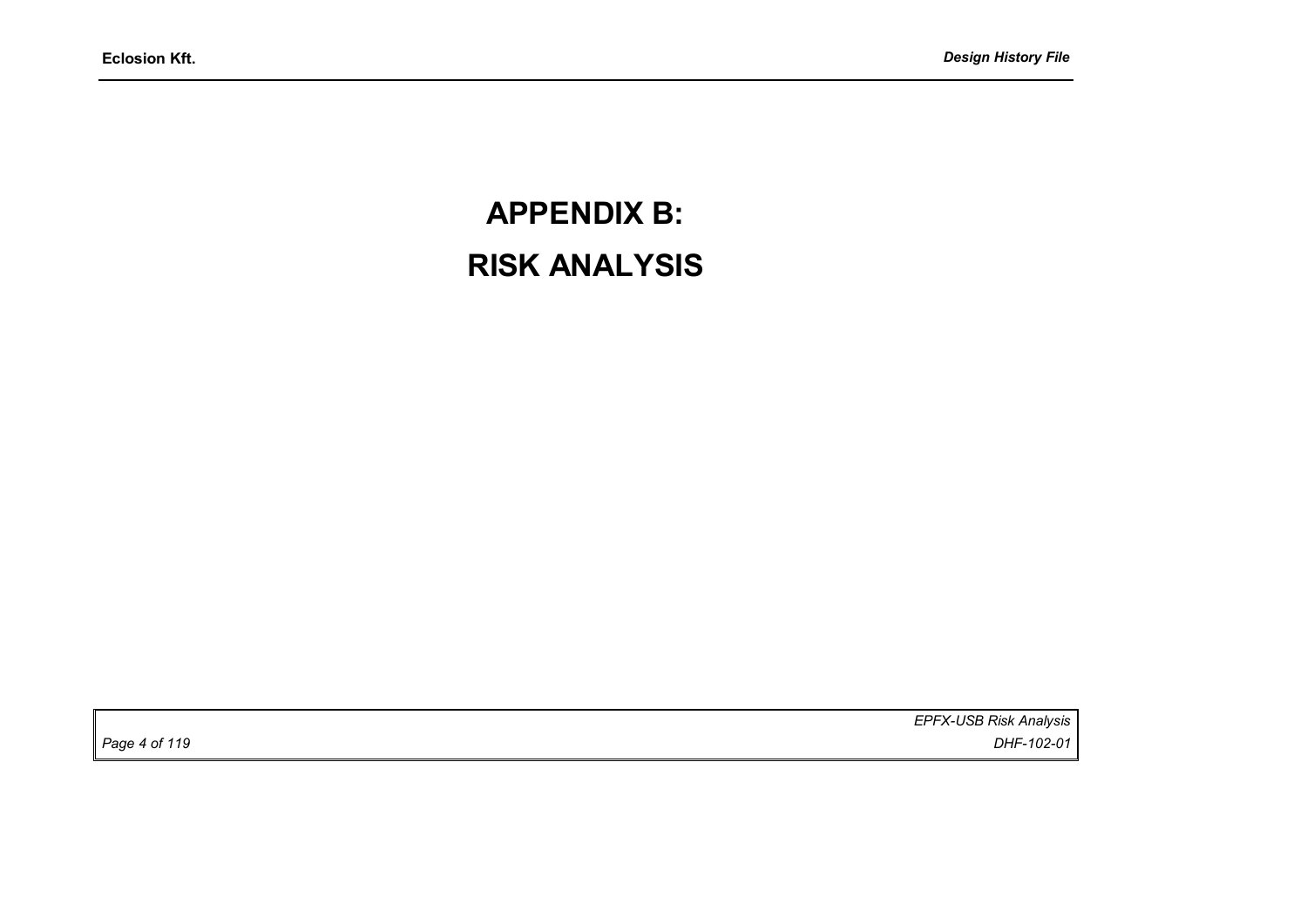#### *EPFX-USB/CSIO Risk Analysis*

Rev 2 Updated 30 May 2007

|                            |                                                                                                                                                                                                                       |              |                 | <b>Initial Risk</b>              |                              |                                                                                                                                                                                                                  |          |          | <b>Residual Risk</b> |                                  |                              |                                  |
|----------------------------|-----------------------------------------------------------------------------------------------------------------------------------------------------------------------------------------------------------------------|--------------|-----------------|----------------------------------|------------------------------|------------------------------------------------------------------------------------------------------------------------------------------------------------------------------------------------------------------|----------|----------|----------------------|----------------------------------|------------------------------|----------------------------------|
| <b>Potential</b><br>Hazard | <b>Potential</b><br>Cause                                                                                                                                                                                             | Severit      | Probabi<br>lity | <b>Risk</b><br>Index<br>$1 - 25$ | <b>Risk</b><br>Index<br>Code | <b>Risk Mitigation</b>                                                                                                                                                                                           | Required | Severity | Probabi<br>lity      | <b>Risk</b><br>Index<br>$1 - 25$ | <b>Risk</b><br>Index<br>Code | <b>Eclosion Kft.</b><br>Approval |
| Skin<br>irritation         | Energy is<br>applied via<br>electrodes<br>over irritated,<br>inflamed, red,<br>or broken<br>skin                                                                                                                      | $\mathbf{2}$ | 3               | 6                                | A                            | There already exists in the<br>Warnings section of the<br>installation manual the<br>statement, "DO NOT apply<br>over irritated, inflamed,<br>red or broken skin." No<br>further risk mitigation is<br>required. |          |          |                      |                                  |                              |                                  |
| <b>Skin</b><br>irritation  | <b>Customers</b><br>with electrical<br>sensitivity or<br>allergies may<br>experience<br>bruises, sores<br>or blisters if<br>the metal part<br>of the limb<br>harnesses<br>comes in<br>direct contact<br>with the skin | $\mathbf{2}$ | $\mathbf{2}$    |                                  | $\mathsf{A}$                 | Additional warning added<br>to the EPFX Operator<br><b>Manual and EPFX</b><br>Installation Manual to state<br>"Do not allow the metal"<br>part of the limb harnesses<br>to directly touch the skin."             |          |          |                      |                                  |                              |                                  |

| Page 5 of 119 | EPFX-USB Risk Analysis |
|---------------|------------------------|
|               | DHF-102-01             |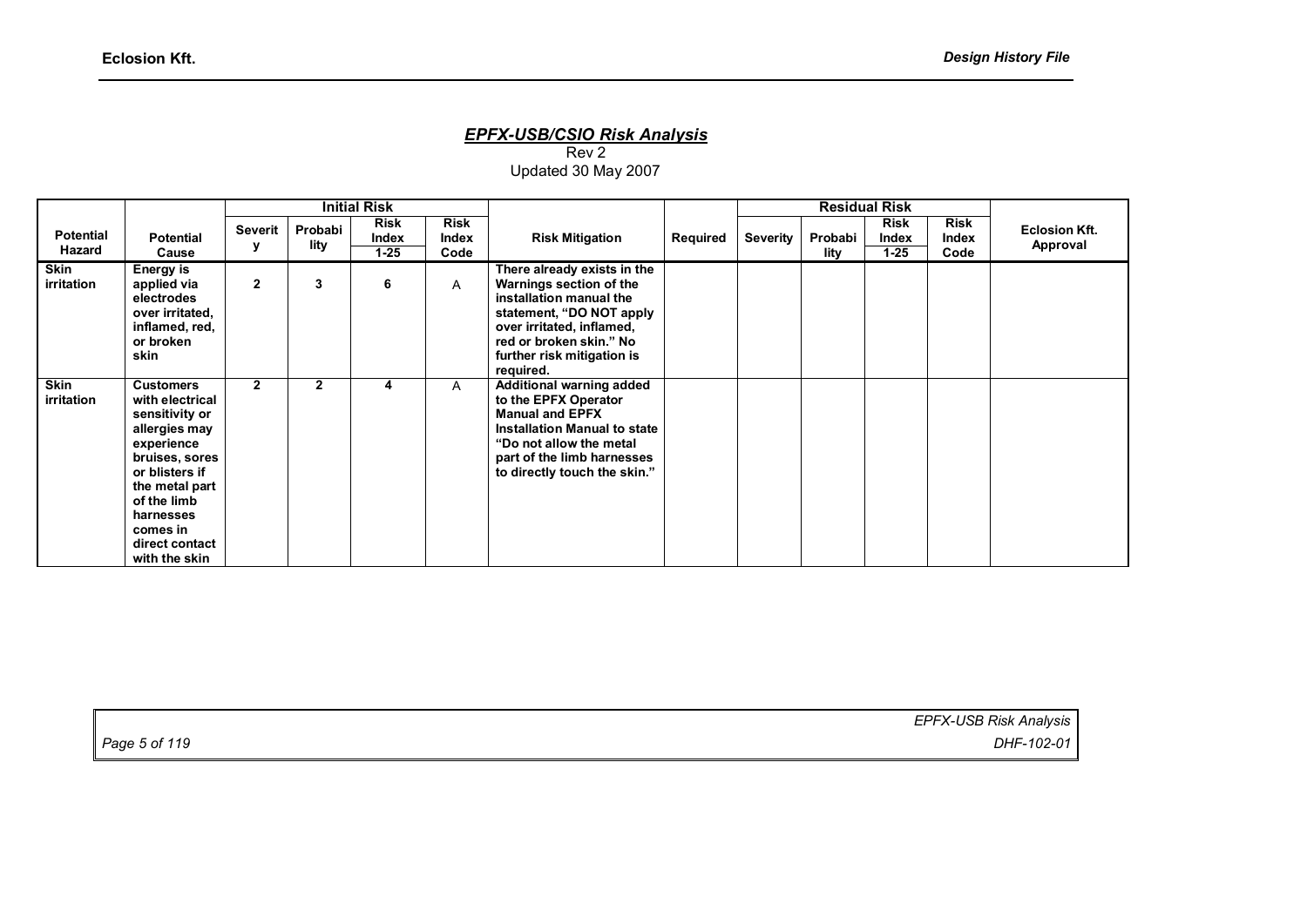|                                                            |                                                                                                                                                                                                                      |                     | <b>Initial Risk</b> |                                  |                              |                                                                                                                                                                                                                                                                                                                                                                               |          | <b>Residual Risk</b> |                 |                                  |                              |                                  |
|------------------------------------------------------------|----------------------------------------------------------------------------------------------------------------------------------------------------------------------------------------------------------------------|---------------------|---------------------|----------------------------------|------------------------------|-------------------------------------------------------------------------------------------------------------------------------------------------------------------------------------------------------------------------------------------------------------------------------------------------------------------------------------------------------------------------------|----------|----------------------|-----------------|----------------------------------|------------------------------|----------------------------------|
| <b>Potential</b><br>Hazard                                 | <b>Potential</b><br>Cause                                                                                                                                                                                            | <b>Severit</b><br>у | Probabi<br>lity     | <b>Risk</b><br>Index<br>$1 - 25$ | <b>Risk</b><br>Index<br>Code | <b>Risk Mitigation</b>                                                                                                                                                                                                                                                                                                                                                        | Required | Severity             | Probabi<br>lity | <b>Risk</b><br>Index<br>$1 - 25$ | <b>Risk</b><br>Index<br>Code | <b>Eclosion Kft.</b><br>Approval |
| Cardiac<br>arrhythmia<br>leading to<br>death               | Pacemaker<br>patient could<br>experience<br>the<br>pacemaker<br>shutting off<br>due to the<br><b>EPFX output</b><br>creating the<br>same<br>mathematical<br>pattern that is<br>used to turn<br>off the<br>pacemaker. | 5                   |                     | 5                                | A                            | The chance of this<br>occurring has been<br>determined to be 1 in 10<br>trillion; therefore, it is<br>extremely unlikely to<br>occur. Additionally, there<br>already exists in the<br>Warnings section of the<br>installation manual as well<br>as the box label the<br>statement, "DO NOT use<br>on patients with<br>pacemakers." No further<br>risk mitigation is required. |          |                      |                 |                                  |                              |                                  |
| <b>Allergic</b><br>reaction to<br><b>EPFX</b><br>treatment | Use on<br>patient with<br>extreme<br>electrical<br>sensitivity.                                                                                                                                                      | $\overline{2}$      | $\mathbf{2}$        | 4                                | A                            | The injury would be<br>considered minor and the<br>chance of using this on<br>someone with an extreme<br>electrical sensitivity is<br>remote. Additionally, there<br>already exists in the<br>Warnings section of the<br>installation manual the<br>statement, "DO NOT use<br>on patients with electrical<br>sensitivity." No further risk<br>mitigation is required.         |          |                      |                 |                                  |                              |                                  |

|               | EPFX-USB Risk Analysis |
|---------------|------------------------|
| Page 6 of 119 | DHF-102-01             |
|               |                        |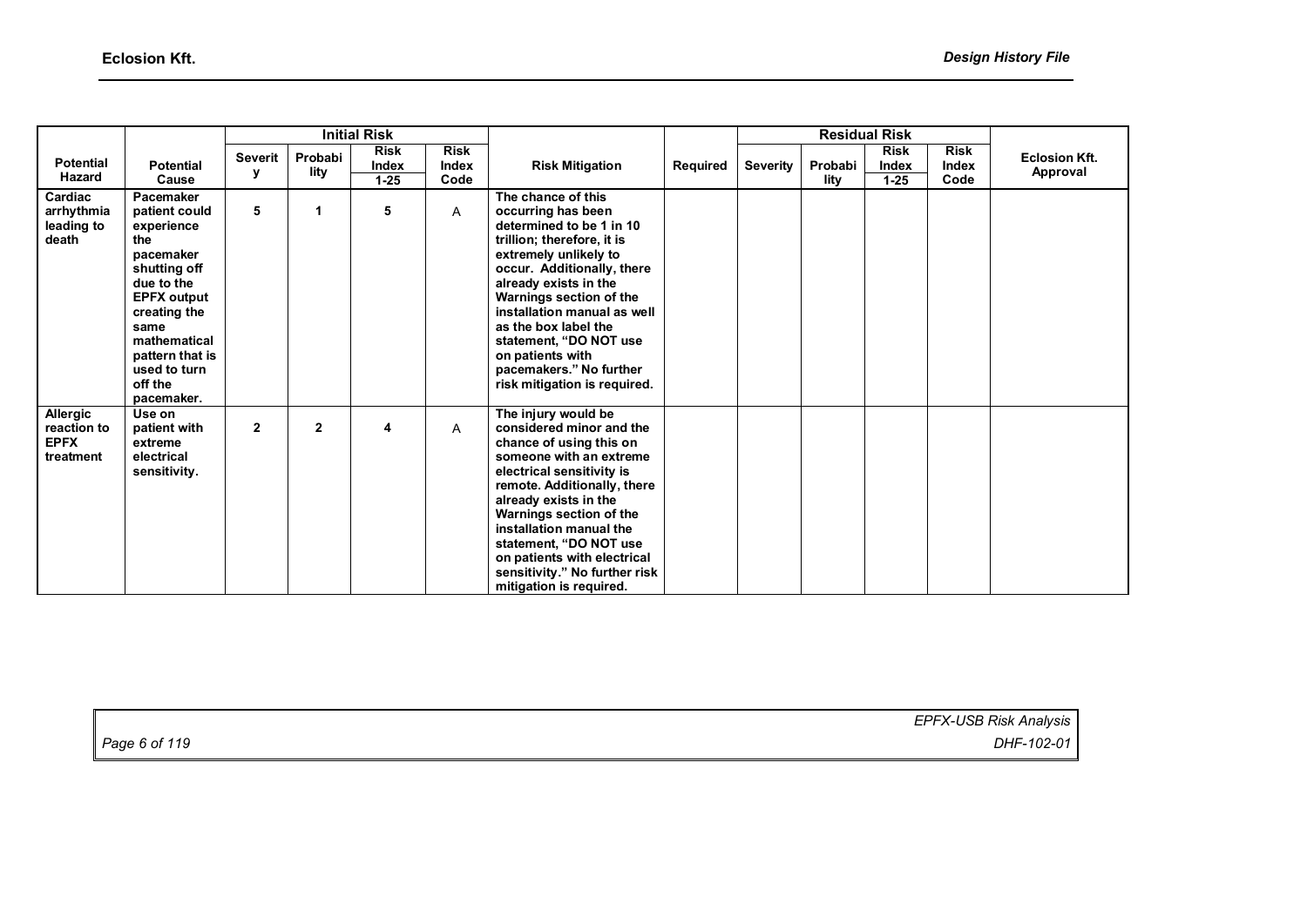|                                    |                                                                                                               |                     | <b>Initial Risk</b> |                                  |                              |                                                                                                                                                                                                                                                                                                                                                                                                                                | <b>Residual Risk</b> |                 |                 |                                  |                              |                                  |  |
|------------------------------------|---------------------------------------------------------------------------------------------------------------|---------------------|---------------------|----------------------------------|------------------------------|--------------------------------------------------------------------------------------------------------------------------------------------------------------------------------------------------------------------------------------------------------------------------------------------------------------------------------------------------------------------------------------------------------------------------------|----------------------|-----------------|-----------------|----------------------------------|------------------------------|----------------------------------|--|
| <b>Potential</b><br>Hazard         | <b>Potential</b><br>Cause                                                                                     | <b>Severit</b><br>У | Probabi<br>lity     | <b>Risk</b><br>Index<br>$1 - 25$ | <b>Risk</b><br>Index<br>Code | <b>Risk Mitigation</b>                                                                                                                                                                                                                                                                                                                                                                                                         | Required             | <b>Severity</b> | Probabi<br>lity | <b>Risk</b><br>Index<br>$1 - 25$ | <b>Risk</b><br>Index<br>Code | <b>Eclosion Kft.</b><br>Approval |  |
| <b>Violent</b><br>reflex<br>action | Use on<br>patient who<br>has had<br>electroshock<br>therapy<br>causing<br>violent<br>memories.                | $\overline{2}$      | $\overline{2}$      | 4                                | A                            | The injury would be<br>considered minor and the<br>chance of using this on<br>someone who has<br>previously had<br>electroshock therapy is<br>remote. Additionally, there<br>already exists in the<br>Warnings section of the<br>installation manual the<br>statement, "Use caution<br>with psychotic patients or<br>patients with histories of<br>electro-shock." No further<br>risk mitigation is required.                  |                      |                 |                 |                                  |                              |                                  |  |
| <b>Skin burn</b>                   | Lightning<br>surge<br>crossing over<br>a shared<br>ground when<br>surge<br>protector is<br>not being<br>used. | 3                   | $\overline{2}$      | 6                                | A                            | There is an optocoupler<br>and a flash resistor in the<br>device to protect the<br>patient from a lethal dose<br>of electricity. Additionally,<br>there already exists in the<br>Warnings section of the<br>installation manual the<br>statement, "Use this<br>device with a computer on<br>battery mode free from<br>wall current or with a<br>medically safe surge<br>protector. "No further risk<br>mitigation is required. |                      |                 |                 |                                  |                              |                                  |  |

|               | EPFX-USB Risk Analysis |
|---------------|------------------------|
| Page 7 of 119 | DHF-102-01             |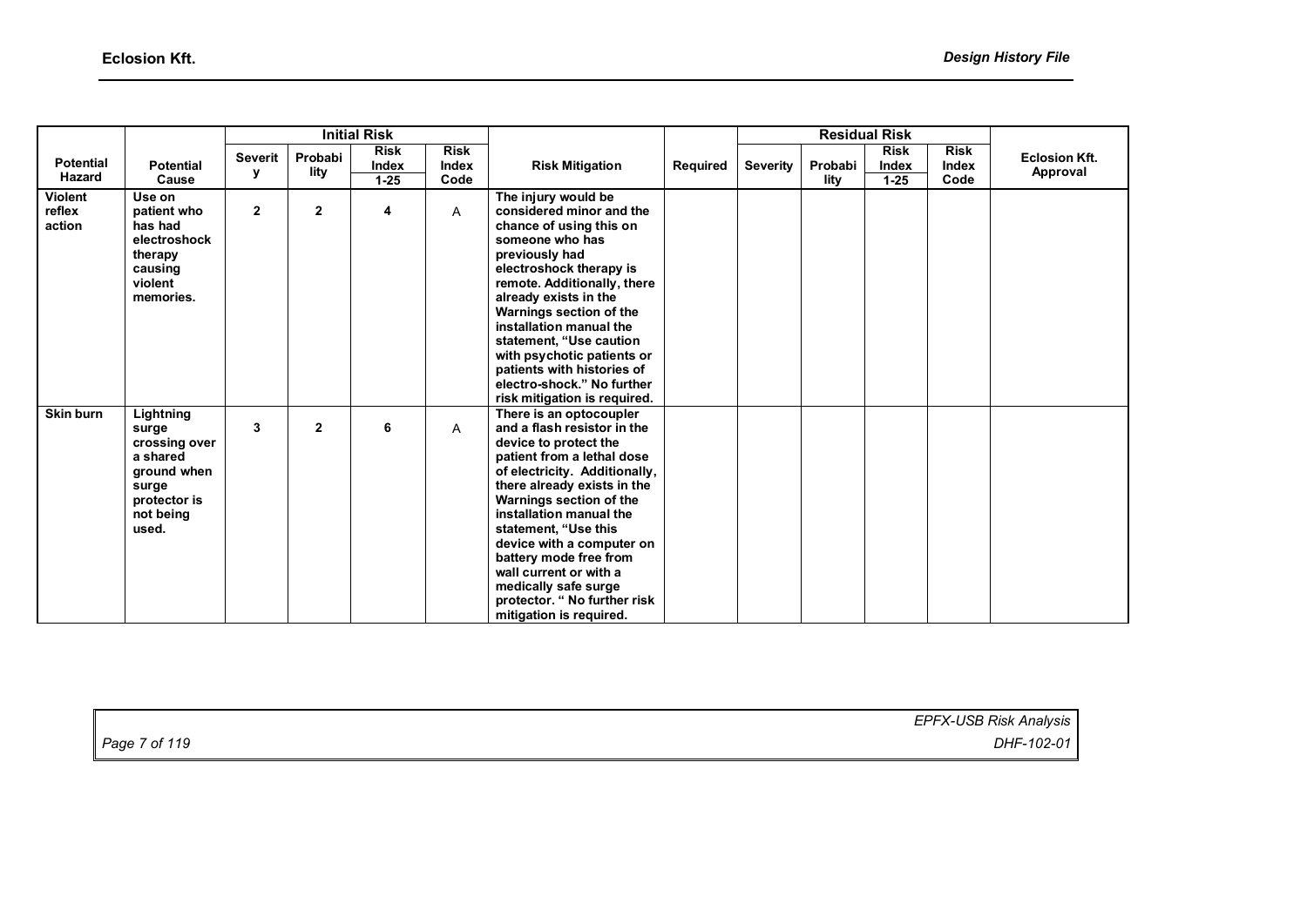|                                                                                                                              |                                                                                             |                     |                 | <b>Initial Risk</b>              |                              |                                                                                                                                                                                                                                                                                                                                                |          |                 |                 | <b>Residual Risk</b>             |                              |                                  |
|------------------------------------------------------------------------------------------------------------------------------|---------------------------------------------------------------------------------------------|---------------------|-----------------|----------------------------------|------------------------------|------------------------------------------------------------------------------------------------------------------------------------------------------------------------------------------------------------------------------------------------------------------------------------------------------------------------------------------------|----------|-----------------|-----------------|----------------------------------|------------------------------|----------------------------------|
| <b>Potential</b><br>Hazard                                                                                                   | <b>Potential</b><br>Cause                                                                   | <b>Severit</b><br>у | Probabi<br>lity | <b>Risk</b><br>Index<br>$1 - 25$ | <b>Risk</b><br>Index<br>Code | <b>Risk Mitigation</b>                                                                                                                                                                                                                                                                                                                         | Required | <b>Severity</b> | Probabi<br>lity | <b>Risk</b><br>Index<br>$1 - 25$ | <b>Risk</b><br>Index<br>Code | <b>Eclosion Kft.</b><br>Approval |
| <b>Harness</b><br>would not<br>maintain<br>good<br>contact and<br>therefore<br>might not<br>provide<br>accurate<br>readings. | Device is<br>used on child<br>under 3 years<br>of age.                                      | 1                   | $\mathbf{2}$    | $\overline{2}$                   | A                            | The severity is considered<br>to be a nuisance only<br>because it will cause no<br>harm to the child. There<br>already exists in the<br><b>Caution section of the</b><br>installation manual the<br>statement, "Do not use on<br>children under 3 years of<br>age." No further risk<br>mitigation is required.                                 |          |                 |                 |                                  |                              |                                  |
| <b>Device</b><br>falsely<br><b>indicates</b><br>that patient<br>is under a<br>state of<br>stress.                            | Device is<br>used on<br>pregnant<br>woman.                                                  | 1                   | 3               | 3                                | A                            | The severity is considered<br>to be a nuisance only<br>because it will cause no<br>harm to the patient. There<br>already exists in the<br><b>Caution section of the</b><br>installation manual the<br>statement, "Do not use on<br>pregnant women." No<br>further risk mitigation is<br>required.                                              |          |                 |                 |                                  |                              |                                  |
| Patient is in<br>an altered<br>state of<br>consciousn<br>ess, which<br>might not<br>provide<br>accurate<br>readings.         | Device is<br>used on<br>patient who is<br>under the<br>influence of<br>alcohol or<br>drugs. | 1                   | 3               | 3                                | A                            | The severity is considered<br>to be a nuisance only<br>because it will cause no<br>harm to the patient. There<br>already exists in the<br><b>Caution section of the</b><br>installation manual the<br>statement, "Do not use on<br>patients who are under the<br>influence of alcohol or<br>drugs." No further risk<br>mitigation is required. |          |                 |                 |                                  |                              |                                  |

|               | EPFX-USB Risk Analysis |
|---------------|------------------------|
| Page 8 of 119 | DHF-102-01             |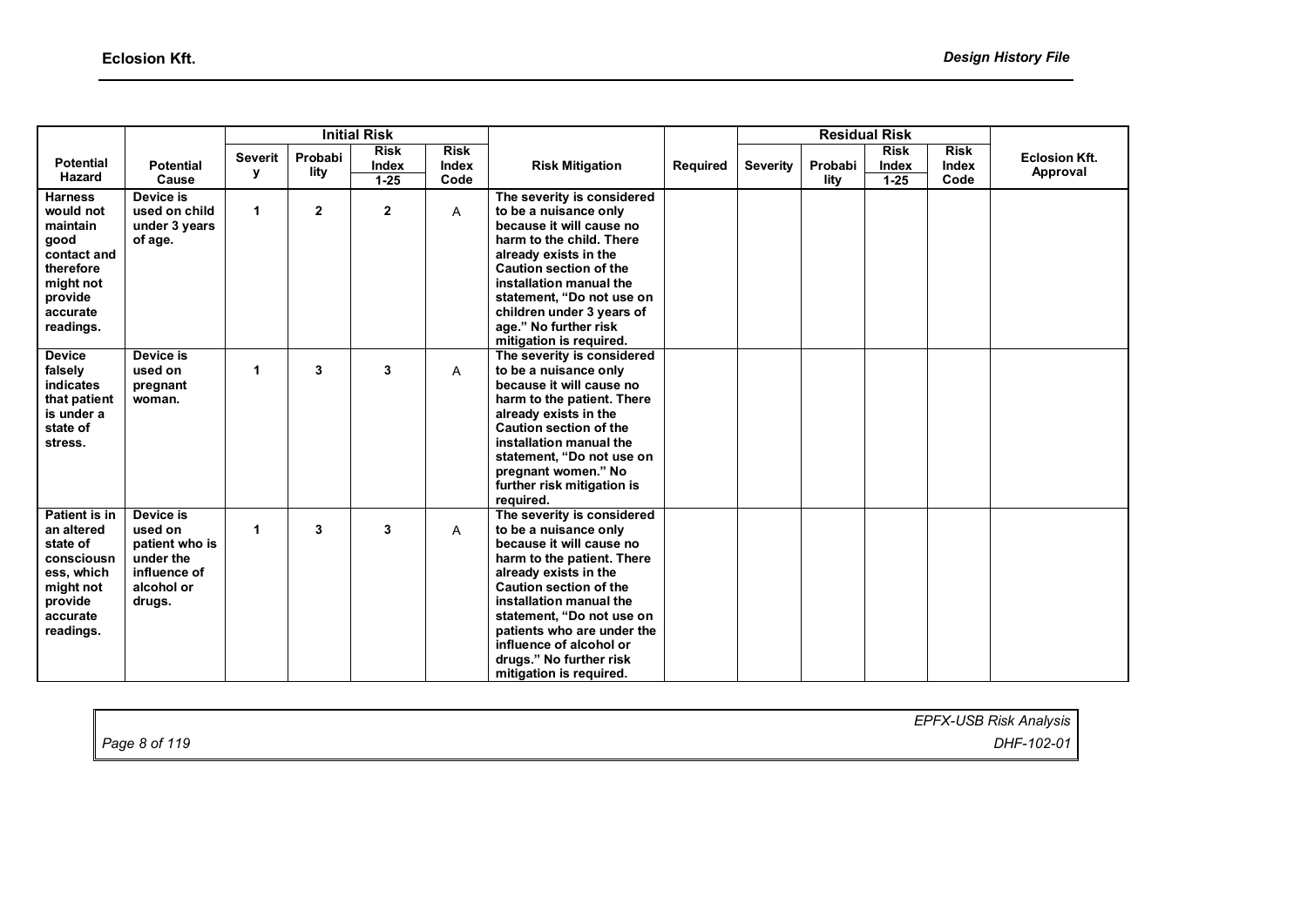|                                                        |                                                                     |         |                 | <b>Initial Risk</b>              |                              |                                                                                                                                                                                                                                                                                                          |          |                 |                 | <b>Residual Risk</b>         |                              |                                  |
|--------------------------------------------------------|---------------------------------------------------------------------|---------|-----------------|----------------------------------|------------------------------|----------------------------------------------------------------------------------------------------------------------------------------------------------------------------------------------------------------------------------------------------------------------------------------------------------|----------|-----------------|-----------------|------------------------------|------------------------------|----------------------------------|
| <b>Potential</b><br>Hazard                             | <b>Potential</b><br>Cause                                           | Severit | Probabi<br>lity | <b>Risk</b><br>Index<br>$1 - 25$ | <b>Risk</b><br>Index<br>Code | <b>Risk Mitigation</b>                                                                                                                                                                                                                                                                                   | Required | <b>Severity</b> | Probabi<br>lity | <b>Risk</b><br>Index<br>1-25 | <b>Risk</b><br>Index<br>Code | <b>Eclosion Kft.</b><br>Approval |
| <b>Device</b><br>triggers anf<br>epileptic<br>seizure. | Device is<br>used on a<br>patient with a<br>history of<br>epilepsy. | 3       |                 | 6                                | A                            | The triggering of an<br>epileptic seizure would<br>prevent the continuation<br>of the sessions. There<br>already exists in the<br>Warnings section of the<br>installation manual the<br>statement, "Do not use on<br>patients with a history of<br>epilepsy." No further risk<br>mitigation is required. |          |                 |                 |                              |                              |                                  |

*EPFX-USB Risk Analysis Page 9 of 119 DHF-102-01*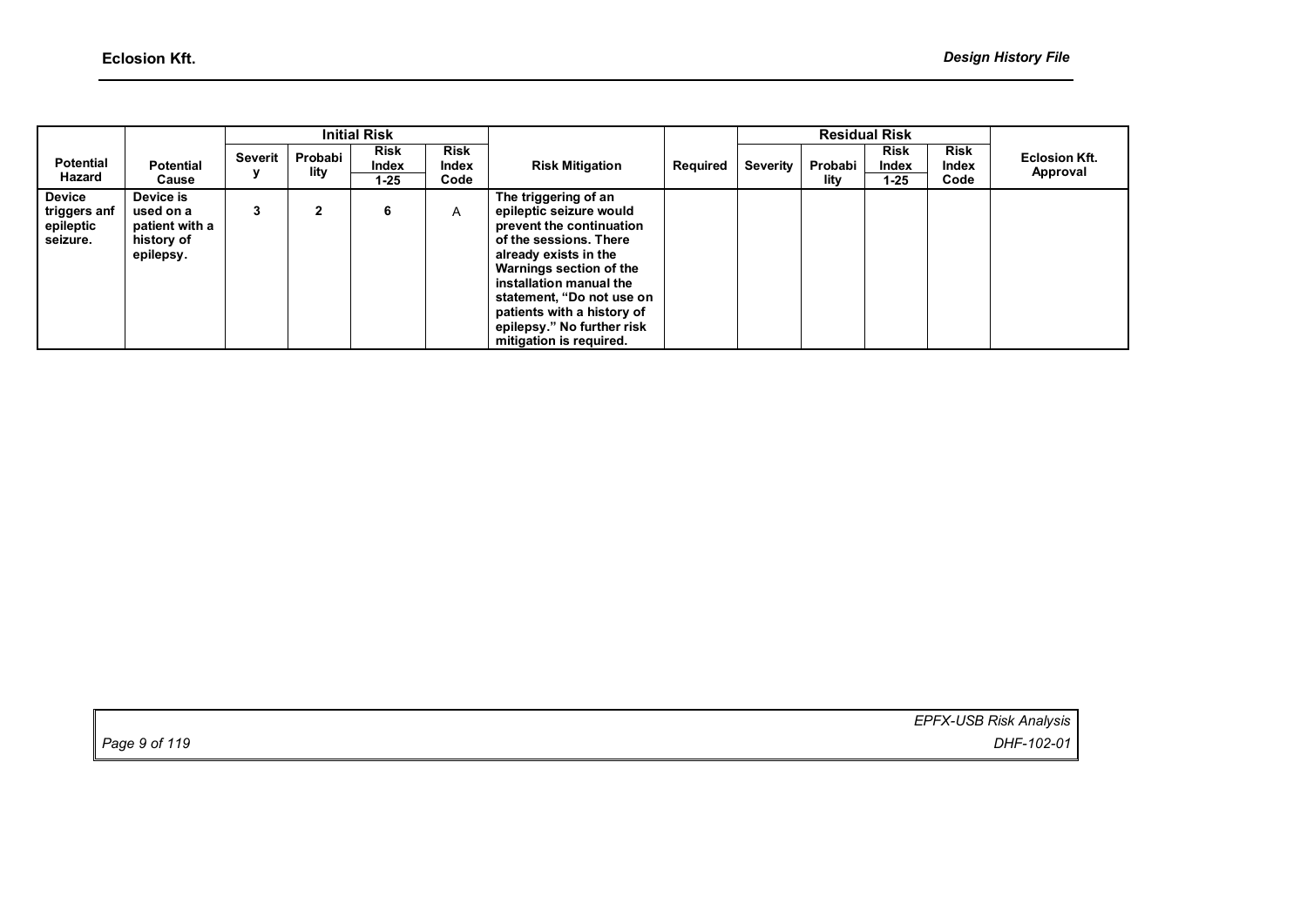# **APPENDIX C: PERCEIVED STRESS SCALE: LITERATURE AND ASSESSMENT TOOL**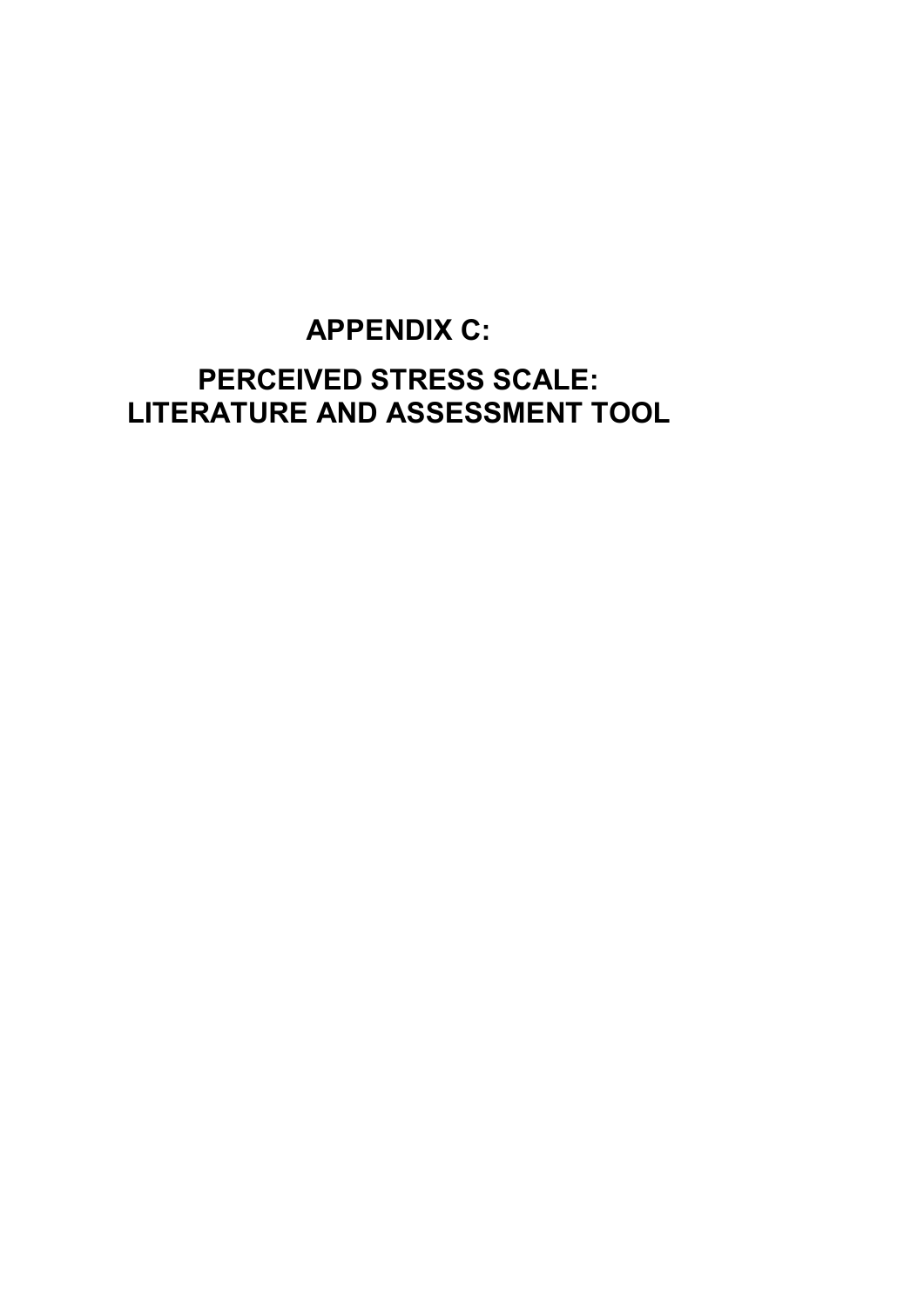[Insert PSS Journal Article here – PSS journal article.pdf]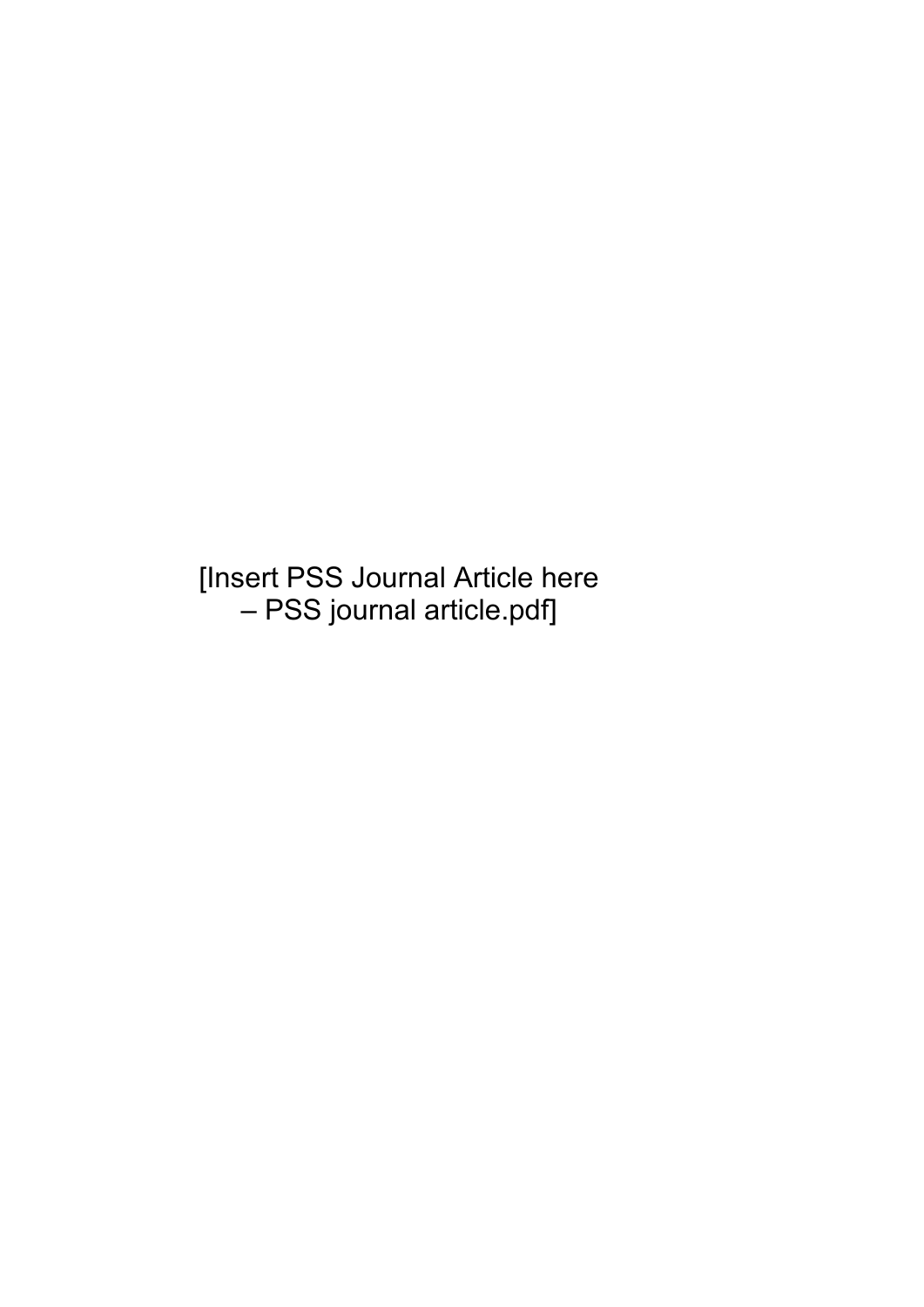#### **Perceived Stress Scale**

The questions in this scale ask you about your feelings and thoughts over the past month. In each case, you will be asked to indicate *how* often you felt or thought a certain way. Although some of the questions are similar, there are differences between them and you should treat each one as a separate question. The best approach is to answer each question fairly quickly. That is, don't try to count up the number of times you felt a particular way, but rather indicate the alternative that seems like a reasonable estimate.

For each question choose from the following alternatives:

|   | never        |
|---|--------------|
|   | almost never |
| 2 | sometimes    |
| 3 | fairly often |
|   | very often   |

1. In the last month, how often have you been upset because of something that happened unexpectedly?

|   | never        |
|---|--------------|
|   | almost never |
| 2 | sometimes    |
| 3 | fairly often |
|   | very often   |

2. In the last month, how often have you felt that you were unable to control the important things in your life?

| 0 | never        |
|---|--------------|
|   | almost never |
| 2 | sometimes    |
| 3 | fairly often |
|   | very often   |

#### 3. In the last month, how often have you felt nervous and "stressed"?

|    | never        |
|----|--------------|
|    | almost never |
| -2 | sometimes    |
| 3  | fairly often |
|    | very often   |

4. In the last month, how often have you dealt successfully with irritating life hassles?

|   | never        |
|---|--------------|
| 3 | almost never |
| 2 | sometimes    |
|   | fairly often |
|   | very often   |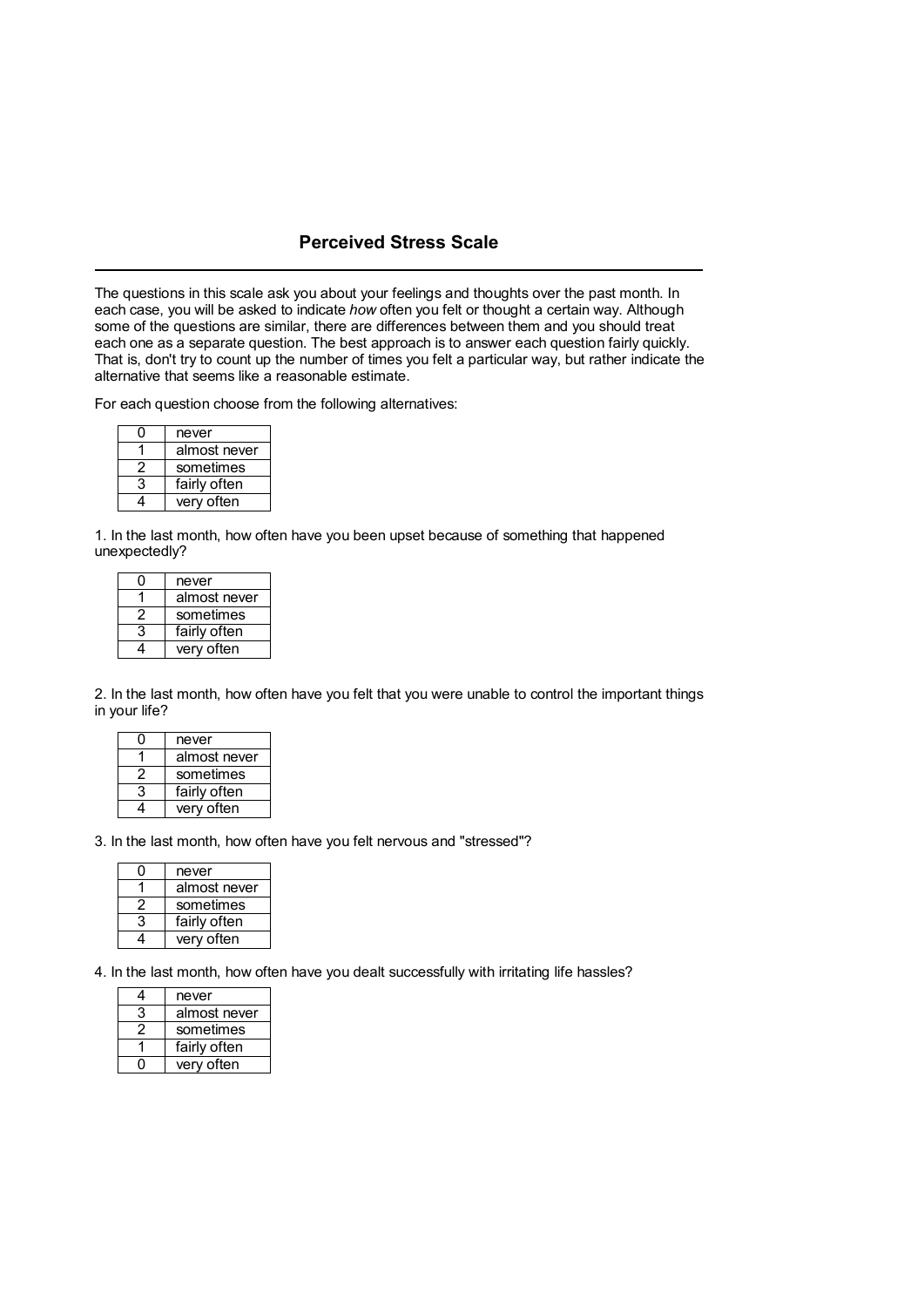5. In the last month, how often have you felt that you were effectively coping with important changes that were occurring in your life?

|     | never        |
|-----|--------------|
| 3   | almost never |
| 2   | sometimes    |
|     | fairly often |
| . . | very often   |

6. In the last month, how often have you felt confident about your ability to handle your personal problems?

|   | never        |
|---|--------------|
| 3 | almost never |
| 2 | sometimes    |
|   | fairly often |
|   | verv often   |

7. In the last month, how often have you felt that things were going your way?

| 4 | never        |
|---|--------------|
| 3 | almost never |
| 2 | sometimes    |
|   | fairly often |
|   | very often   |

8. In the last month, how often have you found that you could not cope with all the things that you had to do?

|   | never        |
|---|--------------|
|   | almost never |
| 2 | sometimes    |
| 3 | fairly often |
|   | very often   |

9. In the last month, how often have you been able to control irritations in your life?

|   | never        |
|---|--------------|
| 3 | almost never |
|   | sometimes    |
|   | fairly often |
|   | very often   |

10. In the last month, how often have you felt that you were on top of things?

| 4 | never        |
|---|--------------|
| 3 | almost never |
| 2 | sometimes    |
|   | fairly often |
|   | very often   |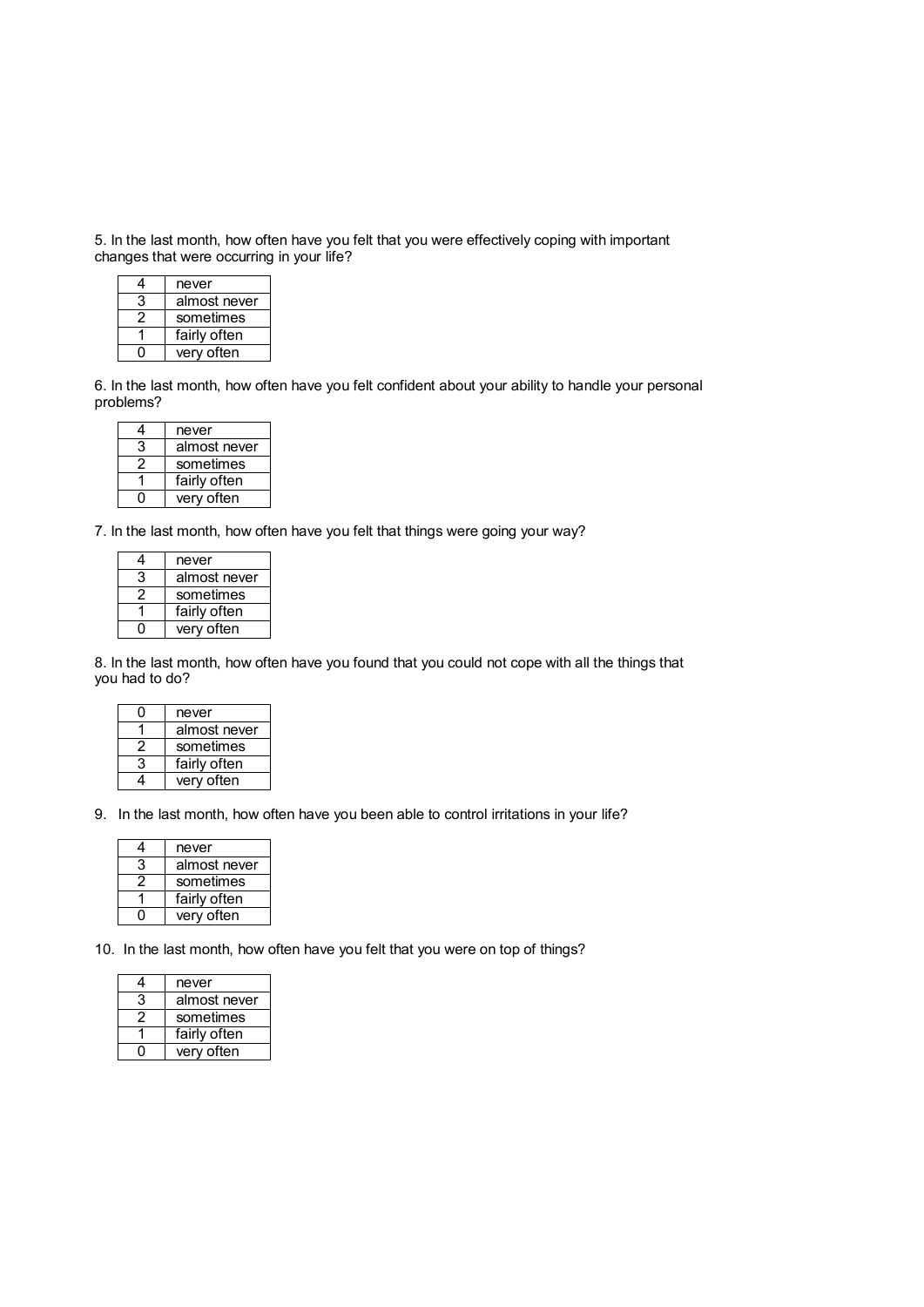11. In the last month, how often have you been angered because of things that happened that were outside of your control?

|   | never        |
|---|--------------|
|   | almost never |
| 2 | sometimes    |
| 3 | fairly often |
|   | very often   |

12. In the last month, how often have you found yourself thinking about things that you have to accomplish?

| Ω | never        |
|---|--------------|
|   | almost never |
| 2 | sometimes    |
| 3 | fairly often |
|   | very often   |

13. In the last month, how often have you been able to control the way you spend your time?

| 4 | never        |
|---|--------------|
| 3 | almost never |
| 2 | sometimes    |
|   | fairly often |
|   | very often   |

14. In the last month, how often have you felt difficulties were piling up so high that you could not overcome them?

|   | never        |
|---|--------------|
|   | almost never |
|   | sometimes    |
| 3 | fairly often |
|   | very often   |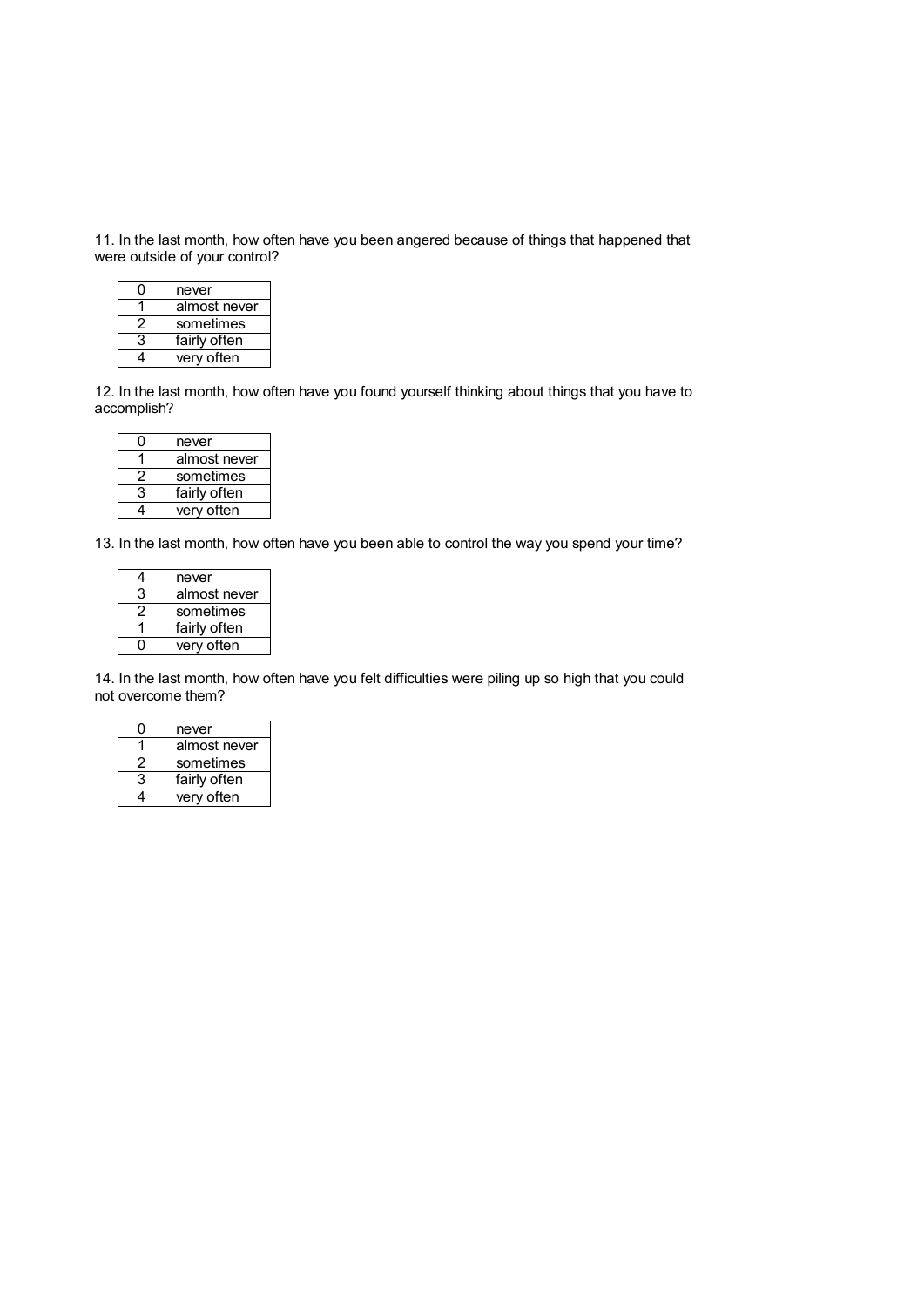**APPENDIX D: LIFE EVENTS QUESTIONNAIRE (LEQ)**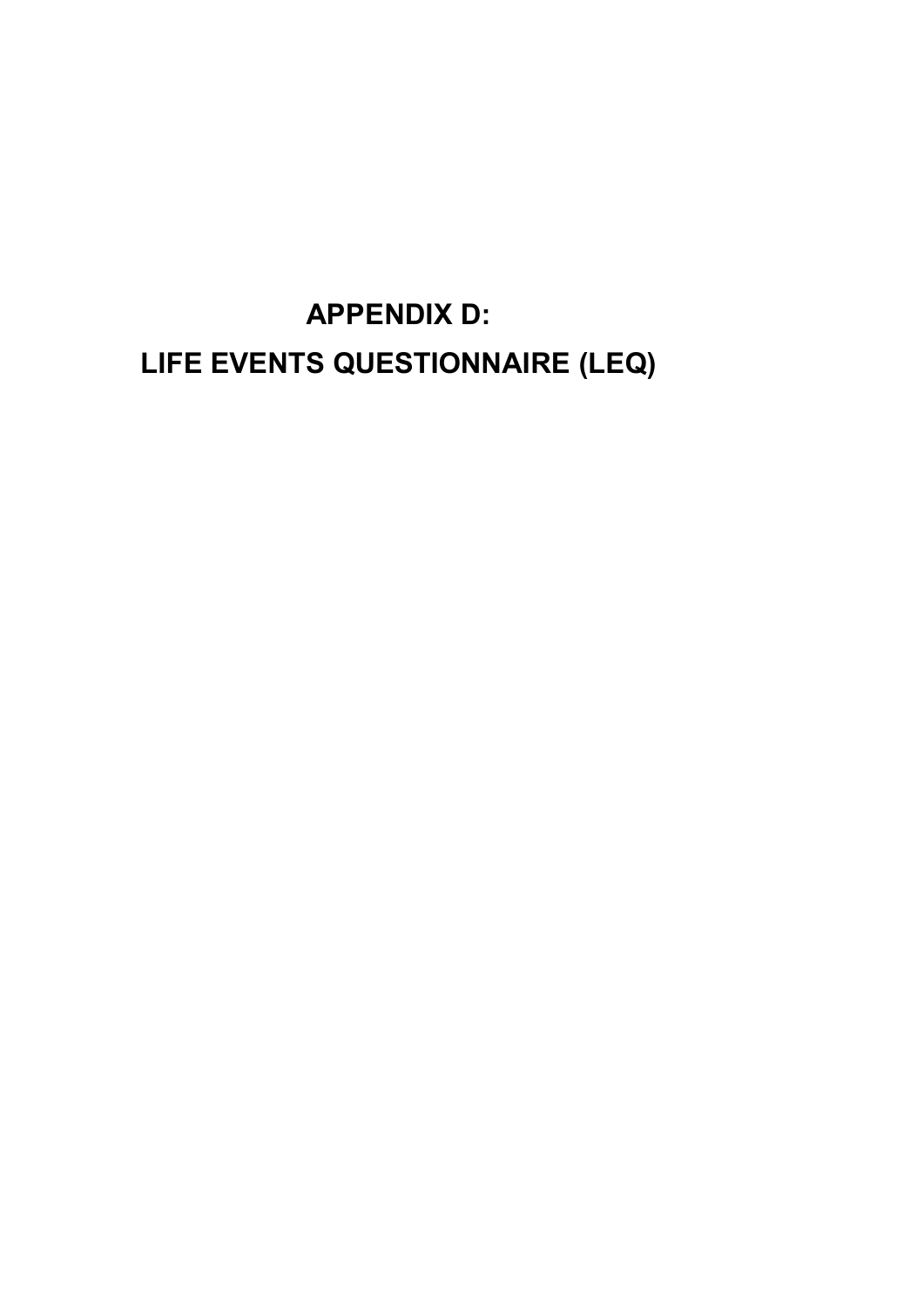## **Life Events Questionnaire: Past 3 Months**

Subject ID: \_\_\_\_\_\_\_\_\_\_\_\_\_\_\_\_\_\_\_\_\_\_\_\_\_\_\_\_\_Date: \_\_\_\_\_\_\_\_\_\_\_\_\_\_\_\_\_\_\_\_\_\_\_\_\_\_\_\_\_\_\_\_\_

**Instructions:** Place a check mark in the column labeled "Happened" for those events that occurred in the **past 3 months**. Then record your score with the event value for each. Total the score.

| Event<br>Rank | <b>Event</b><br><b>Value</b> | Happened | Your<br><b>Score</b> | <b>Life Event</b>                                                           |
|---------------|------------------------------|----------|----------------------|-----------------------------------------------------------------------------|
| 1             | 100                          | П        |                      | Death of a spouse                                                           |
| 2             | 73                           | п        |                      | <b>Divorce</b>                                                              |
| 3             | 65                           | п        |                      | Marital separation                                                          |
| 4             | 63                           | п        |                      | Detention in jail or other institution                                      |
| 5             | 63                           | п        |                      | Death of close family member                                                |
| 6             | 53                           | П        |                      | Major personal injury or illness                                            |
| 7             | 50                           | П        |                      | Marriage                                                                    |
| 8             | 47                           | П        |                      | Being fired at work                                                         |
| 9             | 45                           | п        |                      | Marital reconciliation                                                      |
| 10            | 45                           | п        |                      | Retirement from work                                                        |
| 11            | 44                           | п        |                      | Major change in the health or behavior of a family<br>member                |
| 12            | 40                           | п        |                      | Pregnancy                                                                   |
| 13            | 40                           | ш        |                      | Sex difficulty                                                              |
| 14            | 39                           | ш        |                      | Gaining a new family member through birth,<br>adoption or remarriage        |
| 15            | 39                           | п        |                      | Major business readjustments                                                |
| 16            | 38                           | п        |                      | Major change in financial state                                             |
| 17            | 37                           | п        |                      | Death of close friend                                                       |
| 18            | 36                           | П        |                      | Change to a different line of work                                          |
| 19            | 35                           | п        |                      | Major increase in the number of arguments with<br>spouse                    |
| 20            | 31                           | п        |                      | Taking on a mortgage                                                        |
| 21            | 30                           | П        |                      | Foreclosure on a mortgage or loan                                           |
| 22            | 29                           |          |                      | Major change in responsibilities at work (promotion,<br>demotion, transfer) |
| 23            | 29                           |          |                      | Son or daughter leaving home                                                |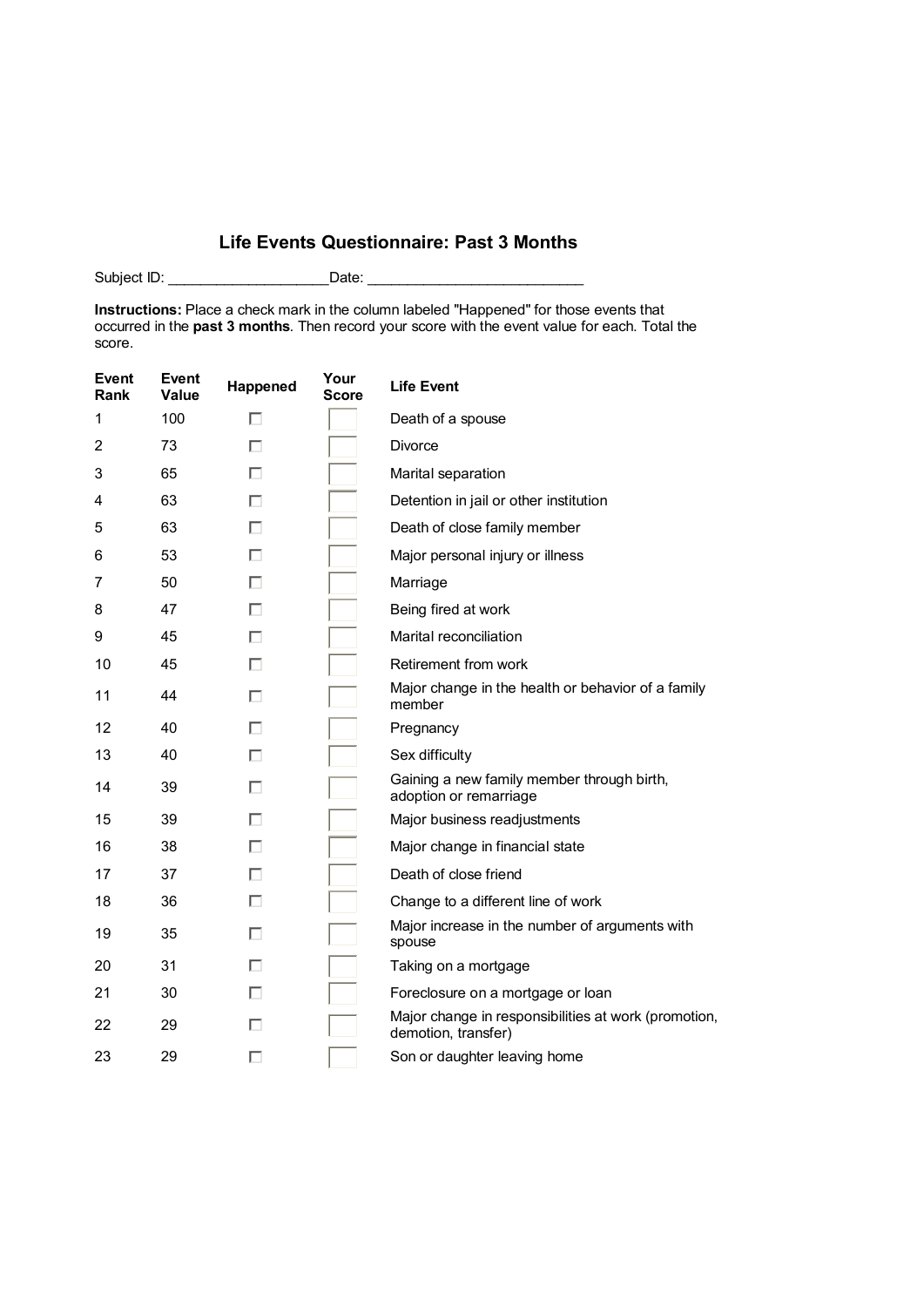| 24 | 29 | П | In-laws trouble                                                                    |
|----|----|---|------------------------------------------------------------------------------------|
| 25 | 28 | п | Outstanding personal achievement                                                   |
| 26 | 26 | п | Spouse beginning or ceasing work outside the home                                  |
| 27 | 26 | п | Going back to school                                                               |
| 28 | 25 | п | Major change in living condition (building,<br>remodeling or deterioration of home |
| 29 | 24 | п | Revision of personal habits                                                        |
| 30 | 23 | п | Troubles with supervisor, boss, or superiors                                       |
| 31 | 20 | п | Major change in working hours or conditions                                        |
| 32 | 20 | п | Change in residence                                                                |
| 33 | 20 | п | Change to a new school                                                             |
| 34 | 19 | п | Major change in type or amount of recreation                                       |
| 35 | 19 | п | Major change in church activities                                                  |
| 36 | 18 | п | Major change in social activities                                                  |
| 37 | 17 | п | Purchase of a car or other big purchase                                            |
| 38 | 16 | п | Major change in sleeping habits                                                    |
| 39 | 15 | п | Major change in the number of family get-togethers                                 |
| 40 | 15 | п | Major change in eating habits                                                      |
| 41 | 13 | п | Vacation                                                                           |
| 42 | 12 | П | Christmas or holiday observances                                                   |
| 43 | 11 | п | Minor violations of the law (traffic tickets)                                      |
|    |    |   |                                                                                    |
|    |    |   |                                                                                    |

**Total Score: \_\_\_\_\_\_\_\_\_\_\_\_\_\_\_\_\_\_**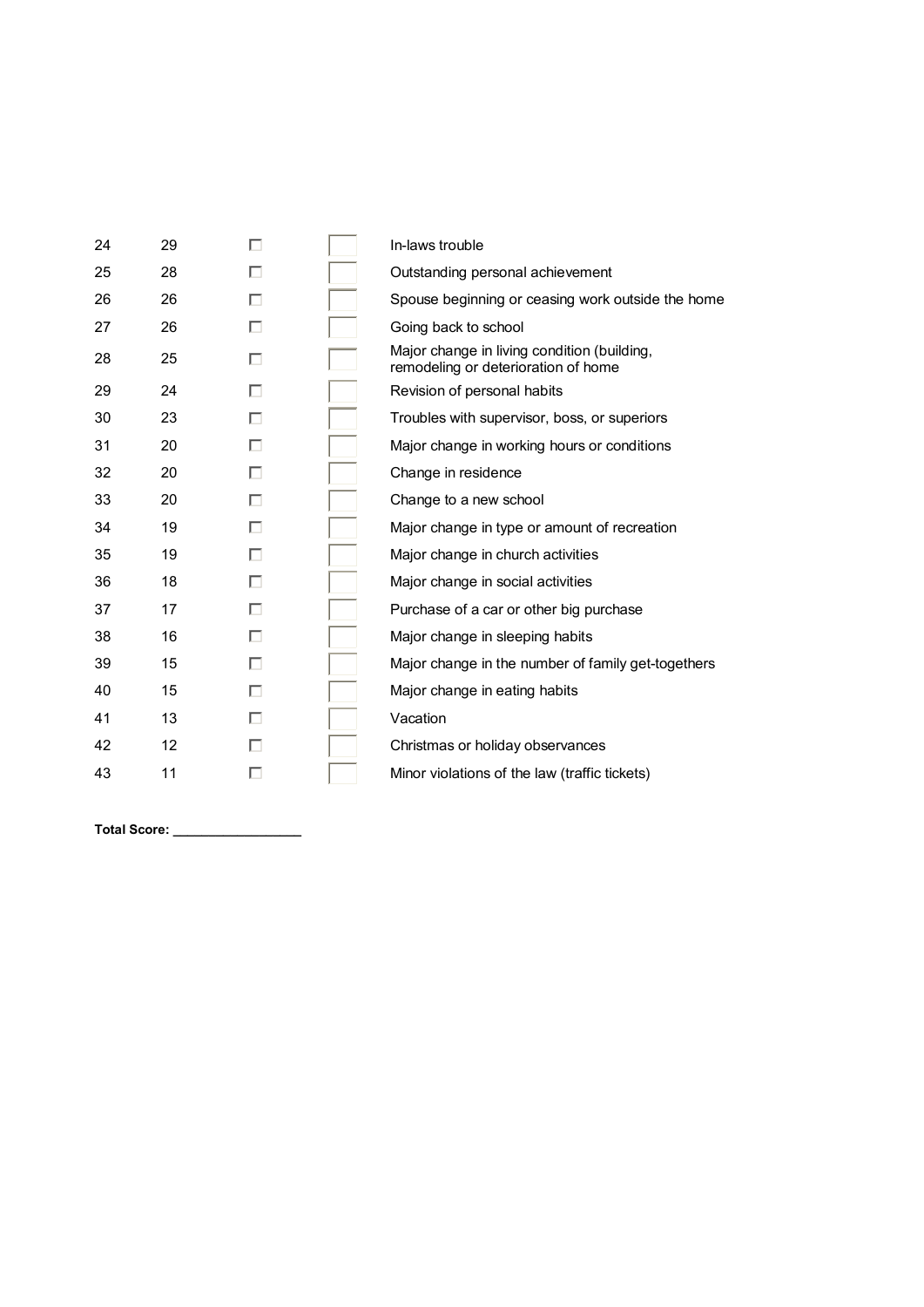## **Life Events Questionnaire: Upcoming 6 Months**

Subject ID: \_\_\_\_\_\_\_\_\_\_\_\_\_\_\_\_\_\_\_\_ Date: \_\_\_\_\_\_\_\_\_\_\_\_\_\_\_\_\_\_\_\_\_\_\_\_\_\_\_

**Instructions:** Place a check mark in the column labeled "Will Happen" for those events that you know will happen over the **upcoming 6 months**.

| <b>Event</b><br>Rank | Event<br>Value | Will<br>Happen | Your<br>Score | <b>Life Event</b>                                                           |
|----------------------|----------------|----------------|---------------|-----------------------------------------------------------------------------|
| 1                    | 100            | п              |               | Death of a spouse                                                           |
| 2                    | 73             | п              |               | <b>Divorce</b>                                                              |
| 3                    | 65             | П              |               | Marital separation                                                          |
| 4                    | 63             | п              |               | Detention in jail or other institution                                      |
| 5                    | 63             | п              |               | Death of close family member                                                |
| 6                    | 53             | п              |               | Major personal injury or illness                                            |
| 7                    | 50             | п              |               | Marriage                                                                    |
| 8                    | 47             | П              |               | Being fired at work                                                         |
| 9                    | 45             | п              |               | Marital reconciliation                                                      |
| 10                   | 45             | П              |               | Retirement from work                                                        |
| 11                   | 44             | п              |               | Major change in the health or behavior of a family<br>member                |
| 12                   | 40             | п              |               | Pregnancy                                                                   |
| 13                   | 40             | п              |               | Sex difficulty                                                              |
| 14                   | 39             | п              |               | Gaining a new family member through birth,<br>adoption or remarriage        |
| 15                   | 39             | п              |               | Major business readjustments                                                |
| 16                   | 38             |                |               | Major change in financial state                                             |
| 17                   | 37             | п              |               | Death of close friend                                                       |
| 18                   | 36             | п              |               | Change to a different line of work                                          |
| 19                   | 35             | П              |               | Major increase in the number of arguments with<br>spouse                    |
| 20                   | 31             | п              |               | Taking on a mortgage                                                        |
| 21                   | 30             | H              |               | Foreclosure on a mortgage or loan                                           |
| 22                   | 29             | п              |               | Major change in responsibilities at work (promotion,<br>demotion, transfer) |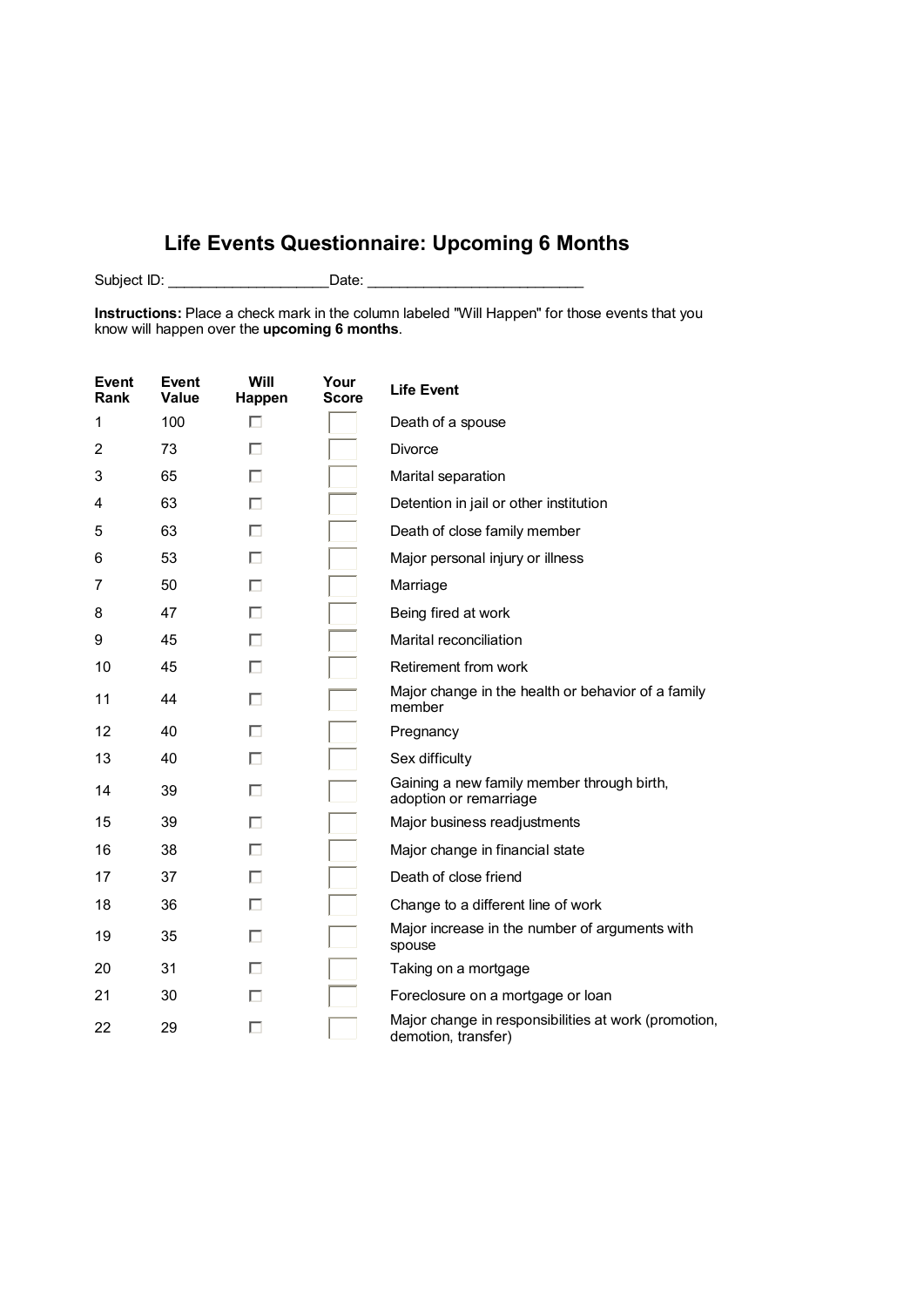| 23 | 29 | п | Son or daughter leaving home                                                       |
|----|----|---|------------------------------------------------------------------------------------|
| 24 | 29 | п | In-laws trouble                                                                    |
| 25 | 28 | П | Outstanding personal achievement                                                   |
| 26 | 26 | п | Spouse beginning or ceasing work outside the home                                  |
| 27 | 26 | п | Going back to school                                                               |
| 28 | 25 | п | Major change in living condition (building,<br>remodeling or deterioration of home |
| 29 | 24 | п | Revision of personal habits                                                        |
| 30 | 23 | п | Troubles with supervisor, boss, or superiors                                       |
| 31 | 20 | п | Major change in working hours or conditions                                        |
| 32 | 20 | п | Change in residence                                                                |
| 33 | 20 | п | Change to a new school                                                             |
| 34 | 19 | п | Major change in type or amount of recreation                                       |
| 35 | 19 | п | Major change in church activities                                                  |
| 36 | 18 | п | Major change in social activities                                                  |
| 37 | 17 | п | Purchase of a car or other big purchase                                            |
| 38 | 16 | п | Major change in sleeping habits                                                    |
| 39 | 15 | п | Major change in the number of family get-togethers                                 |
| 40 | 15 | п | Major change in eating habits                                                      |
| 41 | 13 | п | Vacation                                                                           |
| 42 | 12 | п | Christmas or holiday observances                                                   |
| 43 | 11 | п | Minor violations of the law (traffic tickets)                                      |
|    |    |   |                                                                                    |
|    |    |   |                                                                                    |

**Total Score: \_\_\_\_\_\_\_\_\_\_\_\_\_\_\_\_\_\_**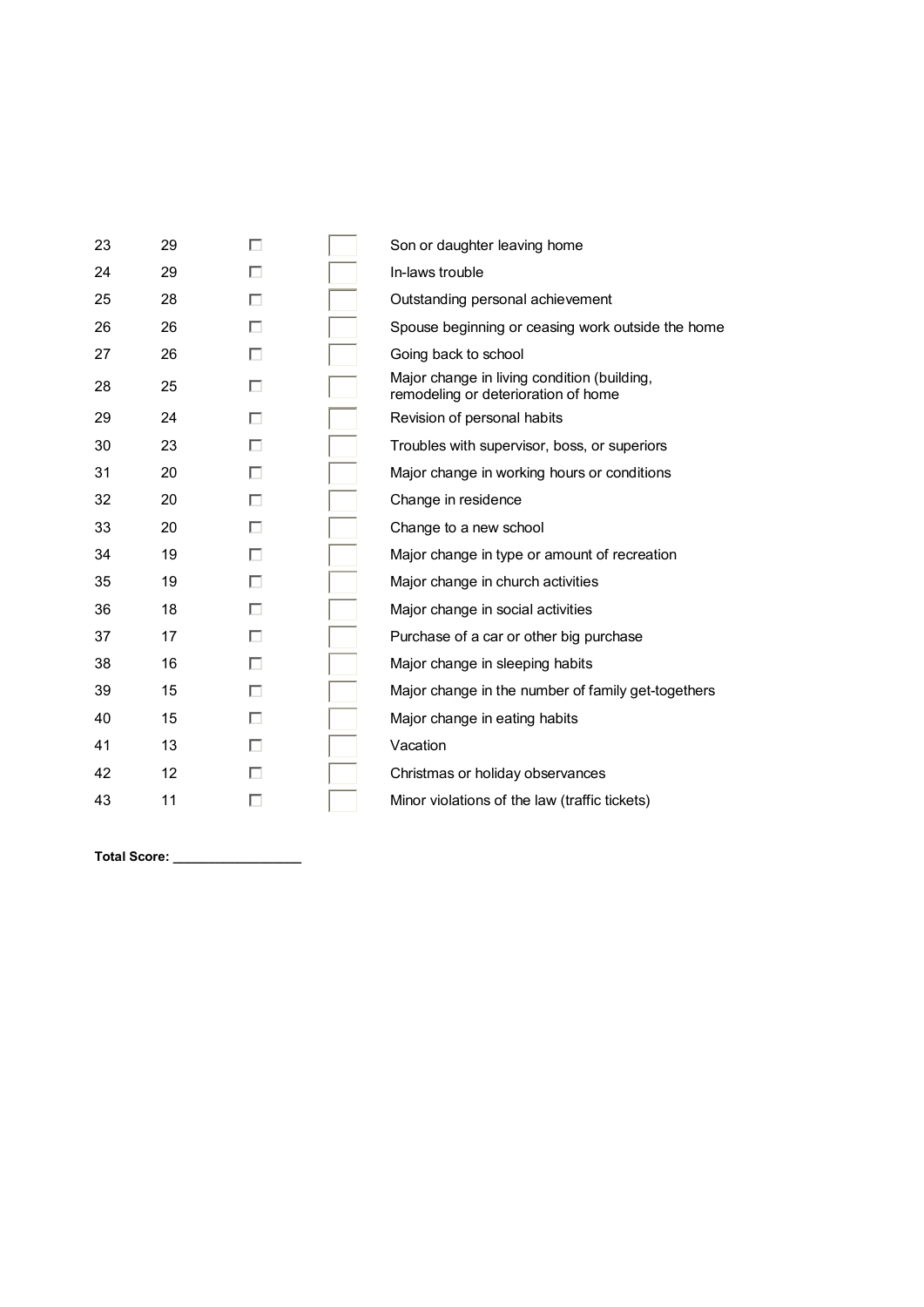# **APPENDIX E: PROFILE OF MOOD STATES (POMS) STANDARD**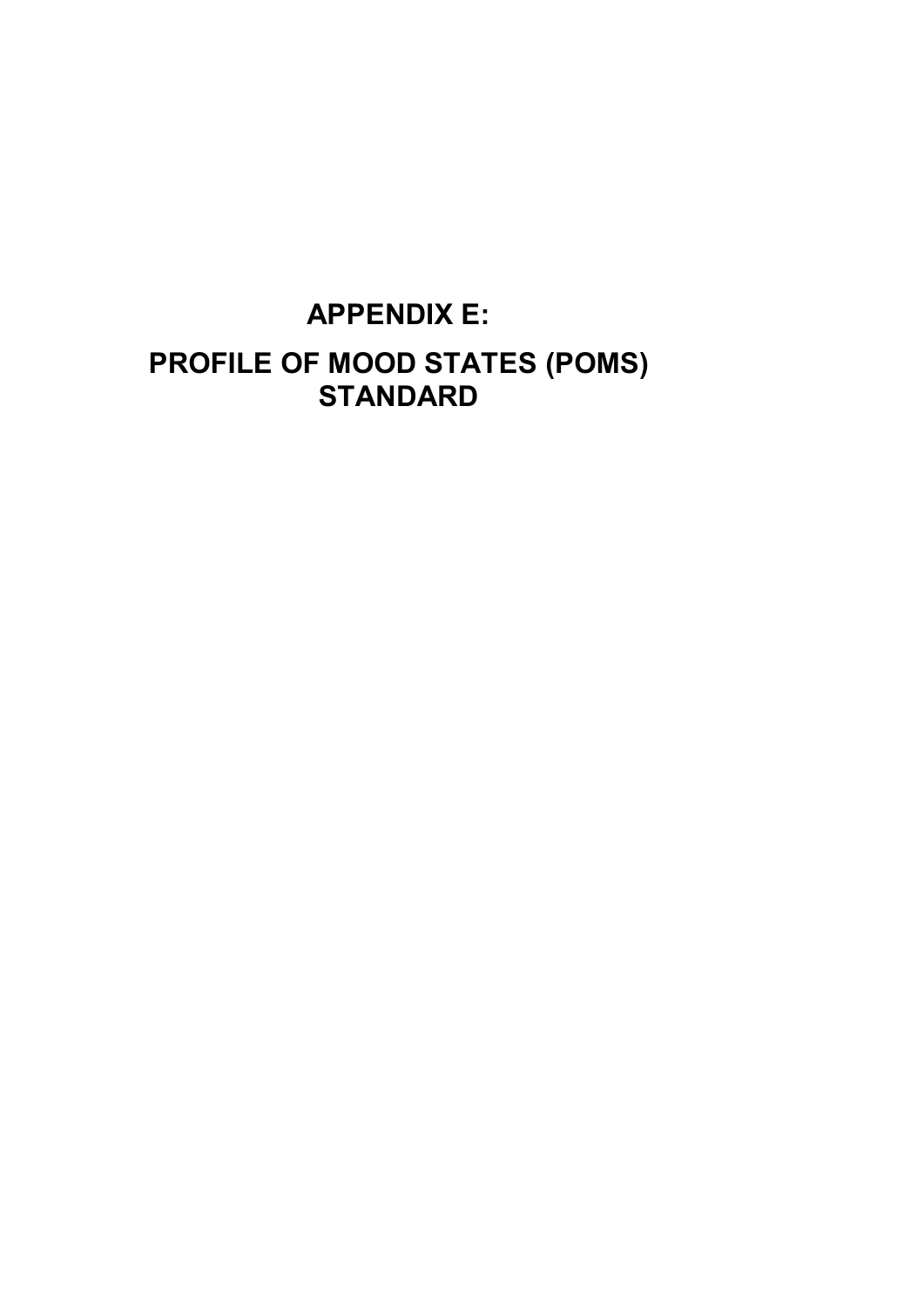## **Profile of Mood States**

Subject ID: \_\_\_\_\_\_\_\_\_\_\_\_\_\_\_\_\_\_\_\_ Date: \_\_\_\_\_\_\_\_\_\_\_\_\_\_\_\_\_\_\_\_\_\_\_\_\_\_\_ Evaluation Session: \_\_\_\_\_\_\_\_\_\_\_\_\_\_\_\_\_\_\_\_\_\_\_\_\_\_\_\_\_\_\_\_\_\_\_\_\_\_\_\_\_\_\_\_\_

**Instructions:** Describe how you **FEEL RIGHT NOW** by circling one response for each of the words listed below.

| <b>FEELING</b>        | <b>Not at All</b>       | A Little                | Moderately     | Quite a bit    | <b>Extremely</b> |
|-----------------------|-------------------------|-------------------------|----------------|----------------|------------------|
| Friendly              | 1                       | $\overline{\mathbf{c}}$ | 3              | 4              | 5                |
| Tense                 | 1                       | $\overline{2}$          | 3              | 4              | 5                |
| Angry                 | 1                       | $\overline{2}$          | $\overline{3}$ | $\overline{4}$ | $\overline{5}$   |
| Worn out              | $\overline{1}$          | $\overline{2}$          | $\overline{3}$ | $\overline{4}$ | 5                |
| Unhappy               | 1                       | $\overline{2}$          | $\overline{3}$ | 4              | $\overline{5}$   |
| Clear-headed          | $\overline{1}$          | $\overline{2}$          | $\overline{3}$ | $\overline{4}$ | $\overline{5}$   |
| Lively                | 1                       | $\overline{2}$          | $\overline{3}$ | 4              | 5                |
| Confused              | 1                       | $\overline{2}$          | $\overline{3}$ | 4              | $\overline{5}$   |
| Sorry for things done | 1                       | $\overline{2}$          | $\overline{3}$ | 4              | $\overline{5}$   |
| Shaky                 | 1                       | $\overline{2}$          | $\overline{3}$ | 4              | 5                |
| Listless              | $\overline{\mathbf{1}}$ | $\overline{2}$          | $\overline{3}$ | $\overline{4}$ | $\overline{5}$   |
| Peeved                | 1                       | $\overline{2}$          | $\overline{3}$ | 4              | $\overline{5}$   |
| Considerate           | 1                       | $\overline{2}$          | $\overline{3}$ | $\overline{4}$ | $\overline{5}$   |
| Sad                   | 1                       | $\overline{2}$          | $\overline{3}$ | 4              | $\overline{5}$   |
| Active                | 1                       | $\overline{2}$          | $\overline{3}$ | 4              | 5                |
| On edge               | 1                       | $\overline{2}$          | $\overline{3}$ | 4              | 5                |
| Grouchy               | 1                       | $\overline{2}$          | $\overline{3}$ | $\overline{4}$ | $\overline{5}$   |
| <b>Blue</b>           | $\overline{1}$          | $\overline{2}$          | $\overline{3}$ | $\overline{4}$ | $\overline{5}$   |
| Energetic             | $\overline{1}$          | $\overline{2}$          | $\overline{3}$ | $\overline{4}$ | 5                |
| Panicky               | 1                       | $\overline{2}$          | $\overline{3}$ | 4              | 5                |
| <b>Hopeless</b>       | 1                       | $\overline{2}$          | $\overline{3}$ | 4              | 5                |
| Relaxed               | 1                       | $\overline{2}$          | $\overline{3}$ | 4              | 5                |
| Unworthy              | 1                       | $\overline{2}$          | 3              | 4              | 5                |
| Spiteful              | 1                       | $\overline{2}$          | $\overline{3}$ | $\overline{4}$ | $\overline{5}$   |
| Sympathetic           | 1                       | $\overline{2}$          | $\overline{3}$ | $\overline{4}$ | $\overline{5}$   |
| Uneasy                | 1                       | $\overline{2}$          | $\overline{3}$ | 4              | 5                |
| <b>Restless</b>       | 1                       | $\overline{2}$          | $\overline{3}$ | $\overline{4}$ | $\overline{5}$   |
| Unable to concentrate | 1                       | $\overline{2}$          | $\overline{3}$ | $\overline{4}$ | $\overline{5}$   |
| Fatigued              | 1                       | $\overline{2}$          | 3              | 4              | 5                |
| Helpful               | 1                       | $\overline{2}$          | 3              | 4              | 5                |
| Annoyed               | 1                       | $\overline{2}$          | $\overline{3}$ | $\overline{4}$ | $\overline{5}$   |
| Discouraged           | $\overline{1}$          | $\overline{2}$          | $\overline{3}$ | $\overline{4}$ | 5                |
| Resentful             | $\overline{\mathbf{1}}$ | $\overline{2}$          | $\overline{3}$ | $\overline{4}$ | $\overline{5}$   |
| Nervous               | 1                       | $\overline{2}$          | 3              | 4              | 5                |
| Lonely                | $\overline{\mathbf{1}}$ | $\overline{2}$          | 3              | $\overline{4}$ | 5                |
| Miserable             | 1                       | $\overline{2}$          | $\overline{3}$ | $\overline{4}$ | 5                |
| Muddled               | 1                       | $\overline{2}$          | $\overline{3}$ | $\overline{4}$ | $\overline{5}$   |
| Cheerful              | 1                       | $\overline{2}$          | $\overline{3}$ | $\overline{4}$ | $\overline{5}$   |
| <b>Bitter</b>         | 1                       | $\overline{2}$          | $\overline{3}$ | $\overline{4}$ | $\overline{5}$   |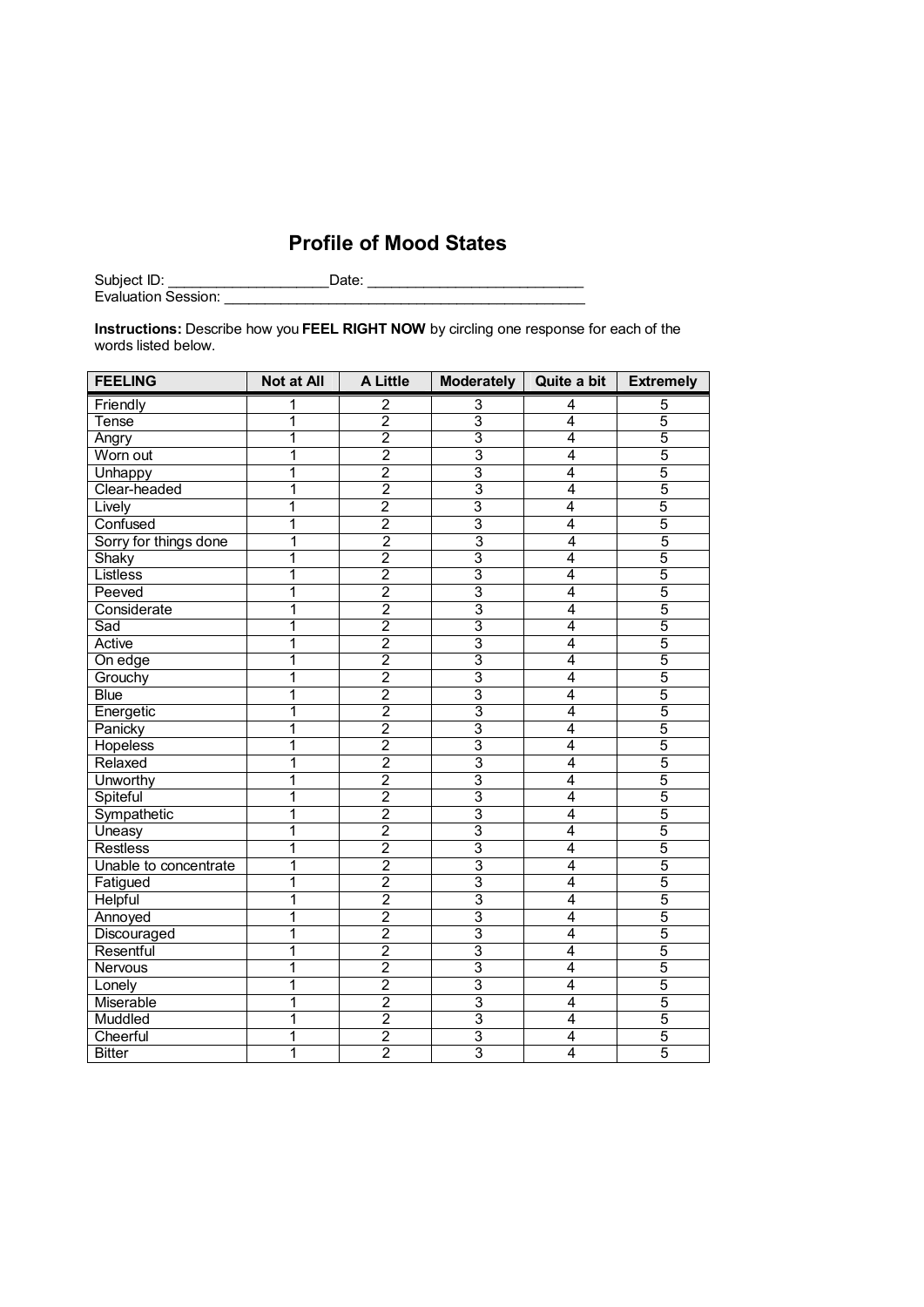| Exhausted              | $\overline{2}$ | 3              | 4              | 5              |
|------------------------|----------------|----------------|----------------|----------------|
| Anxious                | $\overline{2}$ | 3              | 4              | 5              |
| Ready to fight         | $\overline{2}$ | 3              | 4              | 5              |
| Good-natured           | $\overline{2}$ | $\overline{3}$ | 4              | 5              |
| Gloomy                 | $\overline{2}$ | 3              | 4              | 5              |
| Desperate              | $\overline{2}$ | 3              | 4              | $\overline{5}$ |
| Sluggish               | $\overline{2}$ | 3              | 4              | 5              |
| <b>Rebellious</b>      | $\overline{2}$ | 3              | 4              | 5              |
| <b>Helpless</b>        | $\overline{2}$ | $\overline{3}$ | 4              | 5              |
| Weary                  | $\overline{2}$ | 3              | 4              | 5              |
| Bewildered             | $\overline{2}$ | 3              | 4              | 5              |
| Alert                  | $\overline{2}$ | $\overline{3}$ | 4              | 5              |
| Deceived               | $\overline{2}$ | 3              | 4              | $\overline{5}$ |
| Furious                | $\overline{2}$ | $\overline{3}$ | 4              | $\overline{5}$ |
| Effacious              | $\overline{2}$ | $\overline{3}$ | 4              | $\overline{5}$ |
| Trusting               | $\overline{c}$ | 3              | 4              | 5              |
| Full of pep            | $\overline{2}$ | $\overline{3}$ | 4              | $\overline{5}$ |
| Bad-tempered           | $\overline{2}$ | 3              | 4              | 5              |
| <b>Worthless</b>       | $\overline{2}$ | 3              | 4              | 5              |
| Forgetful              | $\overline{2}$ | 3              | 4              | 5              |
| Carefree               | $\overline{2}$ | 3              | $\overline{4}$ | 5              |
| <b>Terrified</b>       | $\overline{2}$ | 3              | 4              | 5              |
| Guilty                 | $\overline{2}$ | $\overline{3}$ | 4              | 5              |
| Vigorous               | $\overline{2}$ | 3              | 4              | 5              |
| Uncertain about things | $\overline{2}$ | 3              | 4              | 5              |
| bushed                 | $\overline{2}$ | 3              | 4              | 5              |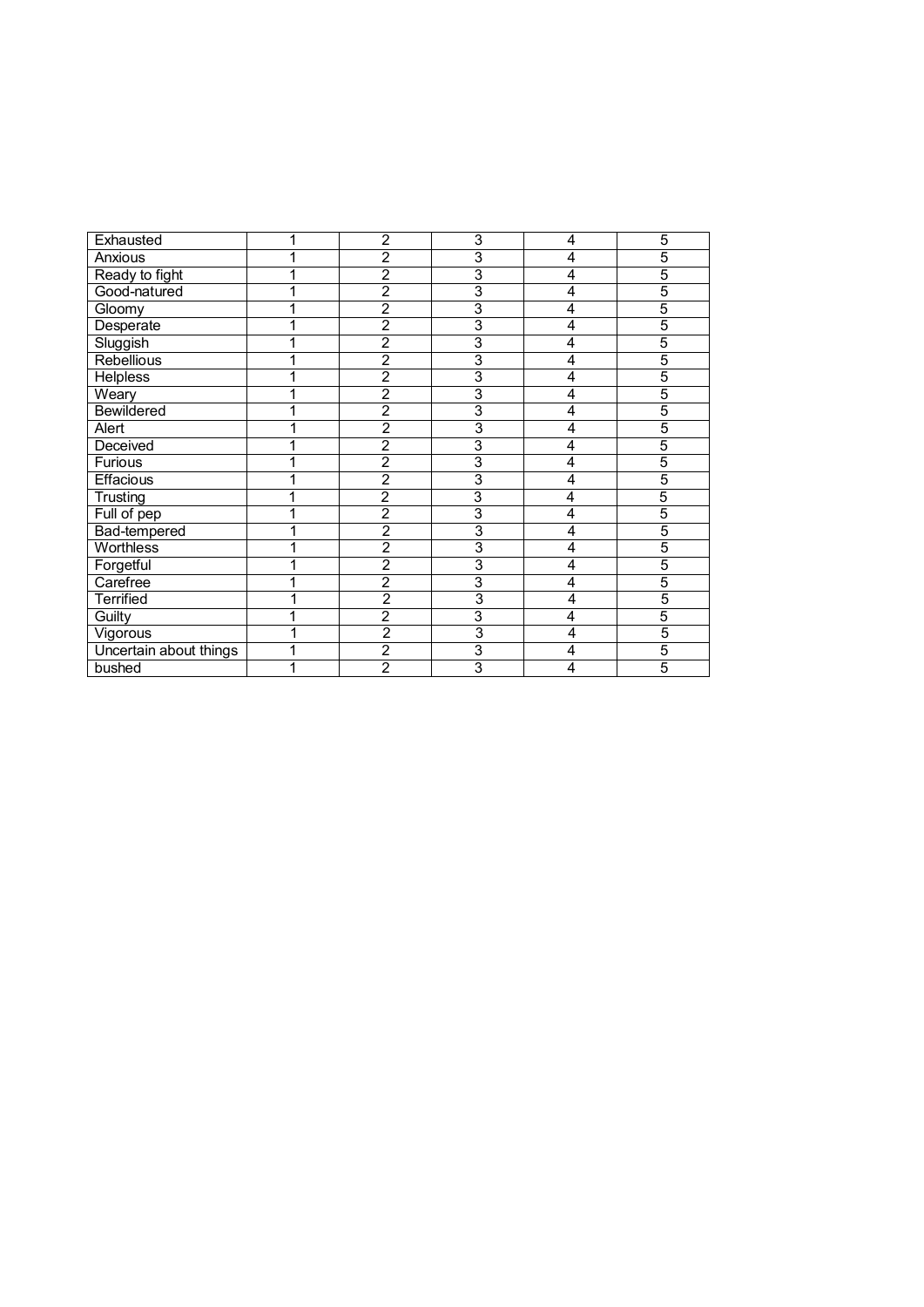# **APPENDIX F: STATE TRAIT ANXIETY INVENTORY (STAI)**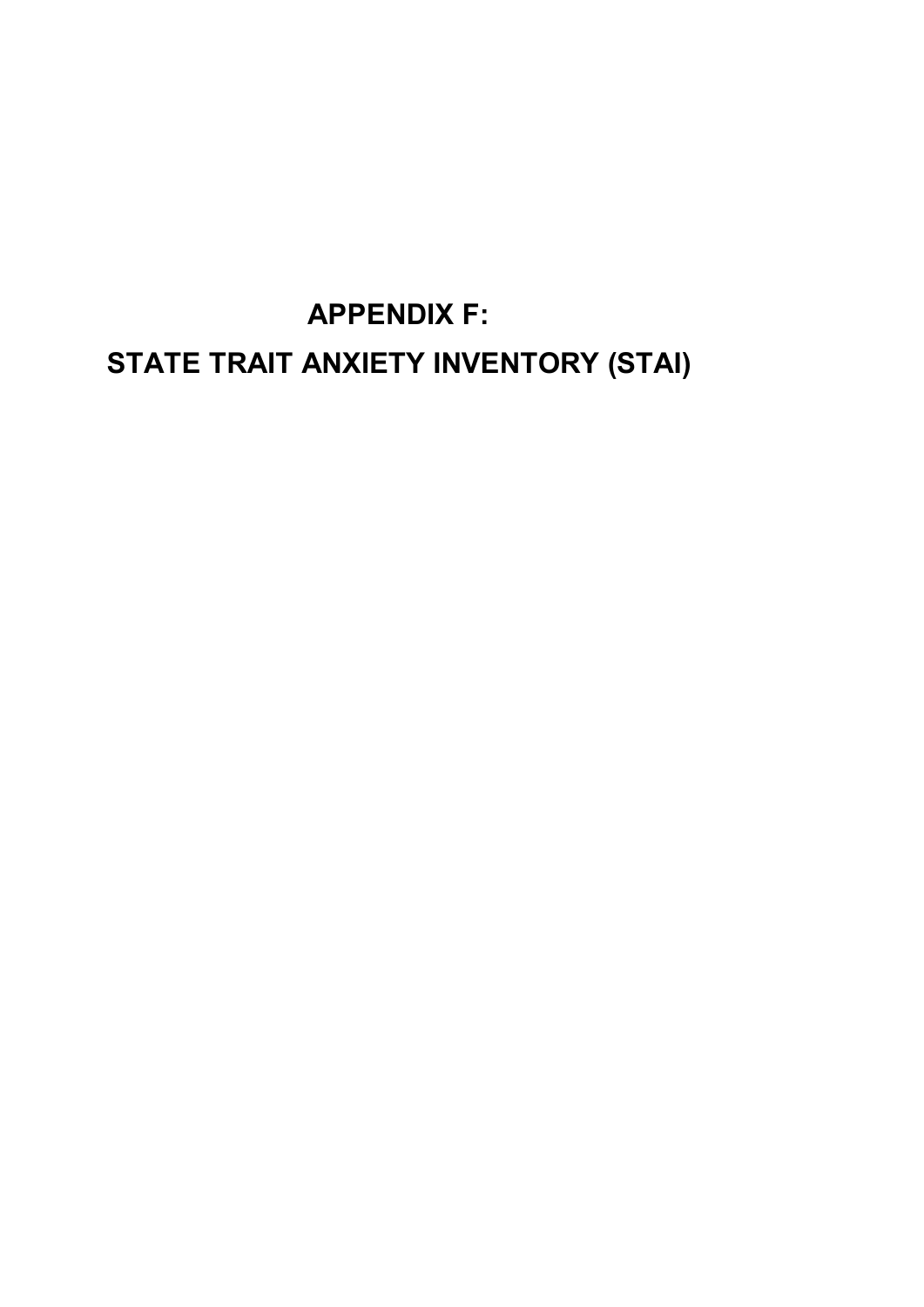## State-Trait Anxiety Inventory for Adults Self-Evaluation Questionnaire

### STAI Form Y-1

Subject ID: \_\_\_\_\_\_\_\_\_\_\_\_\_\_\_\_\_\_\_\_\_\_\_\_ Date: \_\_\_\_\_\_\_\_\_\_\_\_\_\_\_\_\_\_\_\_\_\_

**Directions**: A number of statements which people have used to describe themselves are given below. Read each statement and then circle the appropriate response to the right of the statement to indicate how you feel *right* now, that is, *at this moment*. There are no right or wrong answers. Do not spend too much time on any one statement, but give the answer which seems to describe your present feelings best.

|                                                      | Not at All   | <b>Somewhat</b> | Moderately | <b>Very</b><br>Much So  |
|------------------------------------------------------|--------------|-----------------|------------|-------------------------|
| 1. I feel calm                                       | 1            | 2               | 3          | $\overline{4}$          |
| 2. I feel secure                                     | 1            | $\overline{2}$  | 3          | $\overline{4}$          |
| 3. I am tense                                        | 1            | 2               | 3          | $\overline{\mathbf{4}}$ |
| 4. I feel strained                                   | 1            | 2               | 3          | 4                       |
| 5. I feel at ease                                    | 1            | $\overline{2}$  | 3          | 4                       |
| 6. I feel upset                                      | 1            | $\overline{2}$  | 3          | 4                       |
| 7. I am presently worrying over possible misfortunes | 1            | $\overline{2}$  | 3          | 4                       |
| 8. I feel satisfied                                  | 1            | 2               | 3          | 4                       |
| 9. I feel frightened                                 | 1            | $\overline{2}$  | 3          | $\overline{4}$          |
| 10. I feel comfortable                               | $\mathbf{1}$ | 2               | 3          | $\overline{4}$          |
| 11. I feel self-confident                            | 1            | $\overline{2}$  | 3          | $\overline{4}$          |
| 12. I feel nervous                                   | 1            | $\overline{2}$  | 3          | 4                       |
| 13. I am jittery                                     | 1            | $\overline{2}$  | 3          | 4                       |
| 14. I feel indecisive                                | 1            | $\overline{2}$  | 3          | 4                       |
| 15. I am relaxed                                     | 1            | $\overline{2}$  | 3          | $\overline{4}$          |
| 16. I feel content                                   | 1            | $\overline{2}$  | 3          | $\overline{4}$          |
| 17. I am worried                                     | 1            | $\overline{2}$  | 3          | 4                       |
| 18. I feel confused                                  | 1            | $\overline{2}$  | 3          | $\overline{4}$          |
| 19. I feel steady                                    | 1            | $\overline{2}$  | 3          | 4                       |
| 20. I feel pleasant                                  | 1            | 2               | 3          | $\overline{4}$          |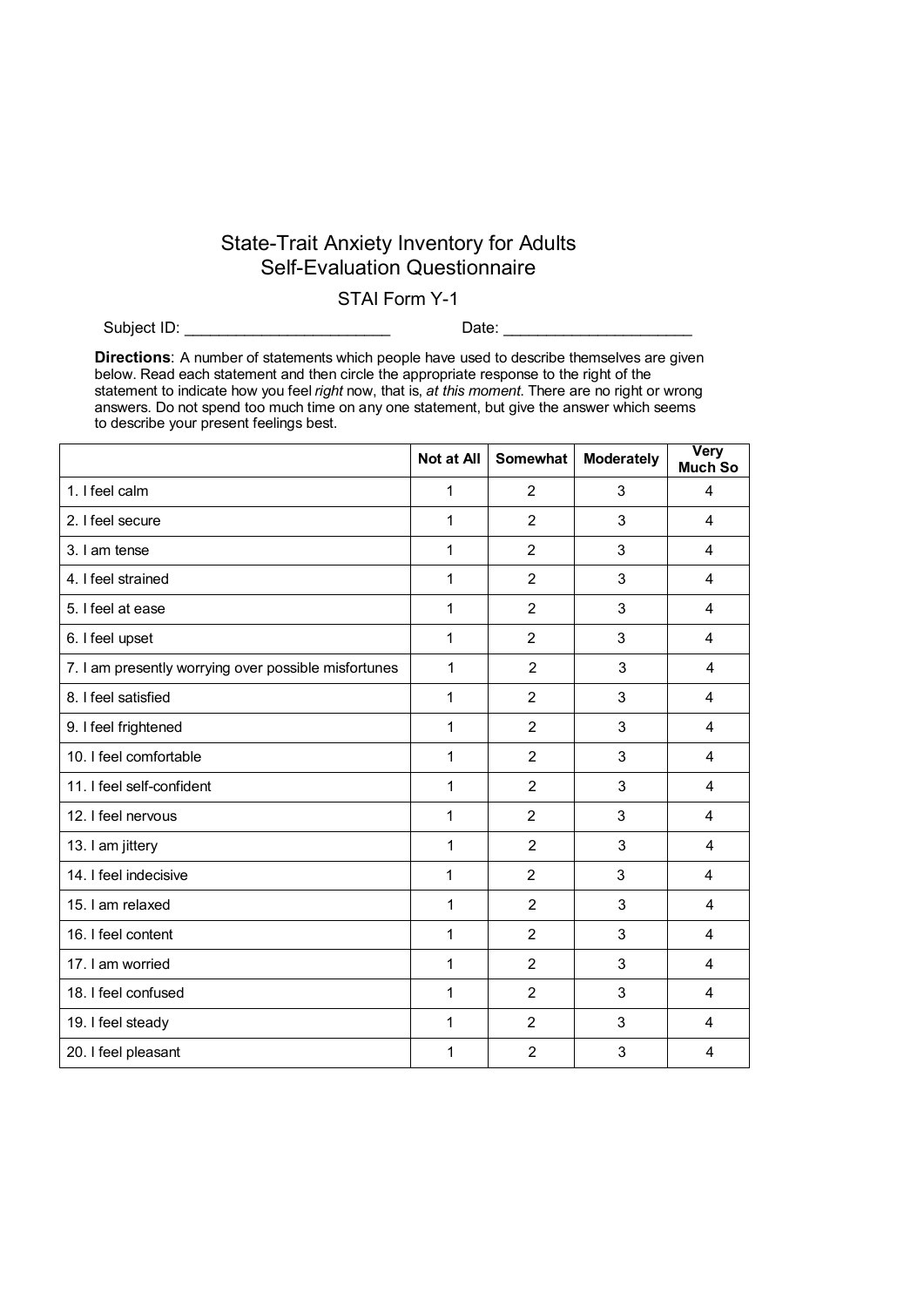### State-Trait Anxiety Inventory for Adults Self-Evaluation Questionnaire

## STAI Form Y-2

**Directions:** A number of statements which people have used to describe themselves are given below. Read each statement and then circle the appropriate response to the right of the statement to indicate how you *generally* feel.

|                                                                                                | <b>Almost</b><br><b>Never</b> | <b>Sometimes</b> | <b>Often</b> | <b>Almost</b><br><b>Always</b> |
|------------------------------------------------------------------------------------------------|-------------------------------|------------------|--------------|--------------------------------|
| 21. I feel pleasant                                                                            | 1                             | 2                | 3            | 4                              |
| 22. I feel nervous and restless                                                                | 1                             | $\overline{2}$   | 3            | 4                              |
| 23. I feel satisfied with myself                                                               | 1                             | $\overline{2}$   | 3            | 4                              |
| 24. I wish I could be as happy as others seem to be                                            | 1                             | $\overline{2}$   | 3            | 4                              |
| 25. I feel like a failure                                                                      | 1                             | $\overline{2}$   | 3            | 4                              |
| 26. I feel rested                                                                              | 1                             | $\overline{2}$   | 3            | 4                              |
| 27. I am "calm, cool, and collected"                                                           | 1                             | 2                | 3            | 4                              |
| 28. I feel that difficulties are piling up so that I cannot<br>overcome them                   | 1                             | $\overline{2}$   | 3            | 4                              |
| 29. I worry too much over something that really doesn't matter                                 | 1                             | $\overline{2}$   | 3            | $\overline{4}$                 |
| 30. I am happy                                                                                 | 1                             | $\overline{2}$   | 3            | 4                              |
| 31. I have disturbing thoughts                                                                 | 1                             | 2                | 3            | 4                              |
| 32. I lack self-confidence                                                                     | 1                             | $\overline{2}$   | 3            | 4                              |
| 33. I feel secure                                                                              | 1                             | $\overline{2}$   | 3            | 4                              |
| 34. I make decisions easily                                                                    | 1                             | $\overline{2}$   | 3            | 4                              |
| 35. I feel inadequate                                                                          | 1                             | $\overline{2}$   | 3            | 4                              |
| 36. I am content                                                                               | 1                             | $\overline{2}$   | 3            | 4                              |
| 37. Some unimportant thought runs through my mind and<br>bothers me                            | 1                             | $\overline{2}$   | 3            | 4                              |
| 38. I take disappointments so keenly that I can't put them out<br>of my mind                   | 1                             | $\overline{2}$   | 3            | 4                              |
| 39. I am a steady person                                                                       | 1                             | $\overline{2}$   | 3            | 4                              |
| 40. I get in a state of tension or turmoil as I think over my<br>recent concerns and interests | 1                             | $\overline{2}$   | 3            | 4                              |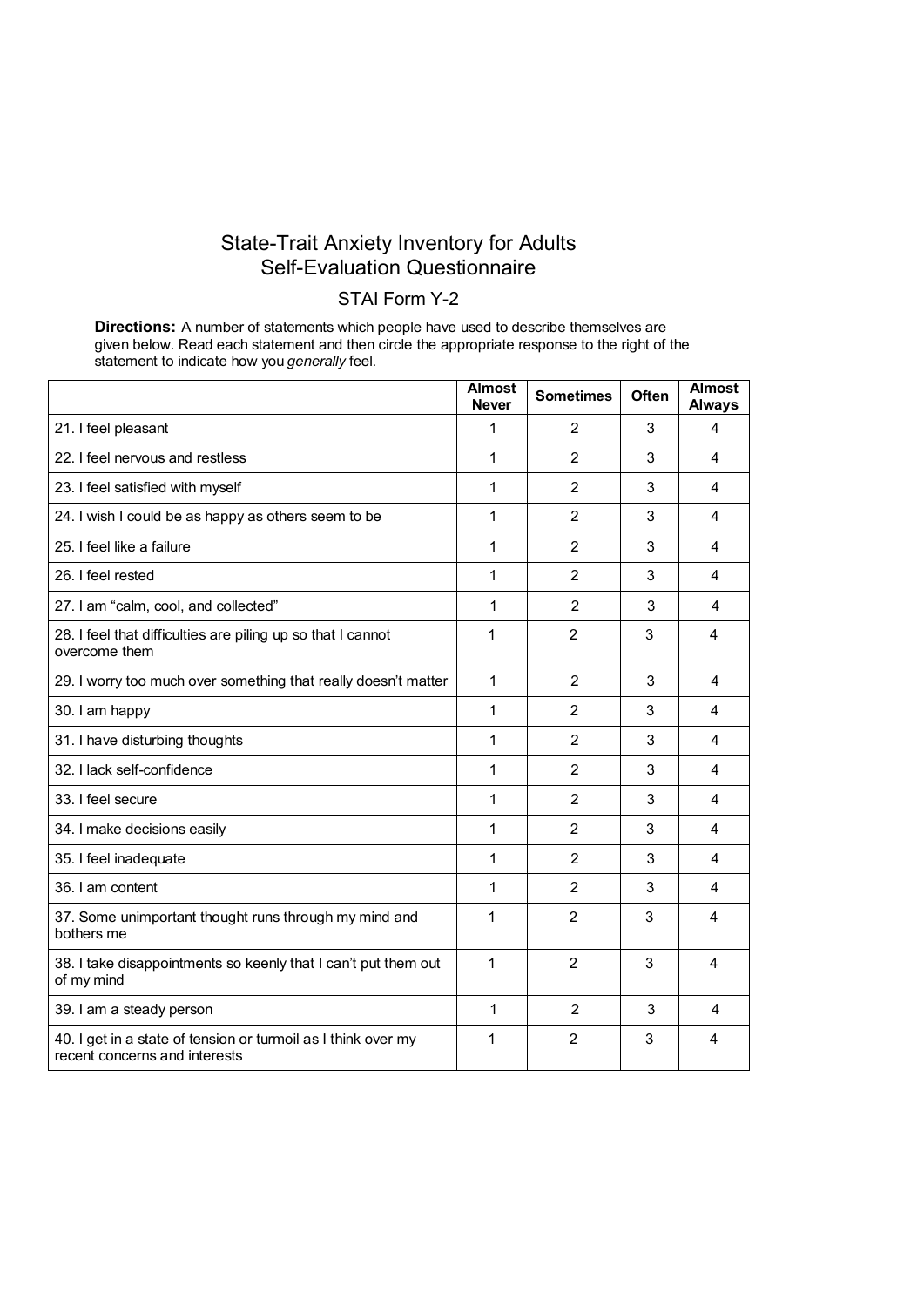## **APPENDIX G: BECK DEPRESSION INVENTORY-II (BDI-II)**

**Formatiert:** Überschrift 6, Links, Abstand Vor: 0 pt, Nach:  $\begin{array}{|c|c|} \hline 0 & \text{pt} \end{array}$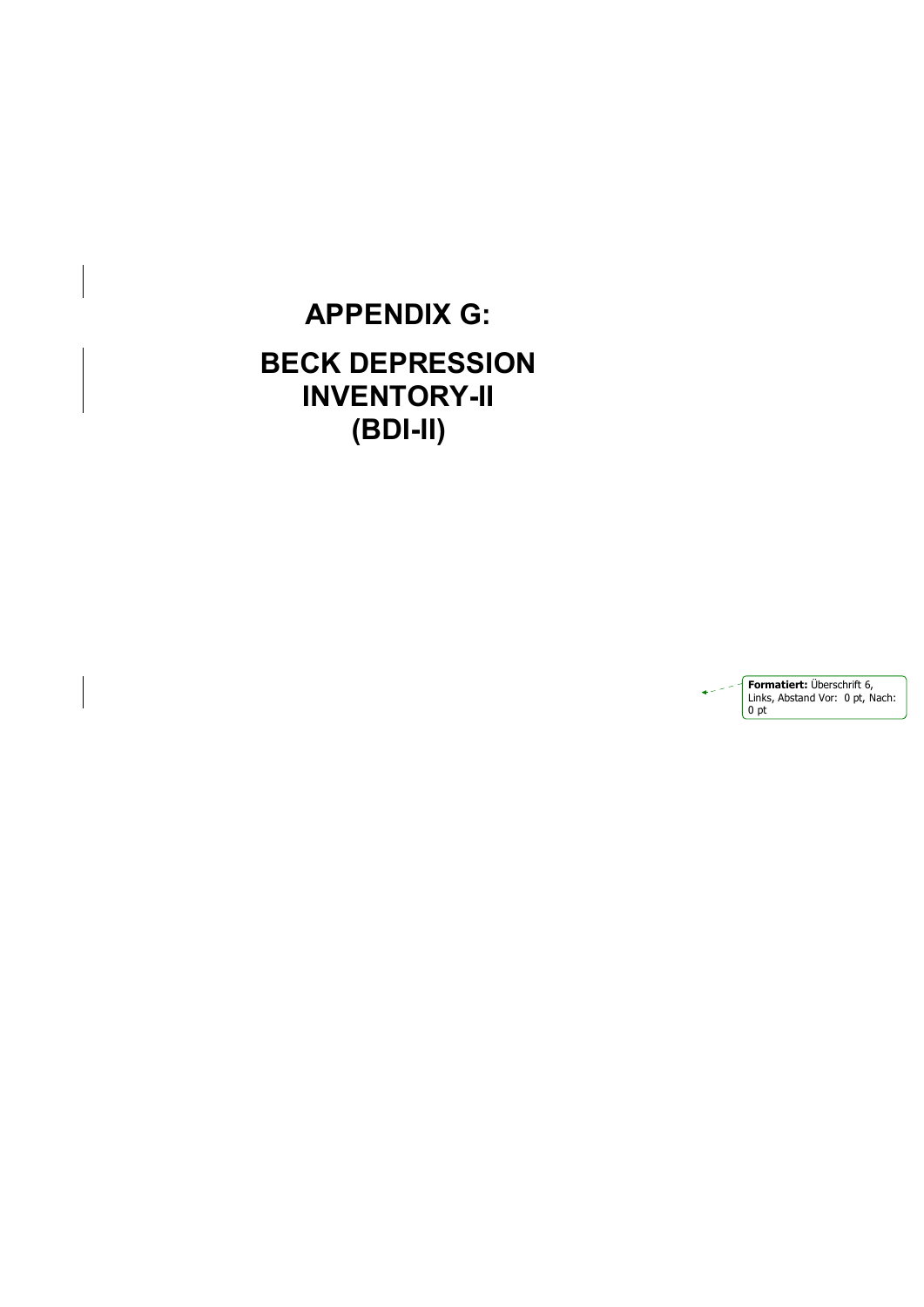## **BECK DEPRESSION INVENTORY-II (BDI-II)**

Subject ID: Cassessment time point::  $\blacksquare$ 

**Instructions:** This questionnaire has 21 groups of statements. Please read each group of statements carefully, and then pick the **one statement** in each group that best describes the way you have been feeling during the **past two weeks, including today**. Circle the number next to the statement you have picked. If more than one statement in the group seems to fit, circle the highest number for that group. Be sure that you do not choose more than one statement for any group, including Item 16 (Changes in Sleeping Pattern) or Item 18 (Changes in Appetite).

|                       | 1. Sadness                                                       |                | 6. Punishment Feelings                                |
|-----------------------|------------------------------------------------------------------|----------------|-------------------------------------------------------|
| 0                     | I do not feel sad.                                               | 0              | I don't feel I am being punished.                     |
| 1                     | I feel sad much of the time.                                     | 1              | I feel I may be punished.                             |
| 2                     | I am sad all the time.                                           | $\overline{2}$ | I expect to be punished.                              |
| 3                     | I am so sad or unhappy that I can't stand it.                    | $\overline{3}$ | I feel I am being punished.                           |
|                       | 2. Pessimism                                                     |                | 7. Self-Dislike                                       |
| 0                     | I am not discouraged about my future.                            | 0              | I feel the same about myself as ever.                 |
| 1                     | I feel more discouraged about my future                          | 1              | I have lost confidence in myself.                     |
|                       | than I used to be.                                               | $\overline{2}$ | I am disappointed in myself.                          |
| 2                     | I do not expect things to work out for me.                       | $\overline{3}$ | I dislike myself.                                     |
| 3                     | I feel my future is hopeless and will only get                   |                |                                                       |
|                       | worse.                                                           |                | 8. Self-Criticalness                                  |
|                       | 3. Past Failure                                                  |                |                                                       |
| 0                     | I do not feel like a failure.                                    | 0              | I don't criticize or blame myself more than<br>usual. |
| 1                     | I have failed more than I should have.                           | 1              | I am more critical of myself than I used to           |
| $\overline{2}$        | As I look back, I see a lot of failures.                         |                | be.                                                   |
| 3                     | I feel I am a total failure as a person.                         | $\overline{2}$ | I criticize myself for all of my faults.              |
|                       |                                                                  | $\overline{3}$ | I blame myself for everything bad that                |
|                       | 4. Loss of Pleasure                                              |                | happens.                                              |
| 0                     | I get as much pleasure as I ever did from<br>the things I enjoy. |                | 9. Suicidal Thoughts or Wishes                        |
| 1                     | I don't enjoy things as much as I used to.                       | $\mathbf{0}$   | I don't have any thoughts of killing myself.          |
| $\overline{2}$        | I get very little pleasure from the things I                     | $\overline{1}$ | I have thoughts of killing myself, but I would        |
|                       | used to enjoy.                                                   |                | not carry them out.                                   |
| 3                     | I can't get any pleasure from the things I                       | 2              | I would like to kill myself.                          |
|                       | used to enjoy.                                                   | $\overline{3}$ | I would kill myself if I had the chance.              |
|                       | 5. Guilty Feelings                                               |                |                                                       |
| 0                     | I don't feel particularly guilty.                                |                | 10. Crying                                            |
| $\mathbf{1}$          | I feel guilty over many things I have done or                    | 0              | don't cry anymore than I used to.                     |
|                       | should have done.                                                | 1              | I cry more than I used to.                            |
| $\mathbf{2}^{\prime}$ | I feel quite guilty most of the time.                            | $\overline{2}$ | I cry over every little thing.                        |
| 3                     | I feel guilty all of the time.                                   | $\overline{3}$ | I feel like crying, but I can't.                      |
|                       |                                                                  |                |                                                       |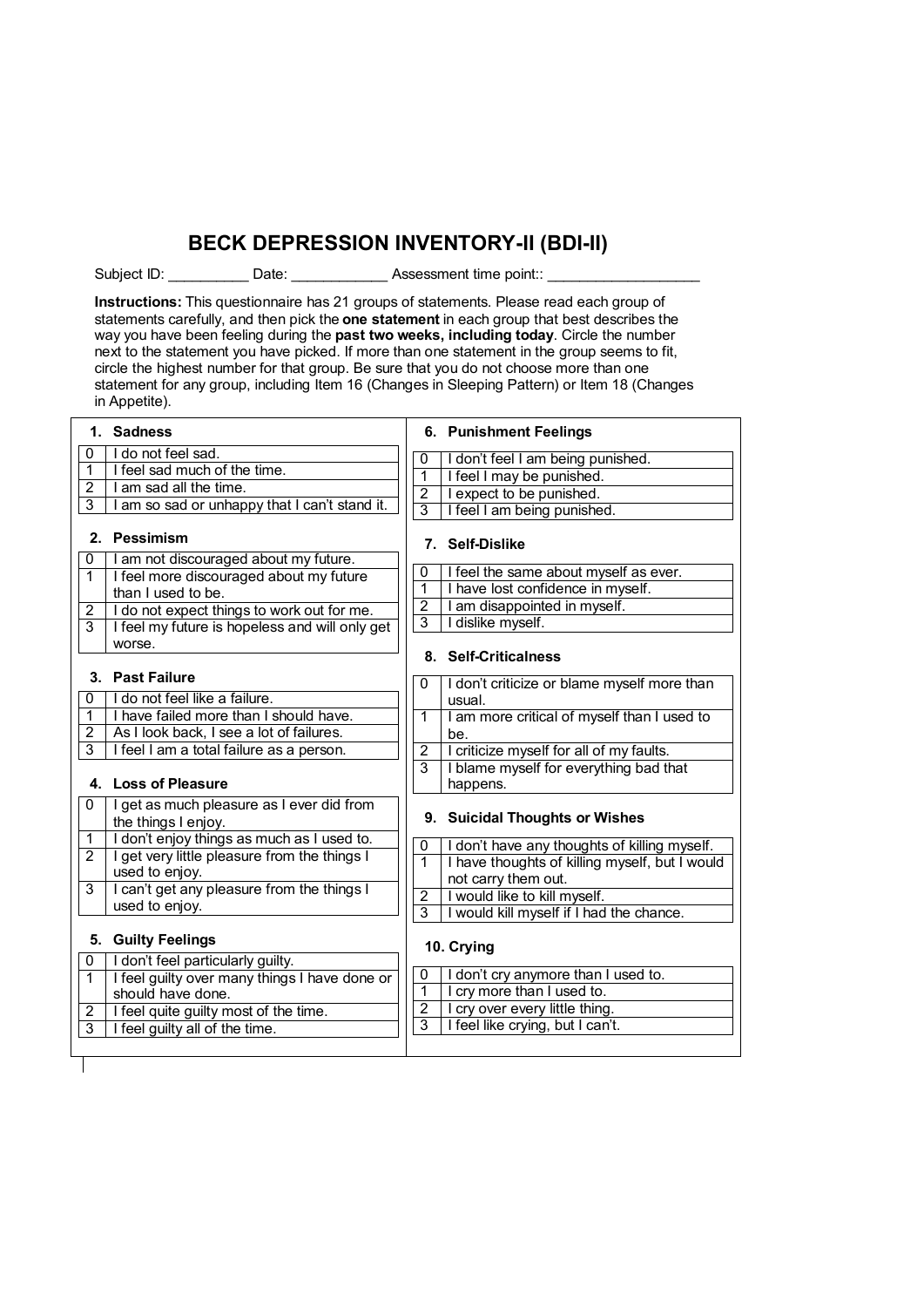|                | 11. Agitation                                                                  |                | 17. Irritability                                               |
|----------------|--------------------------------------------------------------------------------|----------------|----------------------------------------------------------------|
| 0              | I am no more restless or wound up than                                         | 0              | am no more irritable than usual.                               |
|                | usual.                                                                         | 1              | I am more irritable than usual.                                |
| 1              | I feel more restless or wound up than usual.                                   | $\overline{2}$ | I am much more irritable than usual.                           |
| 2              | I am so restless or agitated that it's hard to                                 | 3              | I am irritable all the time.                                   |
|                | stay still.                                                                    |                |                                                                |
| 3              | I am so restless or agitated that I have to<br>keep moving or doing something. |                | 18. Changes in Appetite                                        |
|                | 12. Loss of Interest                                                           | 0              | I have not experienced any change in my                        |
| 0              | I have not lost interest in other people or                                    | 1a             | appetite.<br>My appetite is somewhat less than usual.          |
|                | activities.                                                                    | 1b             | My appetite is somewhat greater than                           |
| 1              | I am less interested in other people or                                        |                | usual.                                                         |
|                | things than before.                                                            | 2a             | My appetite is much less than usual.                           |
| 2              | I have lost most of my interest in other                                       | 2b             | My appetite is much greater than usual.                        |
|                | people or things.                                                              | 3a             | I have no appetite at all.                                     |
| 3              | It's hard to get interested in anything.                                       | 3 <sub>b</sub> | I crave food all the time.                                     |
|                | 13. Indecisiveness                                                             |                |                                                                |
| 0              | I make decisions about as well as ever.                                        |                | 19. Concentration Difficulty                                   |
| 1              | I find it more difficult to make decisions than                                | 0              | I can concentrate as well as ever.                             |
| $\overline{2}$ | usual.                                                                         | 1              | I can't concentrate as well as usual.                          |
|                | I have much greater difficulty in making<br>decisions than I used to.          | 2              | It's hard to keep my mind on anything for                      |
| 3              | I have trouble making any decisions.                                           |                | very long.                                                     |
|                |                                                                                | 3              | I find I can't concentrate on anything.                        |
|                | 14. Worthlessness                                                              |                |                                                                |
| 0              | I do not feel I am worthless.                                                  |                | 20. Tiredness or Fatigue                                       |
| $\mathbf{1}$   | I don't consider myself as worthwhile and<br>useful as I used to.              | 0              | I am no more tired or fatigued than usual.                     |
| 2              | I feel more worthless as compared to other                                     | 1              | I get more tired or fatigued more easily than                  |
|                | people.                                                                        |                | usual.                                                         |
| 3              | I feel utterly worthless.                                                      | 2              | I am too tired or fatigued to do a lot of the                  |
|                |                                                                                |                | things I used to do.                                           |
|                | 15. Loss of Energy                                                             | 3              | I am too tired or fatigued to do most of the                   |
| 0              | I have as much energy as ever.                                                 |                | things I used to do.                                           |
| $\mathbf{1}$   | I have less energy than I used to have.                                        |                |                                                                |
| 2              | I don't have enough energy to do very                                          |                | 21. Loss of Interest in Sex                                    |
|                |                                                                                |                |                                                                |
|                | much.                                                                          | 0              |                                                                |
| 3              | I don't have enough energy to do anything.                                     |                | I have not noticed any recent change in my<br>interest in sex. |
|                | 16. Changes in Sleeping Pattern                                                | 1              | I am less interested in sex than I used to                     |
| 0              | I have not experienced any change in my                                        |                | be                                                             |
|                | sleeping pattern.                                                              | $\overline{2}$ | am much less interested in sex now.                            |
| 1a             | I sleep somewhat more than usual.                                              | 3              | have lost interest in sex completely.                          |
| 1 <sub>b</sub> | I sleep somewhat less than usual                                               |                |                                                                |
| 2a             | I sleep a lot more than usual.                                                 |                |                                                                |
| 2 <sub>b</sub> | I sleep a lot less than usual                                                  |                |                                                                |
| 3a             | I sleep most of the day.                                                       |                |                                                                |
| 3b             | I wake up 1-2 hours early and can't get<br>back to sleep.                      |                |                                                                |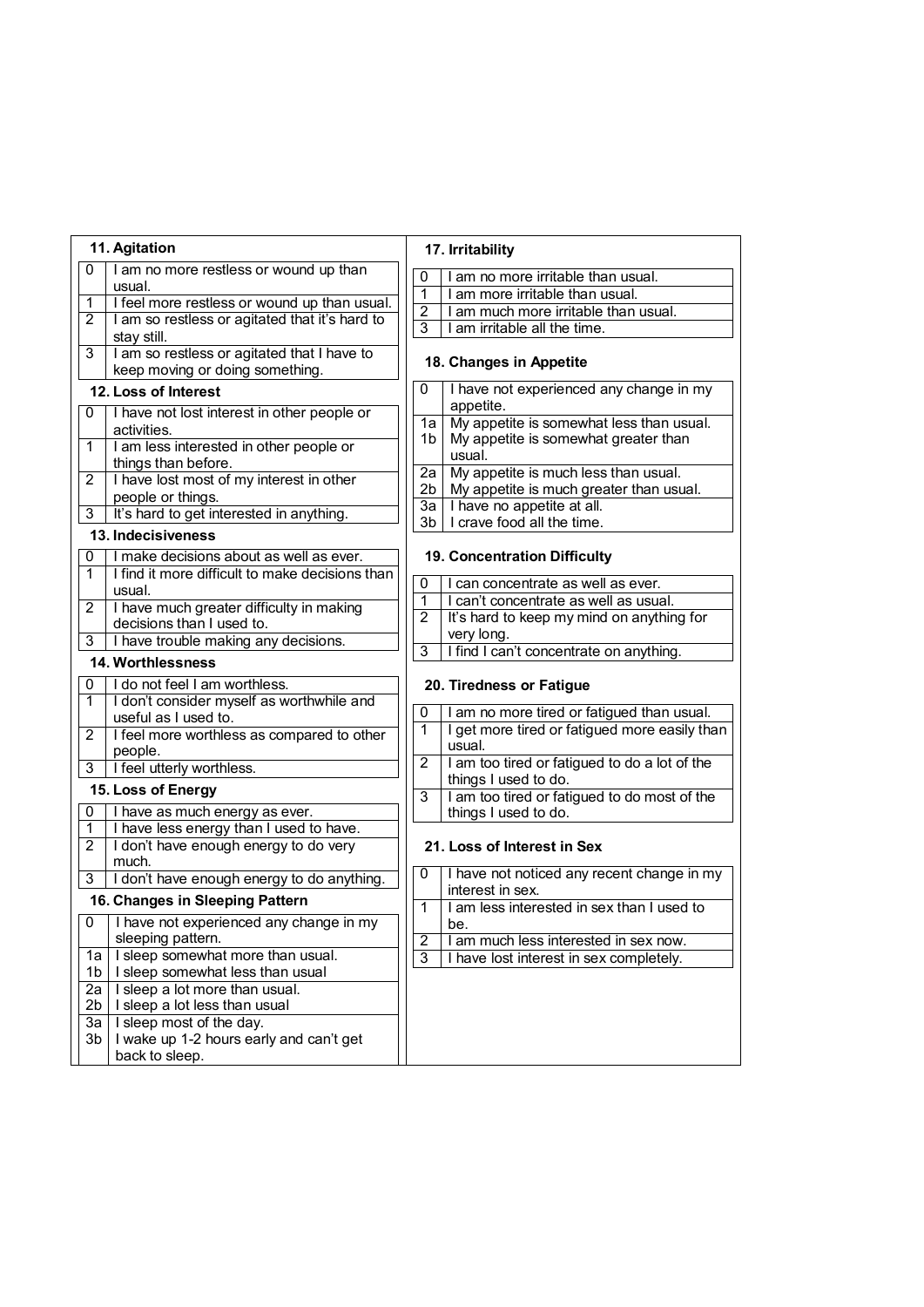# **APPENDIX H: ANALYZING STRESS IN THE BODY SUBJECT QUESTIONNAIRE**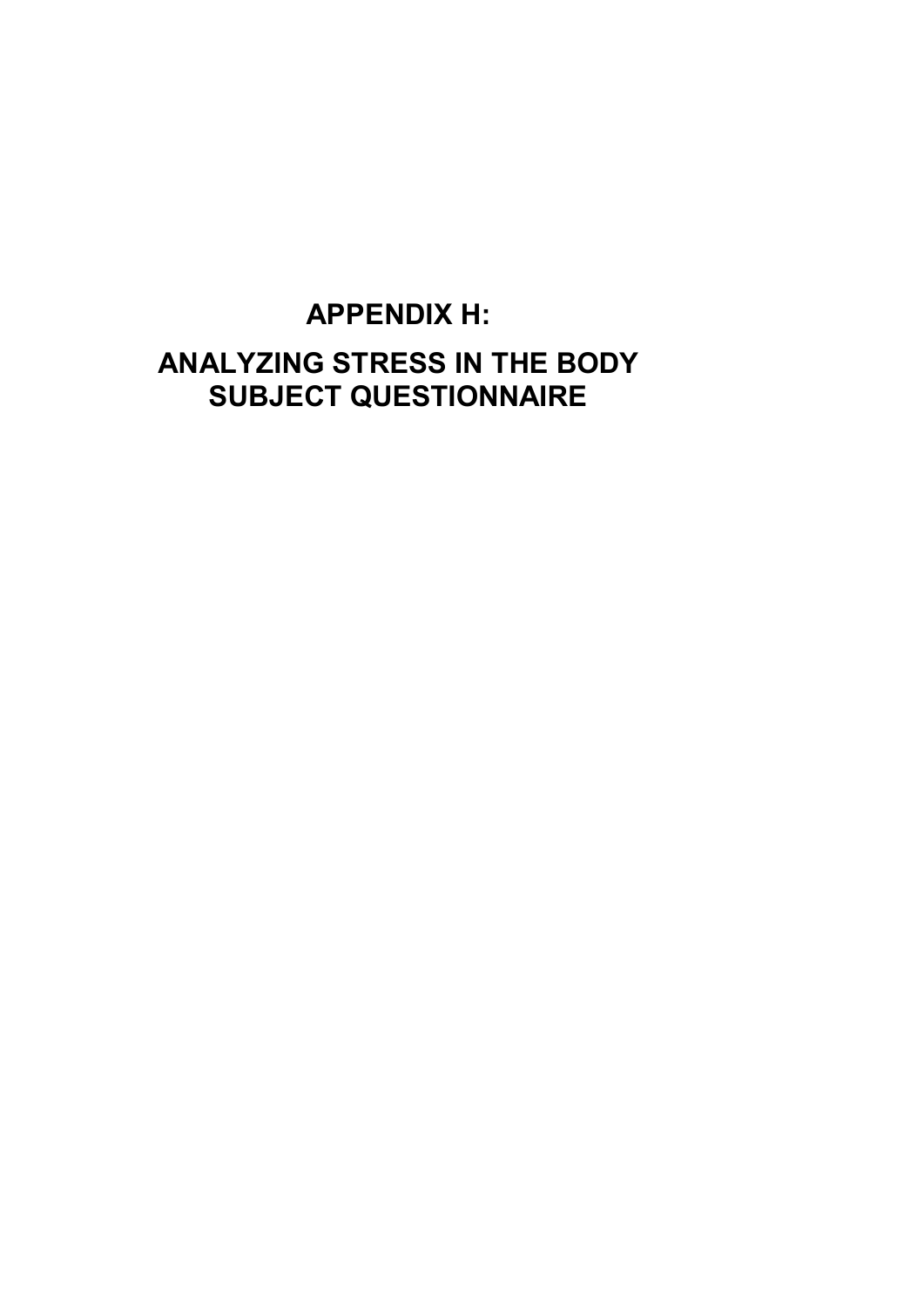## EPFX/SCIO STRESS REDUCTION STUDY ANALYZING STRESS IN THE BODY SUBJECT QUESTIONARE

BIRTHDATE: \_\_\_\_\_\_\_\_\_\_\_\_\_\_\_\_\_\_\_\_\_\_\_\_\_\_\_\_\_

VISIT: PRE-TREATMENT / FINAL POST-TREATMENT (circle one)

1. ORGANS REMOVED (INCLUDING TEETH): \[\]

2. PLEASE LIST ANY PARTICULAR AREAS OF CONCERN/COMPLAINTS:

3. WRITE ANY COMMENTS YOU WOULD LIKE: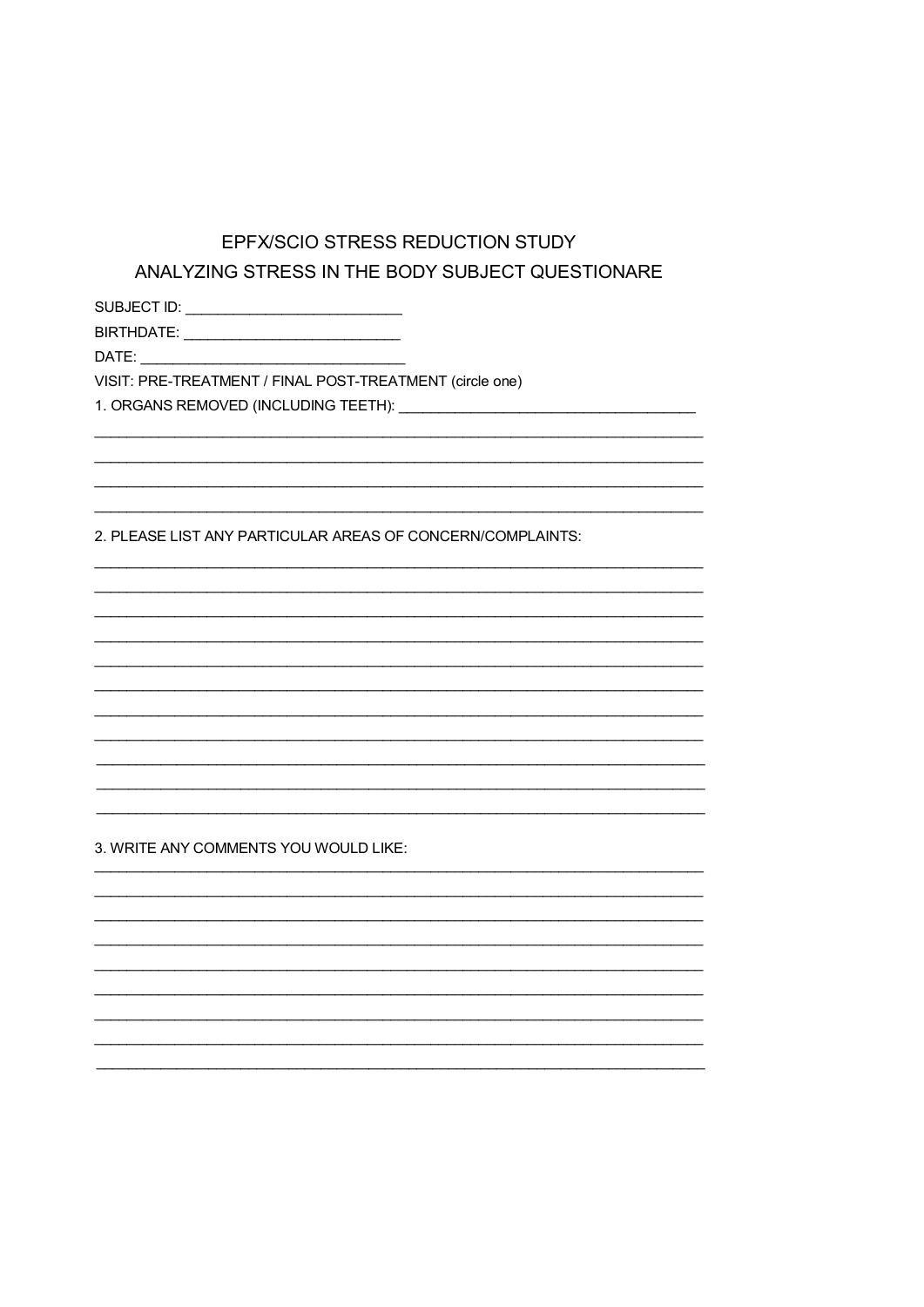## **SUPPRESSION AND OBSTRUCTION TO CURE INDEX (SOC)**

#### *Please answer all that apply to you with the appropriate number.*

| Number of organs removed                                                                          |  |
|---------------------------------------------------------------------------------------------------|--|
| Number of synthetic drugs used                                                                    |  |
| Number of times you smoke or chew tobacco per day                                                 |  |
| Number of steroid type drugs used in the past                                                     |  |
| Current number of dental fillings that are NOT porcelain (including any removed within the        |  |
| past year)                                                                                        |  |
| Number of street drugs used per month                                                             |  |
| Number of all known allergies                                                                     |  |
| Number of unresolved mental factors                                                               |  |
| Responsibility for your disease on a scale of 0 (min) to 10 (max)                                 |  |
| Amount of fat in your diet as a % of total calories (national average is 40%)                     |  |
| Personal stress level 0 (min) to 10 (max)                                                         |  |
| Number of sugar type products consumed per day (Including soft drinks, ice cream, etc.)           |  |
| Number of exercise sessions per week, at 20 minutes or more per session (not work)                |  |
| Number of alcoholic drinks consumed per day, on average                                           |  |
| Number of cups of coffee, tea or caffeine products (including chocolate) consumed per             |  |
| day                                                                                               |  |
| Number of extreme toxic exposures per year (radiation, insecticide, chemicals,                    |  |
| chemotherapy, etc.)                                                                               |  |
| Number of major injuries and surgeries (incl. emotional traumas) from past                        |  |
| Number of major infections                                                                        |  |
| Number of water or natural fruit juice drinks per day                                             |  |
| Number of pounds that you think you are overweight                                                |  |
| List all types of stress you think you have in your life right now (job, family, home, relatives, |  |
|                                                                                                   |  |

\_\_\_\_\_\_\_\_\_\_\_\_\_\_\_\_\_\_\_\_\_\_\_\_\_\_\_\_\_\_\_\_\_\_\_\_\_\_\_\_\_\_\_\_\_\_\_\_\_\_\_\_\_\_\_\_\_\_\_\_\_\_\_\_\_\_\_\_\_\_\_\_\_\_\_\_ \_\_\_\_\_\_\_\_\_\_\_\_\_\_\_\_\_\_\_\_\_\_\_\_\_\_\_\_\_\_\_\_\_\_\_\_\_\_\_\_\_\_\_\_\_\_\_\_\_\_\_\_\_\_\_\_\_\_\_\_\_\_\_\_\_\_\_\_\_\_\_\_\_\_\_\_ \_\_\_\_\_\_\_\_\_\_\_\_\_\_\_\_\_\_\_\_\_\_\_\_\_\_\_\_\_\_\_\_\_\_\_\_\_\_\_\_\_\_\_\_\_\_\_\_\_\_\_\_\_\_\_\_\_\_\_\_\_\_\_\_\_\_\_\_\_\_\_\_\_\_\_\_ \_\_\_\_\_\_\_\_\_\_\_\_\_\_\_\_\_\_\_\_\_\_\_\_\_\_\_\_\_\_\_\_\_\_\_\_\_\_\_\_\_\_\_\_\_\_\_\_\_\_\_\_\_\_\_\_\_\_\_\_\_\_\_\_\_\_\_\_\_\_\_\_\_\_\_\_ \_\_\_\_\_\_\_\_\_\_\_\_\_\_\_\_\_\_\_\_\_\_\_\_\_\_\_\_\_\_\_\_\_\_\_\_\_\_\_\_\_\_\_\_\_\_\_\_\_\_\_\_\_\_\_\_\_\_\_\_\_\_\_\_\_\_\_\_\_\_\_\_\_\_\_\_

emotions, etc.)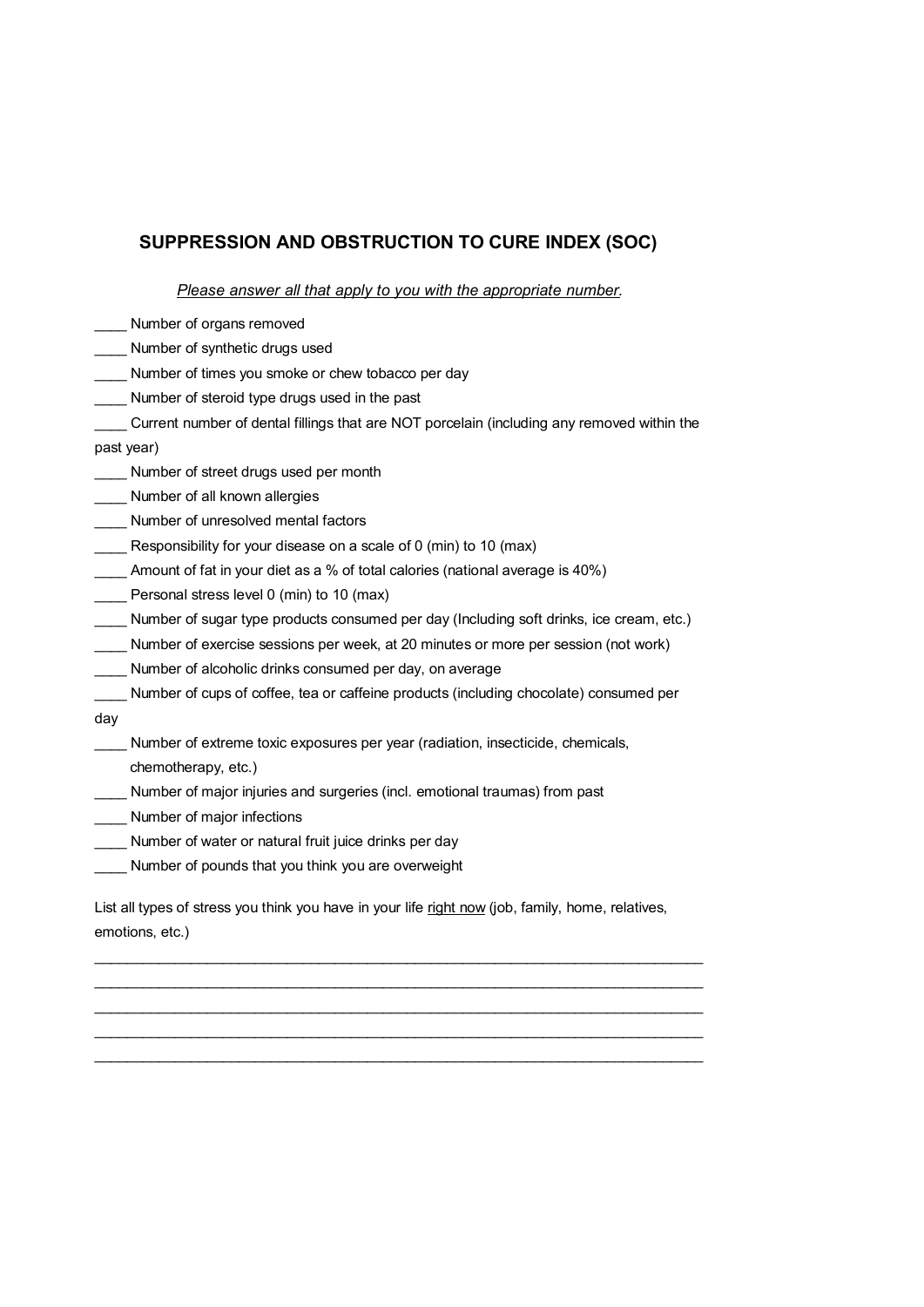List any inherited disorders

#### *Please check any of the following that apply to you*

\_\_\_\_\_\_\_\_\_\_\_\_\_\_\_\_\_\_\_\_\_\_\_\_\_\_\_\_\_\_\_\_\_\_\_\_\_\_\_\_\_\_\_\_\_\_\_\_\_\_\_\_\_\_\_\_\_\_\_\_\_\_\_\_\_\_\_\_\_\_\_\_\_\_\_\_ \_\_\_\_\_\_\_\_\_\_\_\_\_\_\_\_\_\_\_\_\_\_\_\_\_\_\_\_\_\_\_\_\_\_\_\_\_\_\_\_\_\_\_\_\_\_\_\_\_\_\_\_\_\_\_\_\_\_\_\_\_\_\_\_\_\_\_\_\_\_\_\_\_\_\_\_ \_\_\_\_\_\_\_\_\_\_\_\_\_\_\_\_\_\_\_\_\_\_\_\_\_\_\_\_\_\_\_\_\_\_\_\_\_\_\_\_\_\_\_\_\_\_\_\_\_\_\_\_\_\_\_\_\_\_\_\_\_\_\_\_\_\_\_\_\_\_\_\_\_\_\_\_ \_\_\_\_\_\_\_\_\_\_\_\_\_\_\_\_\_\_\_\_\_\_\_\_\_\_\_\_\_\_\_\_\_\_\_\_\_\_\_\_\_\_\_\_\_\_\_\_\_\_\_\_\_\_\_\_\_\_\_\_\_\_\_\_\_\_\_\_\_\_\_\_\_\_\_\_ \_\_\_\_\_\_\_\_\_\_\_\_\_\_\_\_\_\_\_\_\_\_\_\_\_\_\_\_\_\_\_\_\_\_\_\_\_\_\_\_\_\_\_\_\_\_\_\_\_\_\_\_\_\_\_\_\_\_\_\_\_\_\_\_\_\_\_\_\_\_\_\_\_\_\_\_ \_\_\_\_\_\_\_\_\_\_\_\_\_\_\_\_\_\_\_\_\_\_\_\_\_\_\_\_\_\_\_\_\_\_\_\_\_\_\_\_\_\_\_\_\_\_\_\_\_\_\_\_\_\_\_\_\_\_\_\_\_\_\_\_\_\_\_\_\_\_\_\_\_\_\_\_

- \_\_\_\_ Vascular or circulatory disease, cold extremities, artery or vein problems
- \_\_\_\_ Current Infection or history of infections
- Neoplasm, possibility of cancer, tumor, or degenerative disease
- Dietary problems, possible addiction to drugs or toxic exposure
- Intoxication or possible addiction to alcohol
- \_\_\_\_ Congenital disorder, hereditary or from birth
- \_\_\_\_ Allergy tendency or prevalence of allergic symptoms in history
- \_\_\_\_ Endocrine disturbance, hormonal, glandular, or regulatory problems
- \_\_\_\_ Emotional problems
- \_\_\_\_ High stress levels
- \_\_\_\_ Sensory (eyes, ears, taste, feeling, smell) problems
- \_\_\_\_ Adverse reaction to excess humidity, heat, cold, dryness, wind, or radiation

#### **Exposure to toxins:**

- **\_\_\_\_** Beauty shop toxins or similar
- \_\_\_\_ Asbestos from shipping, industry, insulation, etc.
- \_\_\_\_ Insecticides, herbicides, industrial farm chemicals
- \_\_\_\_ Heavy metals
- \_\_\_\_ Food additives
- \_\_\_\_ Radiation
- \_\_\_\_ Chorine or fluoride sensitivity
- **\_\_\_\_** Environmental toxins of water and air pollution
- **LEXPOSURE TO Infections**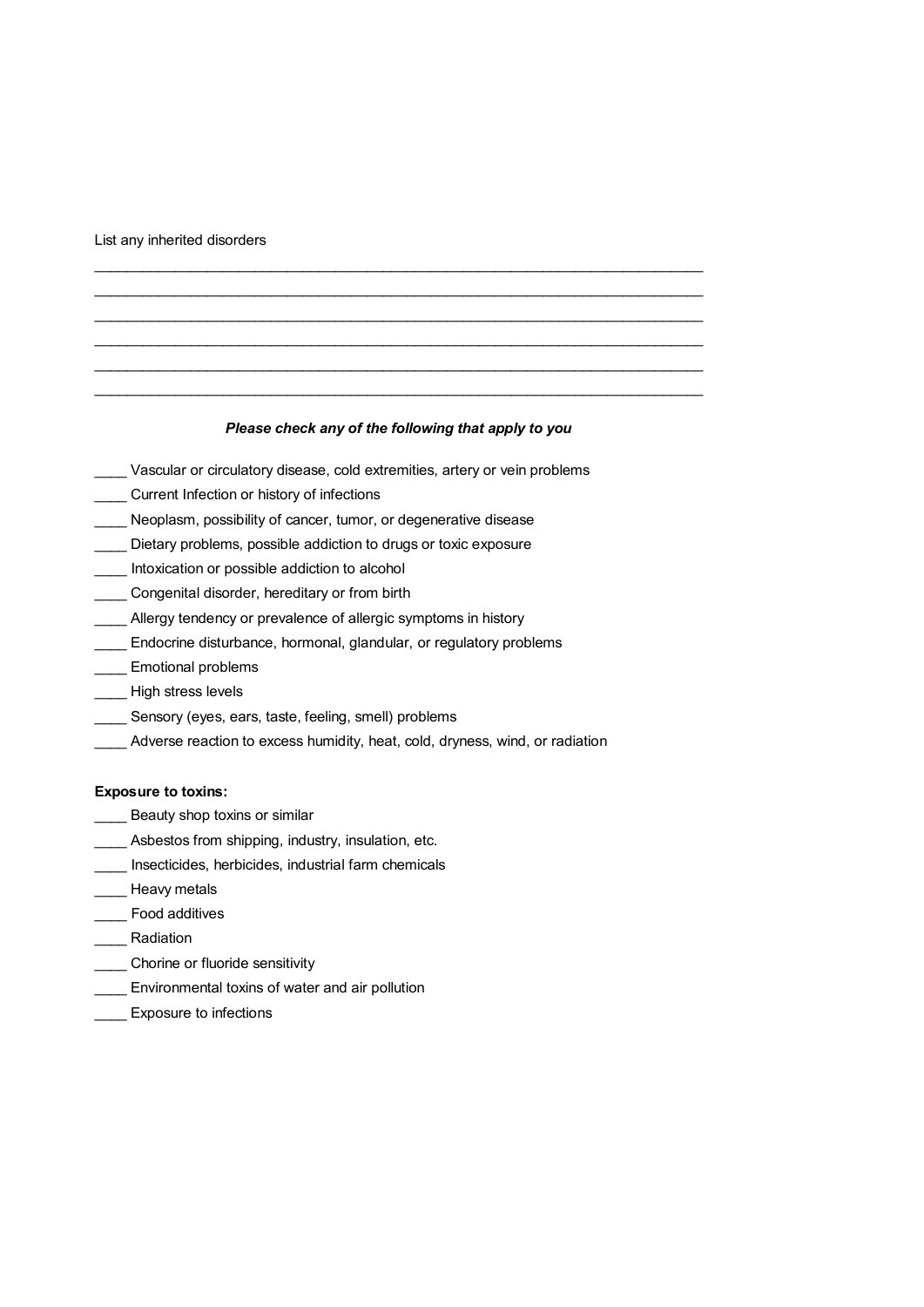## **APPENDIX I:**

## **ECLOSION EPFX/SCIO TREATMENT PROGRAMMING PROCESS AND PARAMETERS**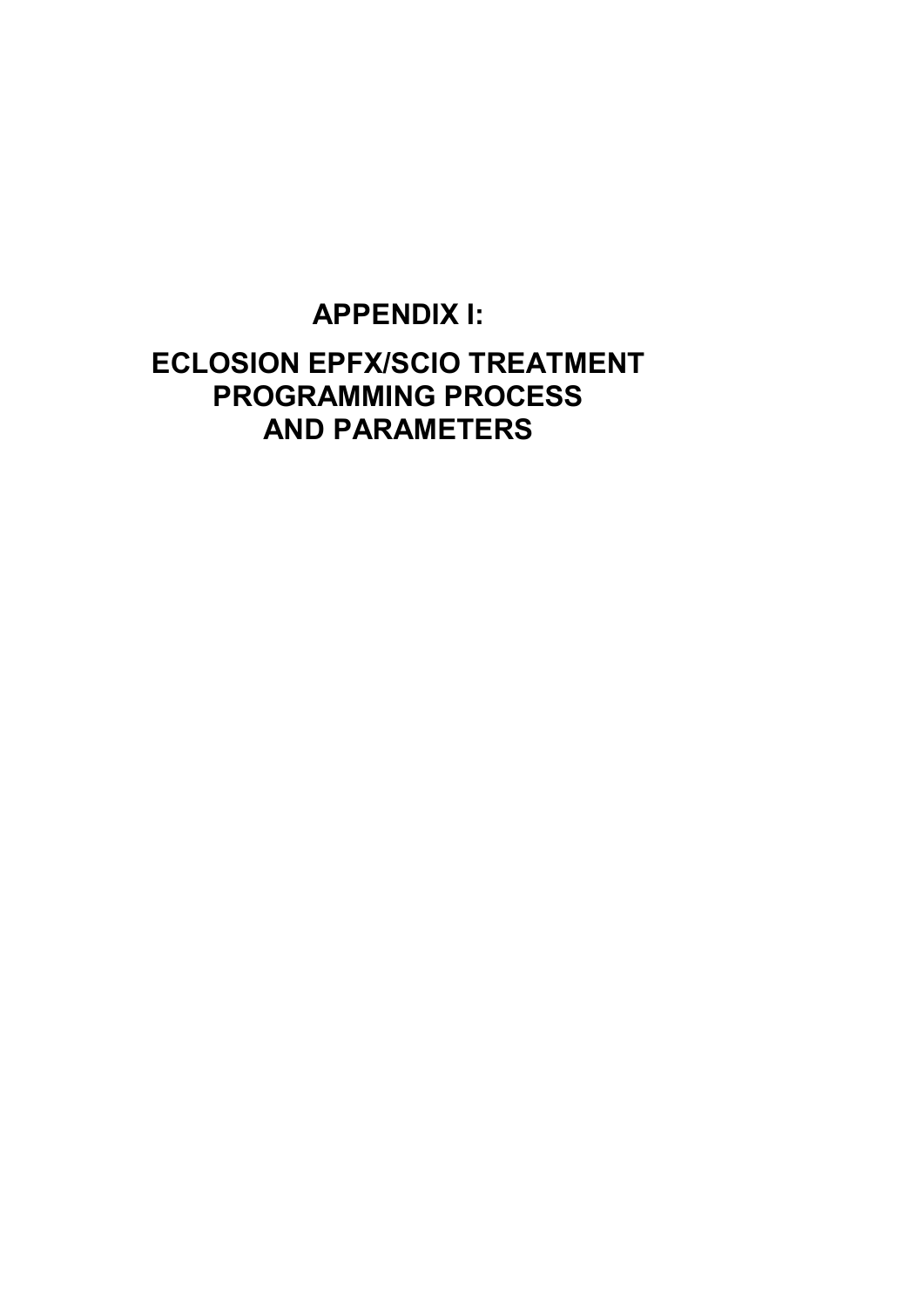## **TREATMENT PROGRAMMING PROCESS AND PARAMETERS**

Be sure to have this document open on your computer before you start your day so you can access the codes and affirmation at the bottom of the document.

These protocols will take approximately 1 hour to 1 1/4 hour (Allow 1  $\frac{1}{2}$  hours until the technician becomes more use to the protocol and proficient) on the first visit of the week. Second visit will take 50 min to 1 hr 5 min (up to 1 hr 30 min until the technician becomes proficient). Variation in speed depends on clients' ability to accept frequencies.

### **Protocol 1**

- 1. Greet client and bring them into your office
- 2. Have client sit on a non-metal chair
- 3. Hook up client to harnesses with straps directly on bare skin
	- a. Red on right wrist
	- b. Yellow on left wrist
	- c. Blue on right ankle
	- d. Black on left ankle
	- e. Head harness on forehead with cord on right
- 4. Click on Clasp 32 Hands for entry to EPFX-usb/SCIO
	- a. Close harness check box
- 5. Go to Password Enter 0210 and then click Ok
- 6. Go through Demographics quickly with the client, using intake form but questioning items, which may not have been understood. This step is only done on a first time client, try and keep this to a 5 min max. For return visit ask to see if any of the answers in Demographics may have changed if so you will need to do the steps in the  $2<sup>nd</sup>$  weekly visit under Demographics.
- 7. Enter the button Enter Patient Data (Load New or Previous Patient)
- 8. Enter New Client
	- a. Type in first time only:
		- i. Place in Birth date
		- ii. Type in chief complaints in white box,
		- iii. Address for geographic information of IRB report
- 9. Enter Birth Time and Place and then Geographic information, first time only
- 10. Save Data and exit Client Data and Demographic pages
	- a. If Demographics information has changed for past client you must do step 10 and then click Modify allowing you to go back to the demographics list and make changes. Repeat entry to Client Data and now click Save Current Patient and close to Main Page.
- 11. Enter Calibration Button
	- a. Do the Computer Risk Field Neutralization
	- b. Check Room For Geographic Stress and clear if needed
	- c. Fast Track Calibration
	- d. Close to Main Page
- 12. Open Shaping Function type Gaba, Serotonin, 39 behind the current word Love (double space between each leaving off the comma)
	- a. Reward Sample
	- b. Engage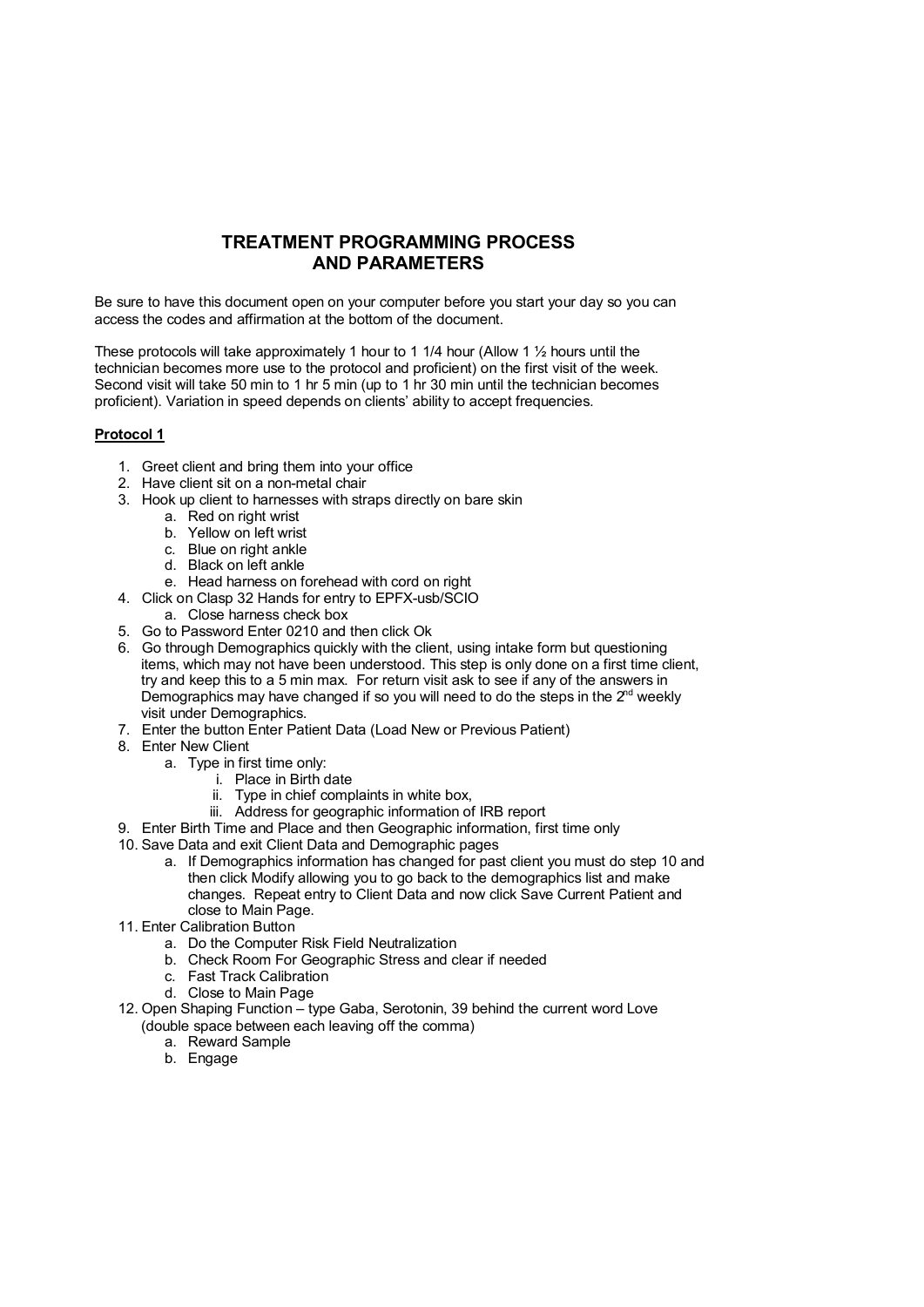- c. Close to main page
- 13. Enter Test Matrix
- 14. Click Prepare Test and then Test
- 15. Record Varhope (if keeping paper record)
- 16. System Power Settings Click on Scalar Boost Active, Shield from remote viewing
- 17. Auto Zap for CoQ energies
- 18. While doing Auto Zap for CoQ Click on Activate Bodyviewer in the AFE box to open the bottom buttons for Bodyviewer and Irid
- 19. While doing Auto Zap go to Irid button at bottom of screen: Click on the following
	- a. Ear & Etc
		- i. Kidney then activate piggyback
		- ii. Liver then activate piggyback
		- iii. Large Intestine then activate piggyback
		- iv. Small Intestine then activate piggyback
		- v. Stomach then activate piggyback
		- vi. Endocrine then activate piggyback
		- vii. Spleen then activate piggyback
		- viii. Lymph then activate piggyback
		- ix. Lungs then activate piggyback
		- x. Top 2 Extra (for brain) then activate piggyback
	- b. Iridology: Misc Rx
		- i. Skin then activate piggyback
	- c. Iridology: Facial & Eye Gums Diagnosis
		- i. Both Brain Scans on that page, then activate piggyback then activate piggyback
		- ii. Minimize the page
	- d. Go back to Test matrix
- 20. Programs click on Risk Profile to open
	- a. Click Please Load New Info Report (large gray bar) do no therapy
		- b. Ok
		- c. Ok
		- d. Double click the highest red number
		- e. Click the BOTTOM Close returns you to Test Matrix
- 21. Auto Zap Emotions
- 22. While Auto Zap is running open Bodyviewer
	- a. Bodyviewer: Click on Organ and then click on each of the following
	- b. Brain Frontal, Parietal, Temporal, Occipital, Limbic, Medulla, Cerebellum
	- c. Program Start
	- d. Click Load Unconscious Choice, Start movie
	- e. Minimize the page
- 23. Research & Reports dropdown
	- a. Orgone Generator
		- i. Paste affirmation saying listed after protocol in white box
		- ii. Bio-Growth
		- iii. Interactive
		- iv. 200 meters
		- v. Activate Orgone Field
		- vi. Close to Timed Therapies Music & Superlearning
- 24. Timed Therapies Music and Superlearning
	- a. Timed Treatment, Enable, Set timer to 2 minutes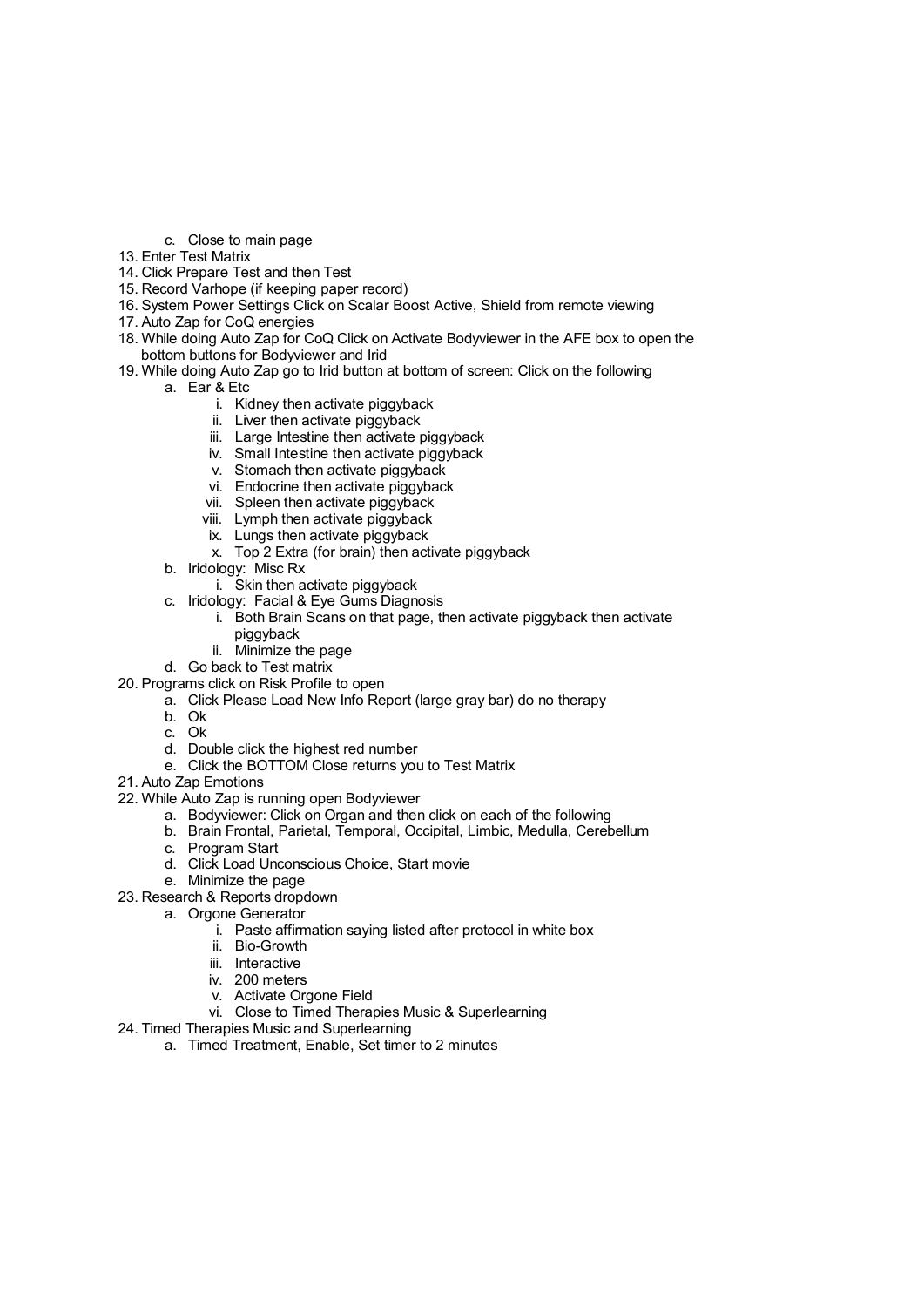- b. Add Additional Therapy (use the line-by-line codes at the end of the document and cut and paste them in for each category)
- c. Click Metabolic error on Add additional treatment to therapy
	- i. Metabolic Repair
		- ii. Feel good
	- iii. Close back to Test Matrix
- 25. Auto Zap Miasms
- 26. Go back to Bodyviewer
	- a. Click Programs Start
	- b. Pathway to all past trauma and minimize the page
- 27. Immune Stimulation Disease Dictionary
	- a. Acquired Imune Deficiency Syndrome Electroacupuncture & BioResonance
		- b. Ok-Reveal Text,
		- c. Set Magnetic Method to 5,
		- d. Time of therapy in Minutes 35,
		- d. Add to Therapy: Cut and paste items from the large listing of test matrix numbers following this protocol into one of the lines and it will put it into the text (not the line itself)
		- e. Load (this should bring up a confirmation box, if it does click Ok, if it does not then you need to right click on the Disease Lexicon bottom ruler button to force the confirmation box to appear.)
		- f. Auto Treat,
		- g. Minimize picture (requires using the sign 2 times) this allows the therapy to work while doing the other therapies to follow
- 28. Programs to Activate Frequency Modulation Program to Autonomic Nerval System
	- a. Click Sympathetic Nerval System 2 times
	- b. Click Parasympathetic balance 1 time
	- c. Close to therapy page
- 29. Add Shuman Wave
- 30. Primary Disease: Stress
- 31. Organ Relation: Adrenal
- 32. Emotional box: Put in, Shame Guilt Anger Fear Grief (double space between each)
- 33. Rife Generator 24 2,400,000
- 34. Set Rife at 1 min and Start
- 35. Expand to Energetic link click both at bottom left of page to access Activate Spiritual **Healing** 
	- a. Set for 1 min
	- b. Activate Spiritual Healing
	- c. Click Multi Media (at top of the page) opens Manfly picture watch for large picture to close automatically
	- d. Minimize (if the program does not allow this, possible glitch) reopen and close it.
- 36. Trivector Energy Flow
	- a. Start (1 time)
	- b. Enter DNA
	- c. Click on Telimere
	- d. Minimize
	- e. Close DNA
	- f. Close Trivector
- 37. Spinal Button
- 38. Spinal Energy Flow Test & Treat Trivector Energy Flow 2 times (if messages come up close them)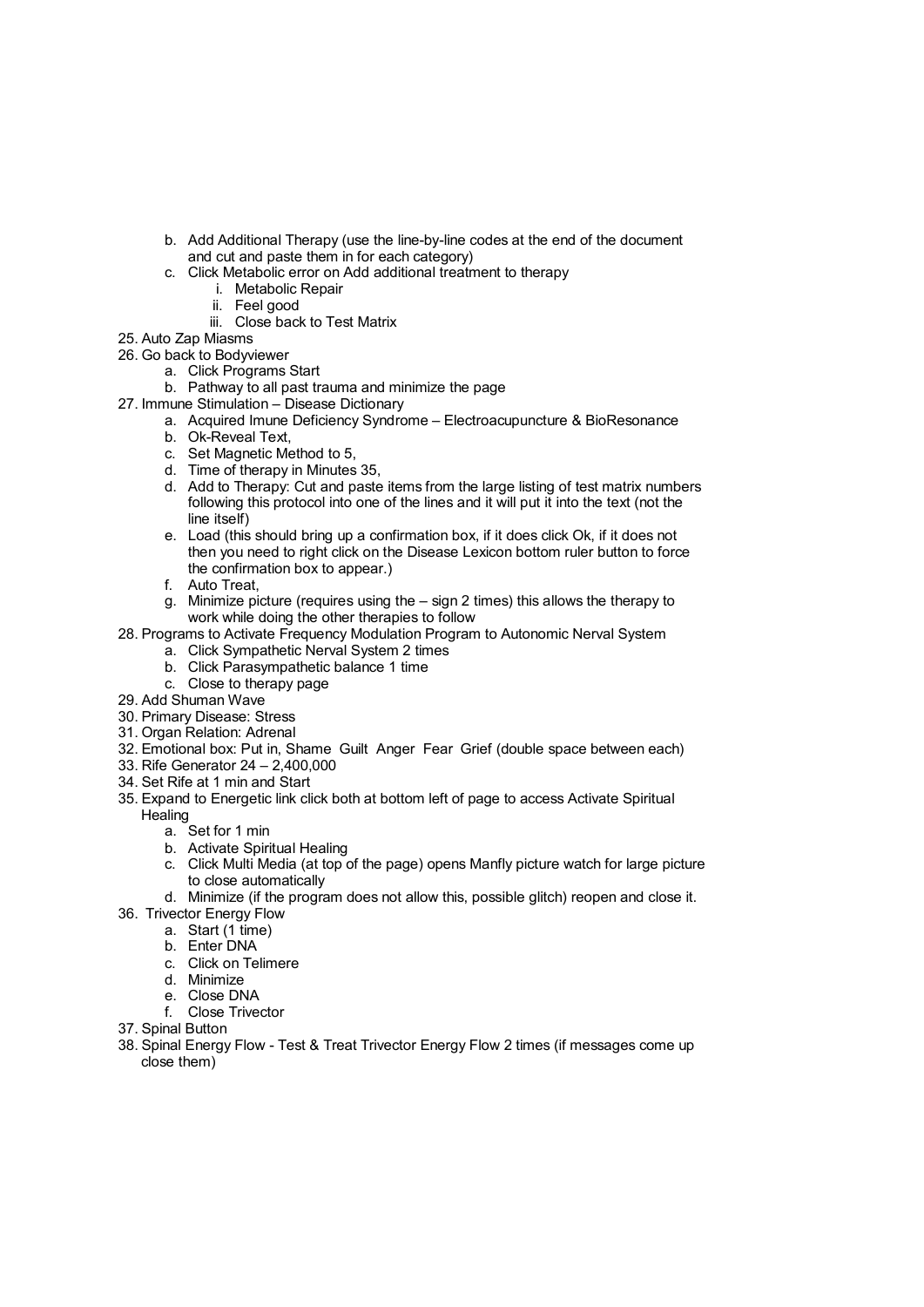- 39. Neuro Emotional Complex NEC –Test and Treat Emotions with phase stabilization 1 time
- 40. While running Spine and later:
	- a. Open Bodyviewer every 15 min. to
		- b. Program Start
		- c. Load Program, Start Info Exchange
		- d. Minimize
- 41. NLP Relaxation Pulse 3 times
- 42. NLP -Stress Reduction place 5 in each of the options of yellow and blue leave timer 1 min for Start and 1 min for Treat
- 43. NLP
	- a. Neural Net Stabilization
	- b. Neuro–Peptide balance
- 44. Cranial Sacral SomatoEmotion
- 45. Spinal Sports Sport SuperConscious Report Repair All 2 times
- 46. Nutrition Profile, Click Calculate Strike this key first and Ok
	- a. Stress and Cortisol Adrenal Balance (do you wish to answer questions answer No) – Adrenal 1 time
	- b. General Digestion Nutrienergy Balance 1 time
		- c. Close Digestion
		- d. Close Spinal Page
- 47. Close back to Main Therapy Page
- 48. Info top Ruler bar
	- a. Info view
		- b. Save SOC
		- c. Add top 200 to Significant Data
		- d. Report
			- i. Current Exam Report
			- ii. Okay
			- iii. Save Examination
			- iv. Close back to Main Screen
- 49. Check current Rectification
	- a. Correct All Till Maximum
	- b. Close to Panel (do not close out of program)
- 50. Tools & Data Transfer
	- a. Answer Type of condition
	- b. Save
	- c. Save to Transfer File into C drive or travel drive for IRB study
- 51. Close program
- 52. Unhook client
- 53. Clean Straps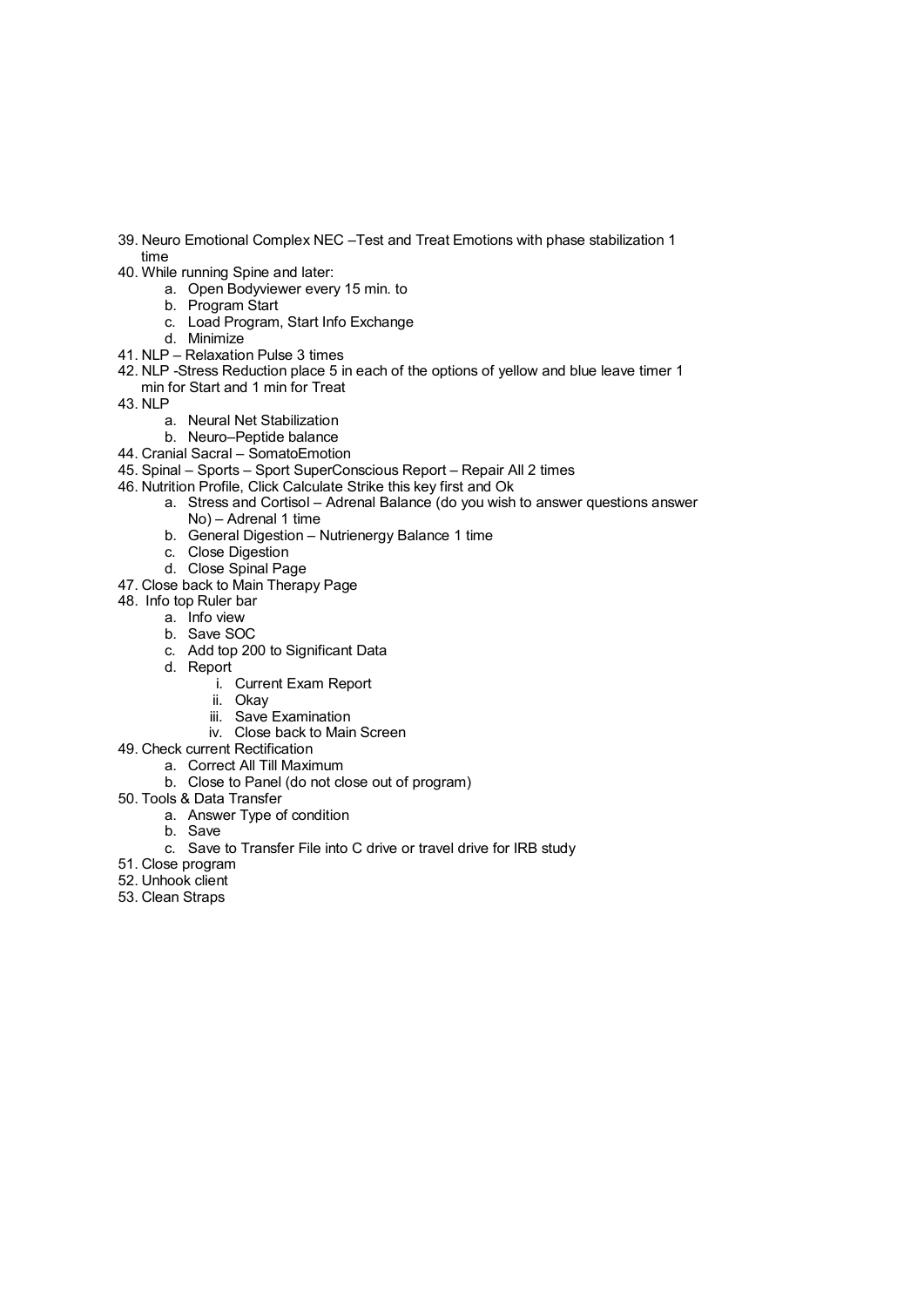#### **Protocol 2**

Repeat steps starting in Demographics entry directly to Client list choose repeat person and Previous Patient then Close to Calibration. Add on the following (time should allow since questions in Demographic have already been done.) Do all before step 53 and then continue to ending.

- 1. Greet client and bring them into your office
- 2. Have client sit on a non-metal chair or massage table
- 3. Hook up client to harnesses with straps directly on bare skin
	- b. Red on right wrist
	- c. Yellow on left wrist
	- d. Blue on right ankle
	- e. Black on left ankle
	- f. Head harness on forehead with cord on right
- 4. Click on Clasp 32 Hands for entry to EPFX-usb/SCIO
- a. Close harness check box
	- b. Continue
	- c. Password
	- d. Enter 0210
	- e. Ok
- 5. Go to Demographics
- 6. Enter Patient Data (Load New or Previous Patient)
- 7. Click on persons name who is repeating visit
- 8. Click on Previous Patient
- 9. If Demographics information has changed for past client you must do Modify and close make the changes on Demographics and reenter Patient Data bar, click Modify again and close.
- 10. Save Data and exit Client Data and Demographic pages
- 11. Enter Calibration Button
- 12. Do the Computer Risk Field Neutralization
- 13. Check Room For Geographic Stress and clear if needed
- 14. Fast Track Calibration
- a. Close to Main Page
- 15. Open Shaping Function behind the current word Love type in: Gaba Serotonin 39 (double space between each leaving off the comma)
	- a. Reward Sample
	- b. Engage
	- c. Close to main page
- 16. Enter Test Matrix
- 17. Click Prepare Test and then Test
- 18. Please Load New Info Report (if red Varhope panel remains up click close, if Blue Info box is still open click Remove Info)
- 19. Record Varhope (if keeping paper record)
- 20. System Power Settings
	- a. Click on Scalar Boost Active,
	- b. Shield from remote viewing
- 21. Auto Zap for CoQ energies
- 22. While doing Auto Zap for CoQ Click on Activate Bodyviewer in the AFE box to open the bottom buttons for Bodyviewer and Irid
	- a. Ear & Etc (top ruler bar)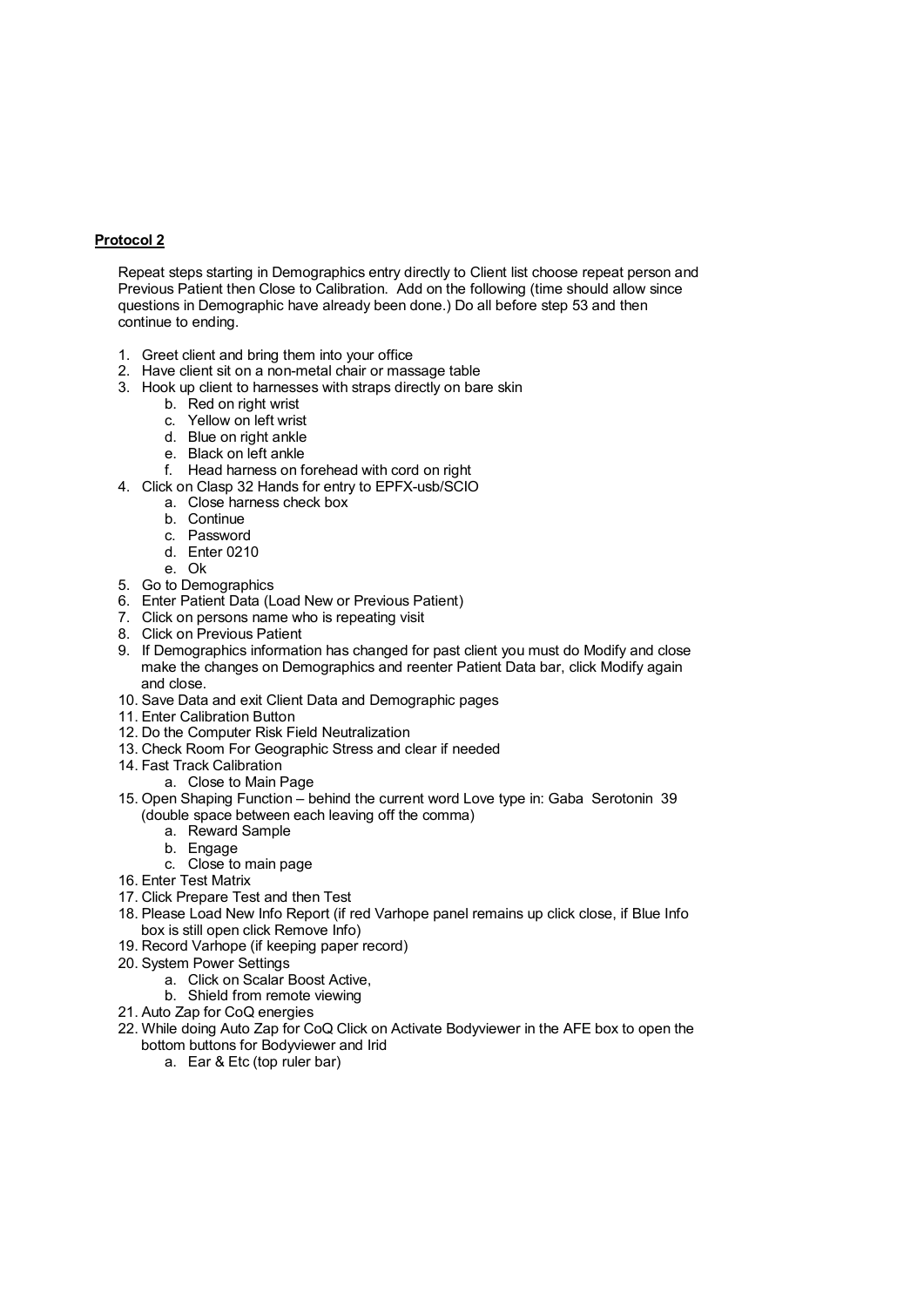- i. Kidney then activate piggyback
- ii. Liver then activate piggyback
- iii. Large Intestine then activate piggyback
- iv. Small Intestine then activate piggyback
- v. Stomach then activate piggyback
- vi. Endocrine then activate piggyback
- vii. Spleen then activate piggyback
- viii. Lymph then activate piggyback
- ix. Lungs then activate piggyback
- x. Top 2 Extra (for brain) then activate piggyback
- b. Iridology: Misc Rx
	- i. Skin then activate piggyback
- c. Iridology: Facial & Eye Gums Diagnosis
	- i. Both Brain Scans on that page, then activate piggyback then activate
		- piggyback
		- ii. Minimize the page
- d. Go back to Test matrix
- 23. Programs click on Risk Profile to open
	- a. Click Please Load New Info Report (large gray bar) do no therapy
		- b. Ok
		- c. Ok
		- d. Double click the highest red number
		- e. Click the BOTTOM Close returns you to Test Matrix
- 24. Auto Zap Emotions
- 25. While Auto Zap is running open Bodyviewer
	- a. Bodyviewer: Click on Organ and then click on each of the following
	- b. Brain Frontal, Parietal, Temporal, Occipital, Limbic, Medulla, Cerebellum
	- c. Program Start
	- d. Click Load Unconscious Choice, Start movie
	- e. Minimize the page
- 26. Research & Reports dropdown
	- a. Orgone Generator
		- i. Paste affirmation saying listed next page in white box
		- ii. Spiritual Harmony
		- iii. Interactive
		- iv. 200 meters
		- v. Activate Orgone Field
		- vi. Close to Timed Therapies Music & Superlearning
- 27. Timed Therapies Music & Superlearning, Enable
	- a. Set time at 2 min
	- b. Add Additional Therapy (use the line-by-line codes at the end of the document and cut and paste them in for each category)
	- c. Click Metabolic error on Add additional treatment to therapy
	- d. Hormonal Treatment
	- e. Auto Digestive System
	- f. Additional (top Ruler bar) Balance Life Force 1 time
	- g. Close Timed Treatments box & purple box
- 28. Nutrition
	- a. Click Calculate Strike this key first
	- b. Ok
	- c. Stress and Cortisol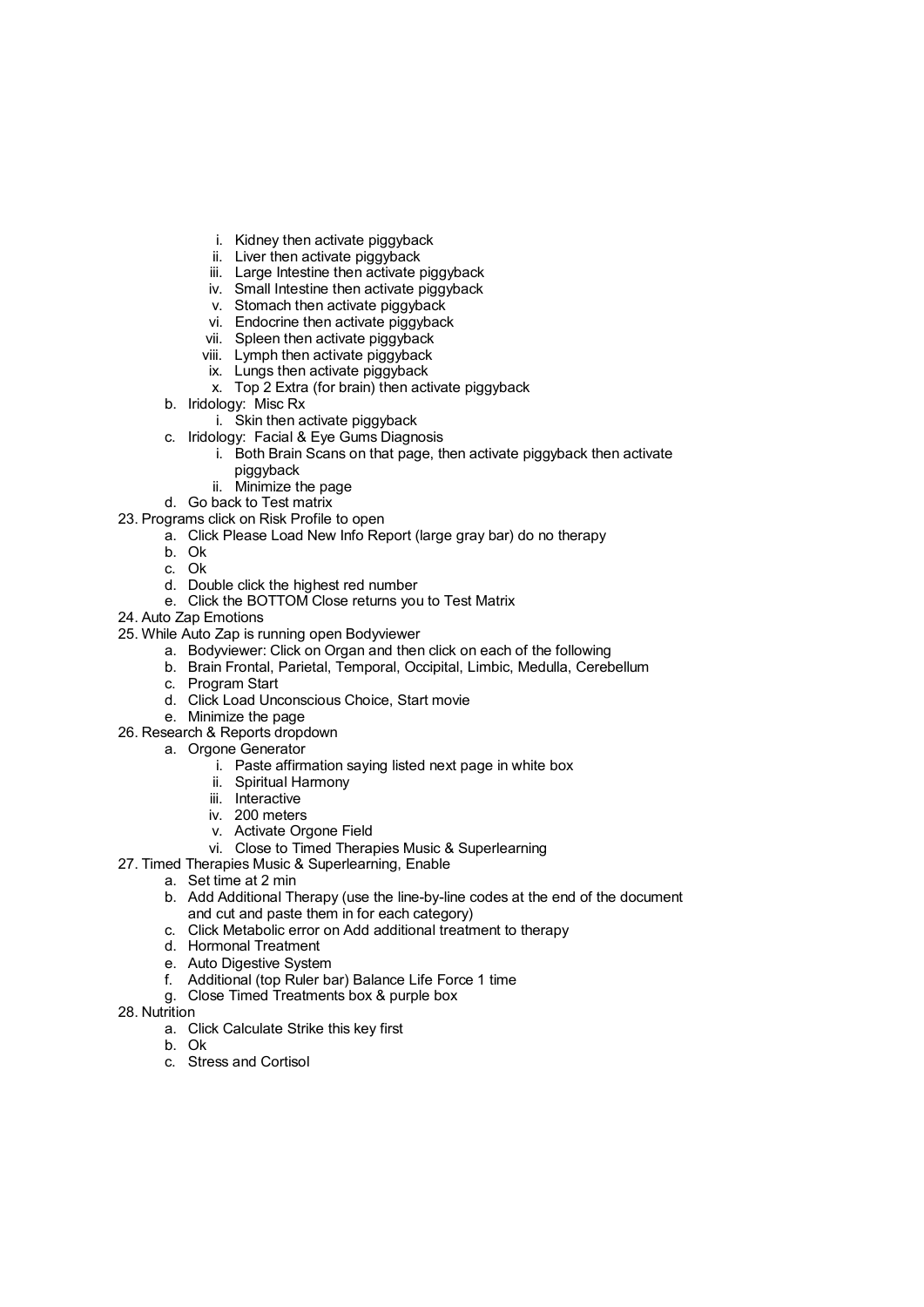- i. Adrenal Balance
- ii. Do you wish to answer questions
- iii. Answer No Adrenal 2 time
- d. General Digestion Nutrienergy Balance 1 time
- e. Close Digestion
- f. Close Spinal Page
- 29. Auto Zap Feel Good Therapy
- 30. Go back to Bodyviewer
	- a. Click Programs Start
	- b. Pathway to all past trauma and minimize the page
- 31. Immune Stimulation Disease Dictionary
	- a. Acquired Imune Deficiency Syndrome Electroacupuncture & BioResonance
		- b. Ok-Reveal Text,
		- c. Set Magnetic Method to 5,
		- d. Time of therapy in Minutes 35,
		- e. Add to Therapy: Cut and paste items from the large listing of test matrix numbers following this protocol into one of the lines and it will put it into the text (not the line itself)
		- f. Load (this should bring up a confirmation box, if it does click Ok, if it does not then you need to right click on the Disease Lexicon bottom ruler button to force the confirmation box to appear.)
		- g. Auto Treat,
		- h. Minimize picture (requires using the sign 2 times) this allows the therapy to work while doing the other therapies to follow
- 32. Programs to Therapy
- 33. Expand to Energetic link (click both at bottom left of page)
	- a. Set for 1 min
	- b. Activate Spiritual Healing
	- c. Click Multi Media (at top of that panel) opens Manfly picture, wait until the large picture closes automatically.
	- d. Minimize the Manfly picture (if the program does not allow this, possible glitch) reopen and close it.
- 34. Activate Frequency Modulation Program
	- a. Autonomic Nerval System
		- i. Click Sympathetic Nerval System 2 times
		- ii. Click Parasympathetic balance 1 time
		- iii. Close to therapy page
	- b. Brain Wave Therapy
		- i. Start
			- ii. Click Alpha, Treats Stress
			- iii. Treat clicked items, Stim Brain with Wave Form Clicked, 2 min.
		- iv. Close back to Test Matrix
- 35. Add Shuman Wave
	- a. Primary Disease: Stress
	- b. Organ Relation: Adrenal
	- c. Emotional box: Put in, Shame Guilt Anger Fear Grief (double space between each)
- 36. Rife Generator 24 2,400,000
	- a. Set Rife at 1 min
		- b. Start
- 37. Trivector Energy Flow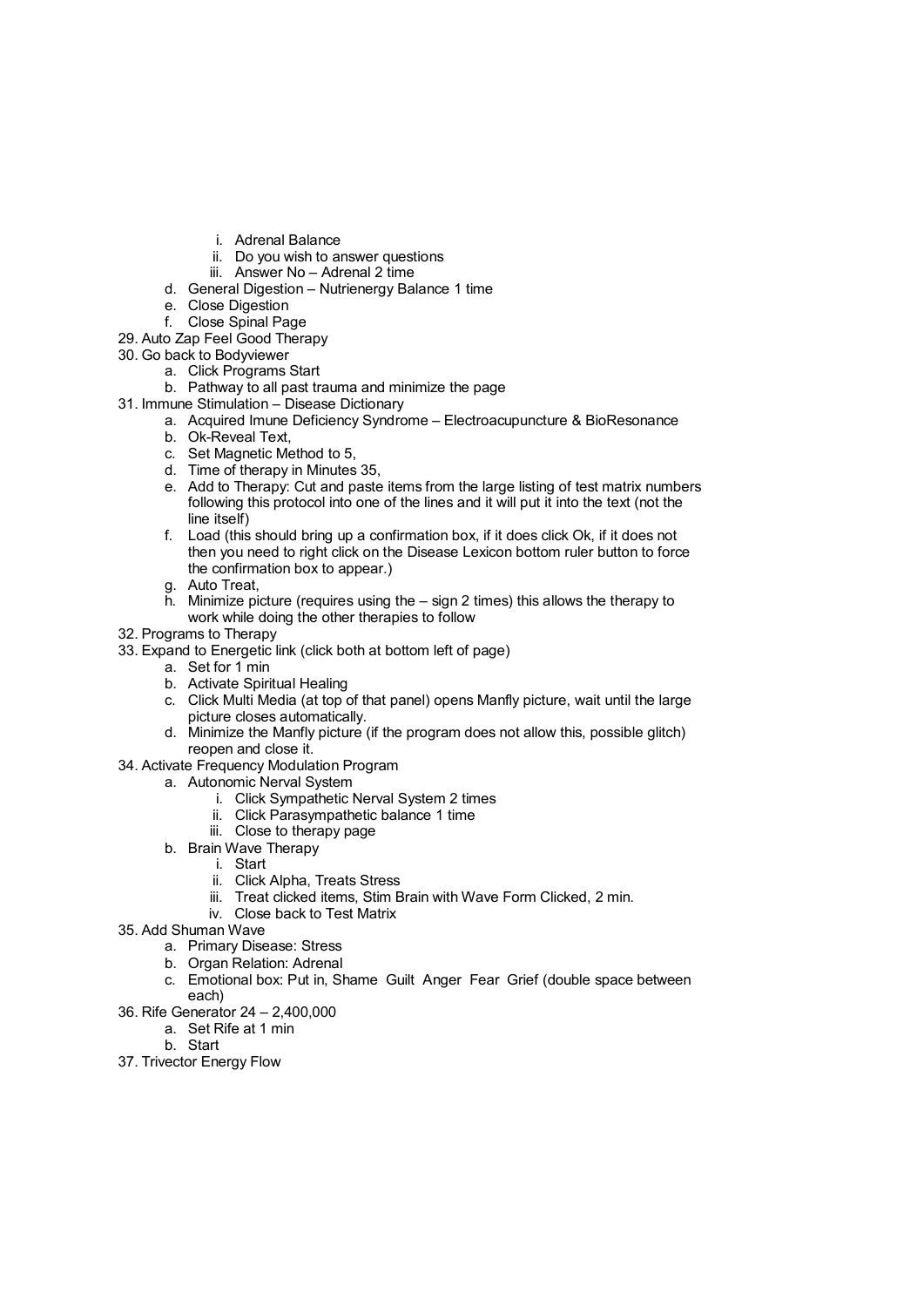- a. Start (1 time)
- b. Enter DNA
- c. Click on Telimere
- d. Minimize
- e. Close DNA
- f. Close Trivector
- 38. Spinal button
- 39. Spinal Energy Flow Test & Treat Trivector Energy Flow 2 times
- 40. Neuro Emotional Complex NEC –Test and Treat Emotions with phase stabilization 1
- time
- 41. While running Spine
	- a. Open Bodyviewer (to update the computer of what is done)
	- b. Program Start
	- c. Load Program, Start Info Exchange
	- d. Minimize
- 42. Close back to Test Matrix
- 43. Body Scan and Face Therapy
	- a. Skin Rejuvenation
	- b. Set time to 2 min.
	- c. Divine Light to Pineal Gland
	- d. Close on the face picture
	- e. Scan All
		- i. Treat Foci 5 times
		- ii. Close back to Test Matrix
- 44. Homotoxicology
	- a. Click Info First
	- b. Bio terrain
	- c. Therapy
	- d. Close Therapy
	- e. Close Homotoxicology back to Test Matrix
	- Note: If you have a glitch here and your computer crashes, replace this step with Auto Varhope, it is shorter but similar therapy
	-
- 45. Auto Scalar
	- a. Treat All
	- b. Close back to Test Matrix (you will also be closing Auto Color in this step)
- 46. Info top Ruler bar
	- a. Info view
	- b. Save SOC
	- c. Add top 200 to Significant Data
	- d. Report
		- i. Current Exam Report
		- ii. Okay
		- iii. Save Examination
		- iv. Close back to Main Screen
- 47. Check current Rectification
	- a. Correct All Till Maximum
	- b. Close to Panel (do not close out of program)
- 48. Tools & Data Transfer
	- a. Answer Type of condition
	- b. Save
	- c. Save to Transfer File into C drive or travel drive for IRB study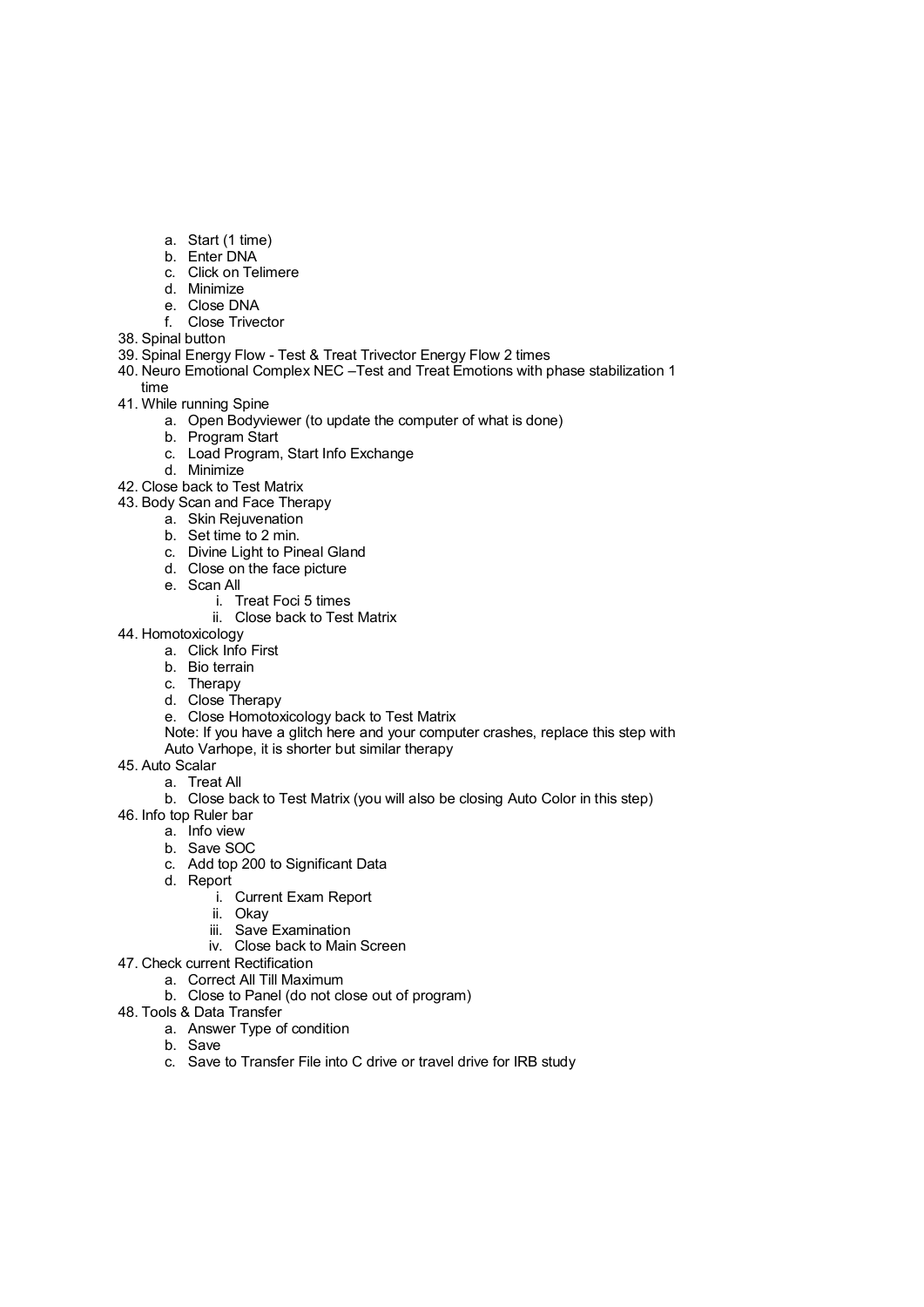49. Close program 50. Unhook client 51. Clean Straps

\* \* \* \* \* \* \* \* \* \* \* \* \*

2469 3097 1393 2546 6224 6336 9150 567 2476 2526 2532 2536 2546 2673 5404 6242 7227 1524 1580 1663 1686 1714 1719 1724 1770 1801 1838 5474 5963 4356 5491 5646 5735 5765 6113 7524 567 1831 1838 5605 5734 5742 6247 1714 1715 1717 1719 1720 1723 1724 1728 275 8536 8548 8551 8552 8554 8560 2773 2779 2780 2792 4771 4922 7460 469 2493 3437 3725 4666 4701 4903 4914 2793 2794 2795 2796 3844 5110 5902 4506 4530 4779 4838 4840 4929 4935 4511 4515 4554 4616 4671 4777 4900

| Nosodes:                  | 2469 3097 1393 2546 6224 6336 9150               |
|---------------------------|--------------------------------------------------|
| Isode:                    | 567 2476 2526 2532 2536 2546 2673 5404 6242 7227 |
| Allersode:                | 1524 1580 1663 1686                              |
| Sarcode (Organ)           | 1714 1719 1724 1770 1801 1838 5474 5963          |
| Symptoms:                 | 4356 5491 5646 5735 5765 6113 7524               |
| <b>Emotional Concern:</b> | 2773 2779 2780 2792 4771 4922 7460               |
| Spiritual Concern:        | 4511 4515 4554 4616 4671 4777 4900               |
| Social Concern:           | 469 2493 3437 3725 4666 4701 4903 4914           |
| Psychological Concern:    | 4506 4530 4779 4838 4840 4929 4935               |
| Blockages:                | 1714 1715 1717 1719 1720 1723 1724 1728          |
| Constitutional:           | 275 8536 8548 8551 8552 8554 8560                |
| Possible Causes:          | 567 1831 1838 5605 5734 5742 6247                |
| Environmental Concern:    | 2793 2794 2795 2796 3844 5110 5902               |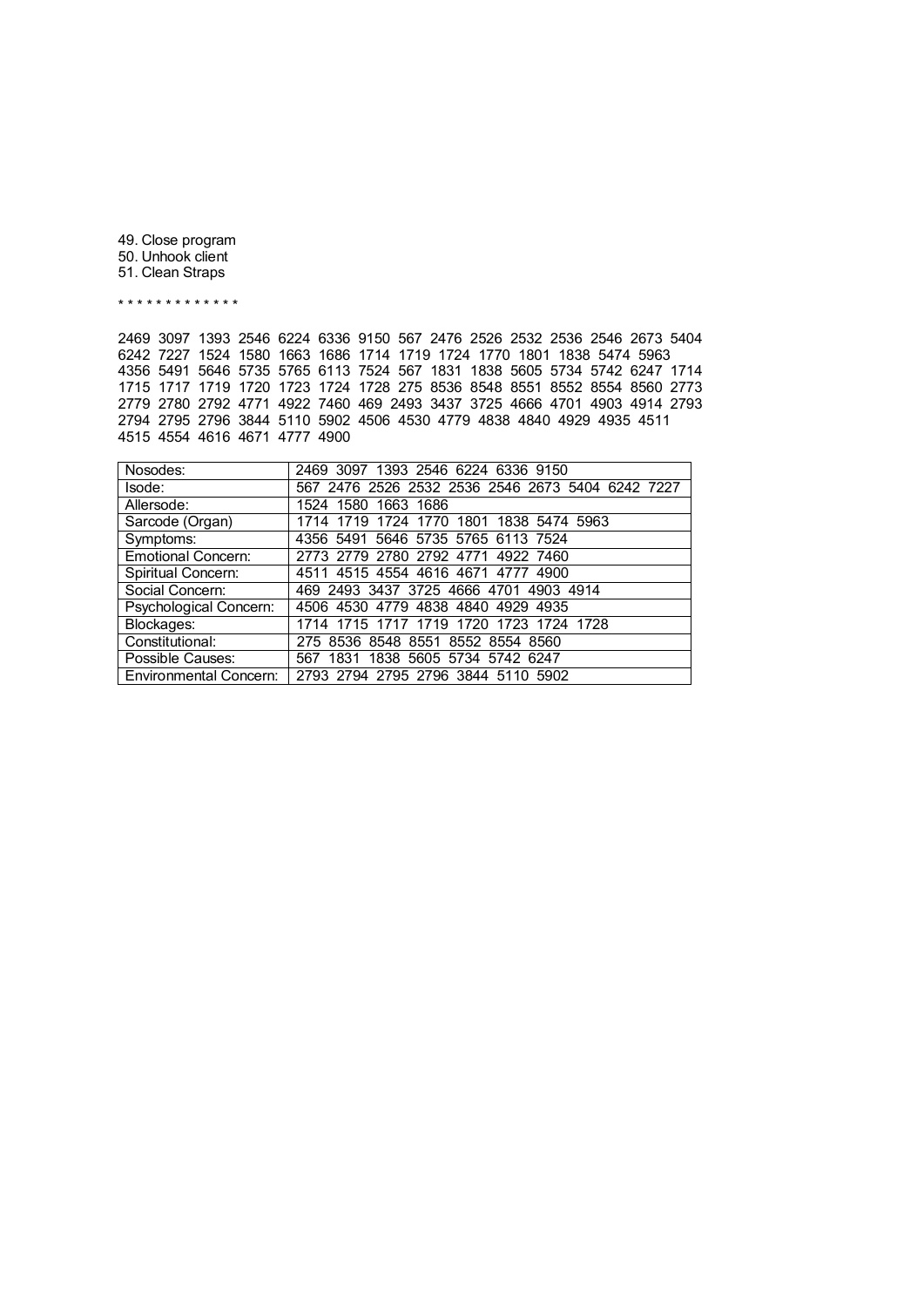# **APPENDIX J:**

## **INFORMED CONSENT FORM**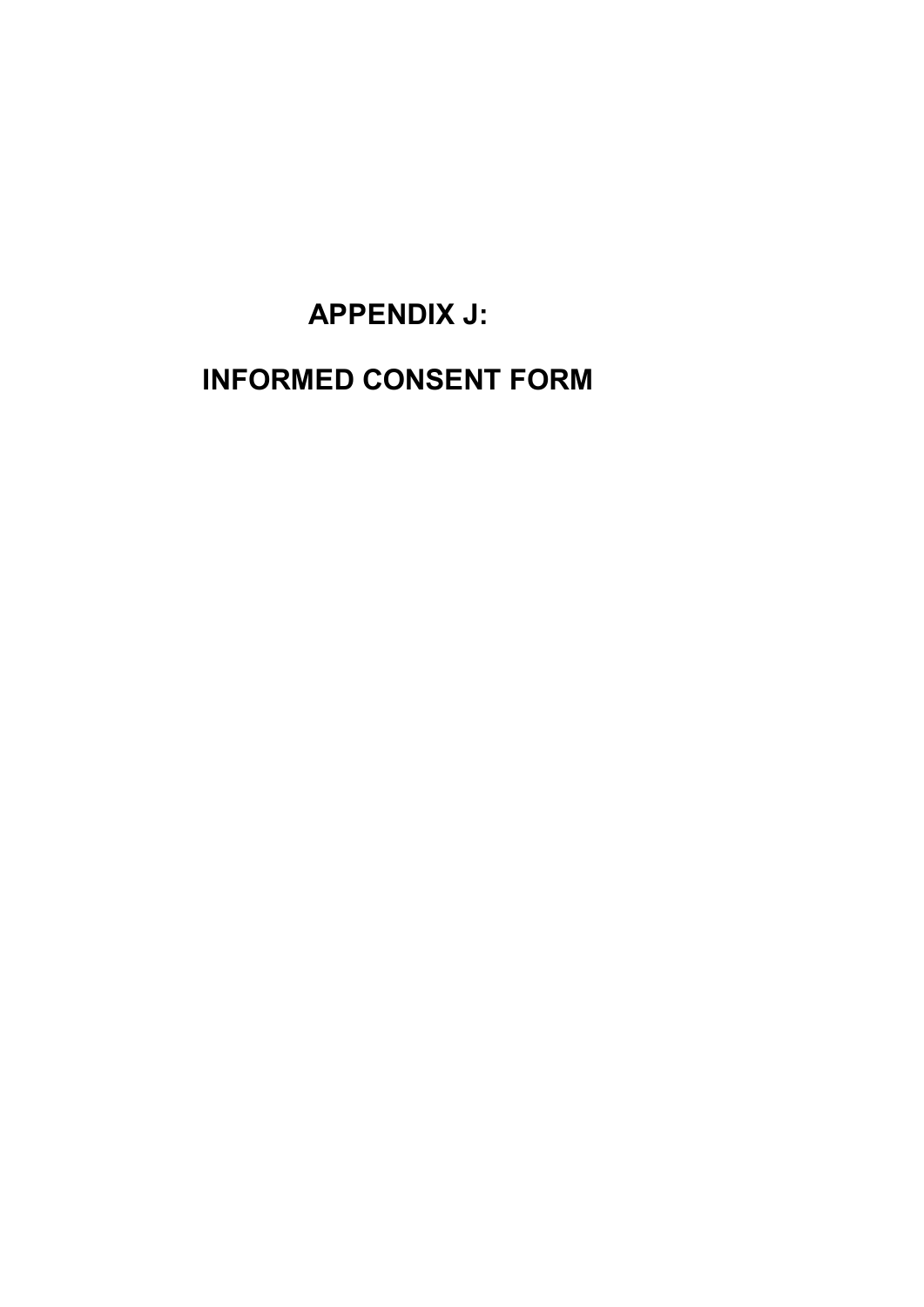### **CONSENT TO PARTICIPATE IN MEDICAL RESEARCH**

**PROJECT TITLE:** An Evaluation of the Effects of Biofeedback with the ECLOSION Electro Physiological Feedback Xrroid (EPFX)/Scientific Consciousness Interface Operations System (SCIO) on Stress Reduction

## **PRINCIPAL INVESTIGATOR**:

#### **SPONSOR:** ECLOSION, KFT.

You are being invited to be told about a research study before being fully evaluated to see if you qualify to take part in it. The study will use an investigational therapy. Before agreeing to be in any study you should take your time, ask questions, and think about participation.

**THE STUDY** 

### **BACKGROUND AND PURPOSE**

Stress can affect a person's physical, mental, emotional and social well-being. Reducing stress can reverse many of these problems and improve a person's overall health and wellness.

In this project, the company and investigators are studying the use of a bioresonance device called the ECLOSION EPFX/SCIO and how it affects stress and stress-related problems. It is an investigational device that has not been cleared for market by the Food and Drug Administration (FDA) for this purpose.

The EPFX/SCIO is a bioresonance and biofeedback stress detection and reduction system. It sends low level electromagnetic waves into the body through electrodes at the head, wrists and ankles to fine tune the cells and organs of the body to bring the body back into harmony that reduces stress levels.

You are being invited to see if you qualify to take part in this study because you believe you have high levels of stress in your life.

This study is a randomized trial. About 100 subjects will take part in the study at several test sites in Europe and the United States. About 50 subjects will be assigned to the test group and about 50 subjects will be assigned to the control group. The assignment is random (like a roll-of-the-dice) and neither you nor we will be selecting the group.

Regardless of to which group you are assigned, you will take part in all stages of the study. The only difference is that if you are assigned to the test treatment group, you will get the actual treatment with the EPFX/SCIO and if you are assigned to the control treatment group, you will receive a fake treatment with the EPFX/SCIO.

### **PROCEDURE**

If you decide to be evaluated to see if you qualify for the study, your total study time commitment will be 7 months. **During this period, you will need to visit the test site a total of 22 times.**

The process you will go through is the following:

Screening: This first visit at the test site with the investigator will take about **45** 

Version 1 September 12, 2007 Subject I.D. Page 1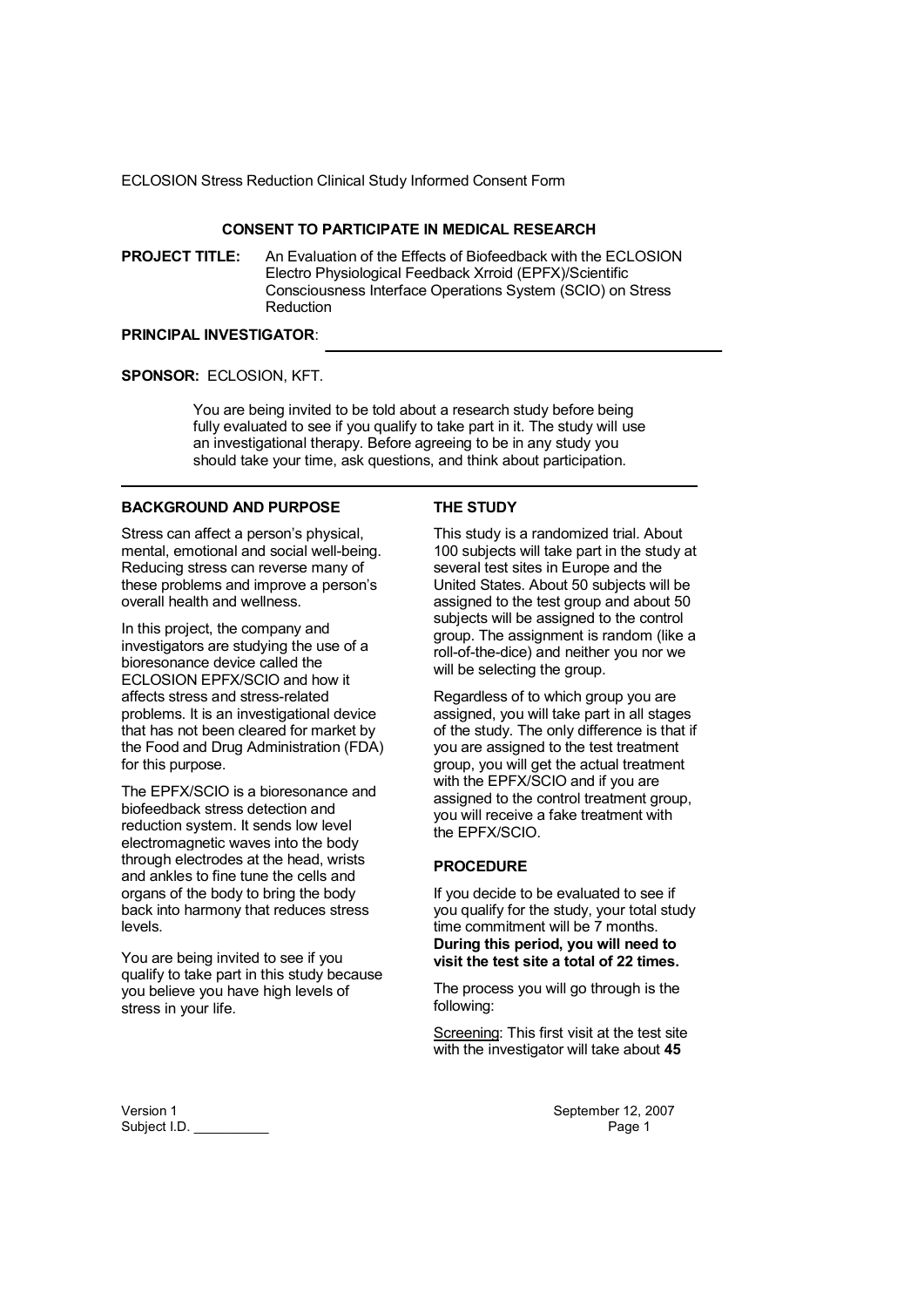**minutes** and will be to see if you qualify to take part in this study.

At this visit, the investigator will ask some questions about your physical and emotional health and medication use. He or she will measure your height and weight and take three readings of your blood pressure and resting heart rate (pulse). You will also need to fill out a questionnaire about the level of stress in your life and another questionnaire that asks about specific stressful life events.

Pre-Treatment Phase: If you pass the screening process, you will move to the pre-treatment phase of the study that lasts about **30 minutes.** 

The Pre-Treatment Phase may occur right after the study qualification evaluation or on a different day.

If the Pre-Treatment Phase occurs on a different day to the study qualification, the investigator will again measure your blood pressure and resting heart rate and you will again need to complete the questionnaire about the level of stress in your life. If the two phases occur on the same day, you will not have to repeat these measures.

Then, you will need to fill out three other questionnaires: one that asks about your moods, one that asks about your anxiety levels and responses and one that assesses if you are depressed.

The investigator will also record information on your age, race and education level. He or she will ask questions about medications and dietary supplements you are using or have recently used, treatments you have tried to reduce stress, and your food, drinking, smoking and exercise habits.

**IMPORTANT:** You will be asked to keep the same food, drink and exercise

Version 1<br>
September 12, 2007<br>
Subject I.D.<br>
Page 2 Subject I.D.

pattern during the course of the study as you are doing right now. You will be asked to not start taking any new medications or take part in any new treatments for stress reduction while you are taking part in this study.

Treatment Phase:

(i) Treatment Administration The treatment phase of the study will last **6 months**. During that time, you will need to come to the test site **20 times** to receive treatments with the EFPX/SCIO. **Each treatment will take about one hour.**

The treatment visit schedule is as follows:

- *Month 1*: Two visits each week for a total of eight visits.
- *Month 2*: One visit each week for a total of four visits.
- *Months 3, 4, 5 & 6*: One visit every two weeks for a total of eight visits.

For each treatment, you will sit in a chair. Electrodes will be attached to your skin at the wrists, ankles and forehead. You just need to relax during the treatment. You will not feel any sensation during the treatment.

#### (ii) Treatment Phase Measurements

At the **end of Month 1, Month 2, Month 4 & Month 6,** the investigator will measure your blood pressure and resting heart rate, and you will need to fill in the questionnaire about the stress level in your life.

Also, at the **end of Month 6**, you will need to again fill in the questionnaires about your moods, and anxiety and depression levels.

Post-Treatment Phase: One month after your last treatment with the EPFX/SCIO,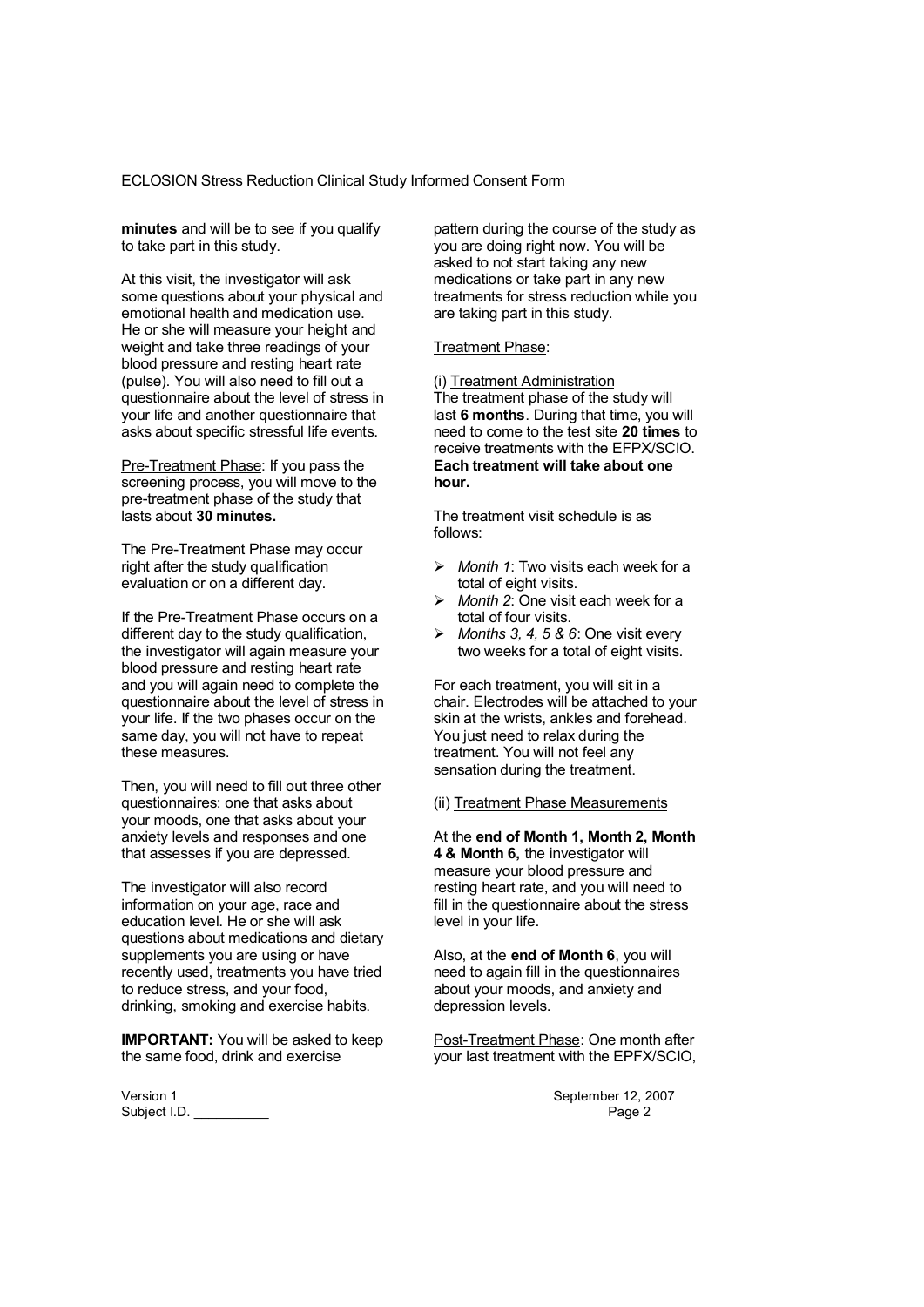you will need to go to the test site to again have your blood pressure and resting heart rate recorded, as well as to fill in the questionnaires about stress levels in your life, about your moods, and your anxiety and depression levels.

### **POTENTIAL RISKS AND BENEFITS**

There are presently no known risks from use of bioresonance therapy like that used by the ECLOSION EPFX/SCIO device.

Some medical conditions may present a risk, and if you are found to have any of those conditions, you will not qualify to take part in this study.

Although there are no expected risks from bioresonance therapy as it is to be applied in this study, there may be side effects that are not known at this time.

This research may not help you personally. There is a chance that you will not reduce your stress at all.

The results of this study may help the study Sponsor and investigator to learn how bioresonance therapy may help to lower stress levels.

#### **ALTERNATIVES TO PARTICIPATION:**

You do not have to take part in this study. You can discuss other options with your doctor for reducing your stress.

### **CONFIDENTIALITY:**

All information obtained from you during this study will remain as confidential as possible. A study number will be used as an identifier on tests and other materials collected during this study.

Regulatory agencies, as well as the administrators of this study and their representatives, and the governing Ethics Committee may inspect all study

Version 1<br>
September 12, 2007<br>
Subject I.D.<br>
Page 3 Subject I.D.

records as a part of their oversight of this study.

Your identity will not be released if any results from this study are used for publication in medical journals, presentations at meetings, or for educational purposes.

#### **FINANCIAL CONSIDERATIONS:**

The cost of all measurements, tests and other materials used as part of this study will be covered.

The treatment with the FCI OSION EPFX/SCIO device will be provided to you at no charge.

You will not receive any compensation for your participation in this study.

If you are injured as a result of your part in this study, immediate medical treatment will be provided. The clinic has professional liability coverage and will be responsible for any injury if it is caused by their negligence. Financial compensation for such things as lost wages, disability, or discomfort due to the injury is not routinely available. The sponsor is not providing any coverage for costs from injuries. You are not giving up any legal rights by signing this.

#### **OBTAINING ADDITIONAL INFORMATION:**

You are encouraged to ask questions at any time during this study. The investigator, <>, or his assistant will discuss the information on this form with you and answer your questions. If you have questions later, you may call the investigator or one of the study coordinators at <>.

You can also contact Richard Lloyd at ECLOSION KFT (the manufacturer of the ECLOSION EPFX/SCIO device) at 36-1-303-6043.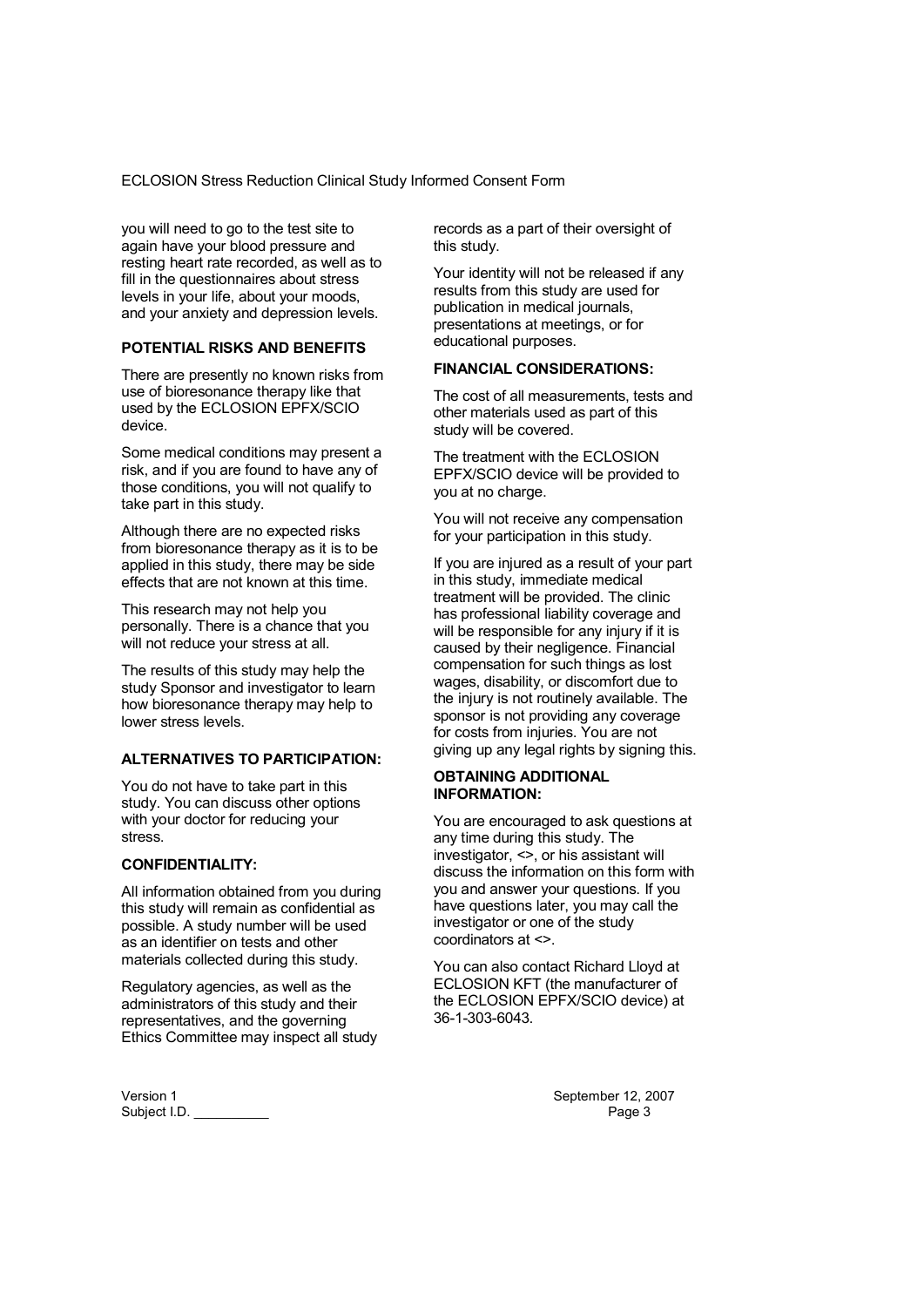You will be informed promptly if information becomes available that could affect your decision to stay in the study.

## **RIGHTS:**

Your participation in this study should be voluntary. You can refuse to take part or

stop taking part at any time without penalty or loss of benefits to which you are otherwise entitled. You are free to ask questions, or to stop taking part in the study, at any time. Your withdrawal will involve no loss of benefits to which you are otherwise entitled.

Version 1 September 12, 2007<br>Subject I.D. Page 4 Subject I.D. \_\_\_\_\_\_\_\_\_\_\_\_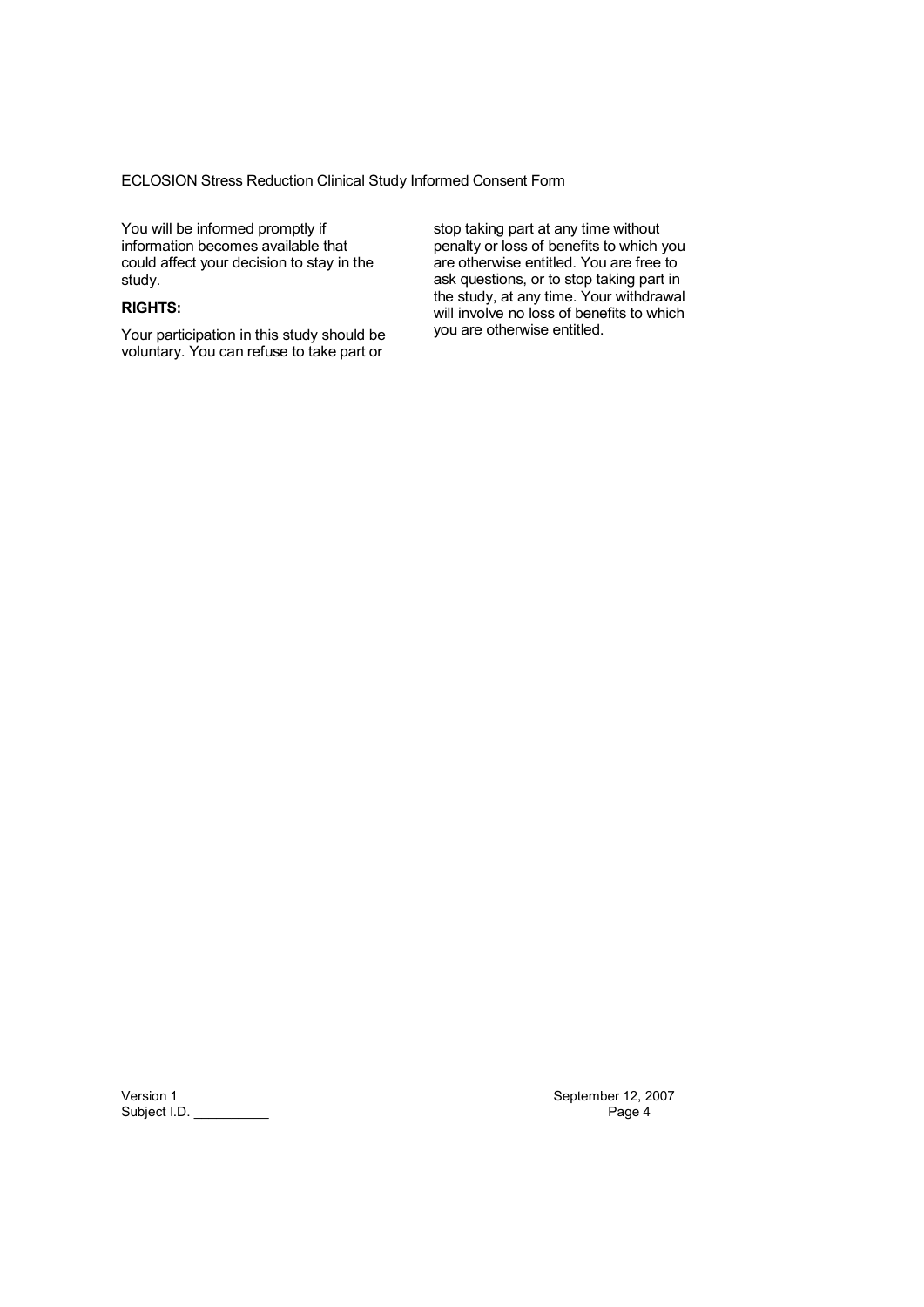|                     | <b>J. Subject Consent</b>                                                                                                                                                                                                                                                                 | K. Person obtaining consent                                                                                                                                                                                                                                                         |
|---------------------|-------------------------------------------------------------------------------------------------------------------------------------------------------------------------------------------------------------------------------------------------------------------------------------------|-------------------------------------------------------------------------------------------------------------------------------------------------------------------------------------------------------------------------------------------------------------------------------------|
|                     |                                                                                                                                                                                                                                                                                           |                                                                                                                                                                                                                                                                                     |
|                     | I have read this form and have had<br>an opportunity and time to ask<br>questions. All of my questions have<br>been answered to my satisfaction. I<br>am giving my informed consent to<br>take part in the study. I will be given<br>a signed copy of this consent form<br>for my records | I have discussed this form with the<br>subject. An explanation of the<br>research was given and questions<br>from the subject were solicited<br>and answered to the subject's<br>satisfaction. In my judgment, the<br>subject has demonstrated<br>comprehension of the information. |
| <b>Signature</b>    |                                                                                                                                                                                                                                                                                           |                                                                                                                                                                                                                                                                                     |
|                     |                                                                                                                                                                                                                                                                                           |                                                                                                                                                                                                                                                                                     |
| <b>Printed name</b> |                                                                                                                                                                                                                                                                                           |                                                                                                                                                                                                                                                                                     |
| Date and Time       |                                                                                                                                                                                                                                                                                           |                                                                                                                                                                                                                                                                                     |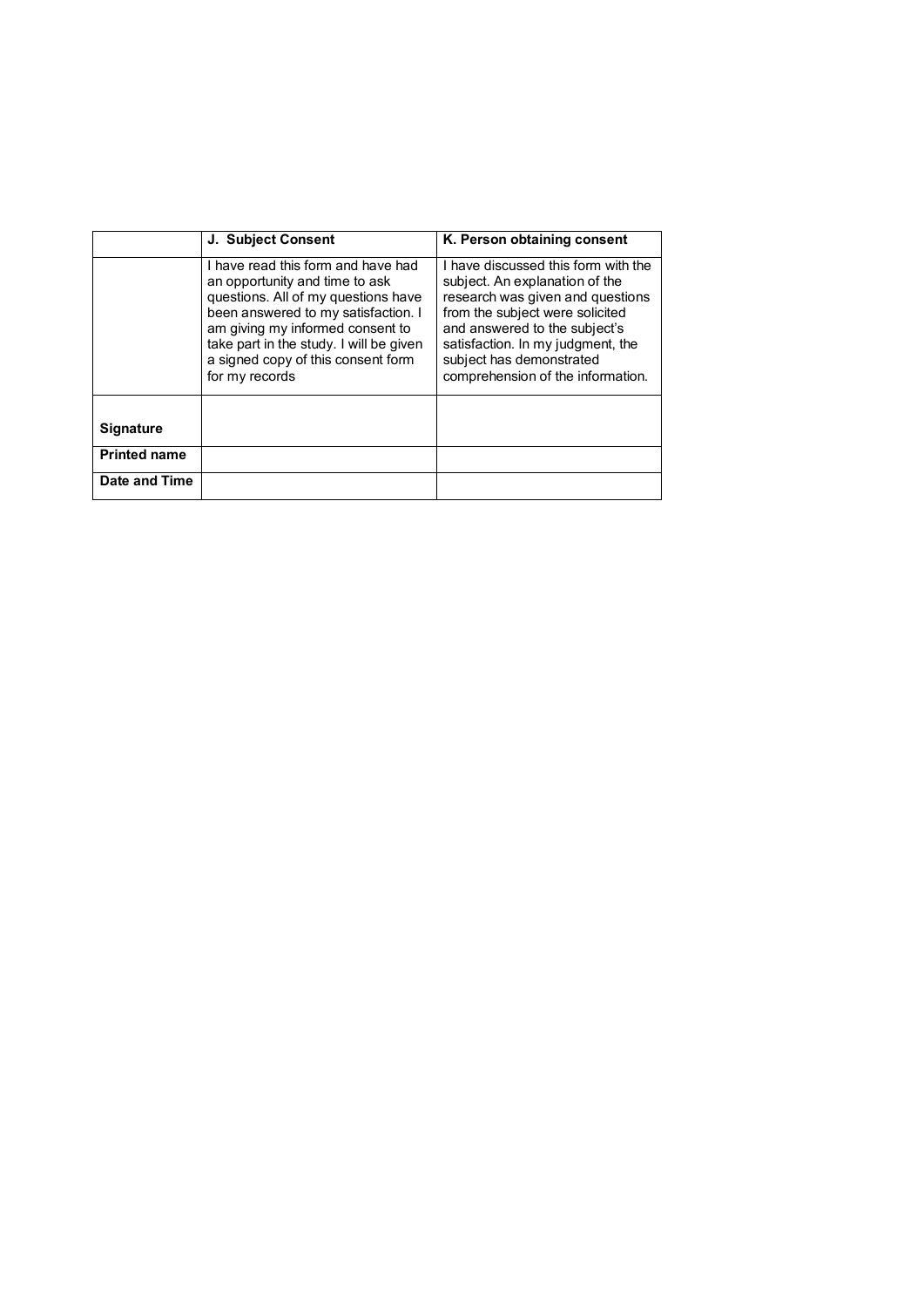**APPENDIX K: CASE REPORT FORMS**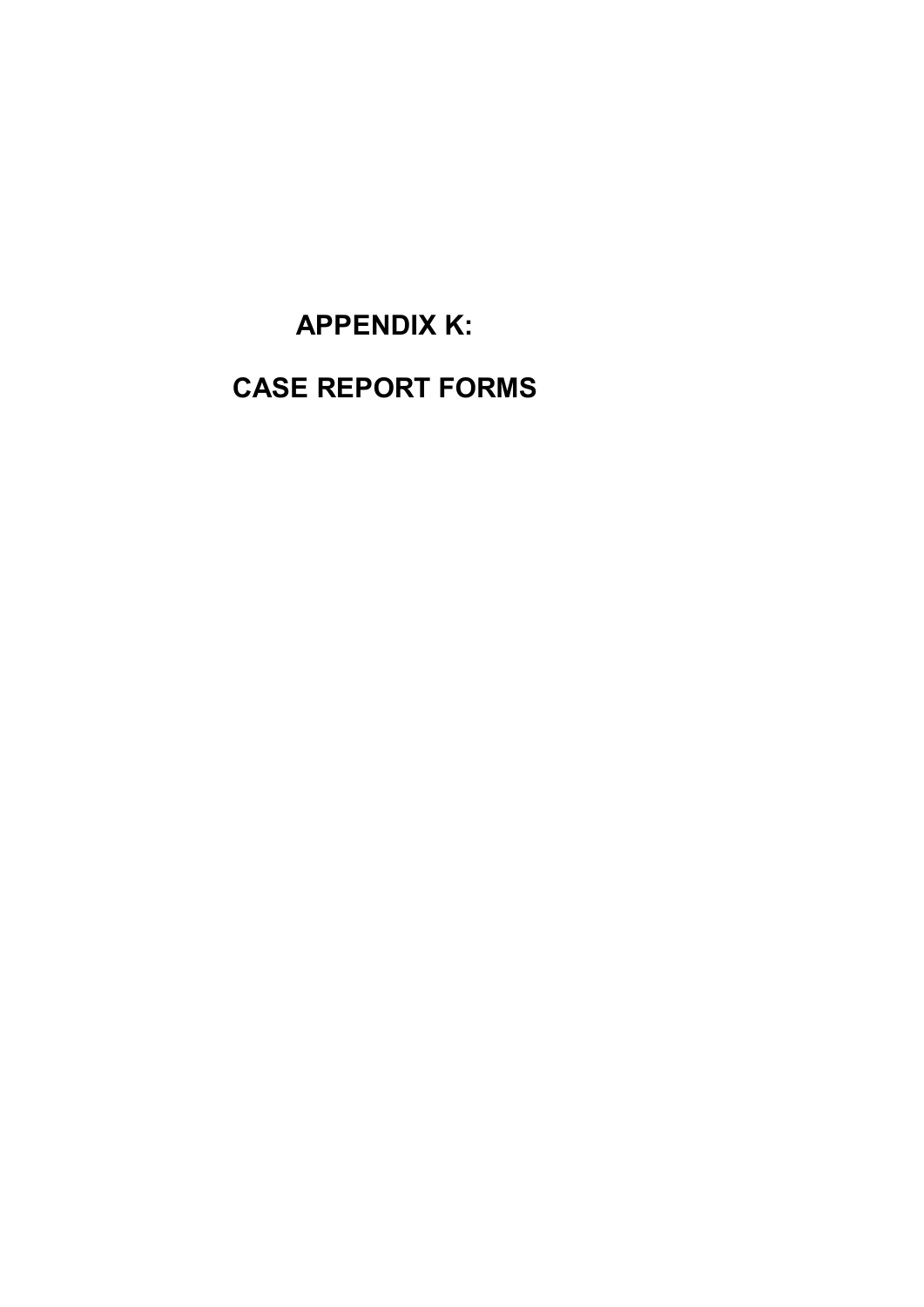|             |                                                   | <b>ECLOSION STRESS REDUCTION CLINICAL STUDY</b>                                              |       |
|-------------|---------------------------------------------------|----------------------------------------------------------------------------------------------|-------|
|             |                                                   | <b>STUDY QUALIFICATION EVALUATION: Inclusive/Exclusive Conditions Criteria</b>               |       |
| Subject ID: |                                                   | Investigator initials:                                                                       | Date: |
|             | Mark each box that applies:                       |                                                                                              |       |
|             | Signed informed consent form.                     |                                                                                              |       |
|             | 18 to 65 years of age.                            |                                                                                              |       |
|             |                                                   | Females on adequate birth control or not of child-bearing years.                             |       |
|             |                                                   | Not taking antihypertensive (blood pressure lowering) medication.                            |       |
|             | Does not have Type 1 Diabetes.                    |                                                                                              |       |
|             | myocardial infarction.                            | No known heart condition(s), such as cardiac arrhythmias, congestive heart failure,          |       |
|             |                                                   | No prior cardiac surgeries such as cardiac bypass, heart transplant surgery, pacemakers.     |       |
|             |                                                   | No seizure disorder or family history of seizure disorder.                                   |       |
|             |                                                   | No serious medical illness or condition: cancer, HIV, anorexia/bulimia, etc.                 |       |
|             | No serious head trauma.                           |                                                                                              |       |
|             |                                                   | Not pregnant or lactating, or planning pregnancy prior to the end of study participation.    |       |
|             |                                                   | No infection/wound/other external trauma to the areas to be fixed with the electrodes.       |       |
|             |                                                   | No serious mental health illness or psychiatric hospitalization in the past 2 years.         |       |
|             |                                                   | No developmental disability/cognitive impairment that impacts study participation ability.   |       |
|             |                                                   | No excessive use of any illicit drug or alcohol on a regular basis.                          |       |
|             | of stress or a stress-related condition.          | Not involved in litigation/worker's compensation claim/receiving disability benefits because |       |
|             | No participation in research in the past 90 days. |                                                                                              |       |
|             |                                                   | Able and willing to maintain regular and consistent diet, exercise and lifestyle regimens.   |       |
|             |                                                   | Able and willing to maintain current medication regimes.                                     |       |
|             |                                                   | Able and willing to abstain from non-study stress-reduction treatments and medications.      |       |
|             | Mark the appropriate box:                         |                                                                                              |       |
|             |                                                   | All of the above boxes are checked $\Rightarrow$ continue with the qualification evaluation. |       |
|             |                                                   | One or more of the above boxes is checked => end the subject's participation.                |       |
|             |                                                   |                                                                                              |       |

Version 1 **Details 12, 2007** bage 1 **page 1** September 12, 2007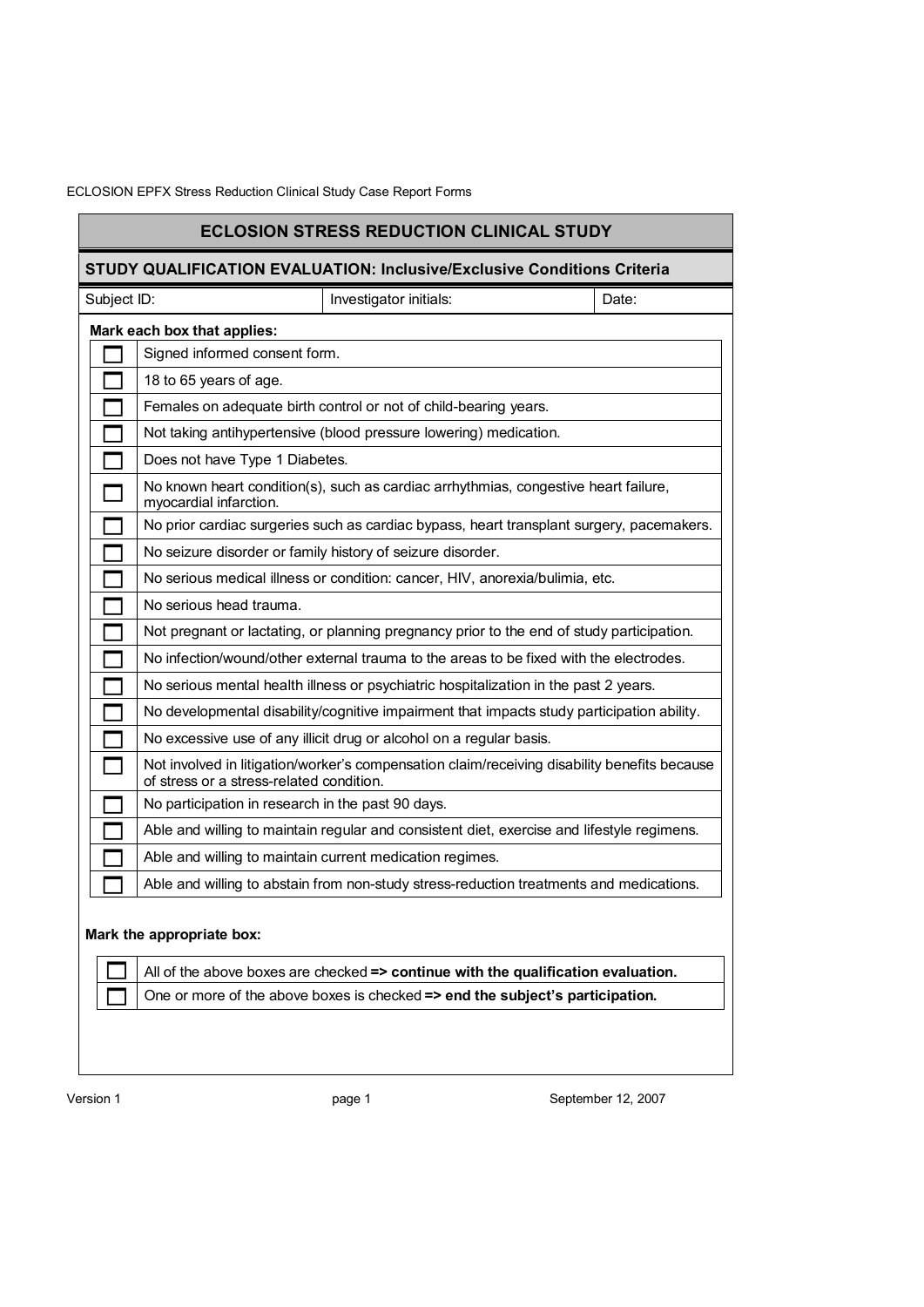|                                                                                     | Reading #1 | Reading #2 |      | Reading #3                                                                             |
|-------------------------------------------------------------------------------------|------------|------------|------|----------------------------------------------------------------------------------------|
| Systolic blood pressure                                                             | mmHg       |            | mmHg | mmHg                                                                                   |
| Diastolic blood pressure                                                            | mmHg       |            | mmHg | mmHg                                                                                   |
| <b>Three-Reading Average</b>                                                        |            |            |      |                                                                                        |
| Systolic blood pressure                                                             |            | mmHg       |      |                                                                                        |
| Diastolic blood pressure                                                            |            | mmHg       |      |                                                                                        |
| Mark the appropriate box based on the Three-Reading Average values:                 |            |            |      |                                                                                        |
|                                                                                     |            |            |      | Average Systolic blood pressure is 160 mmHg or higher => Stage 2 Hypertension=> end    |
| the subject's participation.                                                        |            |            |      |                                                                                        |
|                                                                                     |            |            |      | Average Diastolic blood pressure is 100 mmHg or higher => Stage 2 Hypertension=> end   |
| the subject's participation.                                                        |            |            |      |                                                                                        |
|                                                                                     |            |            |      | Average Systolic blood pressure is less than 160 mmHg AND Average Diastolic blood      |
| pressure is less than 100 mmHg => continue with the qualification evaluation.       |            |            |      |                                                                                        |
| <b>RESTING HEART RATE:</b> Please record the following information for the subject. |            |            |      |                                                                                        |
| Resting Heart Rate #1                                                               |            |            |      | beats per minute                                                                       |
| <b>Resting Heart Rate #1</b>                                                        |            |            |      | beats per minute                                                                       |
| Resting Heart Rate #1                                                               |            |            |      | beats per minute                                                                       |
| <b>Average Resting Heart Rate</b>                                                   |            |            |      | beats per minute                                                                       |
|                                                                                     |            |            |      |                                                                                        |
| Mark the appropriate box based on the Three-Reading Average values:                 |            |            |      |                                                                                        |
| the subject's participation.                                                        |            |            |      | Average Resting Heart Rate is greater than 100 beats per minute => Tachycardia=> end   |
| subject's participation.                                                            |            |            |      | Average Resting Heart Rate is less than 60 beats per minute => Bradycardia=> end the   |
| second period => Irregular Resting Heart Rate=> end the subject's participation.    |            |            |      | Average Resting Heart Rate is irregular, with beats consistently missed across the 60- |

Version 1 **page 2** Page 2 September 12, 2007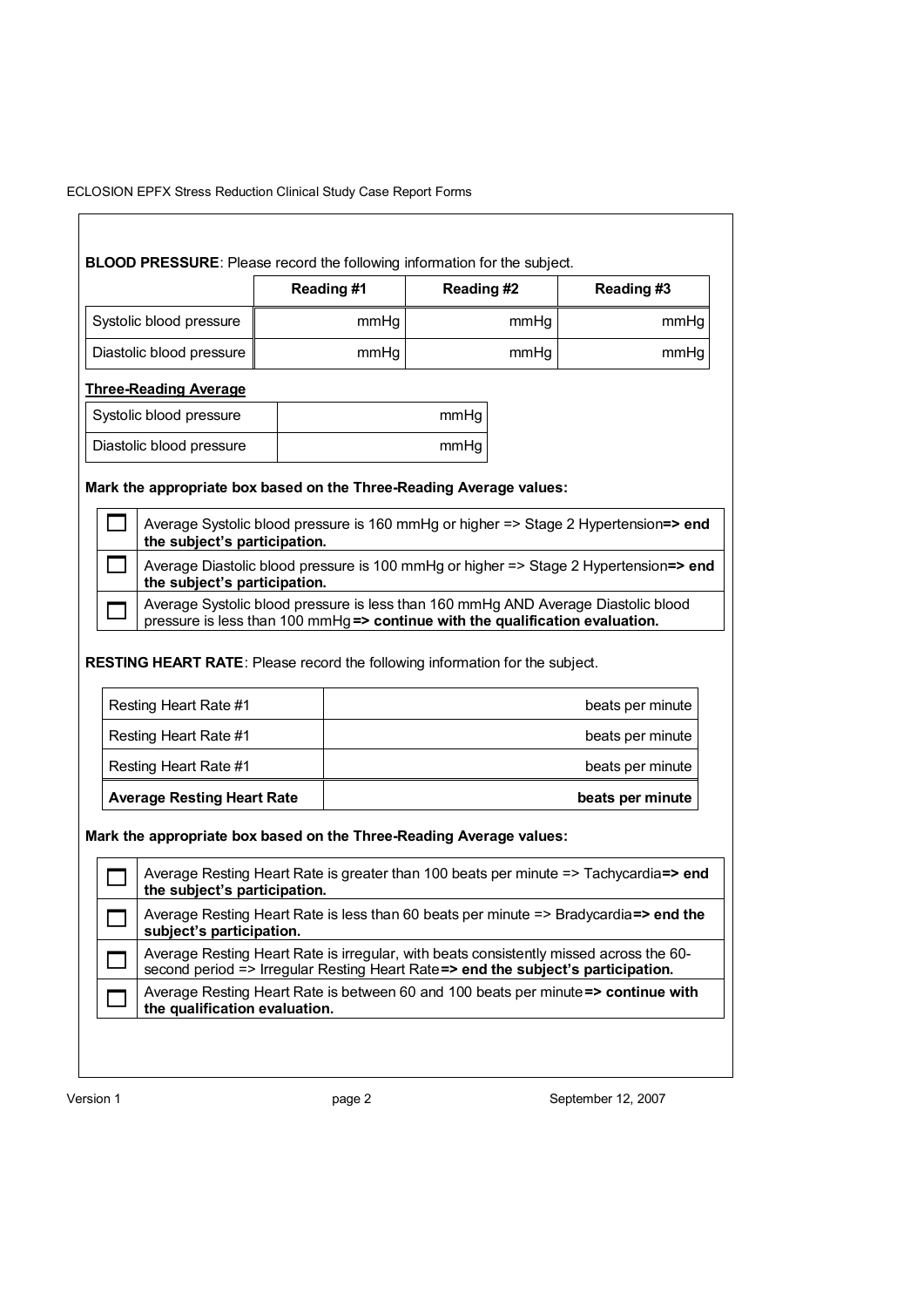| <b>BODY MASS INDEX</b>                                                                                                                                              |
|---------------------------------------------------------------------------------------------------------------------------------------------------------------------|
| weight (in kg)                                                                                                                                                      |
| height (in meters)                                                                                                                                                  |
| <b>BMI</b> ( $kg/m2$ )                                                                                                                                              |
| Mark the appropriate box based on the BMI measure:                                                                                                                  |
| BMI is 30 kg/m <sup>2</sup> or greater => Generalized Obesity=> end the subject's participation.                                                                    |
| BMI is less than 30 kg/m <sup>2</sup> => continue with the qualification evaluation.                                                                                |
|                                                                                                                                                                     |
| LIFE EVENTS QUESTIONNAIRE (LEQ)                                                                                                                                     |
| LEQ score for past 3 months                                                                                                                                         |
| LEQ score for upcoming 6 months                                                                                                                                     |
| Mark the appropriate box based on the LEQ score:                                                                                                                    |
| LEQ score for either past 3 months or upcoming 6 months is 200 or more => Significant<br>past/anticipated stressful life events => end the subject's participation. |
| LEQ score for either past 3 months or upcoming 6 months is less than 200=> continue<br>with the qualification evaluation.                                           |
| PERCEIVED STRESS SCALE (PSS)                                                                                                                                        |
| <b>Total PSS score</b>                                                                                                                                              |
| Mark the appropriate box based on the PSS score:                                                                                                                    |
| The total PSS score is 25 or more => continue with the qualification evaluation.                                                                                    |
| The total PSS score is less than $25 \Rightarrow$ end the subject's participation.                                                                                  |
|                                                                                                                                                                     |
| <b>STUDY CONTINUATION DETERMINATION</b>                                                                                                                             |
| Mark the appropriate box based on the above recorded information:                                                                                                   |
| The subject has satisfied all of the study qualification criteria => the subject may<br>progress to the pre-treatment study phase.                                  |
| The subject has not satisfied one or more of the study qualification criteria=> end the<br>subject's participation in the study.                                    |

Version 1 **page 3** Page 3 September 12, 2007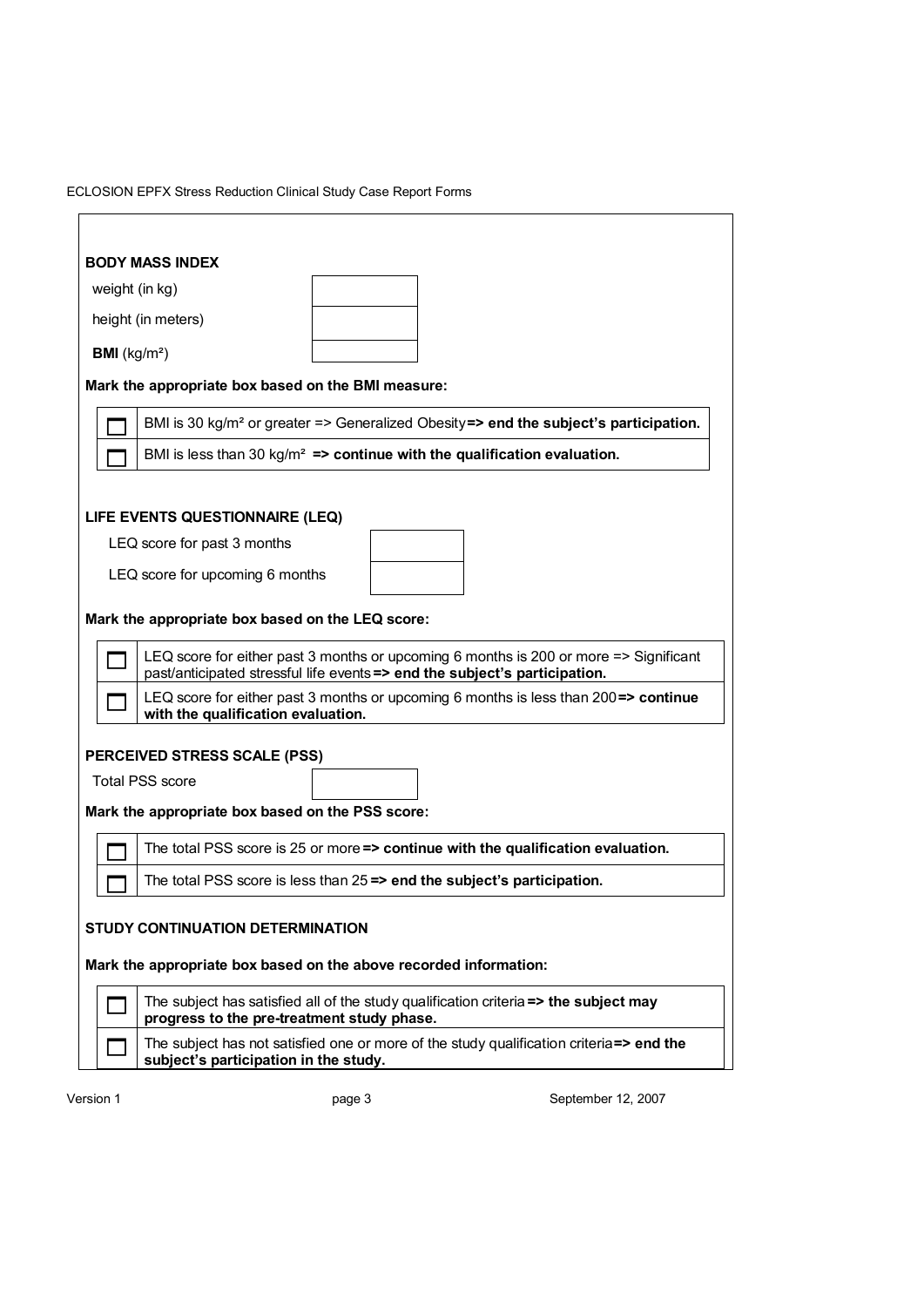|                                                                                                                                                                                                                             | <b>ECLOSION STRESS REDUCTION CLINICAL STUDY</b>                                                                                                                    |      |                  |      |       |                   |      |
|-----------------------------------------------------------------------------------------------------------------------------------------------------------------------------------------------------------------------------|--------------------------------------------------------------------------------------------------------------------------------------------------------------------|------|------------------|------|-------|-------------------|------|
| <b>PRE-TREATMENT PHASE</b>                                                                                                                                                                                                  |                                                                                                                                                                    |      |                  |      |       |                   |      |
| Subject ID:                                                                                                                                                                                                                 | Investigator initials:                                                                                                                                             |      |                  |      | Date: |                   |      |
| PHYSIOLOGICAL MEASURES                                                                                                                                                                                                      |                                                                                                                                                                    |      |                  |      |       |                   |      |
| <b>BLOOD PRESSURE:</b> Please record the following information for the subject.                                                                                                                                             |                                                                                                                                                                    |      |                  |      |       |                   |      |
| N.B. IF THE PRE-TREATMENT PHASE OCCURS ON THE SAME DAY AS THE STUDY<br><b>QUALIFICATION PHASE, BLOOD PRESSURE DOES NOT NEED TO BE REPEATED. JUST</b><br>ENTER THE THREE-READING AVERAGE FROM THE STUDY QUALIFICATION PHASE. |                                                                                                                                                                    |      |                  |      |       |                   |      |
|                                                                                                                                                                                                                             | Reading #1                                                                                                                                                         |      | Reading #2       |      |       | Reading#3         |      |
| Systolic blood pressure                                                                                                                                                                                                     |                                                                                                                                                                    | mmHg |                  | mmHg |       |                   | mmHg |
| Diastolic blood pressure                                                                                                                                                                                                    |                                                                                                                                                                    | mmHg |                  |      | mmHg  |                   | mmHg |
| <b>Three-Reading Average</b>                                                                                                                                                                                                |                                                                                                                                                                    |      |                  |      |       |                   |      |
| Systolic blood pressure                                                                                                                                                                                                     |                                                                                                                                                                    |      | mmHg             |      |       |                   |      |
| Diastolic blood pressure                                                                                                                                                                                                    |                                                                                                                                                                    |      | mmHg             |      |       |                   |      |
| Mark the appropriate box based on the Three-Reading Average values:                                                                                                                                                         |                                                                                                                                                                    |      |                  |      |       |                   |      |
| participation.                                                                                                                                                                                                              | Average Systolic blood pressure is 160 mmHg or higher AND/OR Average Diastolic<br>blood pressure is 100 mmHg or higher => Stage 2 Hypertension=> end the subject's |      |                  |      |       |                   |      |
|                                                                                                                                                                                                                             | Average Systolic blood pressure is less than 160 mmHg AND Average Diastolic blood<br>pressure is less than 100 mmHg => continue with the pre-treatment phase.      |      |                  |      |       |                   |      |
| Based on the subject's three-reading average blood pressure, mark the appropriate box<br>below:                                                                                                                             |                                                                                                                                                                    |      |                  |      |       |                   |      |
|                                                                                                                                                                                                                             | Category                                                                                                                                                           |      | Systolic (mm Hg) |      |       | Diastolic (mm Hg) |      |
|                                                                                                                                                                                                                             | Normal                                                                                                                                                             |      | less than 120    | and  |       | less than 80      |      |
|                                                                                                                                                                                                                             | Prehypertension                                                                                                                                                    |      | 120-139          | or   |       | $80 - 89$         |      |
|                                                                                                                                                                                                                             | Hypertension                                                                                                                                                       |      |                  |      |       |                   |      |
|                                                                                                                                                                                                                             | Stage 1                                                                                                                                                            |      | 140-159          | or   |       | $90 - 99$         |      |
| N.B.: When a person's systolic and diastolic pressures fall into different categories, the higher<br>category is used to classify the blood pressure status.                                                                |                                                                                                                                                                    |      |                  |      |       |                   |      |

Version 1 **page 4** Page 4 September 12, 2007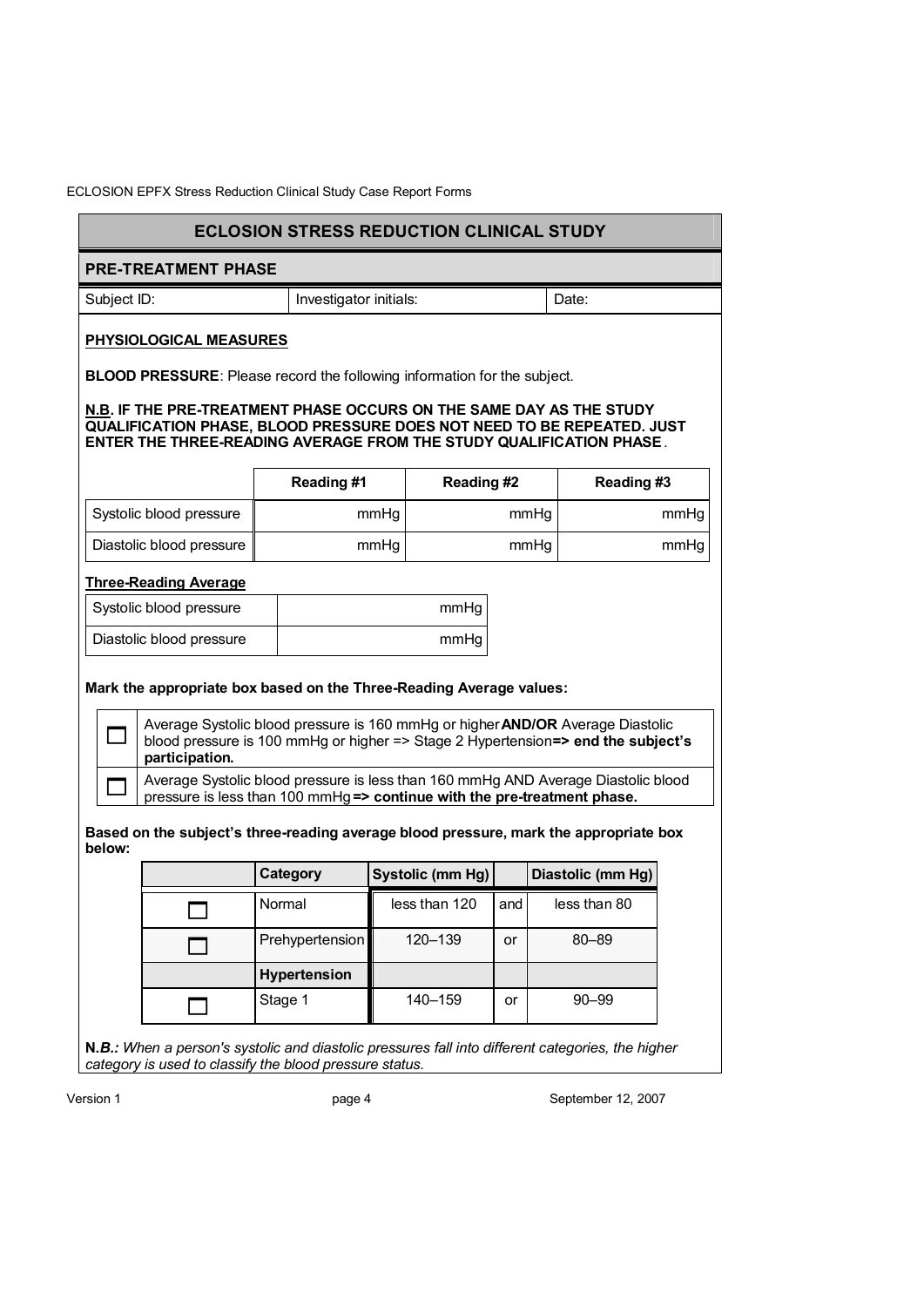**RESTING HEART RATE**: Please record the following information for the subject.

**N.B. IF THE PRE-TREATMENT PHASE OCCURS ON THE SAME DAY AS THE STUDY QUALIFICATION PHASE, RESTING HEART RATE DOES NOT NEED TO BE REPEATED. JUST ENTER THE AVERAGE RESTING HEART RATE FROM THE STUDY QUALIFICATION PHASE**.

| <b>Average Resting Heart Rate</b> | beats per minute |
|-----------------------------------|------------------|
| Resting Heart Rate #3             | beats per minute |
| Resting Heart Rate #2             | beats per minute |
| Resting Heart Rate #1             | beats per minute |

**Mark the appropriate box based on the Average Resting Heart Rate value:** 

| Average Resting Heart Rate is greater than 100 beats per minute => Tachycardia=><br>end the subject's participation.                                                       |
|----------------------------------------------------------------------------------------------------------------------------------------------------------------------------|
| Average Resting Heart Rate is less than 60 beats per minute => Bradycardia=> end the<br>subject's participation.                                                           |
| Average Resting Heart Rate is irregular, with beats consistently missed across the 60-<br>second period => Irregular Resting Heart Rate=> end the subject's participation. |
| Average Resting Heart Rate is between 60 and 100 beats per minute => continue with<br>the qualification evaluation.                                                        |

## **QUALITY OF LIFE ASSESSMENT MEASURES**

**PERCEIVED STRESS SCALE (PSS)** 

**N.B. IF THE PRE-TREATMENT PHASE OCCURS ON THE SAME DAY AS THE STUDY QUALIFICATION PHASE, THE PSS DOES NOT NEED TO BE REPEATED. JUST ENTER THE TOTAL PSS SCORE FROM THE STUDY QUALIFICATION PHASE**.

Total PSS score

**Mark the appropriate box based on the PSS score:** 

The total PSS score is 25 or more **=> continue with the qualification evaluation.**

The total PSS score is less than 25 **=> end the subject's participation.**

Version 1 **big 12, 2007 page 5** September 12, 2007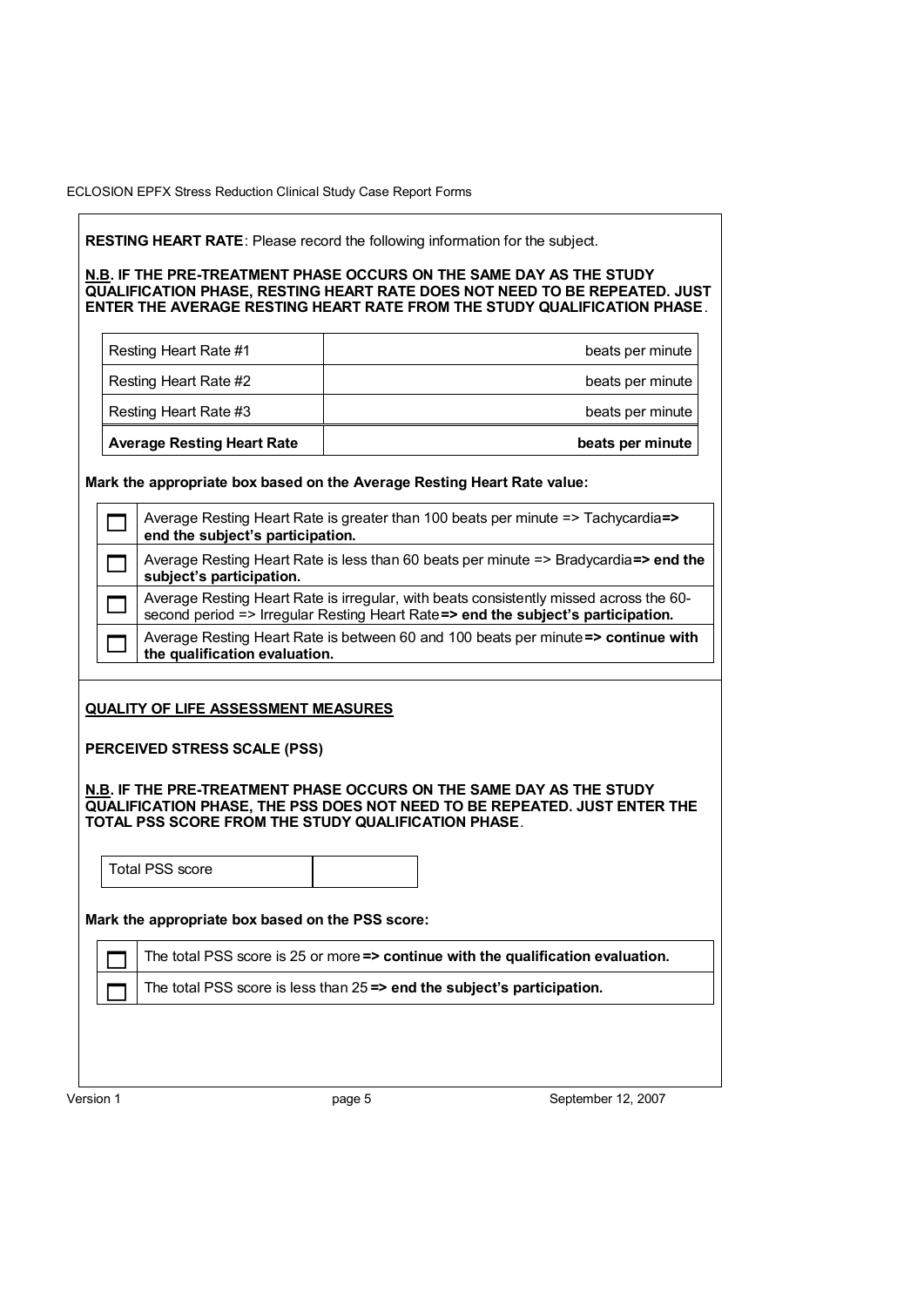## **THE PROFILE OF MOOD STATES (POMS) STANDARD**

**Record the following scores from the POMS:** 

| <b>Tension-Anxiety score</b> |  |
|------------------------------|--|
| Depression-Dejection score   |  |
| Anger-Hostility score        |  |
| Vigor-Activity score         |  |
| Fatique-Inertia score        |  |
| Confusion-Bewilderment score |  |
| <b>TOTAL POMS SCORE</b>      |  |

## **SPIELBERGER'S STATE-TRAIT ANXIETY INVENTORY (STAI)**

**Record the following scores from the STAI:** 

| State Anxiety score | /80 |
|---------------------|-----|
| Trait Anxiety score | /80 |

#### **BECK DEPRESSION INVENTORY-II (BDI-II)**

**Record the following for the BDI-II:** 

**BDI-II Total Score:** 

**ANALYZING STRESS IN THE BODY SUBJECT QUESTIONNAIRE** 

 Analyzing Stress in the Body Subject Questionnaire completed **=> continue with the qualification evaluation.**

Version 1 **big 12, 2007 page 6** September 12, 2007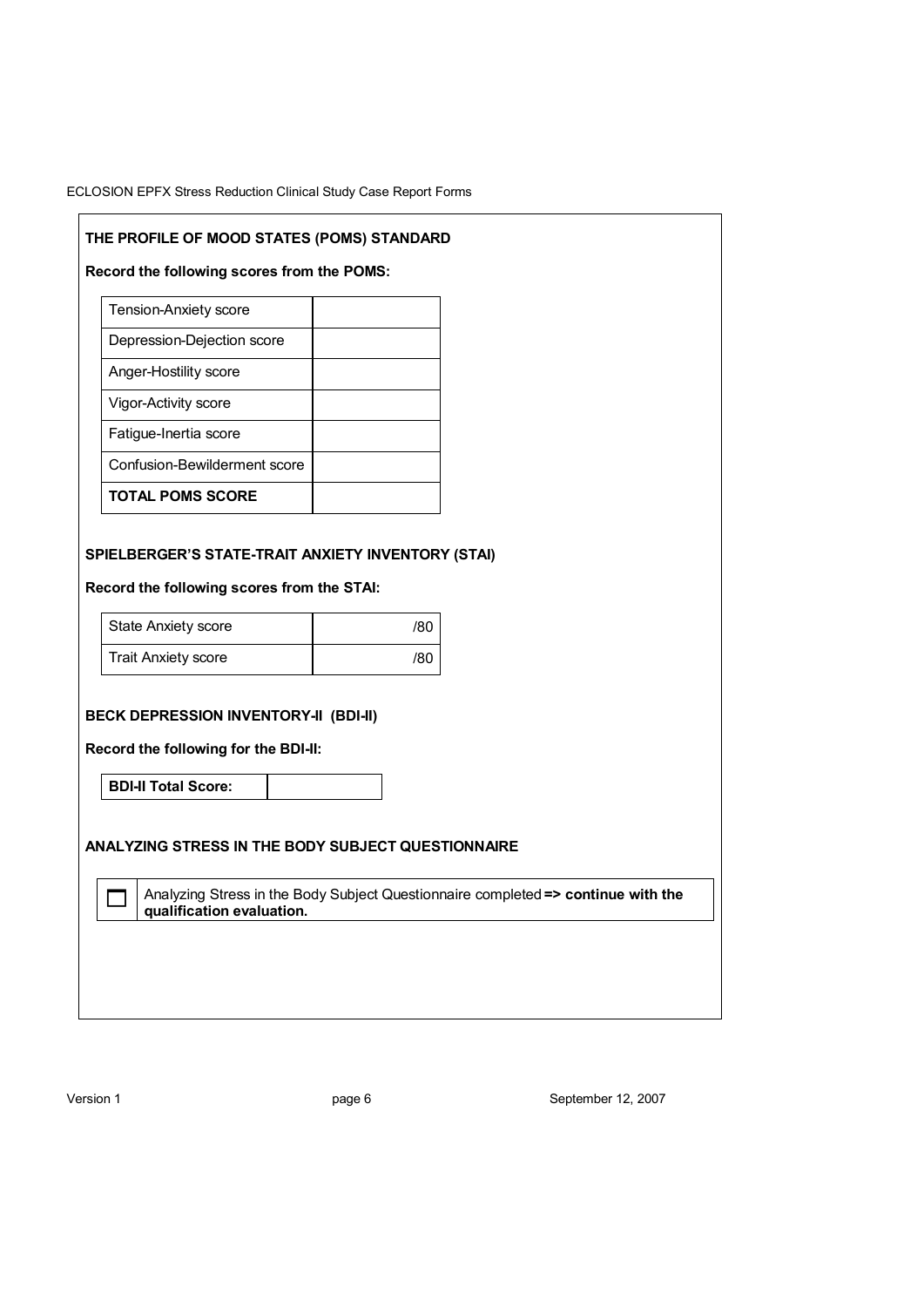| ECLOSION EPFX Stress Reduction Clinical Study Case Report Forms |  |
|-----------------------------------------------------------------|--|
|-----------------------------------------------------------------|--|

| AGE: Please record the age of the subject.<br>18-25 years                                                                                                                                                                                              | 36-49 years |          |               |                |  |
|--------------------------------------------------------------------------------------------------------------------------------------------------------------------------------------------------------------------------------------------------------|-------------|----------|---------------|----------------|--|
| 26-35 years                                                                                                                                                                                                                                            | 50-65 years |          |               |                |  |
|                                                                                                                                                                                                                                                        |             |          |               |                |  |
| <b>GENDER:</b> Record the subject's gender                                                                                                                                                                                                             |             |          |               |                |  |
| male                                                                                                                                                                                                                                                   | female      |          |               |                |  |
| RACE: Please record the race of the subject.                                                                                                                                                                                                           |             |          |               |                |  |
| Caucasian                                                                                                                                                                                                                                              | Hispanic    |          |               | Middle Eastern |  |
| Asian/Pacific Islander                                                                                                                                                                                                                                 | Other:      |          |               |                |  |
| EDUCATION LEVEL: Please record the highest attained education level of the subject.                                                                                                                                                                    |             |          |               |                |  |
| Less than high school                                                                                                                                                                                                                                  |             |          | Undergraduate |                |  |
| High school                                                                                                                                                                                                                                            |             | Graduate |               |                |  |
|                                                                                                                                                                                                                                                        |             |          |               |                |  |
| Some college<br>DRUG, TREATMENT AND FOOD/EXERCISE BEHAVIOR AND HISTORY<br><b>CURRENT MEDICATIONS:</b> List all of the over-the-counter and prescription medications that the<br>subject is currently taking, including dosage schedule where possible. |             |          | Post-graduate |                |  |
| Over-the-counter medications                                                                                                                                                                                                                           |             |          |               |                |  |
|                                                                                                                                                                                                                                                        |             |          |               |                |  |
|                                                                                                                                                                                                                                                        |             |          |               |                |  |
|                                                                                                                                                                                                                                                        |             |          |               |                |  |
|                                                                                                                                                                                                                                                        |             |          |               |                |  |
|                                                                                                                                                                                                                                                        |             |          |               |                |  |
| <b>Prescription medications</b>                                                                                                                                                                                                                        |             |          |               |                |  |
|                                                                                                                                                                                                                                                        |             |          |               |                |  |
|                                                                                                                                                                                                                                                        |             |          |               |                |  |
|                                                                                                                                                                                                                                                        |             |          |               |                |  |
|                                                                                                                                                                                                                                                        |             |          |               |                |  |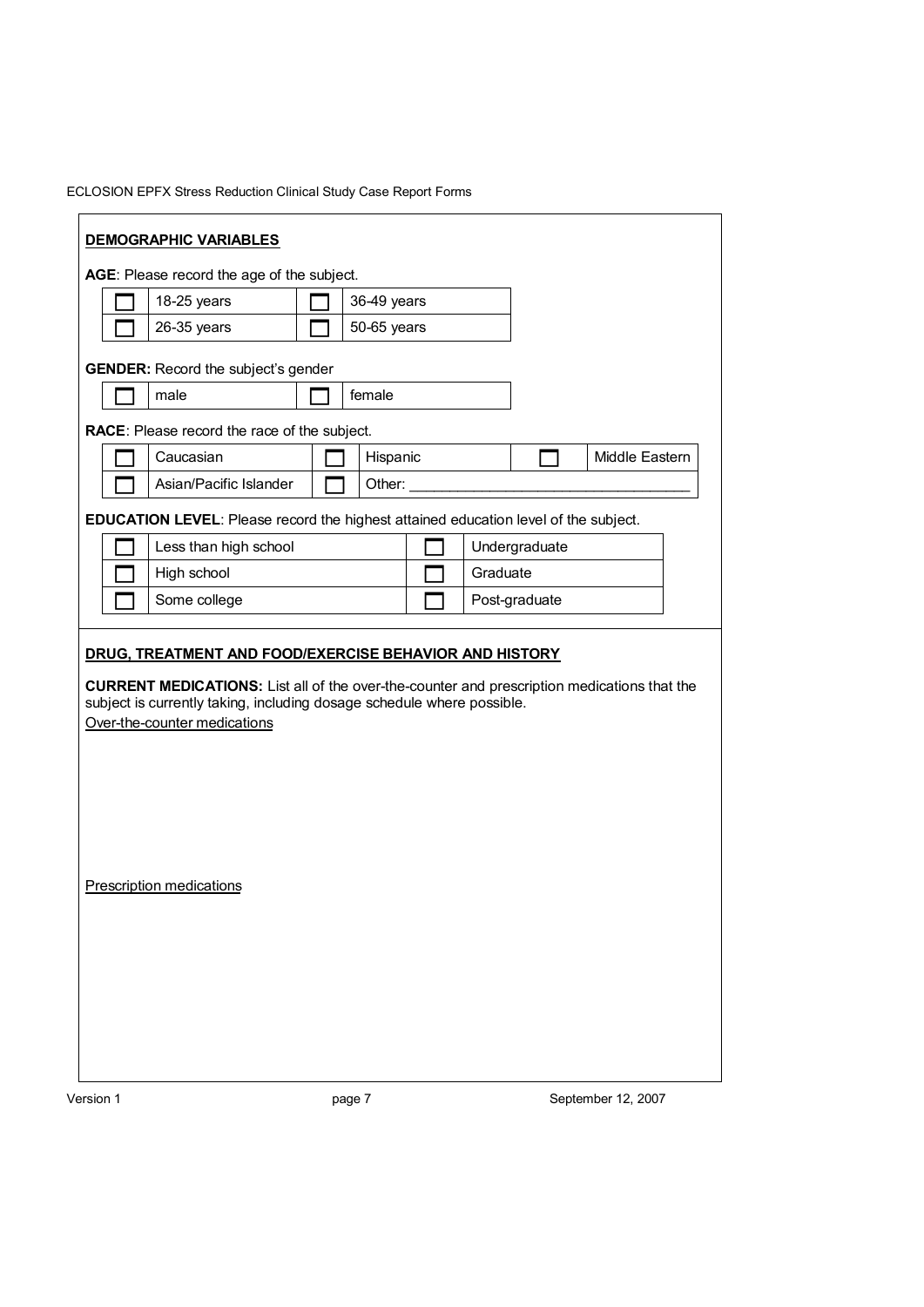| NON-CURRENT MEDICATIONS: List all of the over-the-counter and prescription medications that<br>the subject has taken during the past 6 months.                    |  |
|-------------------------------------------------------------------------------------------------------------------------------------------------------------------|--|
| Over-the-counter medications                                                                                                                                      |  |
|                                                                                                                                                                   |  |
|                                                                                                                                                                   |  |
|                                                                                                                                                                   |  |
| <b>Prescription medications</b>                                                                                                                                   |  |
|                                                                                                                                                                   |  |
|                                                                                                                                                                   |  |
|                                                                                                                                                                   |  |
|                                                                                                                                                                   |  |
| HERBS AND DIETARY SUPPLEMENTS: List all of the herbs and dietary supplements that the<br>subject is currently taking or has taken during the past 6 months.       |  |
|                                                                                                                                                                   |  |
|                                                                                                                                                                   |  |
|                                                                                                                                                                   |  |
|                                                                                                                                                                   |  |
|                                                                                                                                                                   |  |
|                                                                                                                                                                   |  |
| <b>CURRENT TREATMENTS:</b> List all of the treatments in which the subject is currently engaged for<br>any reason. Include conventional and alternative therapies |  |
|                                                                                                                                                                   |  |
|                                                                                                                                                                   |  |
|                                                                                                                                                                   |  |
|                                                                                                                                                                   |  |
|                                                                                                                                                                   |  |
|                                                                                                                                                                   |  |

Version 1 **page 8** Page 8 September 12, 2007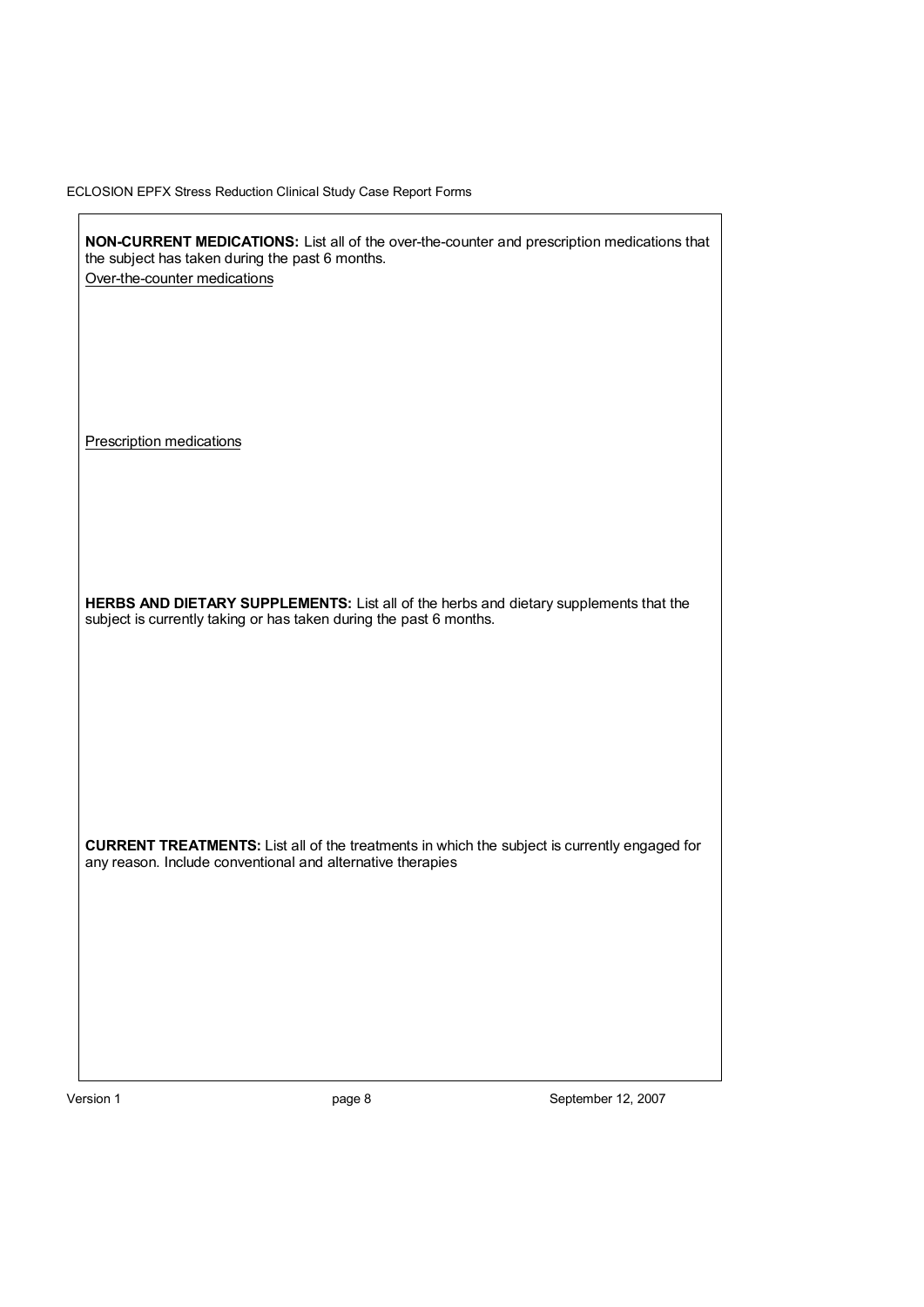|                       | NON-CURRENT TREATMENTS: List all of the treatments in which the subject has taken part in for<br>stress reduction or relaxation over the past 12 months. Include conventional and alternative<br>therapies. |
|-----------------------|-------------------------------------------------------------------------------------------------------------------------------------------------------------------------------------------------------------|
|                       |                                                                                                                                                                                                             |
|                       | FOOD/GENERAL DIET: Record information about the subject's general diet composition,                                                                                                                         |
| ➤                     | including:<br>Typical average caloric intake:                                                                                                                                                               |
| $\blacktriangleright$ | Typical average daily fat intake:                                                                                                                                                                           |
| ➤                     | Vegetarian/non-vegetarian:                                                                                                                                                                                  |
| $\blacktriangleright$ | Typical types of food consumed:                                                                                                                                                                             |
| ≻                     | Additional information:                                                                                                                                                                                     |

Version 1 **page 9** Page 9 September 12, 2007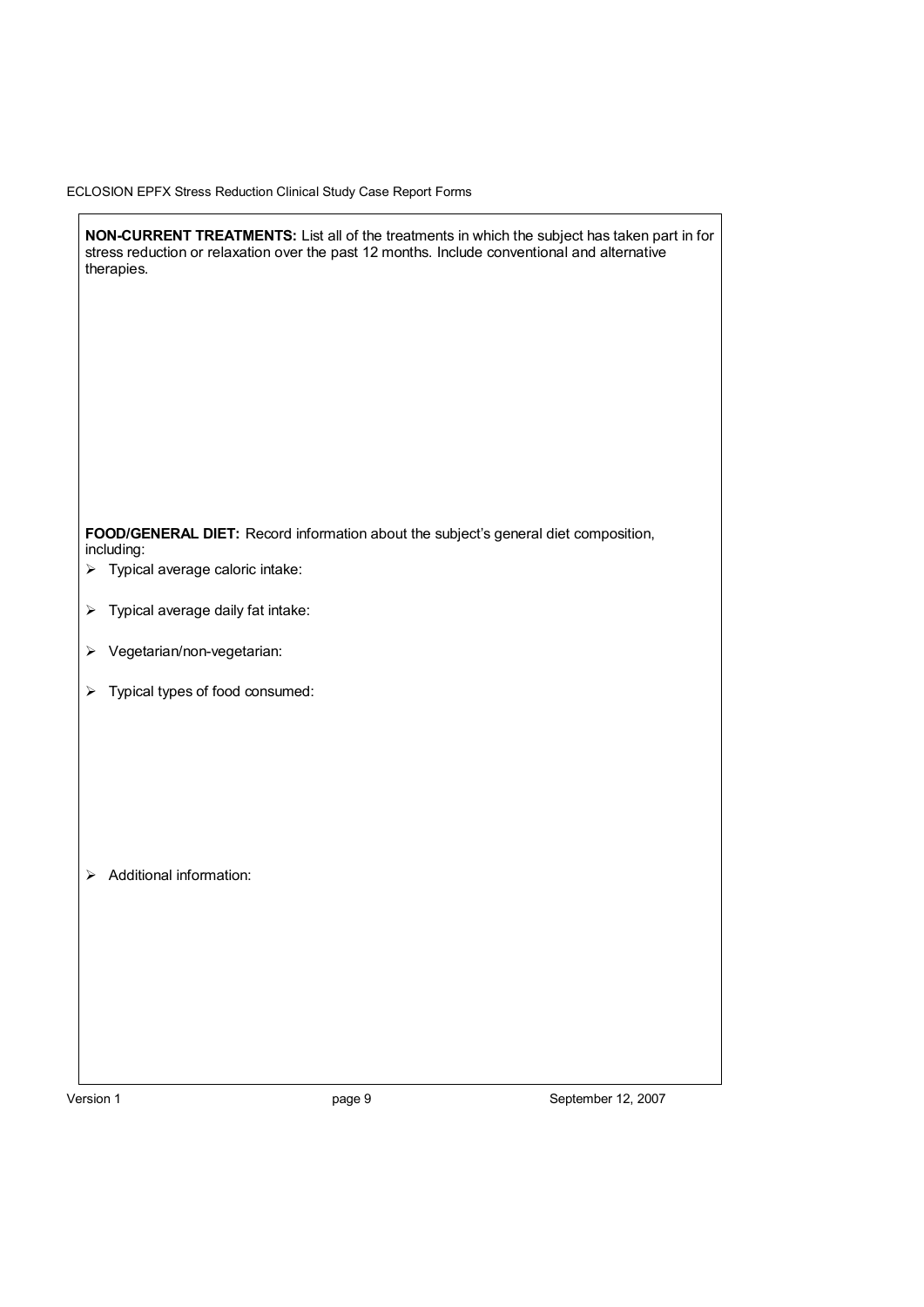|  |  | ECLOSION EPFX Stress Reduction Clinical Study Case Report Forms |  |  |  |  |  |
|--|--|-----------------------------------------------------------------|--|--|--|--|--|
|--|--|-----------------------------------------------------------------|--|--|--|--|--|

| NON-ALCOHOLIC DRINKS: Record information about the subject's general drink composition,<br>including:                                                                         |
|-------------------------------------------------------------------------------------------------------------------------------------------------------------------------------|
| $\triangleright$ Average number of glasses of water consumed daily:                                                                                                           |
| Average daily fruit drink consumption:<br>⋗                                                                                                                                   |
| Average daily soda drink consumption - caffeinated/non-caffeinated :<br>⋗                                                                                                     |
| Average daily milk consumption:<br>⋗                                                                                                                                          |
|                                                                                                                                                                               |
| Average daily coffee/tea consumption:<br>⋗                                                                                                                                    |
|                                                                                                                                                                               |
| Other daily drinks:<br>⋗                                                                                                                                                      |
|                                                                                                                                                                               |
|                                                                                                                                                                               |
|                                                                                                                                                                               |
| <b>ALCOHOLIC DRINKS:</b> Record information about the subject's typical weekly alcohol consumption                                                                            |
| type and pattern, including wine, beer, liquor, etc.                                                                                                                          |
|                                                                                                                                                                               |
|                                                                                                                                                                               |
|                                                                                                                                                                               |
|                                                                                                                                                                               |
|                                                                                                                                                                               |
| <b>SMOKING:</b> If the subject smokes, record the average number of cigarettes smoked dally.                                                                                  |
|                                                                                                                                                                               |
| <b>EXERCISE:</b> Record the types of exercise, if any, in which the subject partakes, and the frequency                                                                       |
| with which the subject engages in each exercise type.                                                                                                                         |
|                                                                                                                                                                               |
|                                                                                                                                                                               |
|                                                                                                                                                                               |
|                                                                                                                                                                               |
| Mark the following box once applicable:                                                                                                                                       |
|                                                                                                                                                                               |
| The subject has been reminded and continues to agree to maintain his or her typical pre-<br>study pattern or food and drink intake and exercise regimen throughout the study. |
|                                                                                                                                                                               |

Version 1 **page 10** page 10 September 12, 2007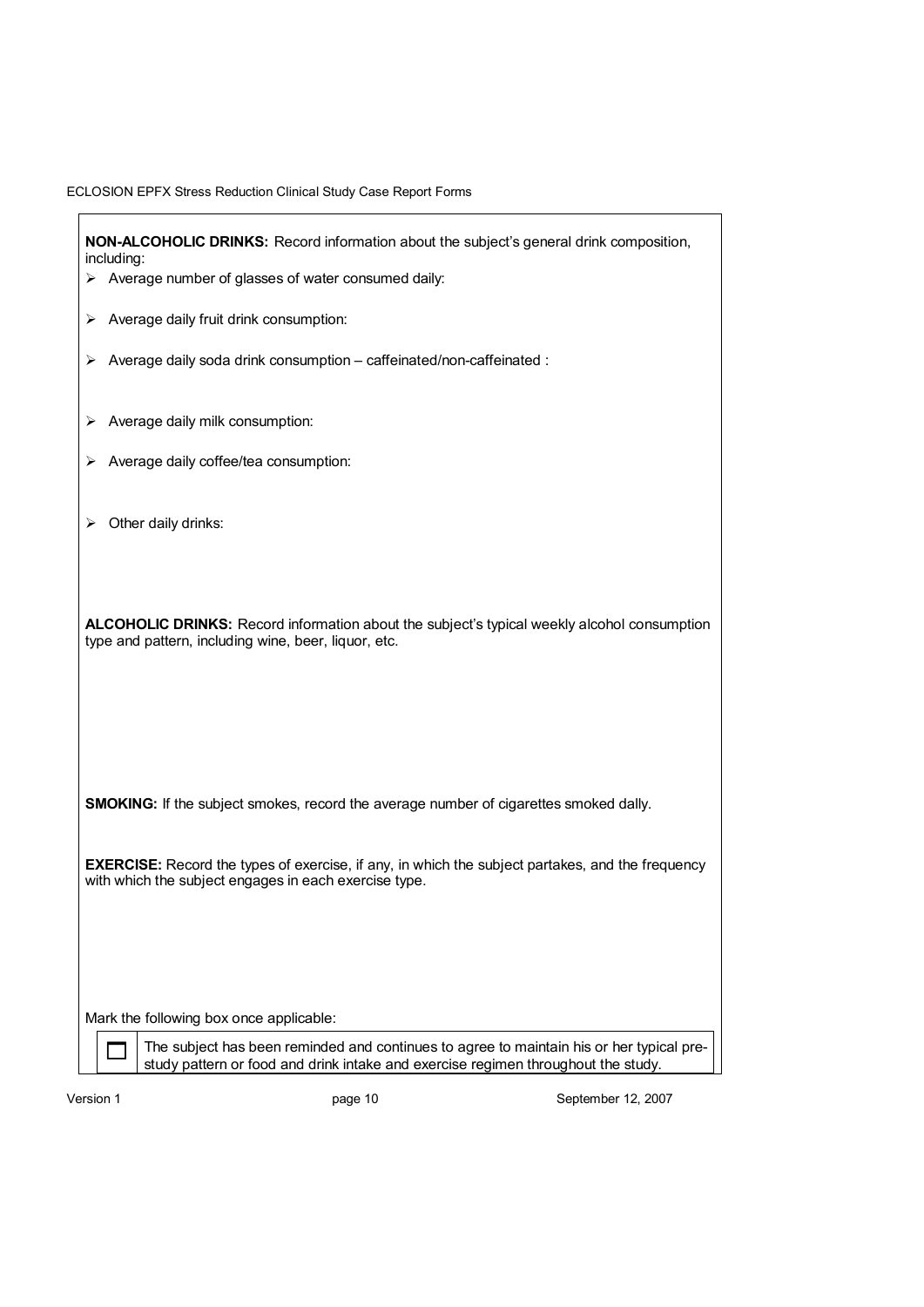| <b>ECLOSION STRESS REDUCTION CLINICAL STUDY</b>                            |                        |       |
|----------------------------------------------------------------------------|------------------------|-------|
| <b>PRE-TREATMENT PHASE</b>                                                 |                        |       |
| <b>SUBJECT GROUP ASSIGNMENT</b>                                            |                        |       |
| Subject ID:                                                                | Investigator initials: | Date: |
| Record to which group the subject has been assigned.<br>Group A<br>Group B |                        |       |

Version 1 **page 11** page 11 September 12, 2007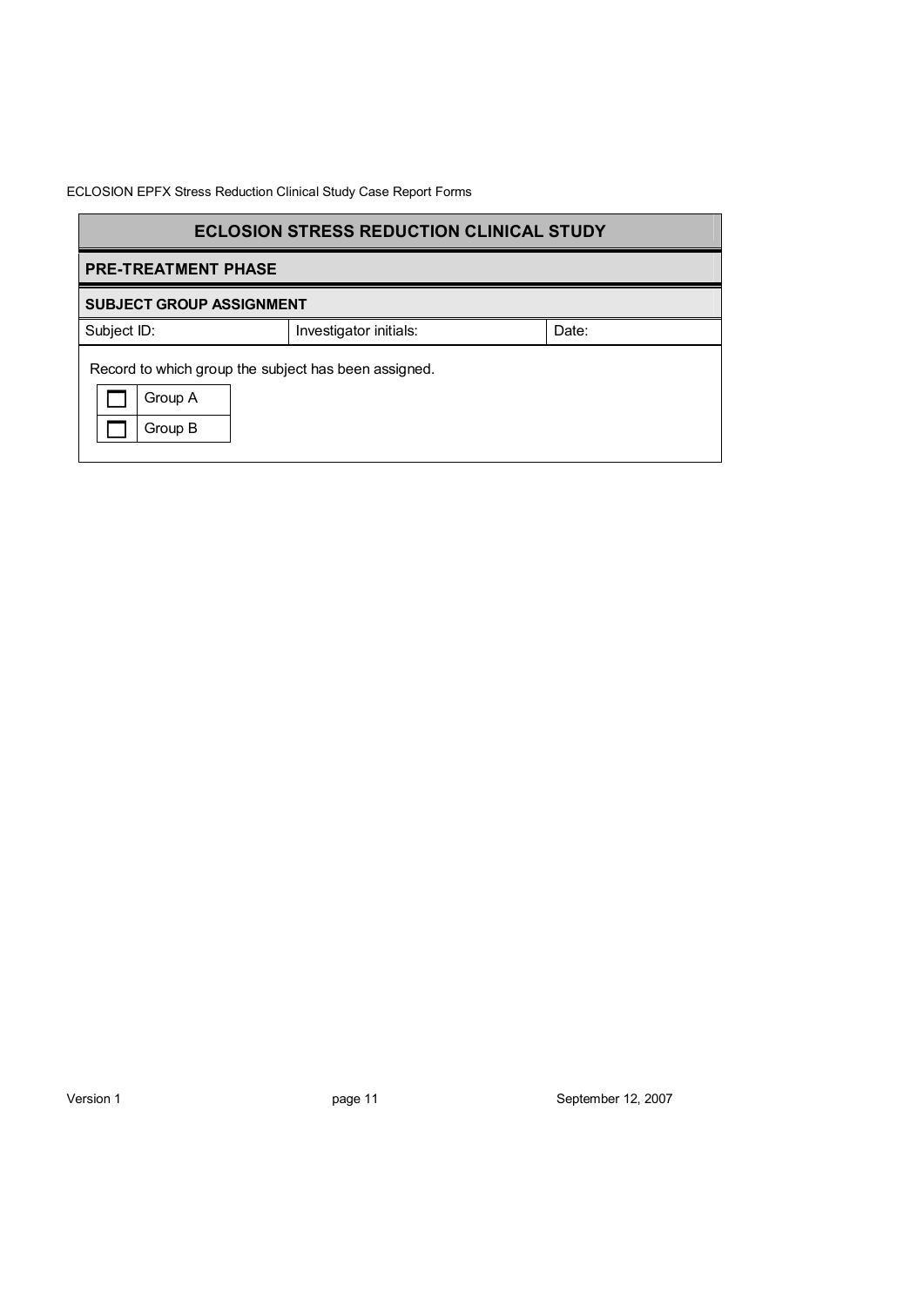|                    |         |  |                   | <b>ECLOSION STRESS REDUCTION CLINICAL STUDY</b>                                                                                                                    |   |                   |            |
|--------------------|---------|--|-------------------|--------------------------------------------------------------------------------------------------------------------------------------------------------------------|---|-------------------|------------|
|                    |         |  |                   | TREATMENT PHASE: TREATMENT ADMINISTRATION VISIT SCHEDULE                                                                                                           |   |                   |            |
| Subject ID:        |         |  |                   | Investigator initials:                                                                                                                                             |   |                   | Date:      |
|                    |         |  |                   | In the table below, enter the date for which a treatment protocol administration is scheduled and<br>check the adjacent box when that a treatment is administered. |   |                   |            |
|                    |         |  | <b>Protocol 1</b> |                                                                                                                                                                    |   | <b>Protocol 2</b> |            |
| Month 1            | Week 1  |  |                   | (dd/mm/yy)                                                                                                                                                         |   |                   | (dd/mm/yy) |
|                    | Week 2  |  |                   | (dd/mm/yy)                                                                                                                                                         |   |                   | (dd/mm/yy) |
|                    | Week3   |  |                   | (dd/mm/yy)                                                                                                                                                         |   |                   | (dd/mm/yy) |
|                    | Week4   |  |                   | (dd/mm/yy)                                                                                                                                                         |   |                   | (dd/mm/yy) |
| Month <sub>2</sub> | Week 5  |  |                   | (dd/mm/yy)                                                                                                                                                         |   |                   |            |
|                    | Week 6  |  |                   |                                                                                                                                                                    |   |                   | (dd/mm/yy) |
|                    | Week 7  |  |                   | (dd/mm/yy)                                                                                                                                                         |   |                   |            |
|                    | Week 8  |  |                   |                                                                                                                                                                    |   |                   | (dd/mm/yy) |
| Month <sub>3</sub> | Week 9  |  |                   | (dd/mm/yy)                                                                                                                                                         |   |                   |            |
|                    | Week 10 |  |                   |                                                                                                                                                                    |   |                   |            |
|                    | Week 11 |  |                   |                                                                                                                                                                    |   |                   | (dd/mm/yy) |
|                    | Week 12 |  |                   |                                                                                                                                                                    |   |                   |            |
| Month 4            | Week 13 |  |                   | (dd/mm/yy)                                                                                                                                                         |   |                   |            |
|                    | Week 14 |  |                   |                                                                                                                                                                    |   |                   |            |
|                    | Week 15 |  |                   |                                                                                                                                                                    |   |                   | (dd/mm/yy) |
|                    | Week 16 |  |                   |                                                                                                                                                                    |   |                   |            |
| Month <sub>5</sub> | Week 17 |  |                   | (dd/mm/yy)                                                                                                                                                         |   |                   |            |
|                    | Week 18 |  |                   |                                                                                                                                                                    |   |                   |            |
|                    | Week 19 |  |                   |                                                                                                                                                                    | ┍ |                   | (dd/mm/yy) |
|                    | Week 20 |  |                   |                                                                                                                                                                    |   |                   |            |
| Month 6            | Week 21 |  |                   | (dd/mm/yy)                                                                                                                                                         |   |                   |            |
|                    | Week 22 |  |                   |                                                                                                                                                                    |   |                   |            |
|                    | Week 23 |  |                   |                                                                                                                                                                    |   |                   | (dd/mm/yy) |
|                    | Week 24 |  |                   |                                                                                                                                                                    |   |                   |            |

Version 1 **page 12** Provide the September 12, 2007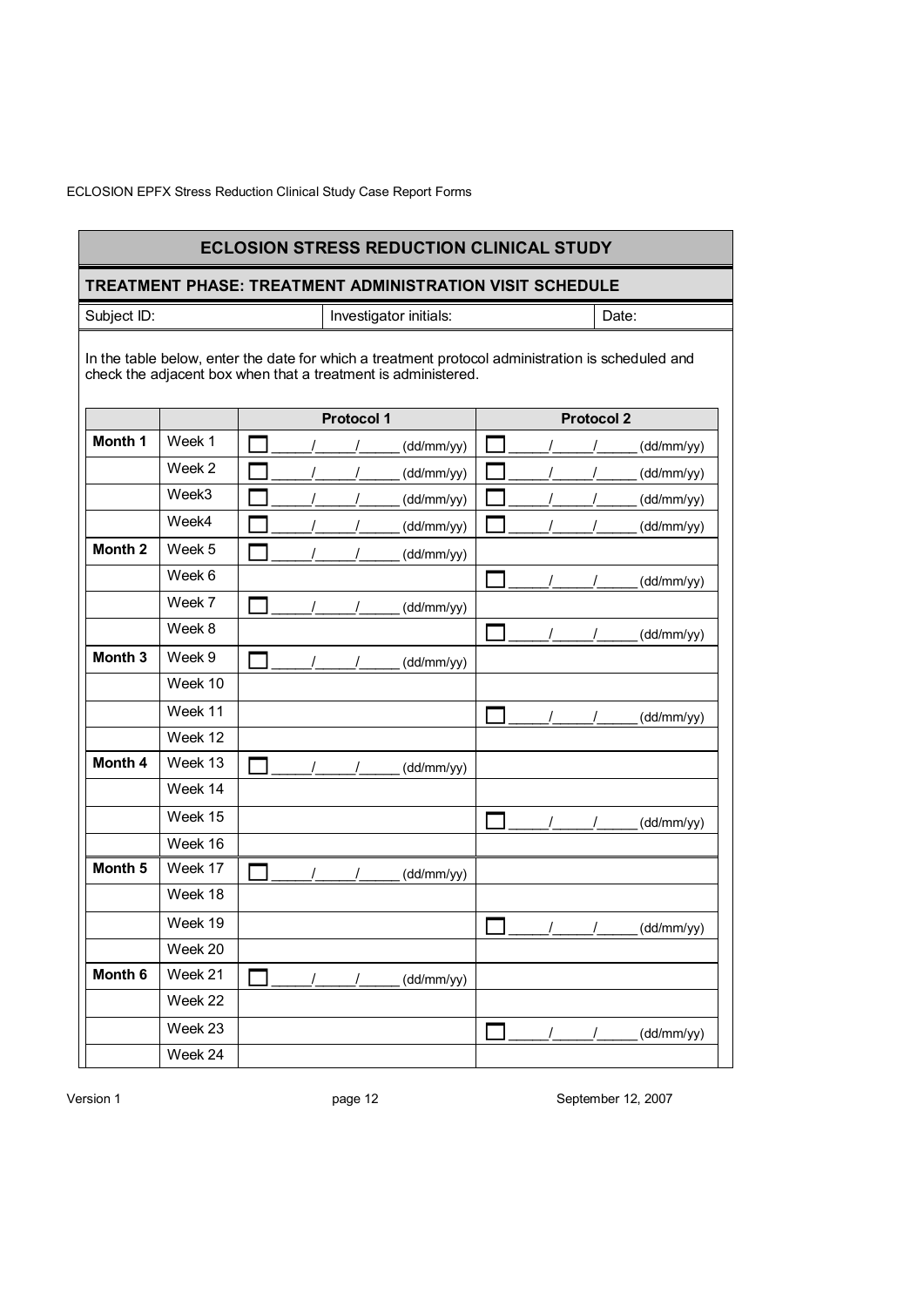## **ECLOSION STRESS REDUCTION CLINICAL STUDY**

## **TREATMENT PHASE: TREATMENT PHASE MEASUREMENTS**

### **TREATMENT MEASUREMENT TIME POINT #1: END OF MONTH 1**

| Subject ID: | Investigator initials: | Date: |
|-------------|------------------------|-------|
|             |                        |       |

**BLOOD PRESSURE**: Please record the following information for the subject.

|                          | Reading#1 | Reading #2 | Reading#3 |
|--------------------------|-----------|------------|-----------|
| Systolic blood pressure  | mmHg      | mmHq       | mmHg      |
| Diastolic blood pressure | mmHq      | mmHq       | mmHg      |

### **Three-Reading Average**

| Systolic blood pressure  | mmHq |
|--------------------------|------|
| Diastolic blood pressure | mmHq |

Based on the subject's three-reading average blood pressure, mark the appropriate box below:

| Category            | Systolic (mm Hg) |     | Diastolic (mm Hg) |
|---------------------|------------------|-----|-------------------|
| Normal              | less than 120    | and | less than 80      |
| Prehypertension     | 120-139          | or  | $80 - 89$         |
| <b>Hypertension</b> |                  |     |                   |
| Stage 1             | 140-159          | or  | $90 - 99$         |
| Stage 2             | $160+$           | or  | $100+$            |

**N***.B.: When a person's systolic and diastolic pressures fall into different categories, the higher category is used to classify the blood pressure status.* 

**RESTING HEART RATE**: Please record the following information for the subject.

| Resting Heart Rate #1             | beats per minute |
|-----------------------------------|------------------|
| Resting Heart Rate #2             | beats per minute |
| Resting Heart Rate #3             | beats per minute |
| <b>Average Resting Heart Rate</b> | beats per minute |

Version 1 **big 12, 2007 page 13 big 12, 2007 September 12, 2007**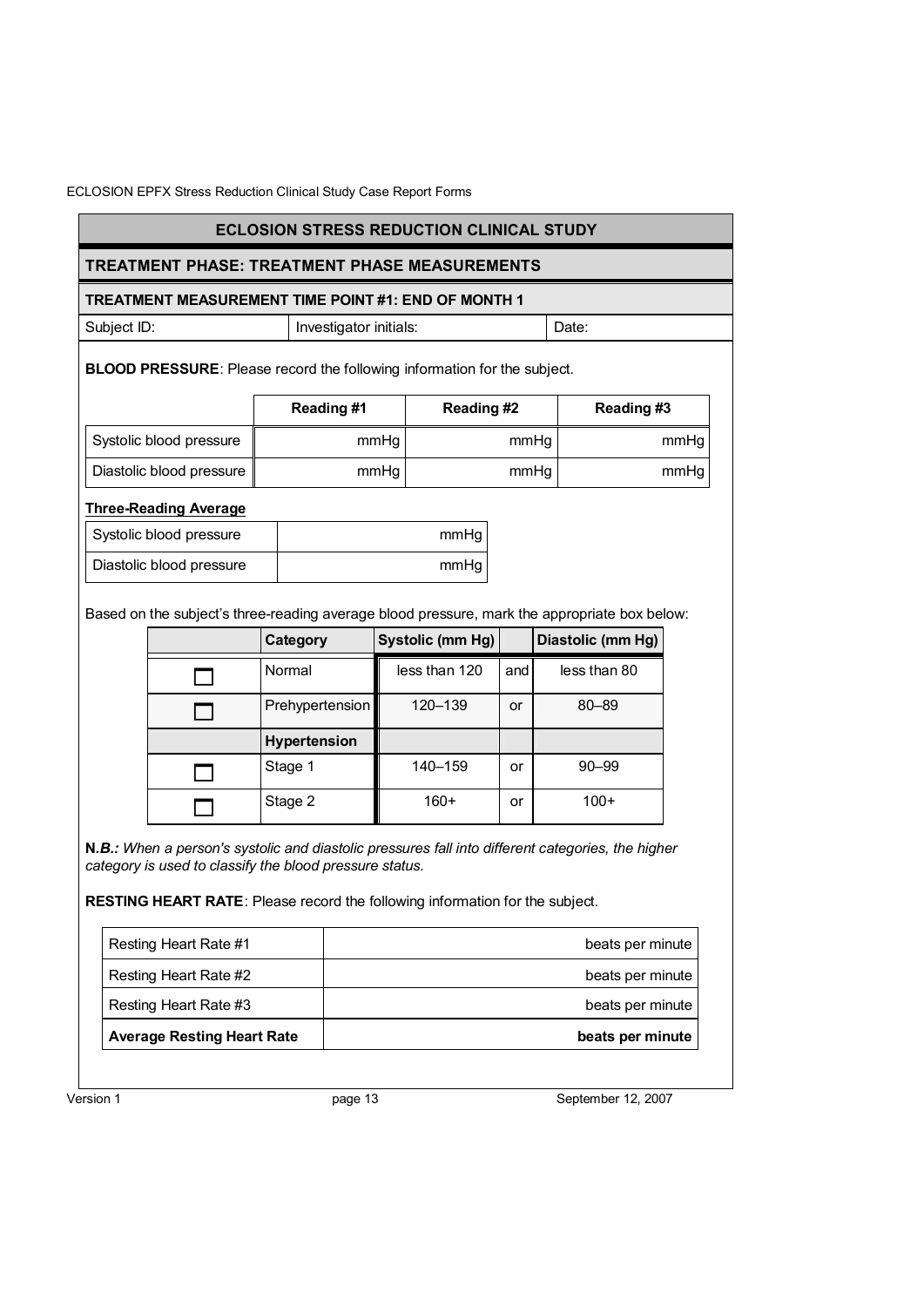| yes<br>no | <b>ADVERSE EVENTS AND REACTIONS: Do you</b><br>think you have experienced any adverse events<br>and/or reactions from the treatments you have done<br>using the Electro Physiological Feedback Xrroid? | IF YOU MARKED "YES", PLEASE<br><b>CONTACT THE STUDY INVESTIGATOR AS</b><br><b>SOON AS POSSIBLE.</b><br>STUDY INVESTIGATOR, COMPLETE THE<br><b>INVESTIGATOR ADVERSE EVENTS AND</b><br><b>REACTIONS FORM AND TAKE ANY</b><br>NECESSARY ACTION RIGHT AWAY. |
|-----------|--------------------------------------------------------------------------------------------------------------------------------------------------------------------------------------------------------|---------------------------------------------------------------------------------------------------------------------------------------------------------------------------------------------------------------------------------------------------------|
|           |                                                                                                                                                                                                        |                                                                                                                                                                                                                                                         |
|           | participation in this clinical study in the space provided below.                                                                                                                                      | ADDITIONAL COMMENTS: Please write any additional comments you may have about your                                                                                                                                                                       |
|           |                                                                                                                                                                                                        |                                                                                                                                                                                                                                                         |
|           |                                                                                                                                                                                                        |                                                                                                                                                                                                                                                         |
|           |                                                                                                                                                                                                        |                                                                                                                                                                                                                                                         |
|           |                                                                                                                                                                                                        |                                                                                                                                                                                                                                                         |
|           |                                                                                                                                                                                                        |                                                                                                                                                                                                                                                         |
|           |                                                                                                                                                                                                        |                                                                                                                                                                                                                                                         |
|           |                                                                                                                                                                                                        |                                                                                                                                                                                                                                                         |
|           |                                                                                                                                                                                                        |                                                                                                                                                                                                                                                         |
|           |                                                                                                                                                                                                        |                                                                                                                                                                                                                                                         |
|           |                                                                                                                                                                                                        |                                                                                                                                                                                                                                                         |
|           |                                                                                                                                                                                                        |                                                                                                                                                                                                                                                         |
|           |                                                                                                                                                                                                        |                                                                                                                                                                                                                                                         |
|           |                                                                                                                                                                                                        |                                                                                                                                                                                                                                                         |
|           |                                                                                                                                                                                                        |                                                                                                                                                                                                                                                         |
|           |                                                                                                                                                                                                        |                                                                                                                                                                                                                                                         |
|           |                                                                                                                                                                                                        |                                                                                                                                                                                                                                                         |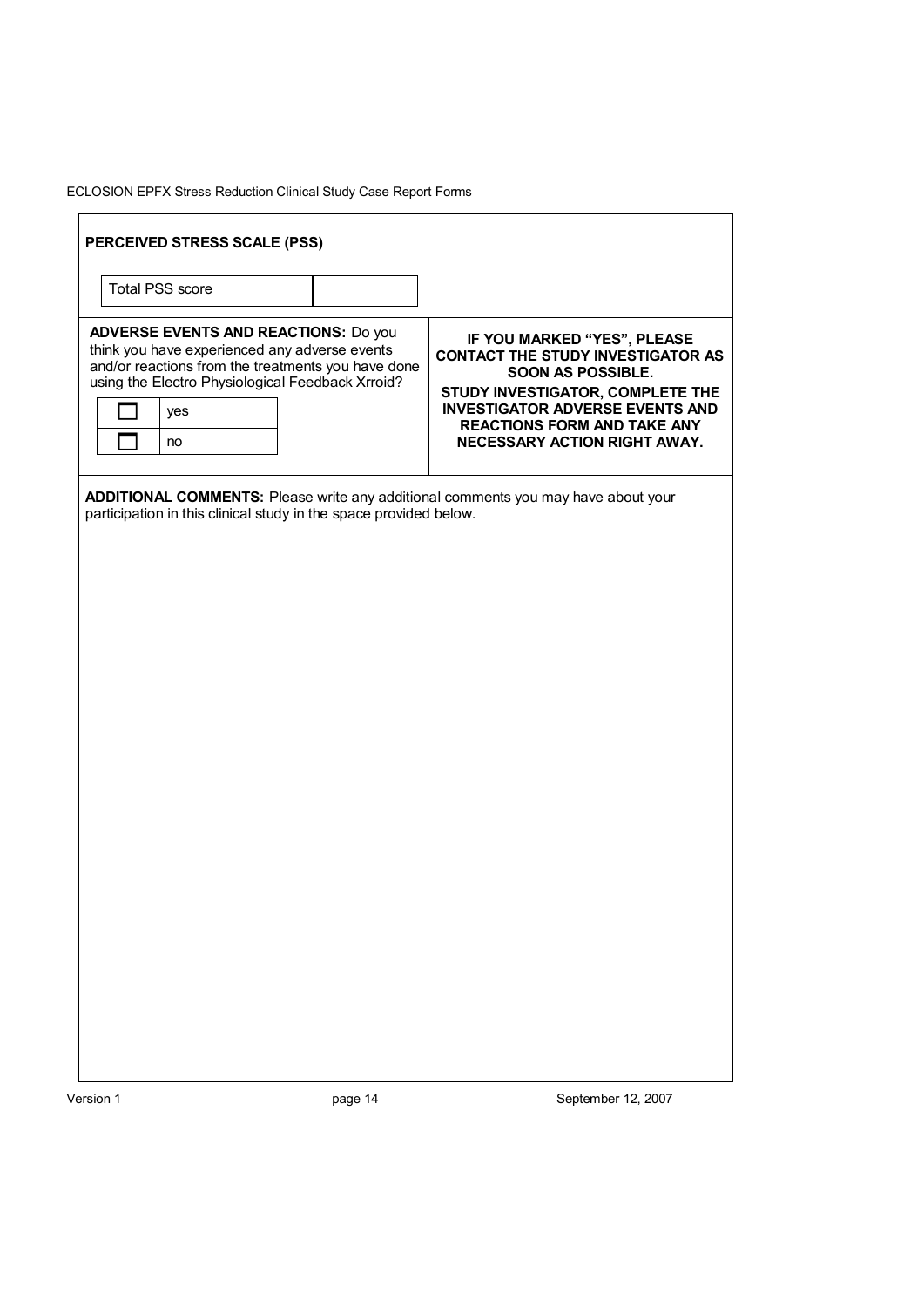## **ECLOSION STRESS REDUCTION CLINICAL STUDY**

## **TREATMENT PHASE: TREATMENT PHASE MEASUREMENTS**

### **TREATMENT MEASUREMENT TIME POINT #2: END OF MONTH 2**

| Subject ID:<br>Investigator initials:<br>Date: |  |
|------------------------------------------------|--|
|------------------------------------------------|--|

**BLOOD PRESSURE**: Please record the following information for the subject.

|                          | Reading#1 | Reading #2 | Reading#3 |
|--------------------------|-----------|------------|-----------|
| Systolic blood pressure  | mmHg      | mmHq       | mmHg      |
| Diastolic blood pressure | mmHq      | mmHq       | mmHg      |

### **Three-Reading Average**

| Systolic blood pressure  | mmHq |
|--------------------------|------|
| Diastolic blood pressure | mmHq |

Based on the subject's three-reading average blood pressure, mark the appropriate box below:

| Category            | Systolic (mm Hg) |     | Diastolic (mm Hg) |
|---------------------|------------------|-----|-------------------|
| Normal              | less than 120    | and | less than 80      |
| Prehypertension     | 120-139          | or  | 80-89             |
| <b>Hypertension</b> |                  |     |                   |
| Stage 1             | 140-159          | or  | $90 - 99$         |
| Stage 2             | $160+$           | or  | $100+$            |

**N***.B.: When a person's systolic and diastolic pressures fall into different categories, the higher category is used to classify the blood pressure status.* 

**RESTING HEART RATE**: Please record the following information for the subject.

| <b>Average Resting Heart Rate</b> | beats per minute |
|-----------------------------------|------------------|
| Resting Heart Rate #3             | beats per minute |
| Resting Heart Rate #2             | beats per minute |
| Resting Heart Rate #1             | beats per minute |

Version 1 **big 12, 2007 page 15** September 12, 2007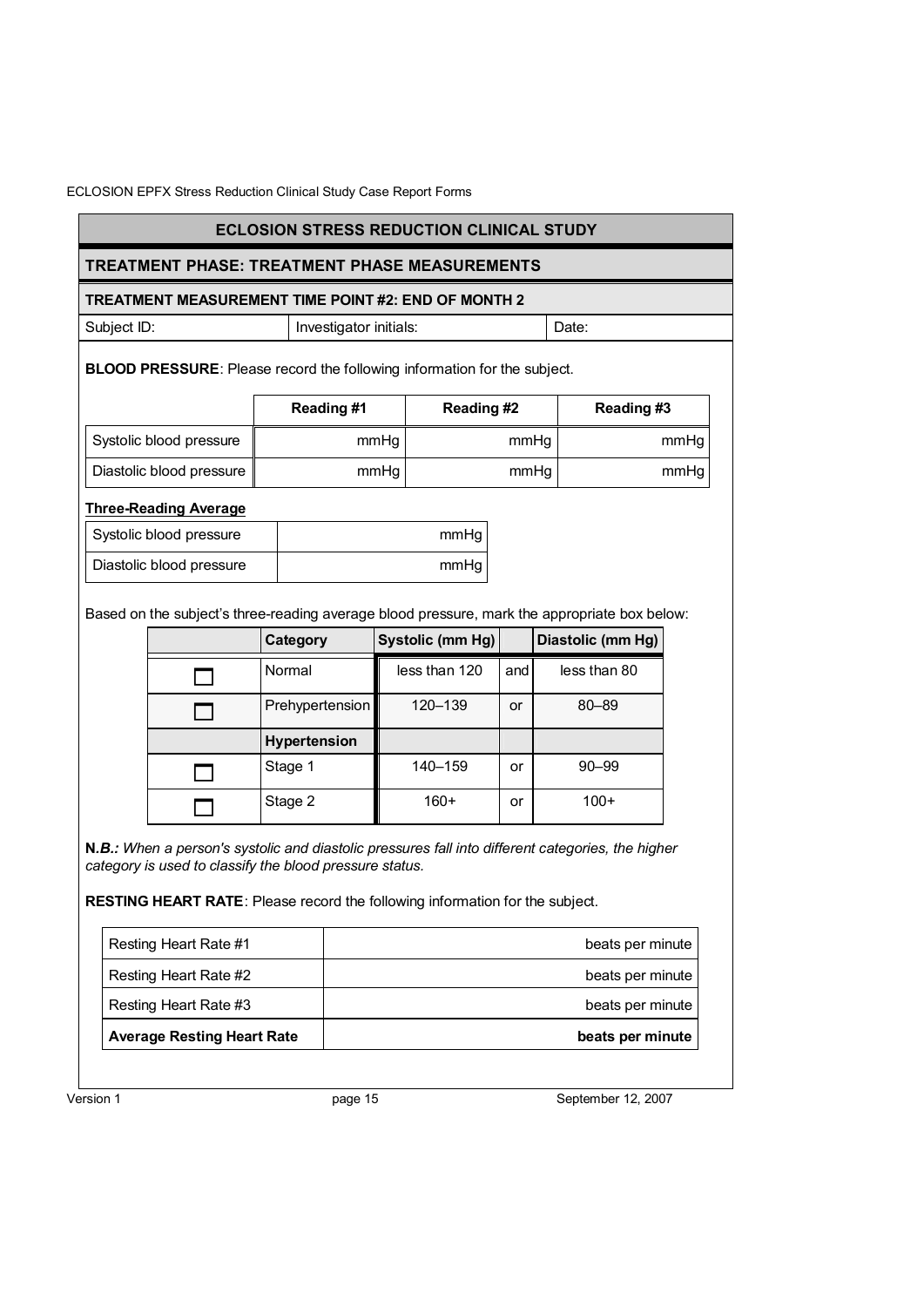| <b>ADVERSE EVENTS AND REACTIONS: Do you</b><br>IF YOU MARKED "YES", PLEASE<br>think you have experienced any adverse events<br><b>CONTACT THE STUDY INVESTIGATOR AS</b><br>and/or reactions from the treatments you have done<br>SOON AS POSSIBLE.<br>using the EPFX/SCIO?<br>STUDY INVESTIGATOR, COMPLETE THE<br><b>INVESTIGATOR ADVERSE EVENTS AND</b><br>yes<br><b>REACTIONS FORM AND TAKE ANY</b><br>NECESSARY ACTION RIGHT AWAY.<br>no<br>ADDITIONAL COMMENTS: Please write any additional comments you may have about your<br>participation in this clinical study in the space provided below. |                        |  |  |
|-------------------------------------------------------------------------------------------------------------------------------------------------------------------------------------------------------------------------------------------------------------------------------------------------------------------------------------------------------------------------------------------------------------------------------------------------------------------------------------------------------------------------------------------------------------------------------------------------------|------------------------|--|--|
|                                                                                                                                                                                                                                                                                                                                                                                                                                                                                                                                                                                                       |                        |  |  |
|                                                                                                                                                                                                                                                                                                                                                                                                                                                                                                                                                                                                       |                        |  |  |
|                                                                                                                                                                                                                                                                                                                                                                                                                                                                                                                                                                                                       |                        |  |  |
|                                                                                                                                                                                                                                                                                                                                                                                                                                                                                                                                                                                                       |                        |  |  |
|                                                                                                                                                                                                                                                                                                                                                                                                                                                                                                                                                                                                       |                        |  |  |
|                                                                                                                                                                                                                                                                                                                                                                                                                                                                                                                                                                                                       |                        |  |  |
|                                                                                                                                                                                                                                                                                                                                                                                                                                                                                                                                                                                                       |                        |  |  |
|                                                                                                                                                                                                                                                                                                                                                                                                                                                                                                                                                                                                       |                        |  |  |
|                                                                                                                                                                                                                                                                                                                                                                                                                                                                                                                                                                                                       |                        |  |  |
|                                                                                                                                                                                                                                                                                                                                                                                                                                                                                                                                                                                                       | <b>Total PSS score</b> |  |  |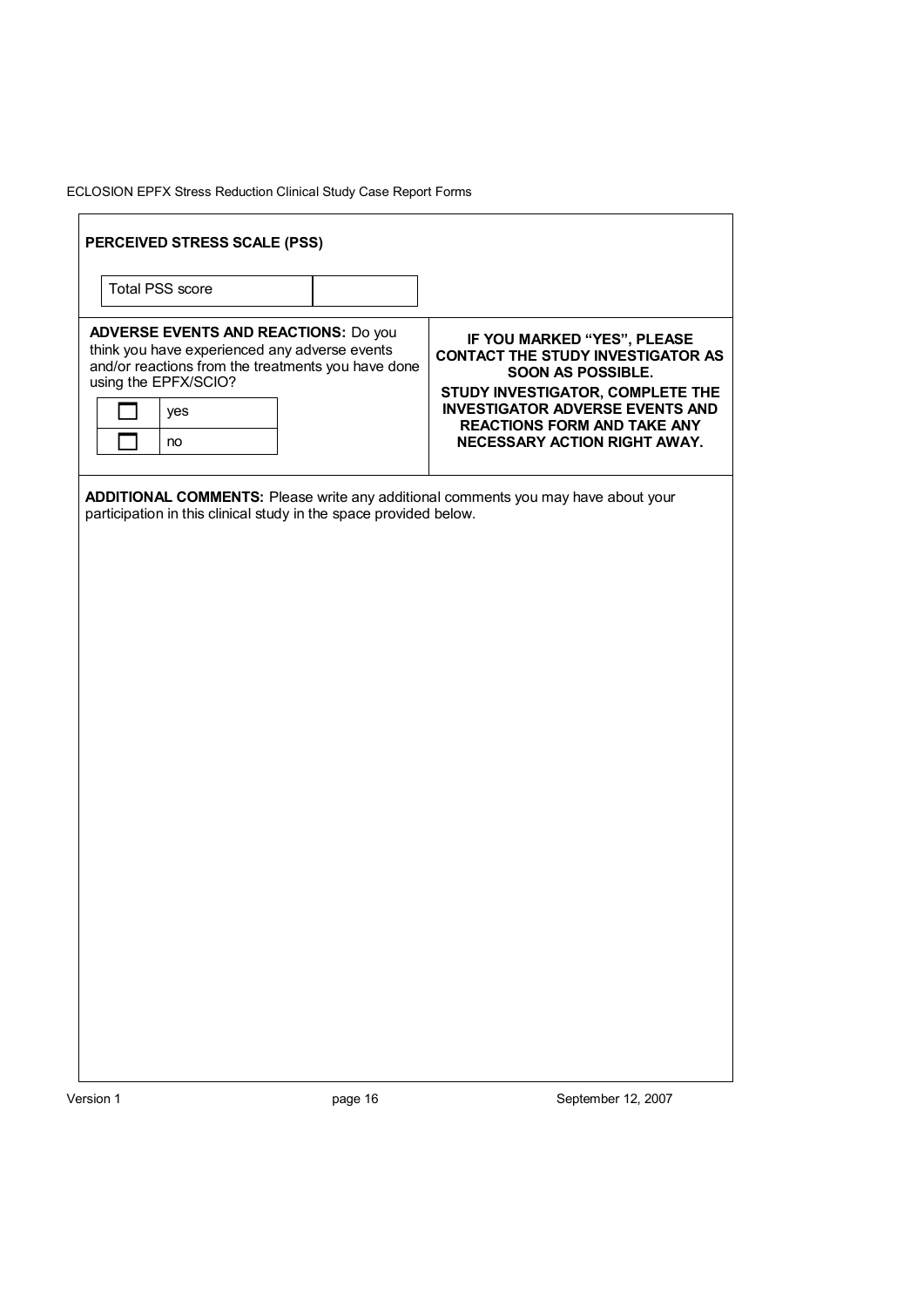## **ECLOSION STRESS REDUCTION CLINICAL STUDY**

## **TREATMENT PHASE: TREATMENT PHASE MEASUREMENTS**

### **TREATMENT MEASUREMENT TIME POINT #3: END OF MONTH 4**

| Subject ID: | Investigator initials: | Date: |
|-------------|------------------------|-------|
|-------------|------------------------|-------|

**BLOOD PRESSURE**: Please record the following information for the subject.

|                          | Reading#1 | Reading #2 | Reading#3 |
|--------------------------|-----------|------------|-----------|
| Systolic blood pressure  | mmHg      | mmHq       | mmHg      |
| Diastolic blood pressure | mmHq      | mmHq       | mmHg      |

### **Three-Reading Average**

| Systolic blood pressure  | mmHq |
|--------------------------|------|
| Diastolic blood pressure | mmHq |

Based on the subject's three-reading average blood pressure, mark the appropriate box below:

| Category            | Systolic (mm Hg) |     | Diastolic (mm Hg) |
|---------------------|------------------|-----|-------------------|
| Normal              | less than 120    | and | less than 80      |
| Prehypertension     | 120-139          | or  | 80-89             |
| <b>Hypertension</b> |                  |     |                   |
| Stage 1             | 140-159          | or  | $90 - 99$         |
| Stage 2             | $160+$           | or  | $100+$            |

**N***.B.: When a person's systolic and diastolic pressures fall into different categories, the higher category is used to classify the blood pressure status.* 

**RESTING HEART RATE**: Please record the following information for the subject.

| Resting Heart Rate #1             | beats per minute |
|-----------------------------------|------------------|
| Resting Heart Rate #2             | beats per minute |
| Resting Heart Rate #3             | beats per minute |
| <b>Average Resting Heart Rate</b> | beats per minute |

Version 1 **big 17** bagge 17 **page 17** between 12, 2007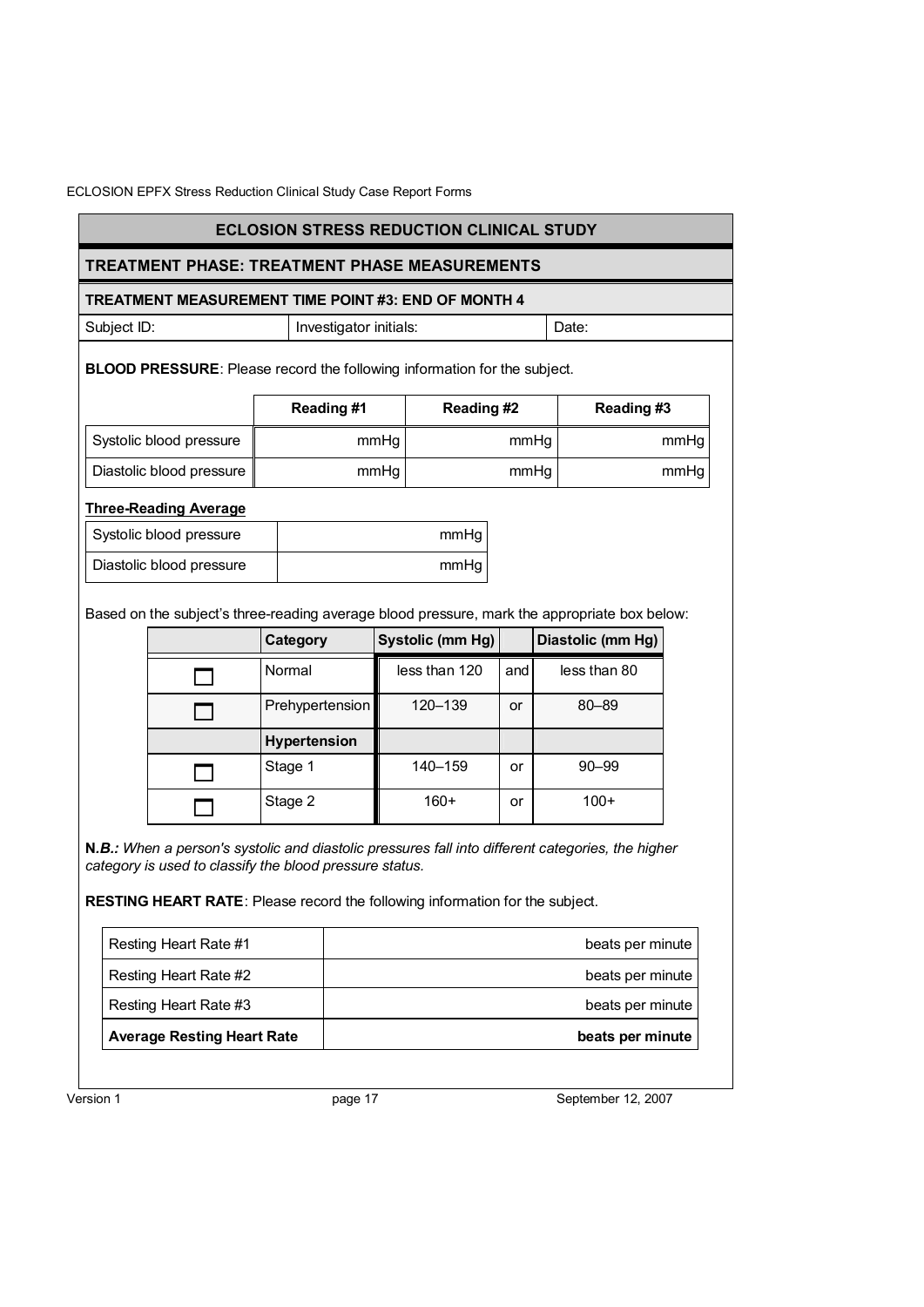|                      | <b>REACTIONS FORM AND TAKE ANY</b><br>NECESSARY ACTION RIGHT AWAY.                                                                                                                                                                                                                                           |
|----------------------|--------------------------------------------------------------------------------------------------------------------------------------------------------------------------------------------------------------------------------------------------------------------------------------------------------------|
|                      | STUDY INVESTIGATOR, COMPLETE THE<br><b>INVESTIGATOR ADVERSE EVENTS AND</b>                                                                                                                                                                                                                                   |
|                      | IF YOU MARKED "YES", PLEASE<br><b>CONTACT THE STUDY INVESTIGATOR AS</b><br>SOON AS POSSIBLE.                                                                                                                                                                                                                 |
|                      |                                                                                                                                                                                                                                                                                                              |
|                      |                                                                                                                                                                                                                                                                                                              |
| using the EPFX/SCIO? | <b>ADVERSE EVENTS AND REACTIONS: Do you</b><br>think you have experienced any adverse events<br>and/or reactions from the treatments you have done<br>ADDITIONAL COMMENTS: Please write any additional comments you may have about your<br>participation in this clinical study in the space provided below. |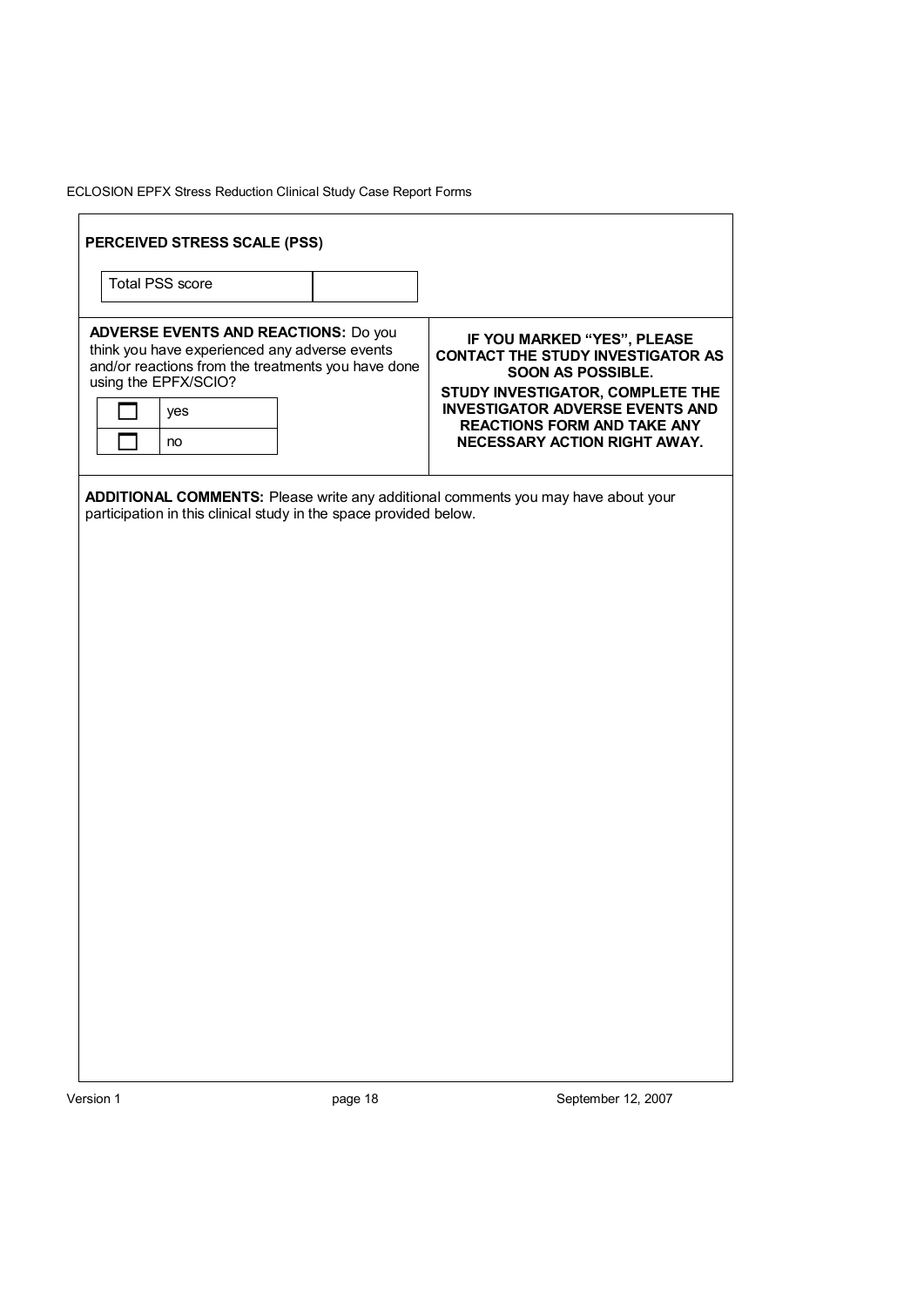## **TREATMENT PHASE: TREATMENT PHASE MEASUREMENTS**

### **TREATMENT MEASUREMENT TIME POINT #4: END OF MONTH 6**

| Subject ID: | Investigator initials: | Date: |
|-------------|------------------------|-------|
|             |                        |       |

**BLOOD PRESSURE**: Please record the following information for the subject.

|                          | Reading#1 | Reading #2 | Reading #3 |
|--------------------------|-----------|------------|------------|
| Systolic blood pressure  | mmHg      | mmHg       | mmHg       |
| Diastolic blood pressure | mmHg      | mmHg       | mmHg       |

## **Three-Reading Average**

| Systolic blood pressure  | mmHq |
|--------------------------|------|
| Diastolic blood pressure | mmHa |

Based on the subject's three-reading average blood pressure, mark the appropriate box below:

| Category            | Systolic (mm Hg) |     | Diastolic (mm Hg) |
|---------------------|------------------|-----|-------------------|
| Normal              | less than 120    | and | less than 80      |
| Prehypertension     | 120-139          | or  | 80-89             |
| <b>Hypertension</b> |                  |     |                   |
| Stage 1             | 140-159          | or  | $90 - 99$         |
| Stage 2             | $160+$           | or  | $100+$            |

**N***.B.: When a person's systolic and diastolic pressures fall into different categories, the higher category is used to classify the blood pressure status.* 

**RESTING HEART RATE**: Please record the following information for the subject.

| <b>Average Resting Heart Rate</b> | beats per minute |
|-----------------------------------|------------------|
| Resting Heart Rate #3             | beats per minute |
| Resting Heart Rate #2             | beats per minute |
| Resting Heart Rate #1             | beats per minute |

Version 1 **big 19** between 12, 2007 between 12, 2007 between 12, 2007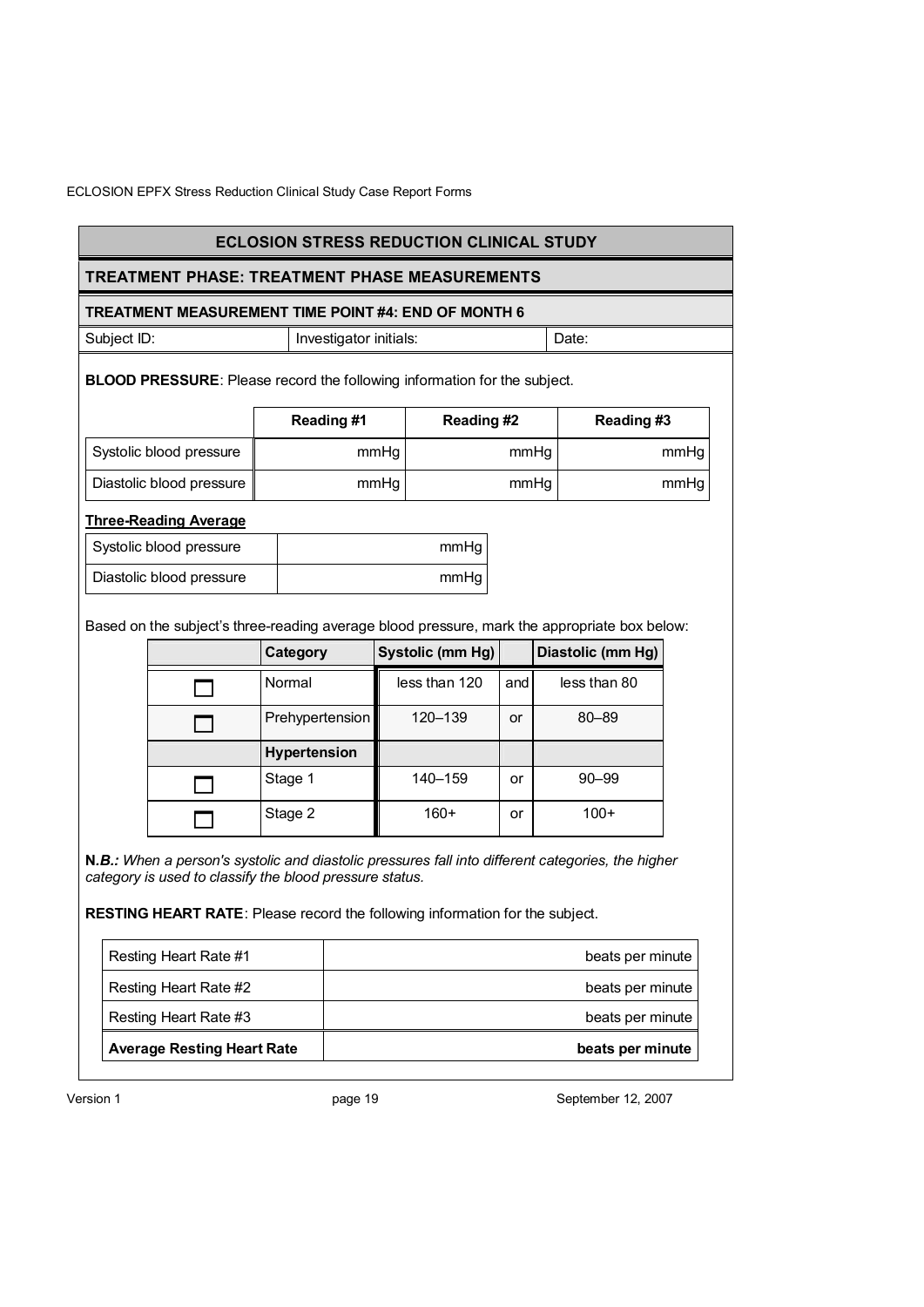|  | ECLOSION EPFX Stress Reduction Clinical Study Case Report Forms |  |
|--|-----------------------------------------------------------------|--|
|  |                                                                 |  |

| PERCEIVED STRESS SCALE (PSS)<br><b>Total PSS score</b>                                                                      |     |  |  |
|-----------------------------------------------------------------------------------------------------------------------------|-----|--|--|
|                                                                                                                             |     |  |  |
| THE PROFILE OF MOOD STATES (POMS) STANDARD                                                                                  |     |  |  |
| Record the following scores from the POMS:                                                                                  |     |  |  |
| Tension-Anxiety score                                                                                                       |     |  |  |
| Depression-Dejection score                                                                                                  |     |  |  |
| Anger-Hostility score                                                                                                       |     |  |  |
| Vigor-Activity score                                                                                                        |     |  |  |
| Fatigue-Inertia score                                                                                                       |     |  |  |
| Confusion-Bewilderment score                                                                                                |     |  |  |
|                                                                                                                             |     |  |  |
| <b>TOTAL POMS SCORE</b><br>SPIELBERGER'S STATE-TRAIT ANXIETY INVENTORY (STAI)<br>Record the following scores from the STAI: |     |  |  |
|                                                                                                                             |     |  |  |
| <b>State Anxiety score</b>                                                                                                  | /80 |  |  |
| <b>Trait Anxiety score</b>                                                                                                  | /80 |  |  |
| <b>BECK DEPRESSION INVENTORY-II (BDI-II)</b>                                                                                |     |  |  |
| Record the following for the BDI-II:                                                                                        |     |  |  |
| <b>BDI-II Total Score:</b>                                                                                                  |     |  |  |
|                                                                                                                             |     |  |  |
|                                                                                                                             |     |  |  |
| Analyzing Stress in the Body Subject Questionnaire completed.                                                               |     |  |  |
|                                                                                                                             |     |  |  |
|                                                                                                                             |     |  |  |
|                                                                                                                             |     |  |  |

Version 1 **page 20** Provide 20 September 12, 2007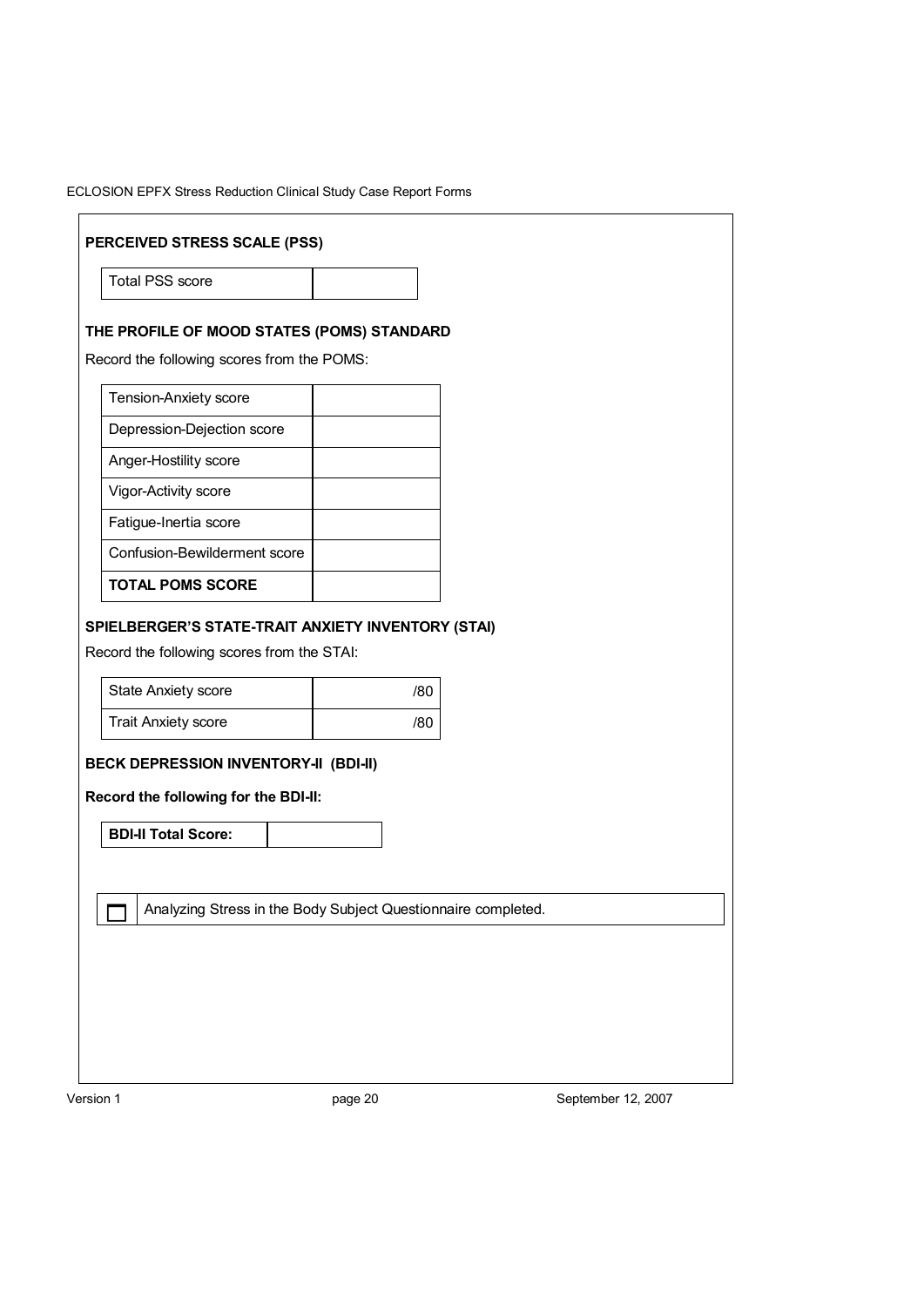**SATISFACTION RATING**: Using the scale below, please mark the category that best shows how satisfied the subject is with any overall perceived change in stress levels believed to be because of the treatment with the EPFX/SCIO. (Please note: Only one box should be marked)

| Very satisfied                     |
|------------------------------------|
| Somewhat satisfied                 |
| Neither satisfied nor dissatisfied |
| Not very satisfied                 |
| Not at all satisfied               |

#### **SUBJECT PERCEIVED GROUP ASSIGNMENT**

Does the subject believe that he or she had been assigned to the treatment group, using the actual EPFX/SCIO or to the control group using a fake EPFX/SCIO?

| Test group    |
|---------------|
| Control group |

Why does the subject feel this way?

### **INVESTIGATOR PERCEIVED GROUP ASSIGNMENT**

Does the investigator believe that the subject had been assigned to the treatment group, using the actual EPFX/SCIO or to the control group using a fake EPFX/SCIO?

| Test group    |
|---------------|
| Control group |

Why does the investigator feel this way?

Version 1 **big and September 12, 2007 big page 21** September 12, 2007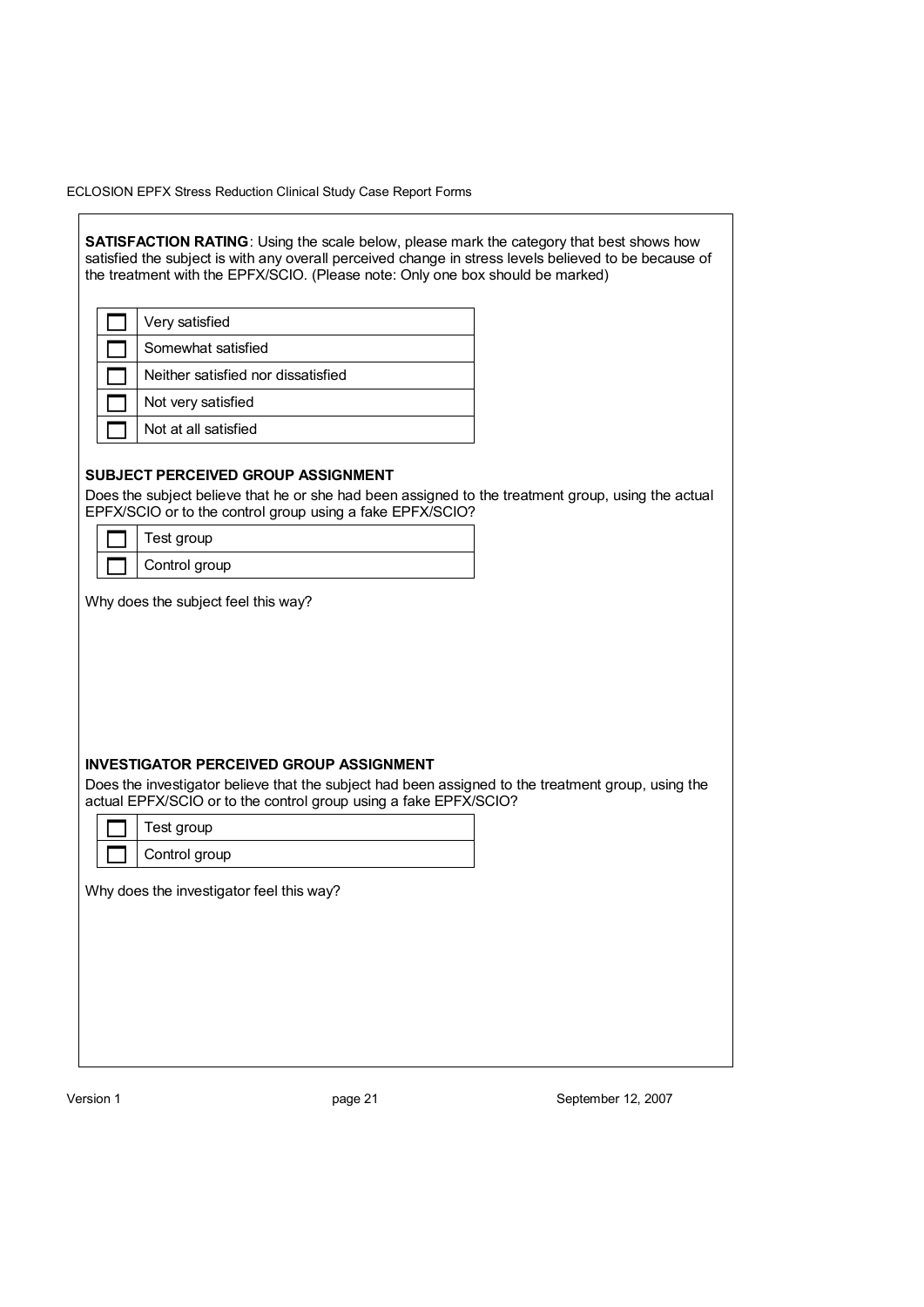| September 12, 2007                                                                |
|-----------------------------------------------------------------------------------|
|                                                                                   |
|                                                                                   |
|                                                                                   |
|                                                                                   |
|                                                                                   |
|                                                                                   |
|                                                                                   |
|                                                                                   |
|                                                                                   |
|                                                                                   |
|                                                                                   |
|                                                                                   |
|                                                                                   |
|                                                                                   |
|                                                                                   |
|                                                                                   |
|                                                                                   |
|                                                                                   |
|                                                                                   |
|                                                                                   |
|                                                                                   |
|                                                                                   |
|                                                                                   |
|                                                                                   |
|                                                                                   |
|                                                                                   |
|                                                                                   |
|                                                                                   |
|                                                                                   |
|                                                                                   |
|                                                                                   |
|                                                                                   |
|                                                                                   |
|                                                                                   |
|                                                                                   |
|                                                                                   |
|                                                                                   |
|                                                                                   |
| participation in this clinical study in the space provided below.                 |
| ADDITIONAL COMMENTS: Please write any additional comments you may have about your |
|                                                                                   |
|                                                                                   |
| NECESSARY ACTION RIGHT AWAY.                                                      |
| <b>REACTIONS FORM AND TAKE ANY</b>                                                |
| STUDY INVESTIGATOR, COMPLETE THE<br><b>INVESTIGATOR ADVERSE EVENTS AND</b>        |
| SOON AS POSSIBLE.                                                                 |
| <b>CONTACT THE STUDY INVESTIGATOR AS</b>                                          |
| IF YOU MARKED "YES", PLEASE                                                       |
|                                                                                   |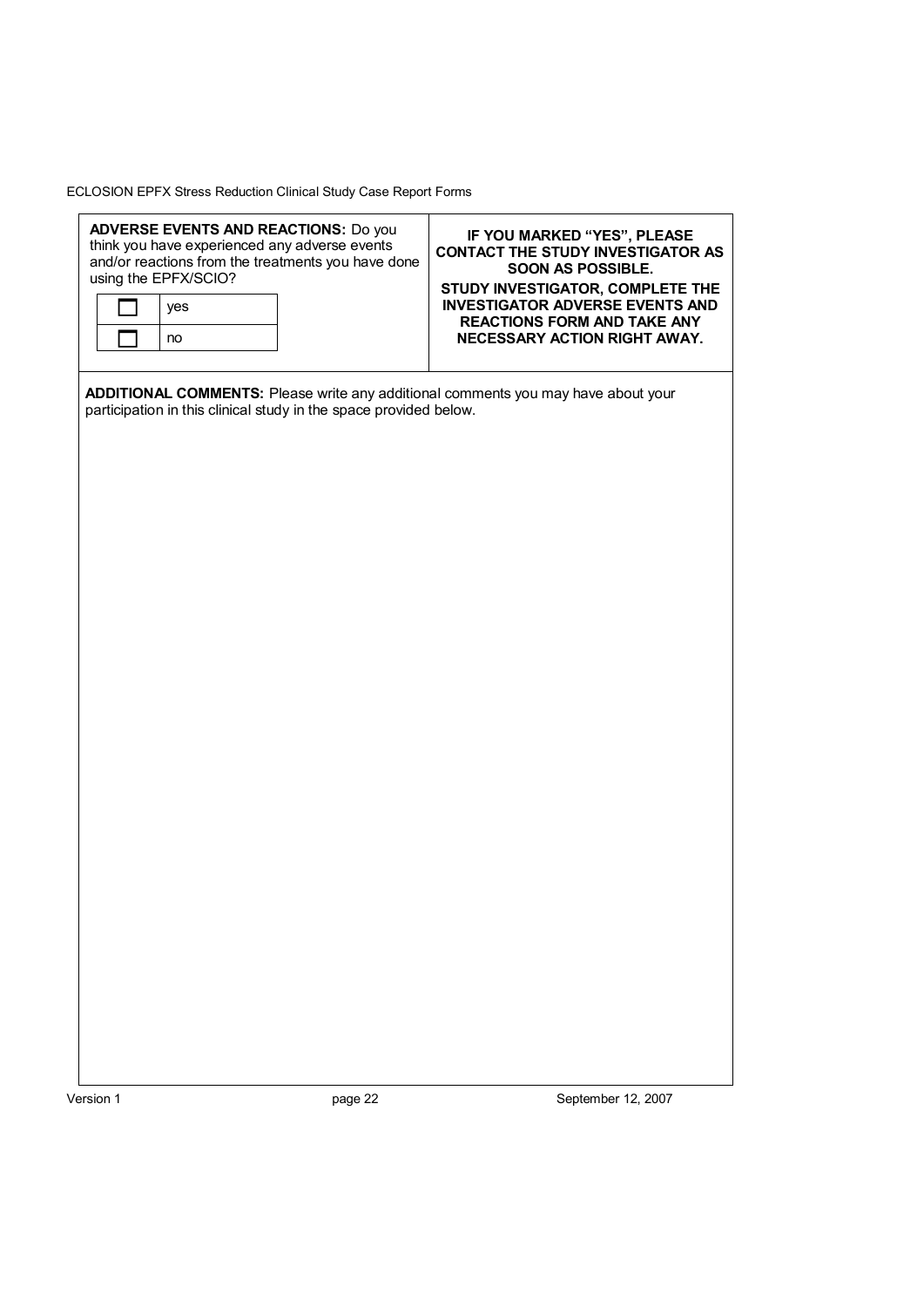| Prescription medications                        |                                                                        |                                                                                                    |
|-------------------------------------------------|------------------------------------------------------------------------|----------------------------------------------------------------------------------------------------|
|                                                 |                                                                        |                                                                                                    |
|                                                 |                                                                        |                                                                                                    |
|                                                 |                                                                        |                                                                                                    |
|                                                 |                                                                        |                                                                                                    |
| Over-the-counter medications                    |                                                                        |                                                                                                    |
| the subject has taken during the past 6 months. |                                                                        | NON-CURRENT MEDICATIONS: List all of the over-the-counter and prescription medications that        |
|                                                 |                                                                        |                                                                                                    |
|                                                 |                                                                        |                                                                                                    |
|                                                 |                                                                        |                                                                                                    |
|                                                 |                                                                        |                                                                                                    |
| <b>Prescription medications</b>                 |                                                                        |                                                                                                    |
|                                                 |                                                                        |                                                                                                    |
|                                                 |                                                                        |                                                                                                    |
|                                                 |                                                                        |                                                                                                    |
|                                                 |                                                                        |                                                                                                    |
| Over-the-counter medications                    |                                                                        |                                                                                                    |
|                                                 | subject is currently taking, including dosage schedule where possible. |                                                                                                    |
|                                                 |                                                                        | <b>CURRENT MEDICATIONS:</b> List all of the over-the-counter and prescription medications that the |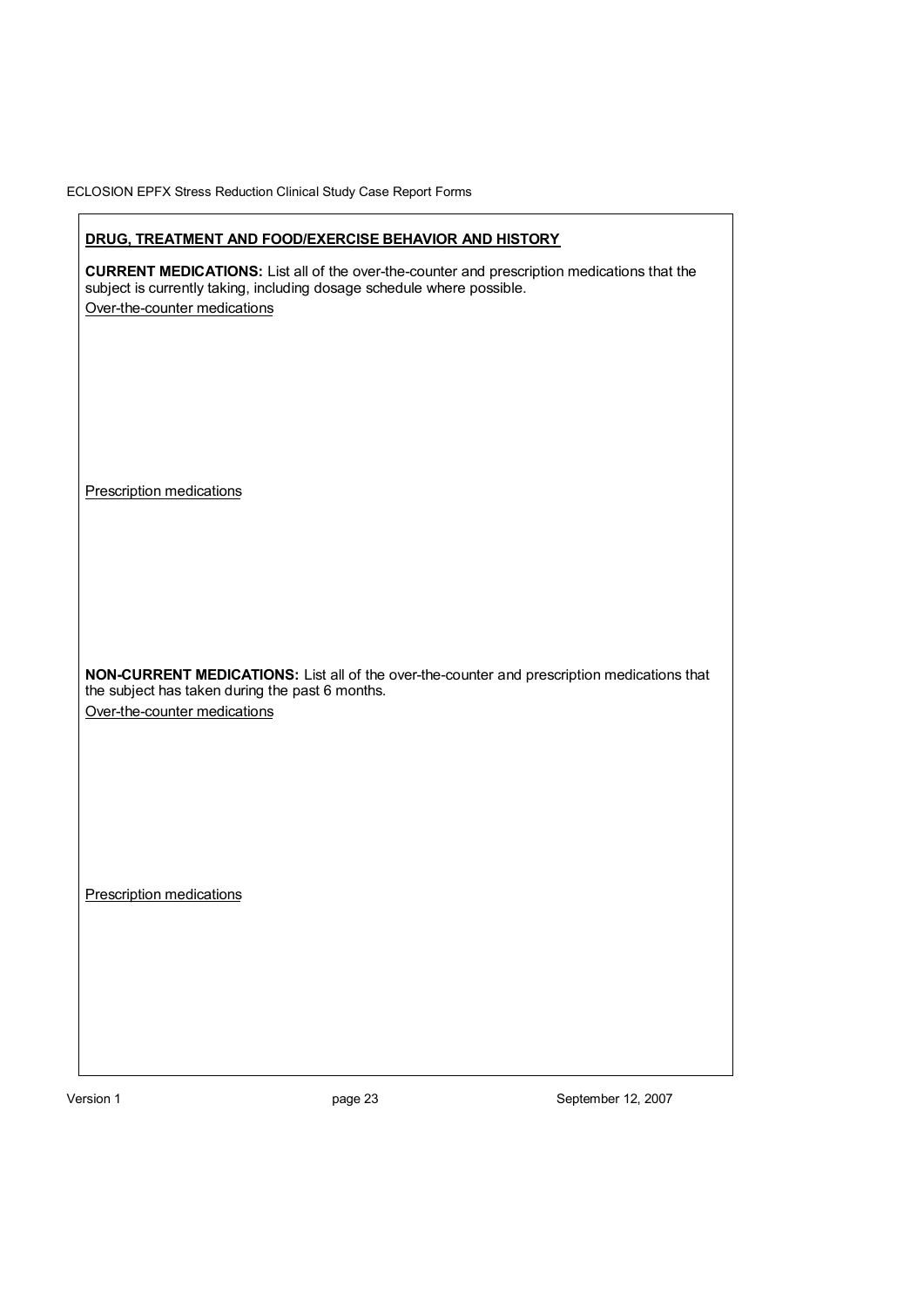|        | HERBS AND DIETARY SUPPLEMENTS: List all of the herbs and dietary supplements that the<br>subject is currently taking or has taken during the past 6 months.       |
|--------|-------------------------------------------------------------------------------------------------------------------------------------------------------------------|
|        | <b>CURRENT TREATMENTS:</b> List all of the treatments in which the subject is currently engaged for<br>any reason. Include conventional and alternative therapies |
|        | FOOD/GENERAL DIET: Record information about the subject's general current diet composition,<br>including:<br>> Typical average daily caloric intake:              |
| ⋗<br>⋗ | Typical average daily fat intake:<br>Vegetarian/non-vegetarian:                                                                                                   |
| ⋗      | Typical types of food consumed:                                                                                                                                   |
|        | $\triangleright$ Additional information:                                                                                                                          |

Version 1 **page 24** Proposed 24 September 12, 2007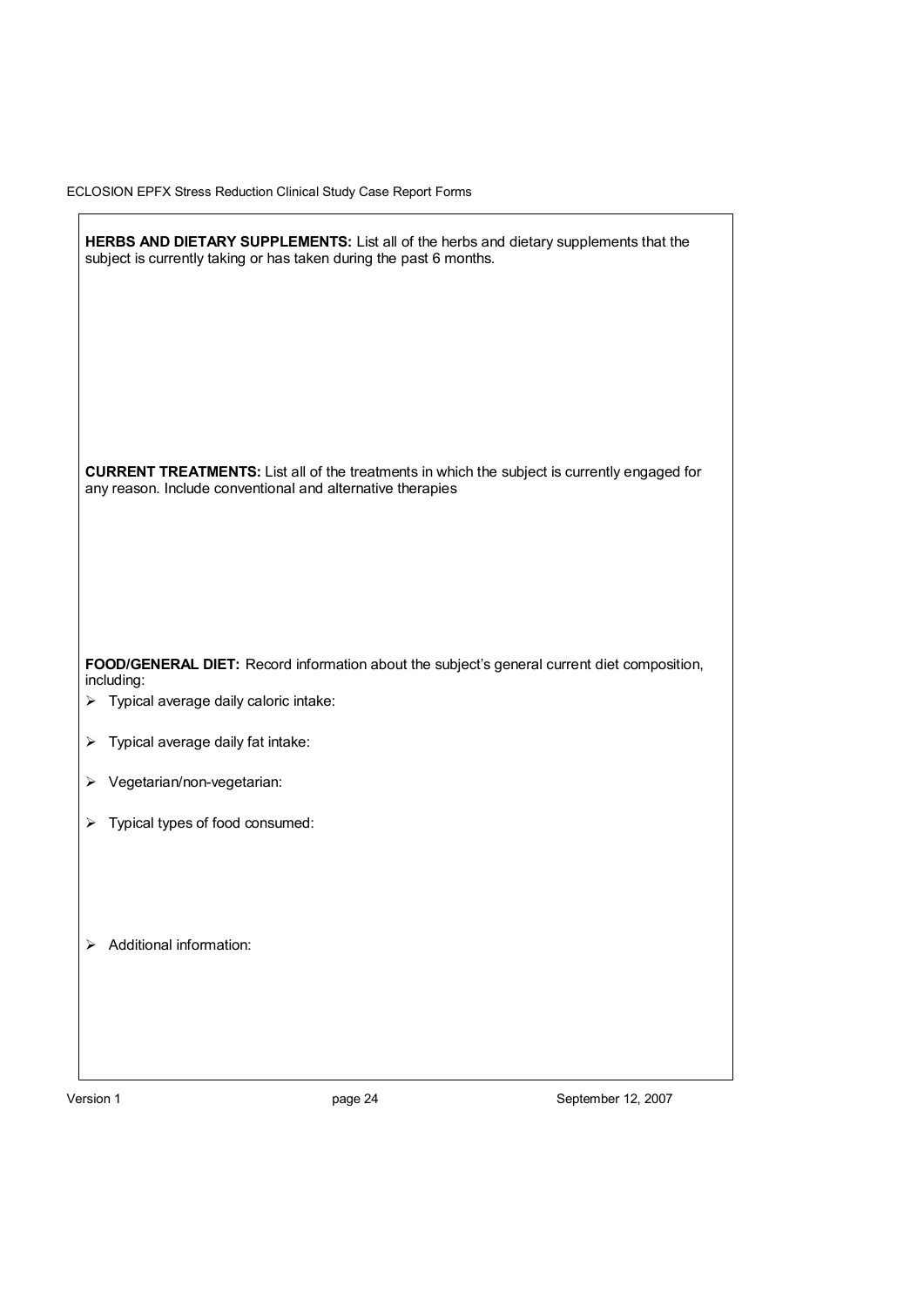**NON-ALCOHOLIC DRINKS:** Record information about the subject's current general drink composition, including:  $\triangleright$  Average number of glasses of water consumed daily:  $\triangleright$  Average daily fruit drink consumption:  $\triangleright$  Average daily soda drink consumption – caffeinated/non-caffeinated :  $\triangleright$  Average daily milk consumption:  $\triangleright$  Average daily coffee/tea consumption:  $\triangleright$  Other daily drinks: **ALCOHOLIC DRINKS:** Record information about the subject's typical current weekly alcohol consumption type and pattern, including wine, beer, liquor, etc. **SMOKING:** If the subject smokes, record the average number of cigarettes smoked dally. **EXERCISE:** Record the types of exercise, if any, in which the subject currently partakes, and the frequency with which the subject engages in each exercise type.

Version 1 **base 12, 2007** September 12, 2007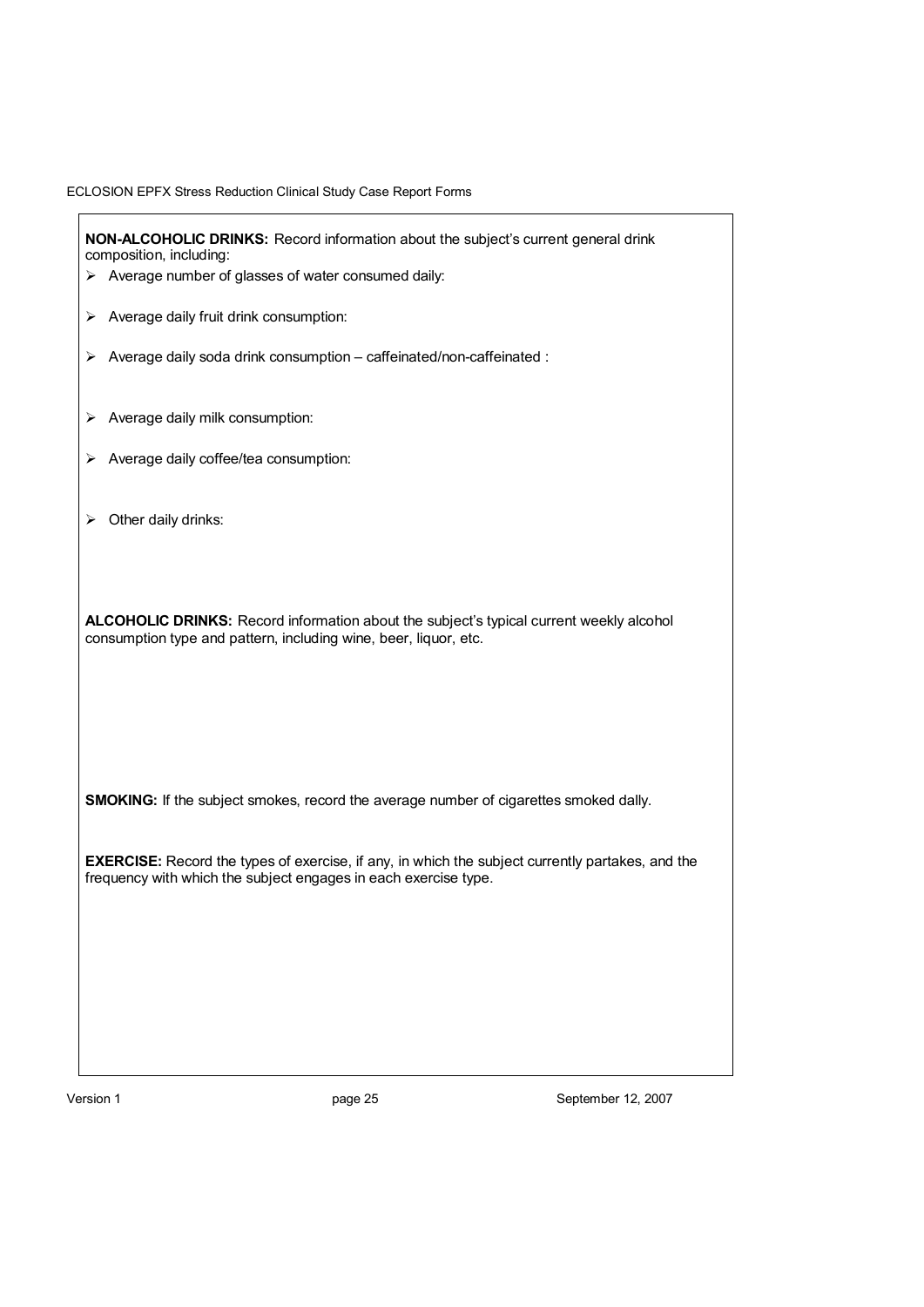# **ECLOSION STRESS REDUCTION CLINICAL STUDY**

#### **POST-TREATMENT PHASE: ONE MONTH POST-TREATMENT**

Subject ID: **Investigator initials:** Date:

**BLOOD PRESSURE**: Please record the following information for the subject.

|                          | Reading#1 | Reading#2 | Reading #3 |
|--------------------------|-----------|-----------|------------|
| Systolic blood pressure  | mmHq      | mmHq      | mmHg       |
| Diastolic blood pressure | mmHg      | mmHq      | mmHg       |

#### **Three-Reading Average**

| Systolic blood pressure  | mmHa |
|--------------------------|------|
| Diastolic blood pressure | mmHa |

Based on the subject's three-reading average blood pressure, mark the appropriate box below:

| Category            | Systolic (mm Hg) |     | Diastolic (mm Hg) |
|---------------------|------------------|-----|-------------------|
| Normal              | less than 120    | and | less than 80      |
| Prehypertension     | 120-139          | or  | $80 - 89$         |
| <b>Hypertension</b> |                  |     |                   |
| Stage 1             | 140-159          | or  | $90 - 99$         |
| Stage 2             | $160+$           | or  | $100+$            |

**N***.B.: When a person's systolic and diastolic pressures fall into different categories, the higher category is used to classify the blood pressure status.* 

**RESTING HEART RATE**: Please record the following information for the subject.

| Resting Heart Rate #1             | beats per minute |
|-----------------------------------|------------------|
| Resting Heart Rate #2             | beats per minute |
| Resting Heart Rate #3             | beats per minute |
| <b>Average Resting Heart Rate</b> | beats per minute |

### **PERCEIVED STRESS SCALE (PSS)**

Total PSS score

Version 1 **big 12, 2007** bagge 26 **September 12, 2007**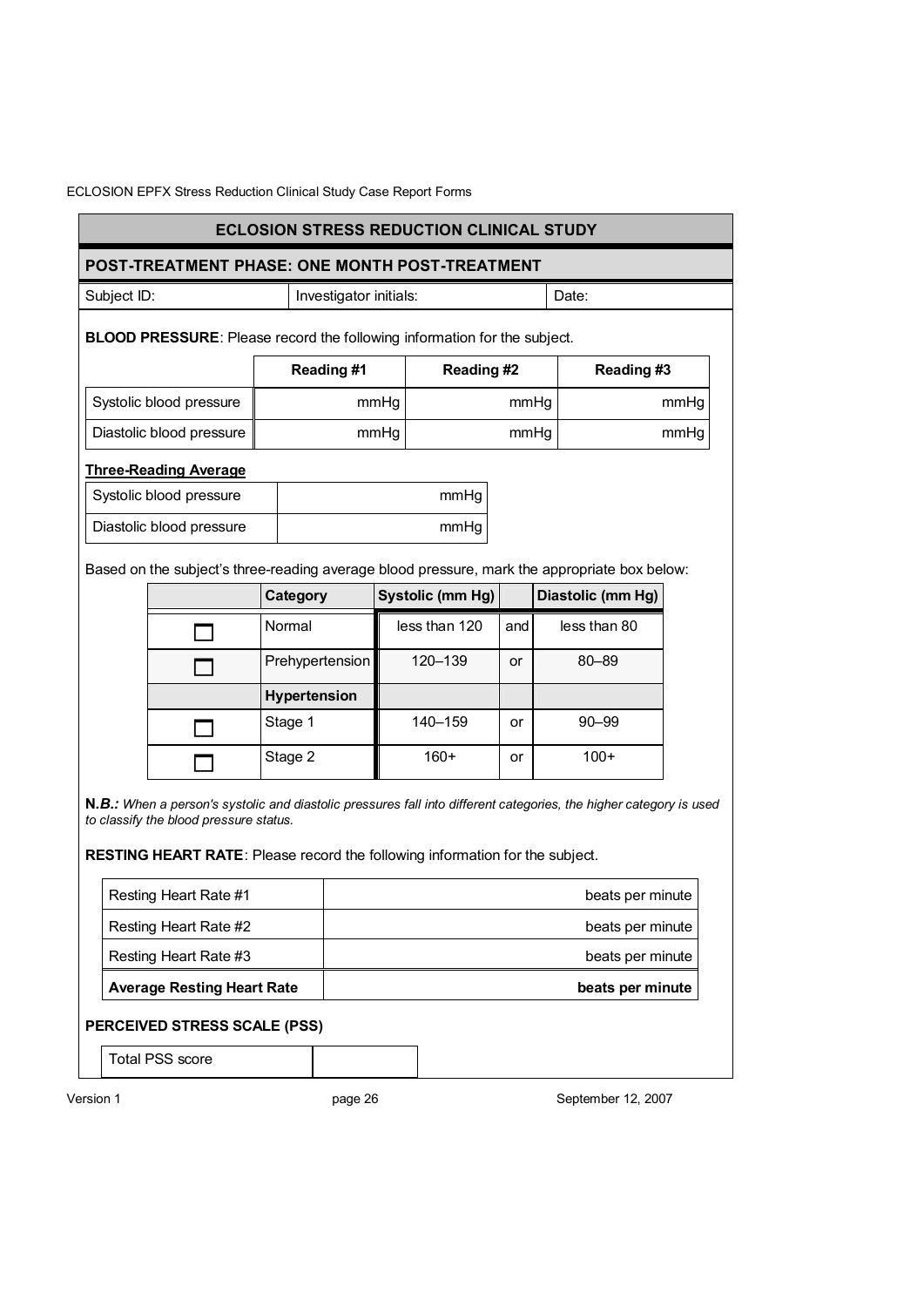# **THE PROFILE OF MOOD STATES (POMS) STANDARD**

Record the following scores from the POMS:

| <b>Tension-Anxiety score</b> |  |
|------------------------------|--|
| Depression-Dejection score   |  |
| Anger-Hostility score        |  |
| Vigor-Activity score         |  |
| Fatigue-Inertia score        |  |
| Confusion-Bewilderment score |  |
| <b>TOTAL POMS SCORE</b>      |  |

## **SPIELBERGER'S STATE-TRAIT ANXIETY INVENTORY (STAI)**

Record the following scores from the STAI:

| State Anxiety score        | /80 |
|----------------------------|-----|
| <b>Trait Anxiety score</b> | /80 |

## **BECK DEPRESSION INVENTORY (BDI-II)**

**Record the following for the BDI-II:** 

**BDI-II Total Score:** 

## **ANALYZING STRESS IN THE BODY SUBJECT QUESTIONNAIRE**

Analyzing Stress in the Body Subject Questionnaire completed

Version 1 **page 27** Product by Deptember 12, 2007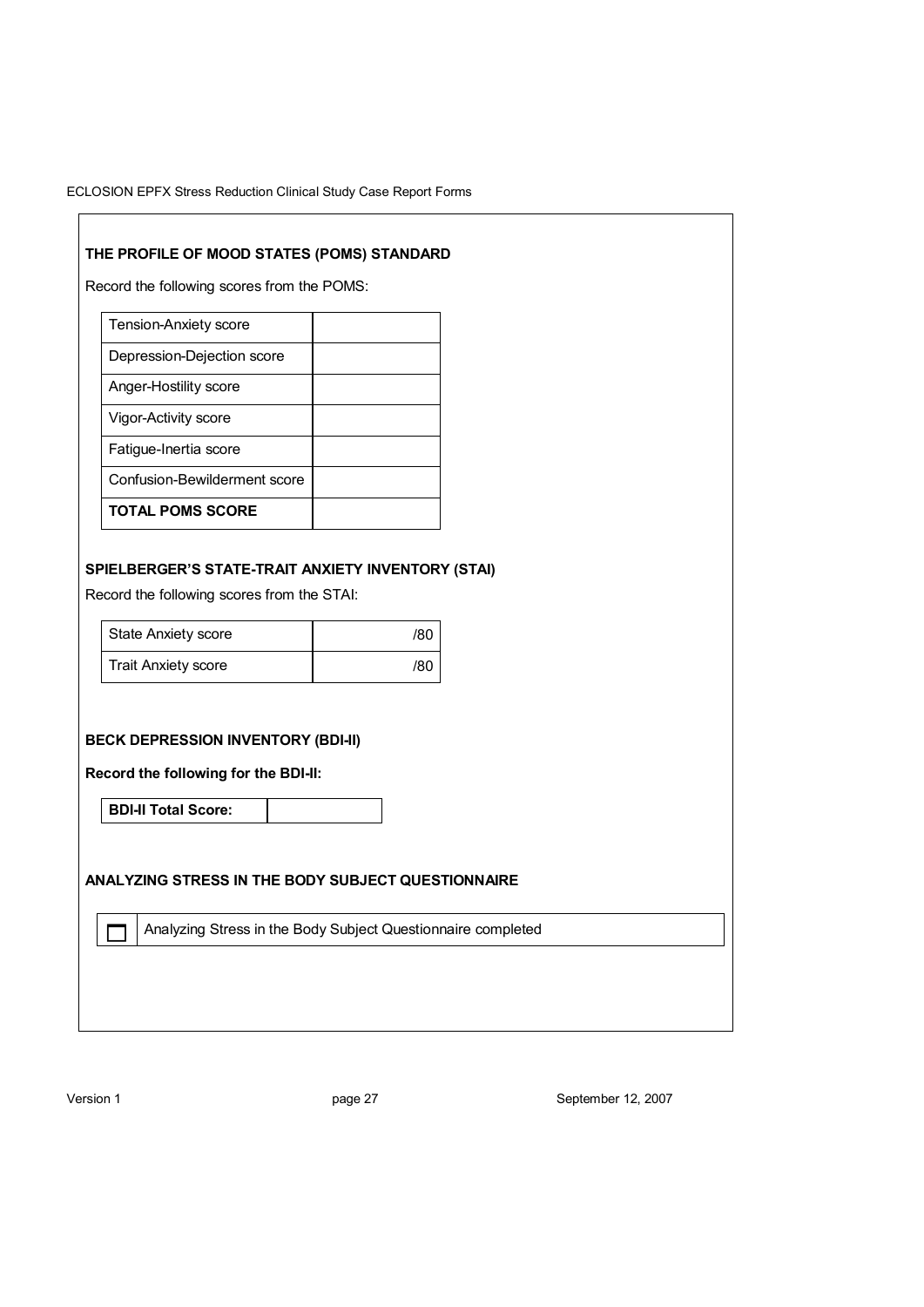|           | using the EPFX/SCIO?<br>yes<br>no | <b>ADVERSE EVENTS AND REACTIONS: Do you</b><br>think you have experienced any adverse events<br>and/or reactions from the treatments you have done | IF YOU MARKED "YES", PLEASE<br><b>CONTACT THE STUDY INVESTIGATOR AS</b><br><b>SOON AS POSSIBLE.</b><br>STUDY INVESTIGATOR, COMPLETE THE<br><b>INVESTIGATOR ADVERSE EVENTS AND</b><br><b>REACTIONS FORM AND TAKE ANY</b><br>NECESSARY ACTION RIGHT AWAY. |                    |
|-----------|-----------------------------------|----------------------------------------------------------------------------------------------------------------------------------------------------|---------------------------------------------------------------------------------------------------------------------------------------------------------------------------------------------------------------------------------------------------------|--------------------|
|           |                                   | participation in this clinical study in the space provided below.                                                                                  | ADDITIONAL COMMENTS: Please write any additional comments you may have about your                                                                                                                                                                       |                    |
|           |                                   |                                                                                                                                                    |                                                                                                                                                                                                                                                         |                    |
|           |                                   |                                                                                                                                                    |                                                                                                                                                                                                                                                         |                    |
|           |                                   |                                                                                                                                                    |                                                                                                                                                                                                                                                         |                    |
|           |                                   |                                                                                                                                                    |                                                                                                                                                                                                                                                         |                    |
| Version 1 |                                   | page 28                                                                                                                                            |                                                                                                                                                                                                                                                         | September 12, 2007 |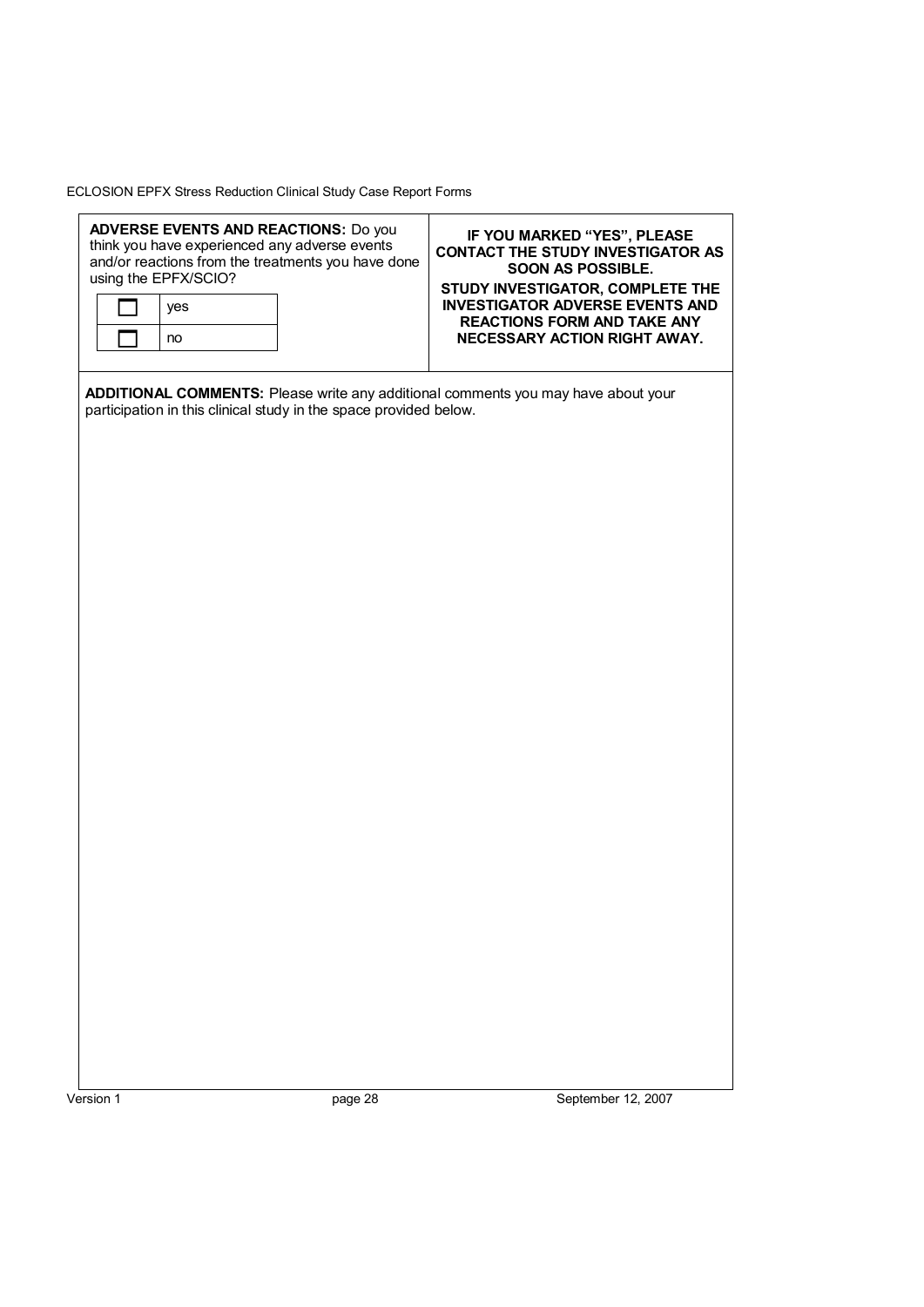| <b>ECLOSION STRESS REDUCTION CLINICAL STUDY</b>                                                                                                                                                                                        |                                                                                        |       |  |  |
|----------------------------------------------------------------------------------------------------------------------------------------------------------------------------------------------------------------------------------------|----------------------------------------------------------------------------------------|-------|--|--|
| <b>INVESTIGATOR'S ADVERSE EVENTS AND/OR REACTIONS RECORD SHEET</b>                                                                                                                                                                     |                                                                                        |       |  |  |
| Subject ID:                                                                                                                                                                                                                            | Investigator initials:                                                                 | Date: |  |  |
| Please record the following information for any adverse event(s) and/or reaction(s) that the subject<br>believes he or she may be experiencing because of the treatment that he or she received with the<br>ECLOSION EPFX/SCIO device. |                                                                                        |       |  |  |
| Date:                                                                                                                                                                                                                                  |                                                                                        |       |  |  |
|                                                                                                                                                                                                                                        | Time that the subject reported starting to experience the event:                       |       |  |  |
|                                                                                                                                                                                                                                        | Please describe the event or reaction in detail in your words:                         |       |  |  |
|                                                                                                                                                                                                                                        |                                                                                        |       |  |  |
|                                                                                                                                                                                                                                        |                                                                                        |       |  |  |
|                                                                                                                                                                                                                                        |                                                                                        |       |  |  |
|                                                                                                                                                                                                                                        |                                                                                        |       |  |  |
|                                                                                                                                                                                                                                        |                                                                                        |       |  |  |
|                                                                                                                                                                                                                                        | Would you say that the event or reaction the subject is experiencing is:               |       |  |  |
| Mild                                                                                                                                                                                                                                   |                                                                                        |       |  |  |
| Moderate<br>Severe                                                                                                                                                                                                                     |                                                                                        |       |  |  |
|                                                                                                                                                                                                                                        |                                                                                        |       |  |  |
| treatment that with the ECLOSION EPFX/SCIO device.                                                                                                                                                                                     | Please explain why you believe that the event or reaction is or is not a result of the |       |  |  |
|                                                                                                                                                                                                                                        |                                                                                        |       |  |  |
|                                                                                                                                                                                                                                        |                                                                                        |       |  |  |
|                                                                                                                                                                                                                                        |                                                                                        |       |  |  |
|                                                                                                                                                                                                                                        |                                                                                        |       |  |  |
|                                                                                                                                                                                                                                        |                                                                                        |       |  |  |
|                                                                                                                                                                                                                                        |                                                                                        |       |  |  |
|                                                                                                                                                                                                                                        |                                                                                        |       |  |  |
|                                                                                                                                                                                                                                        |                                                                                        |       |  |  |
|                                                                                                                                                                                                                                        |                                                                                        |       |  |  |
|                                                                                                                                                                                                                                        |                                                                                        |       |  |  |

Version 1 **page 29** Product 2, 2007